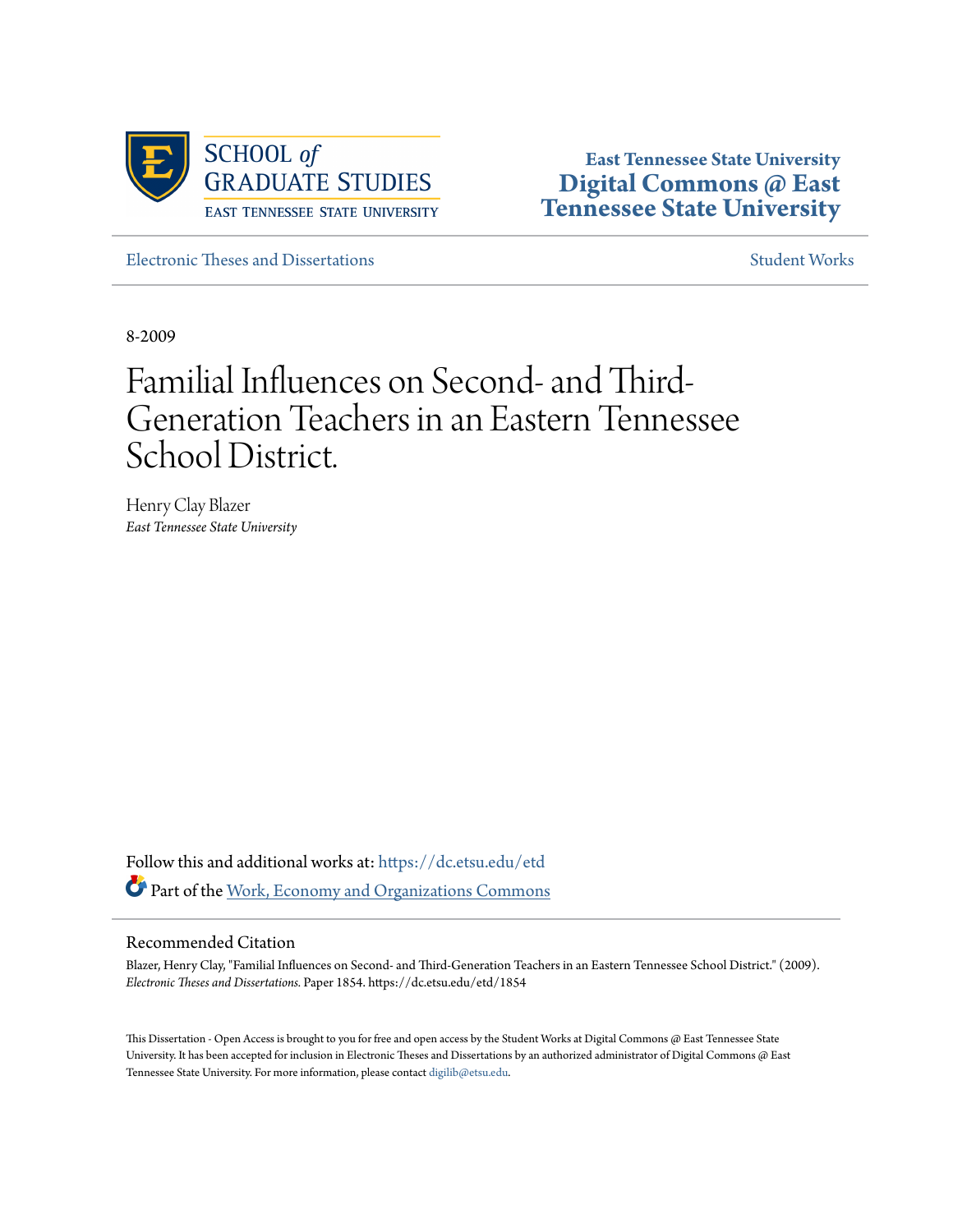Familial Influences on Second- and Third-Generation Teachers in an Eastern

Tennessee School District

\_\_\_\_\_\_\_\_\_\_\_\_\_\_\_\_\_\_\_\_\_\_\_

A dissertation

Presented to

the faculty of the Department of Educational Leadership and Policy Analysis

East Tennessee State University

In partial fulfillment

of the requirements for the degree

Doctor of Education

\_\_\_\_\_\_\_\_\_\_\_\_\_\_\_\_\_\_\_\_\_\_\_

by

Henry Clay Blazer

August 2009

\_\_\_\_\_\_\_\_\_\_\_\_\_\_\_\_\_\_\_\_\_

Dr. James Lampley, Chair Dr. Lee Daniels Dr. Virginia Foley Dr. Terry Tollefson

Keywords: Teacher Motivations, Influences on Teachers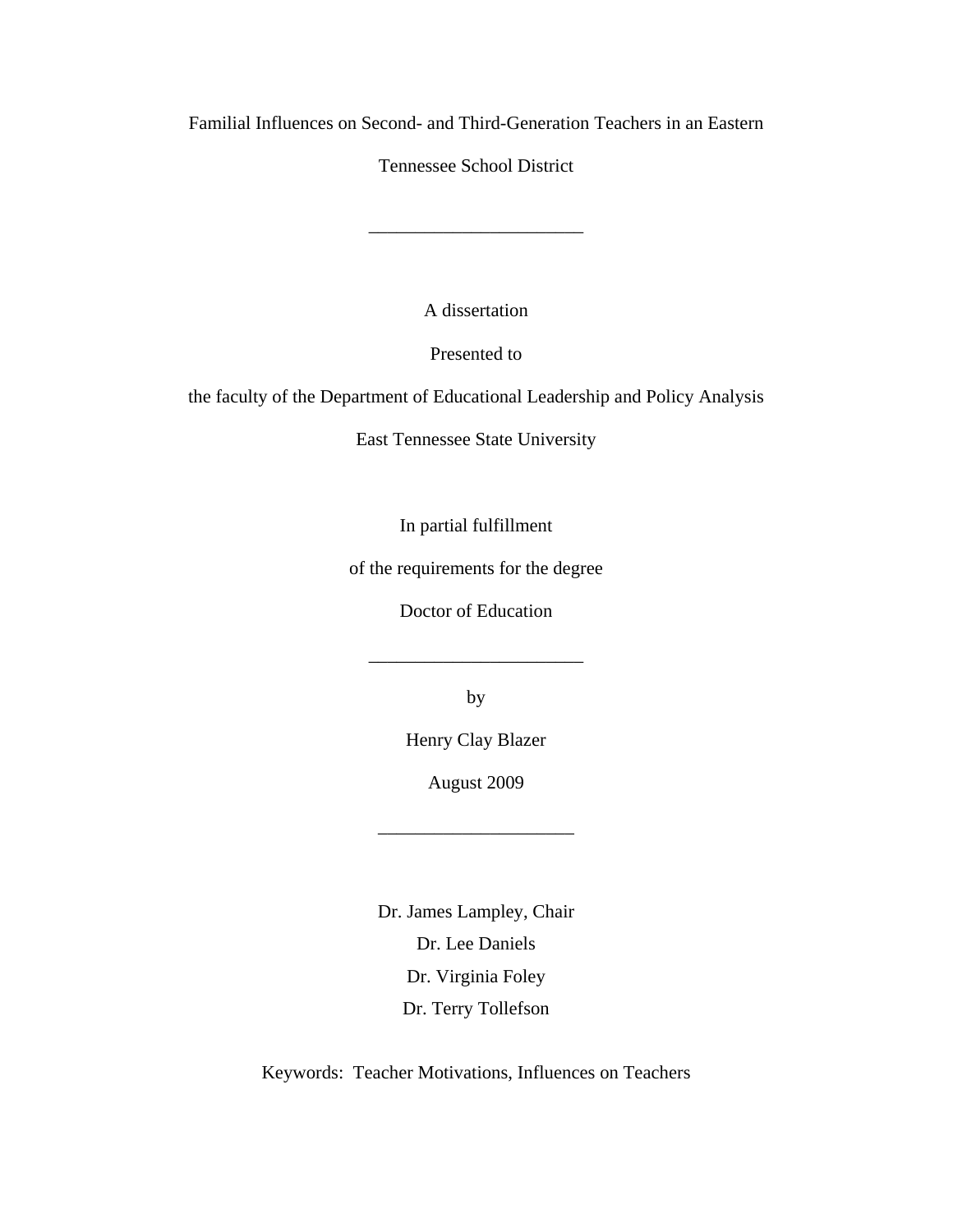#### ABSTRACT

## Familial Influences on Second- and Third-Generation Teachers in an Eastern Tennessee School District

by

#### Henry Clay Blazer

The purpose of this study was to determine if having a parent, a grandparent, or both a parent and grandparent who were educators was a contributing factor for teachers in not only choosing education but also remaining in the profession long term. I constructed a theoretical framework explaining the phenomenon. A review of the literature provided a basis for classifying motivations teachers have for entering the profession, possible reasons for leaving, satisfiers, and dissatisfiers. There were 18 participants in this grounded-theory research. The participants were identified using the snowball method. My study was conducted in a rural county in East Tennessee in 1 of 2 school systems present there.

The analysis of the data presented several themes and subsequent findings. The impact of the participants' families was definitely present. Although many participants reported that their parents did not overtly encourage them to become teachers, having witnessed their parents as teachers seemed to have made their transition to teaching easier. Each of the participants had extremely positive childhood experiences with education. The participants also noted that being children of teachers made them more aware of the various types of responsibilities and activities that were required of teachers. The participants also noted that having children of their own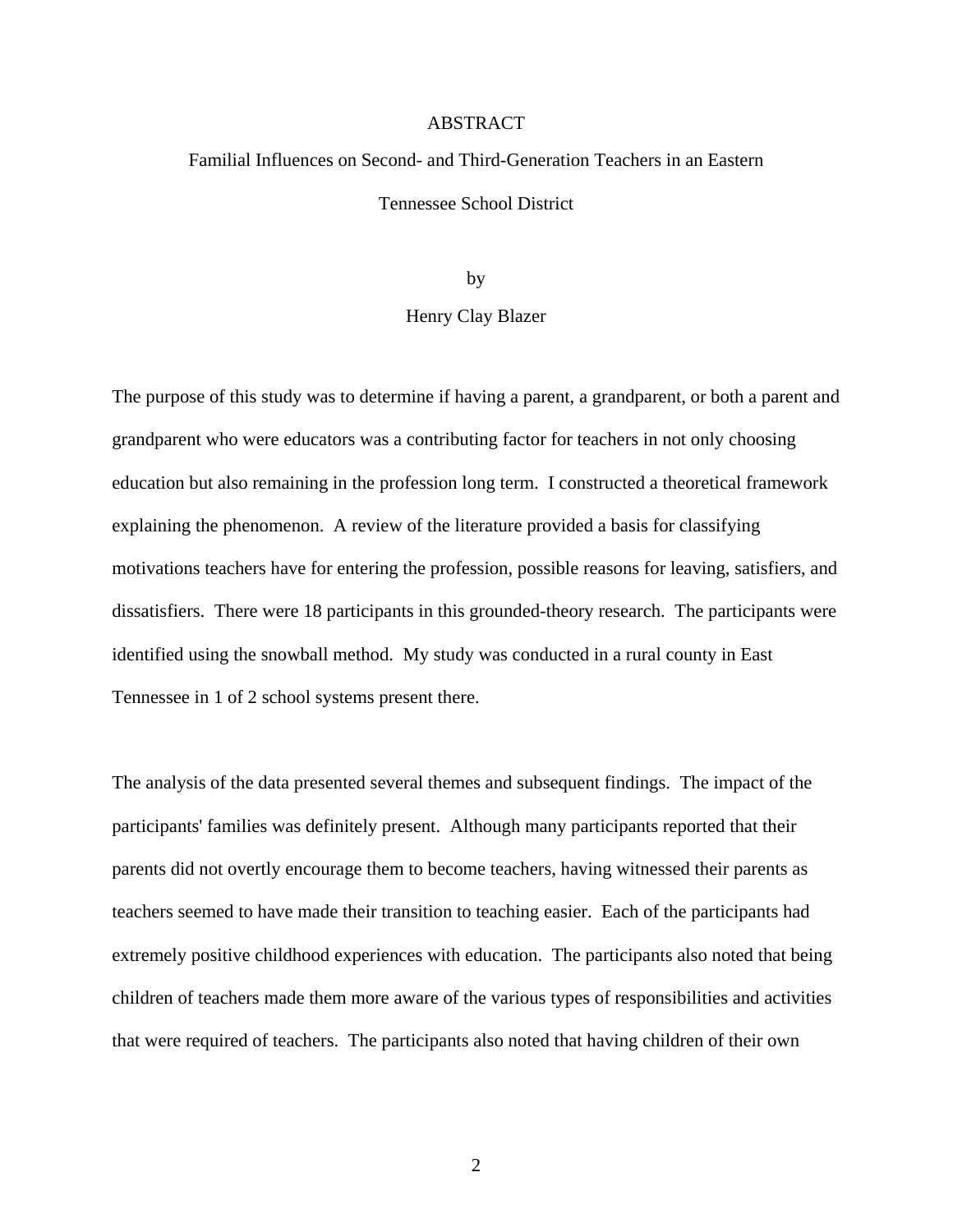made the schedules of teachers more appealing, as well as their intense desire to see children learn.

I found through the research conducted with the participants of my study that their parents did not push or force them to become teachers; however, the experiences they had as children of teachers seemed to better prepare them for all of the duties, experiences, and expectations teachers face on a regular basis.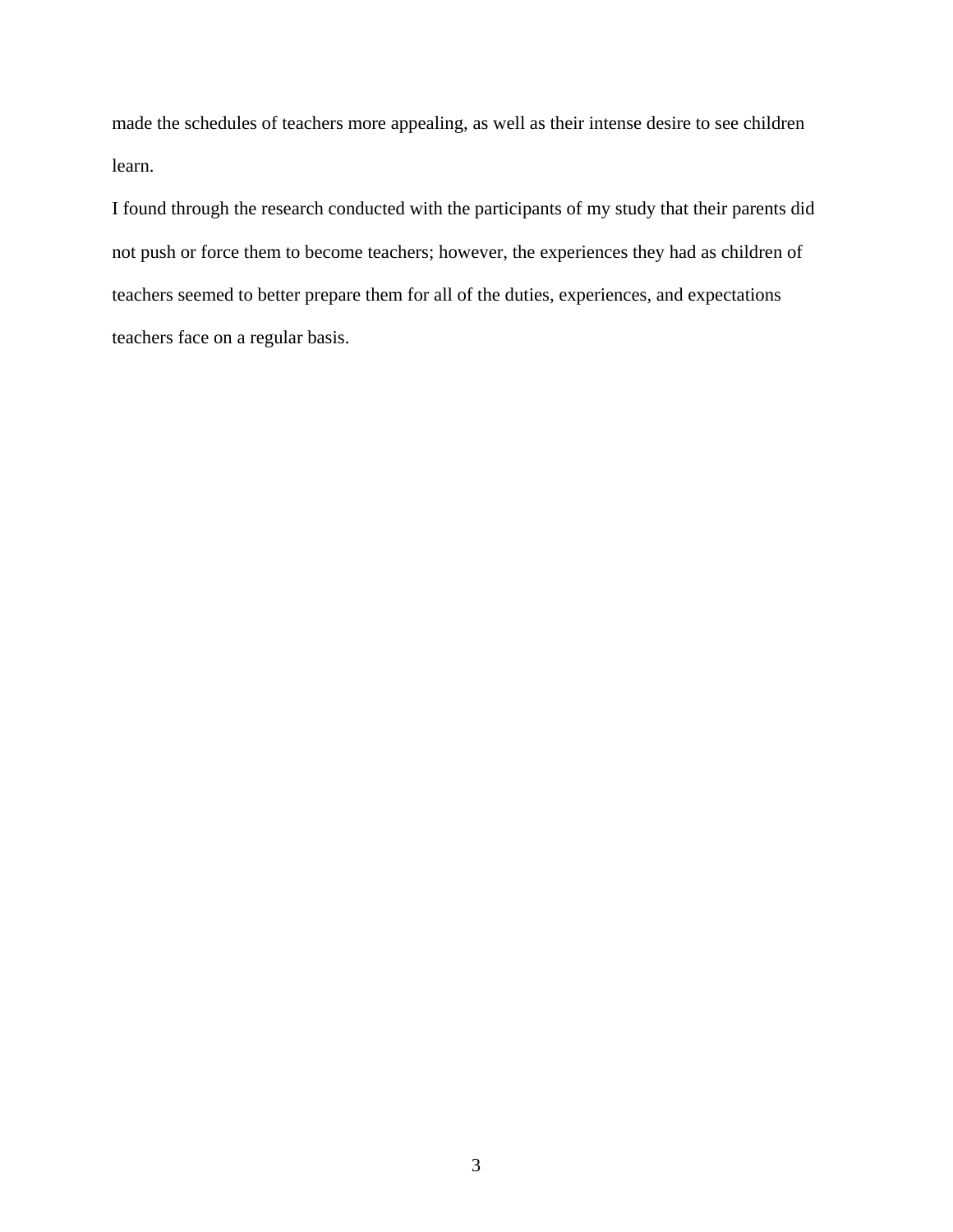#### DEDICATION

This study is dedicated to my parents and my grandmother. Seeing the respect, motivation, and overall impact they made on the numerous lives they touched as teachers has always pushed me to want to be the best teacher I could possibly be. In my completion of the process, this type of motivation is what kept me going and assured me that I would complete it someday. My only regret is that my dad and grandmother did not live to see me complete my dreams, but I know they are looking down from heaven with an immense amount of pride.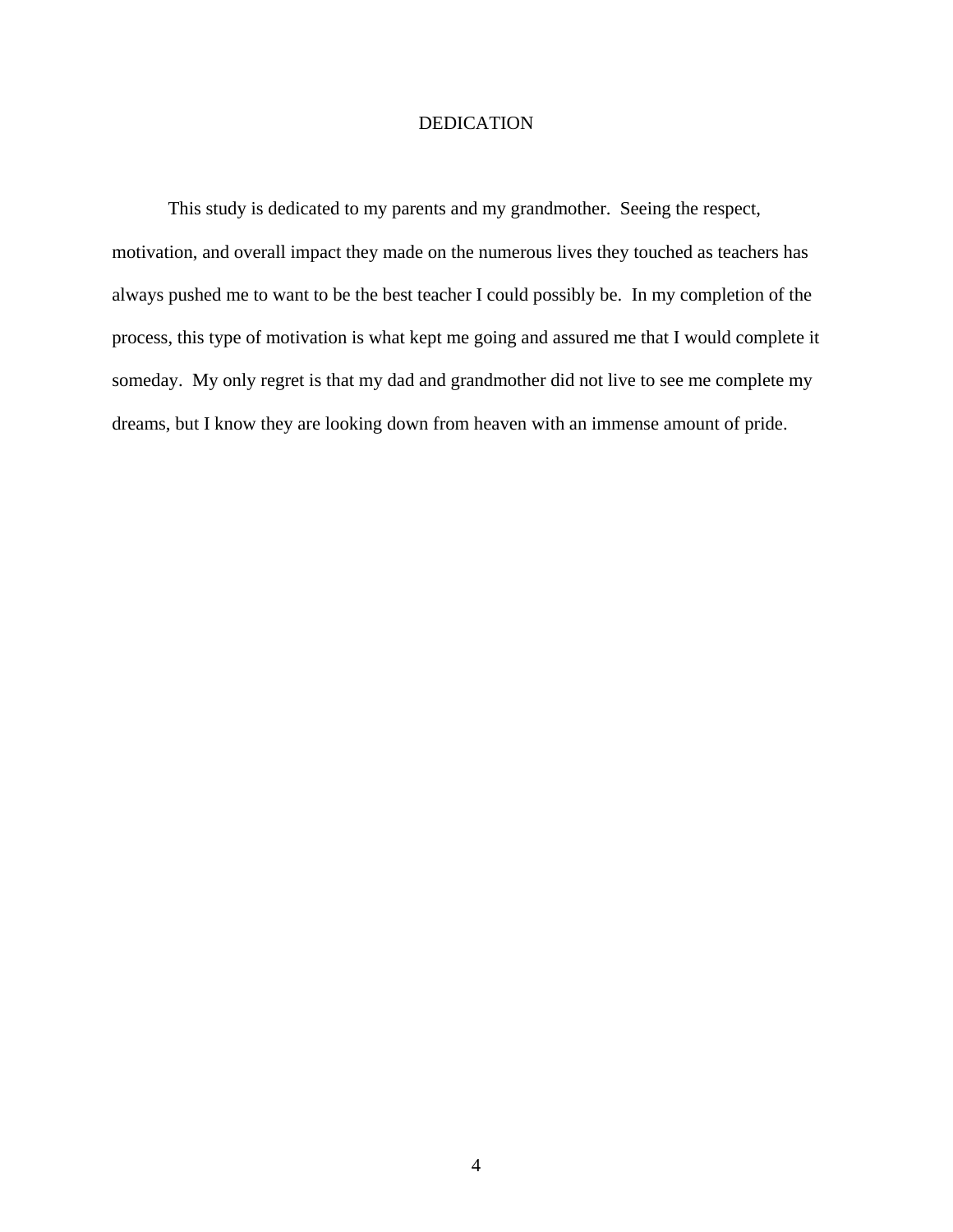#### ACKNOWLEDGMENTS

This project would not have been possible without the great support and encouragement of the following individuals:

…My family, without your love and support I would never have been able to push myself to achieve this dream I have had. Thanks for all of our love, encouragement, whip cracking, and the like. Mom, April, Laura, and Vickie thanks to you I have now achieved one of my biggest dreams.

…Dr. Rebecca and Dr. Matthew Drinnon, you are two of my closest and best friends. I will always remember the day Rebecca came and twisted my arm to begin the program and less than 48 hours later I was enrolled in classes and began my journey to becoming a doctor. Thank you both for the many nights I called you to ask for advice, support, encouragement, or help. I could never have completed this process without your friendship.

…Dr. Nancy McMurray, you were one of the best professors I had in my entire collegiate career. Your desire for higher standards, wide knowledge, and great teaching pushed me to want more from myself than I thought was possible. You are an inspiration! …Dr. James Lampley, your guidance throughout the long dissertation process has been invaluable.

…Mr. Gary Williams, my principal, you have enabled me to reach one of my most lofty dreams and for that I am thankful.

…My church family, your support and encouragement given to me during this process has been especially humbling.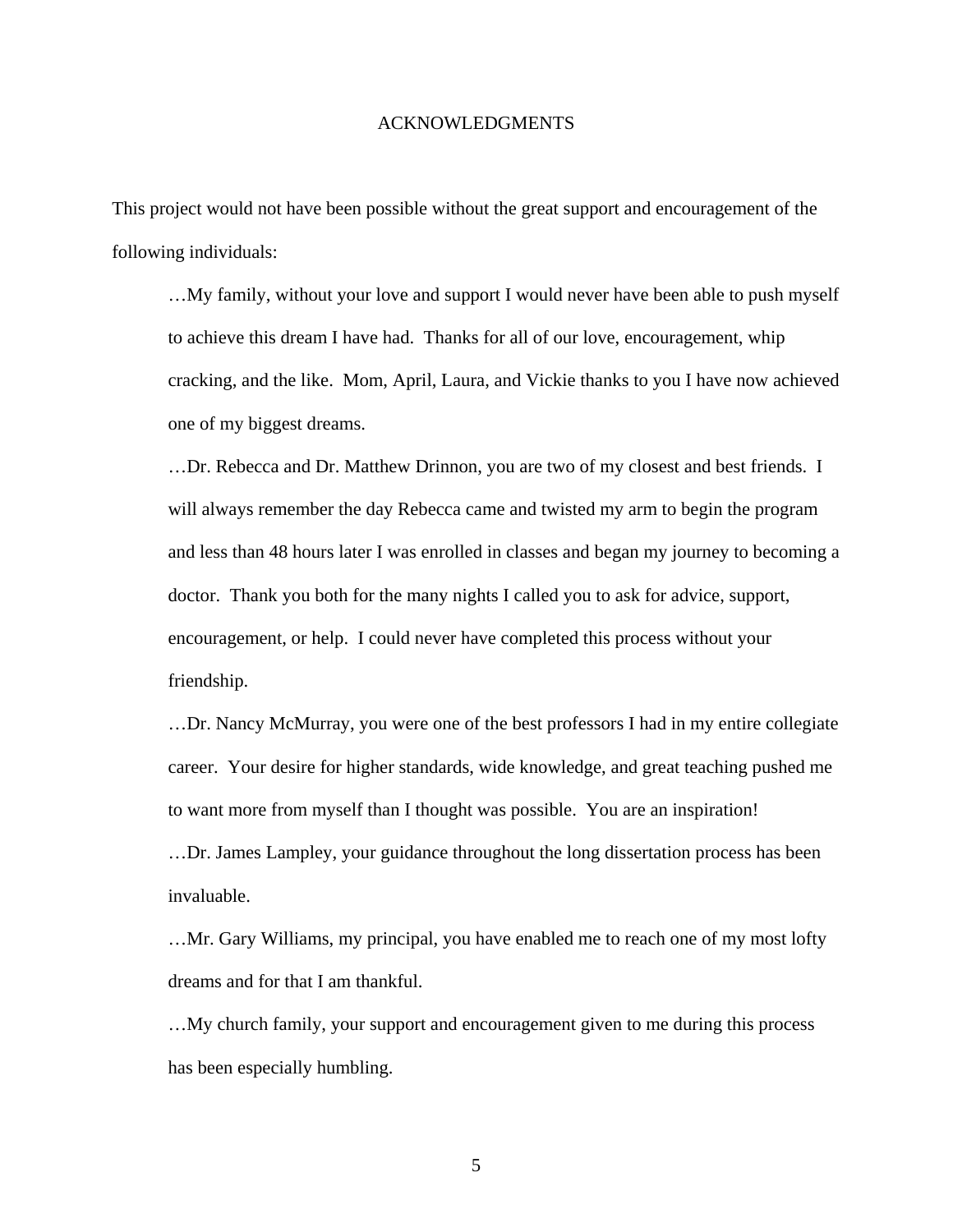…Debbie Hommel and Reba Faye Sane, I have made it and what a difference you have made for me. In more ways than each of you are aware you have molded me into the man, student, and writer I am today. Thank you for modeling what great teachers should be like both inside and outside of the classroom.

…Debby Bryan whose help in the editing phase of this project made it possible for my dreams to finally be reached. Her help saved me from complete meltdown.

…The many great teachers I interviewed. Teachers like those in my study ensure me that the educational institutions in this nation are not only getting better but will also endure whatever.

…The great teachers I have had throughout my education experience. From elementary school to college, I have truly had some of the greatest mentors one could want.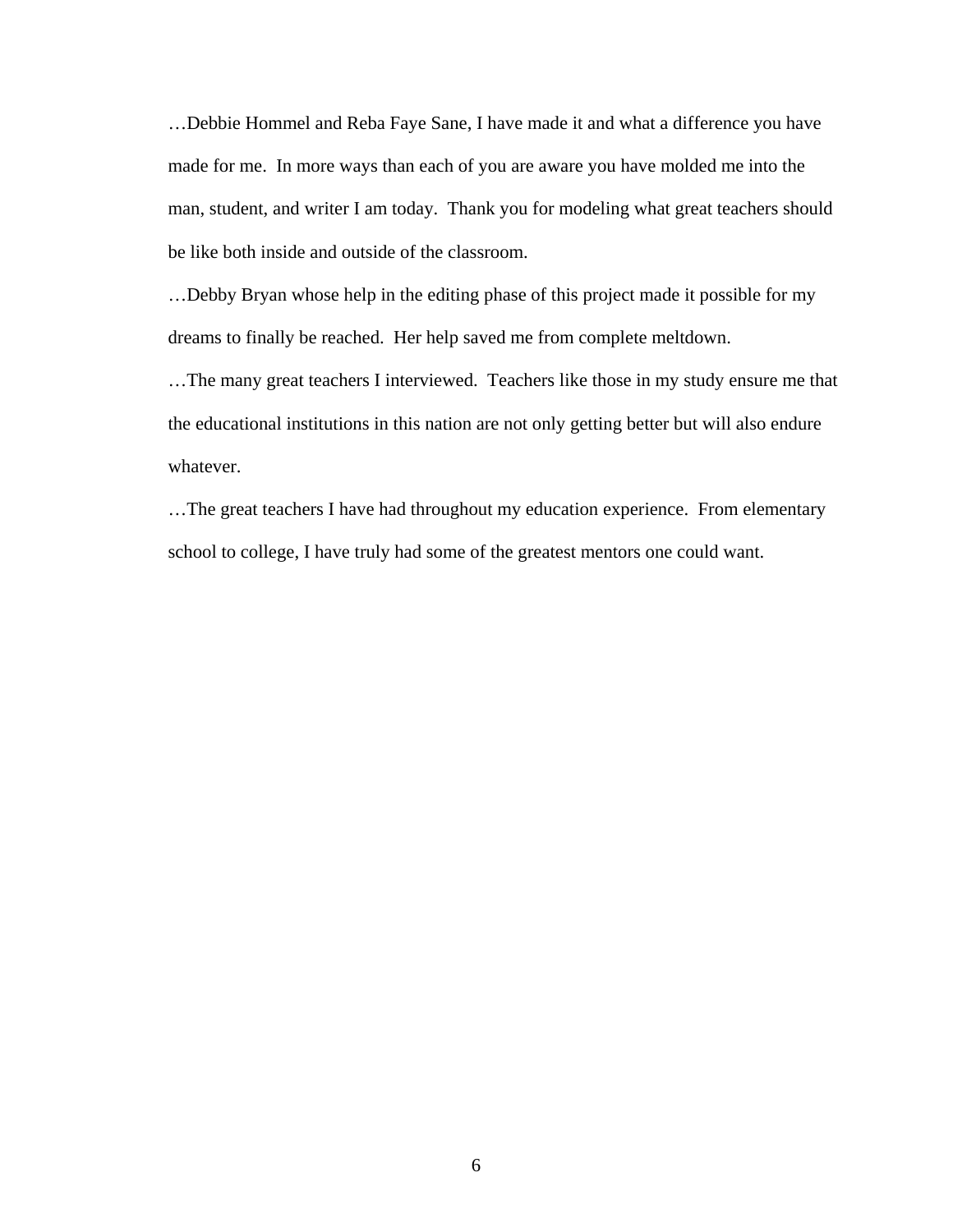## **CONTENTS**

## Page

## Chapter

| 10 |
|----|
| 12 |
| 14 |
| 16 |
| 17 |
| 17 |
| 18 |
| 18 |
| 18 |
| 19 |
| 20 |
| 20 |
| 22 |
| 27 |
| 29 |
| 29 |
| 30 |
| 32 |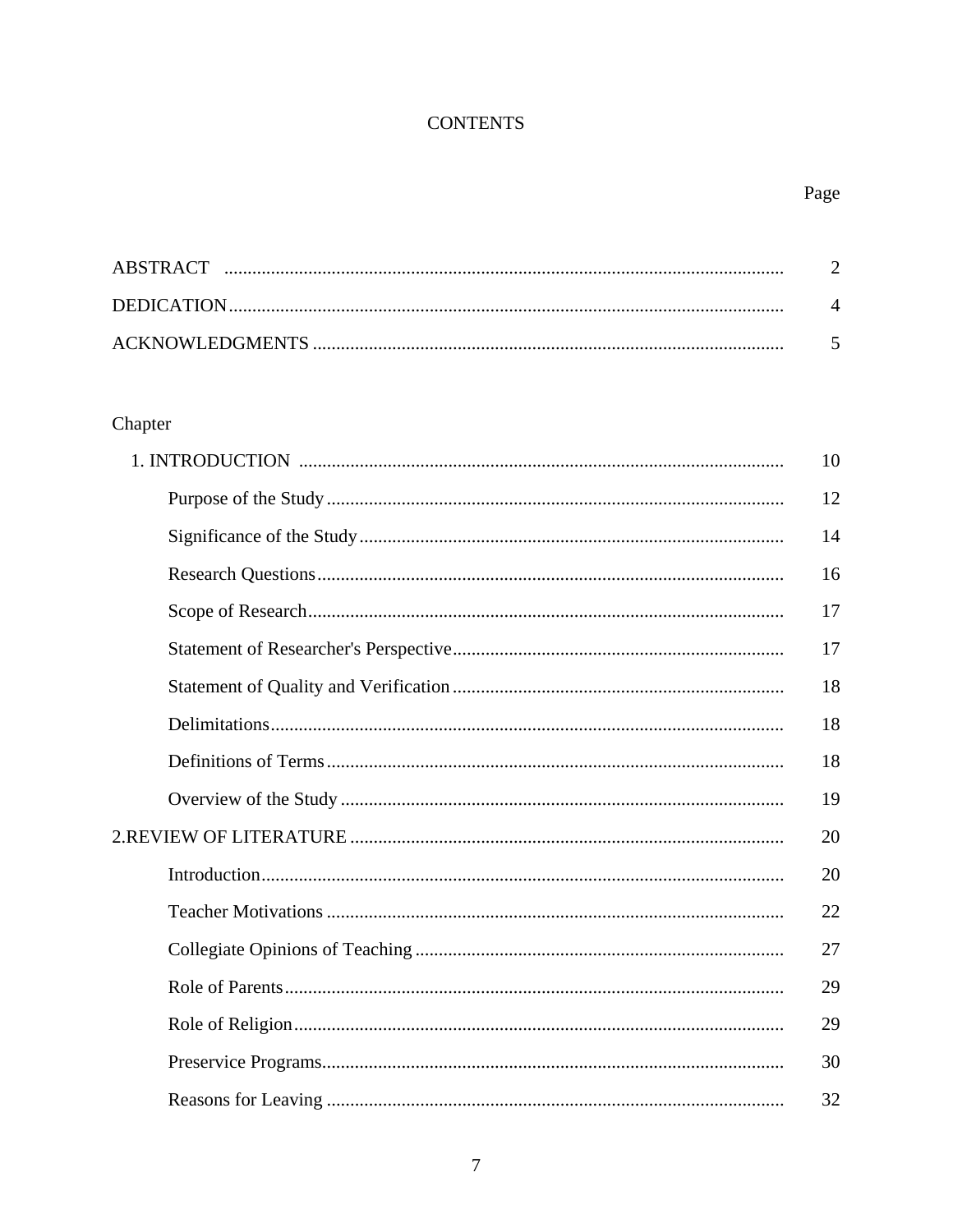## Chapter

## Page

|                                                         | 34  |
|---------------------------------------------------------|-----|
|                                                         | 36  |
|                                                         | 36  |
|                                                         | 36  |
|                                                         | 38  |
|                                                         | 38  |
|                                                         | 38  |
|                                                         | 39  |
|                                                         | 41  |
|                                                         | 41  |
|                                                         | 41  |
|                                                         | 42  |
|                                                         | 44  |
|                                                         | 45  |
|                                                         | 45  |
|                                                         | 58  |
|                                                         | 63  |
|                                                         | 73  |
|                                                         | 79  |
|                                                         | 83  |
|                                                         | 95  |
|                                                         | 101 |
| 5. FINDINGS, CONCLUSIONS, RECOMMENDATIONS FOR PRACTICE, | 108 |
|                                                         | 108 |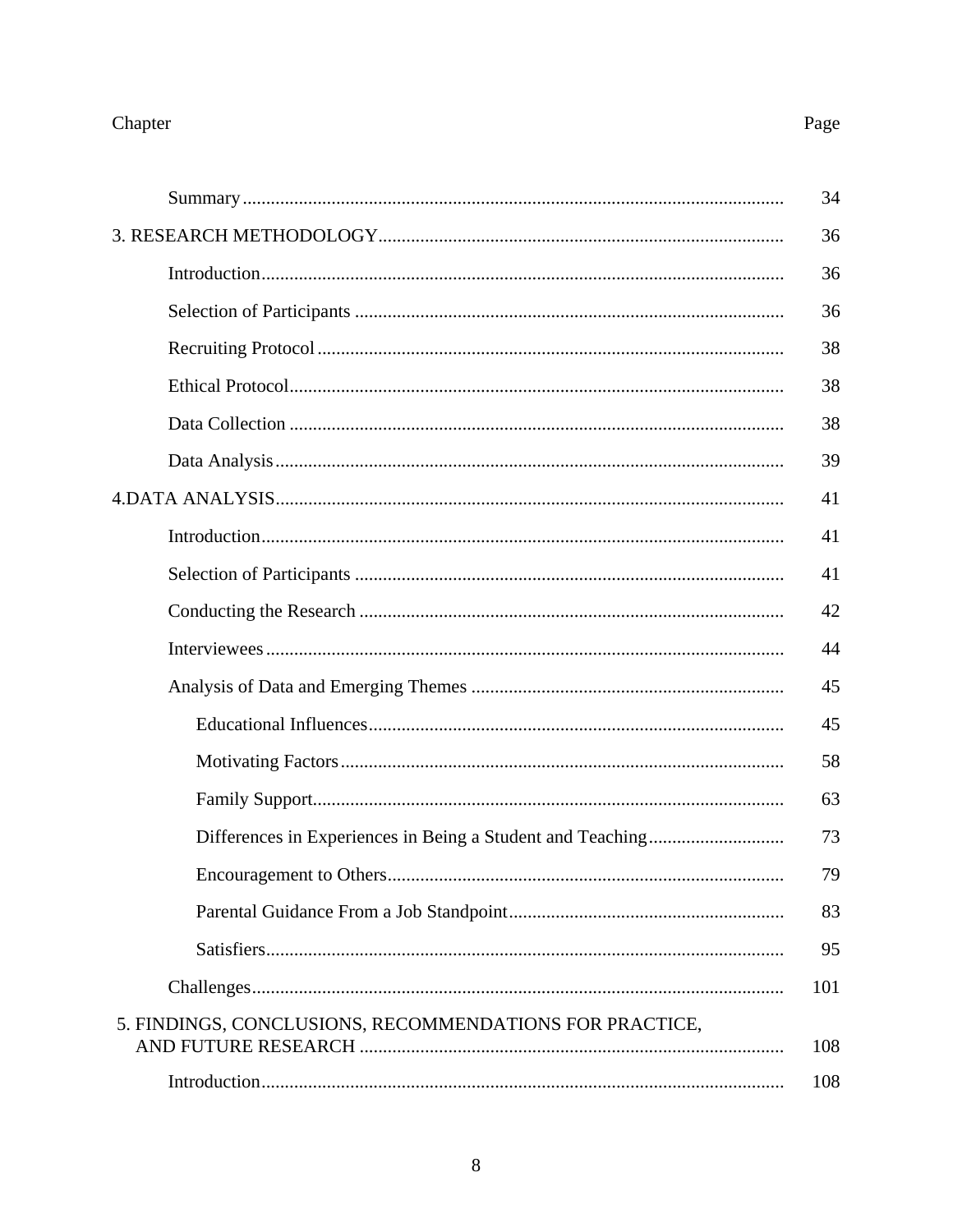## Chapter

## Page

| 109 |
|-----|
| 109 |
| 109 |
| 110 |
| 111 |
| 111 |
| 111 |
| 112 |
| 112 |
| 112 |
| 113 |
| 113 |
| 114 |
| 114 |
| 116 |
| 122 |
| 122 |
| 123 |
| 125 |
| 126 |
| 127 |
| 128 |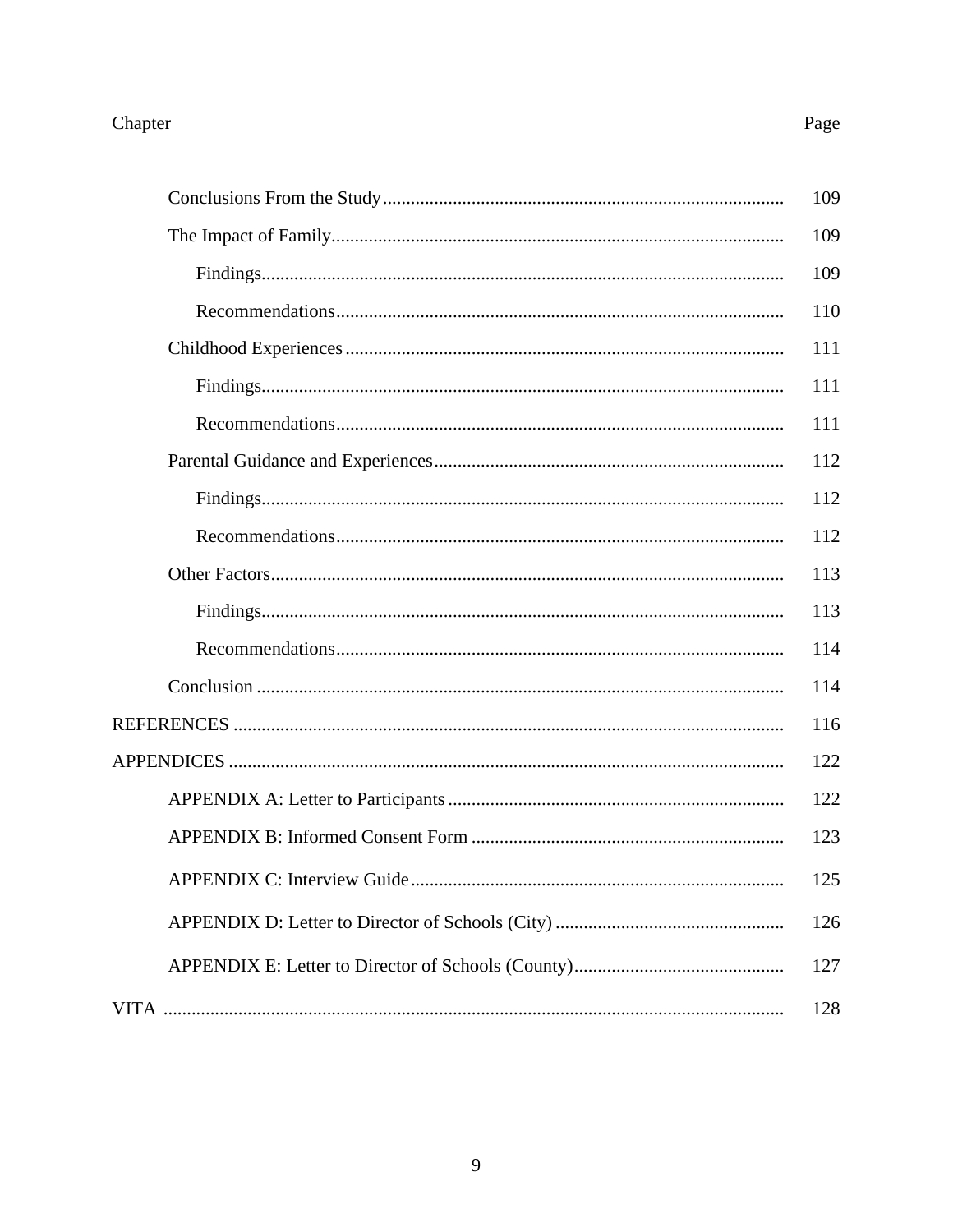#### CHAPTER 1

#### INTRODUCTION

 From the time I was a child I had big dreams of becoming a national news correspondent. The plans I made were to travel the world reporting on various happenings and conflicts. Luckily for me, I had a great support system at home. Coming from a family of educators, my parents instilled in me a great love for learning. My parents bought maps, globes, almanacs, and other study aids to help me get to know more about the world. My grandmother would quiz me on world capitals, US history, and current events on a regular basis. Dinner table conversations involved political happenings, this date in history, and what encounters my parents had that day in school.

As I entered high school I became more and more interested in history, political science, literature, and mathematics. Furthermore, my grandmother, who was a retired educator of 38 years, would enthrall me with stories of her teaching career. Sunday afternoons often involved my grandmother's "war stories" from her years as a seventh-grade social studies and language arts teacher. Despite sharing all of my aspirations with my grandmother, her stories made me realize that I too could enjoy a career in the teaching profession, but I was not sure it would provide me with the perceived glitz and glamour of a broadcasting career.

 While I was very close to my grandmother, my parents also encouraged me to pursue my dreams. No matter what dream I selected to pursue, the achievement of that dream would involve obtaining a college degree and learning from whatever experiences life sent my way. Each day would often begin and end with my parents discussing the various happenings at school. Attending the same school where my parents taught piqued my interest in a career in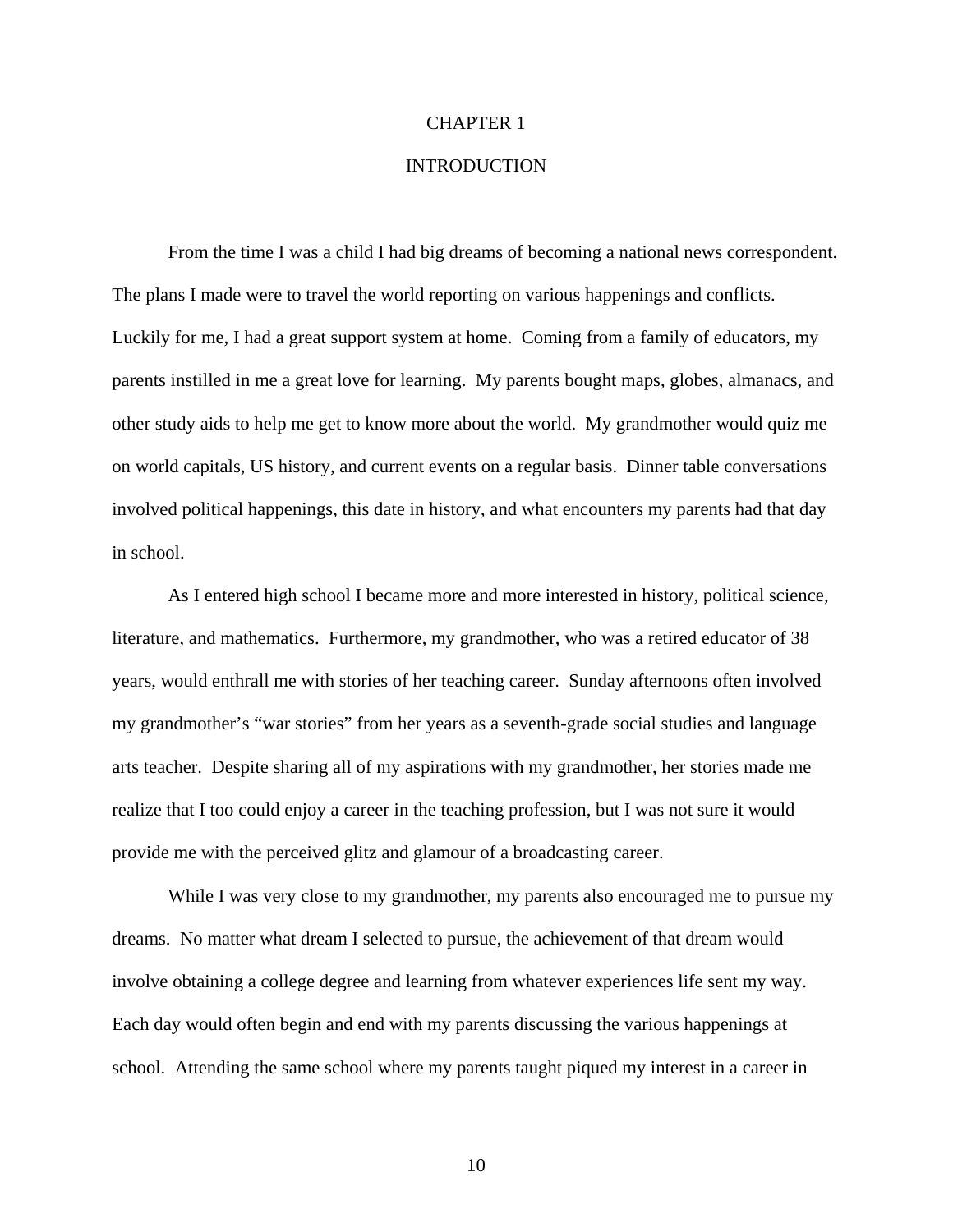education. I also had a very clear idea about the responsibilities and duties of teachers. What struck me most about my parents and their jobs were the number of former students who remained in touch with them many years after those students had left the area.

 As a college student, while still having the desire to work in another field, I began working as a substitute teacher. This was, by far, the hardest work I had ever done. While working in a seventh-grade social studies classroom, I had an epiphany of sorts. I realized that I could make a difference in students' lives as a teacher instead of a broadcast journalist. I found I enjoyed the looks on students' faces when they learned something new or heard a story about a famous historical character. These events made me realize that a career in the teaching field was for me, and I could instill in students the same love of learning I had possessed for many years. Through my family's connection to the education profession, I could easily see myself in that career 10, 20, or even 50 years down the road. I had finally found my calling. Without even realizing it, my parents led me down the path toward being an educator.

The backgrounds of students entering the teaching profession are varied. Whereas many who enter this profession do so with the intense desire to help others, some enter the profession because of that one teacher who changed their life. Still others may enter the profession with dreams of its easiness and visions of snow days and summers off. No matter what the reason, each year numerous people enter the teaching profession by declaring a major, doing substitute teaching, or taking a job because of their vocational training. An article posted by the National Education Association (Fischer, 2005) highlighted the perceptions of many in the business and other communities of why "Those who can, do… TEACH!" (Fischer). Teaching is a difficult job with many rewards; however, many of those rewards will never be realized in the classroom. Many teachers do not realize the impact they have on their students until those students have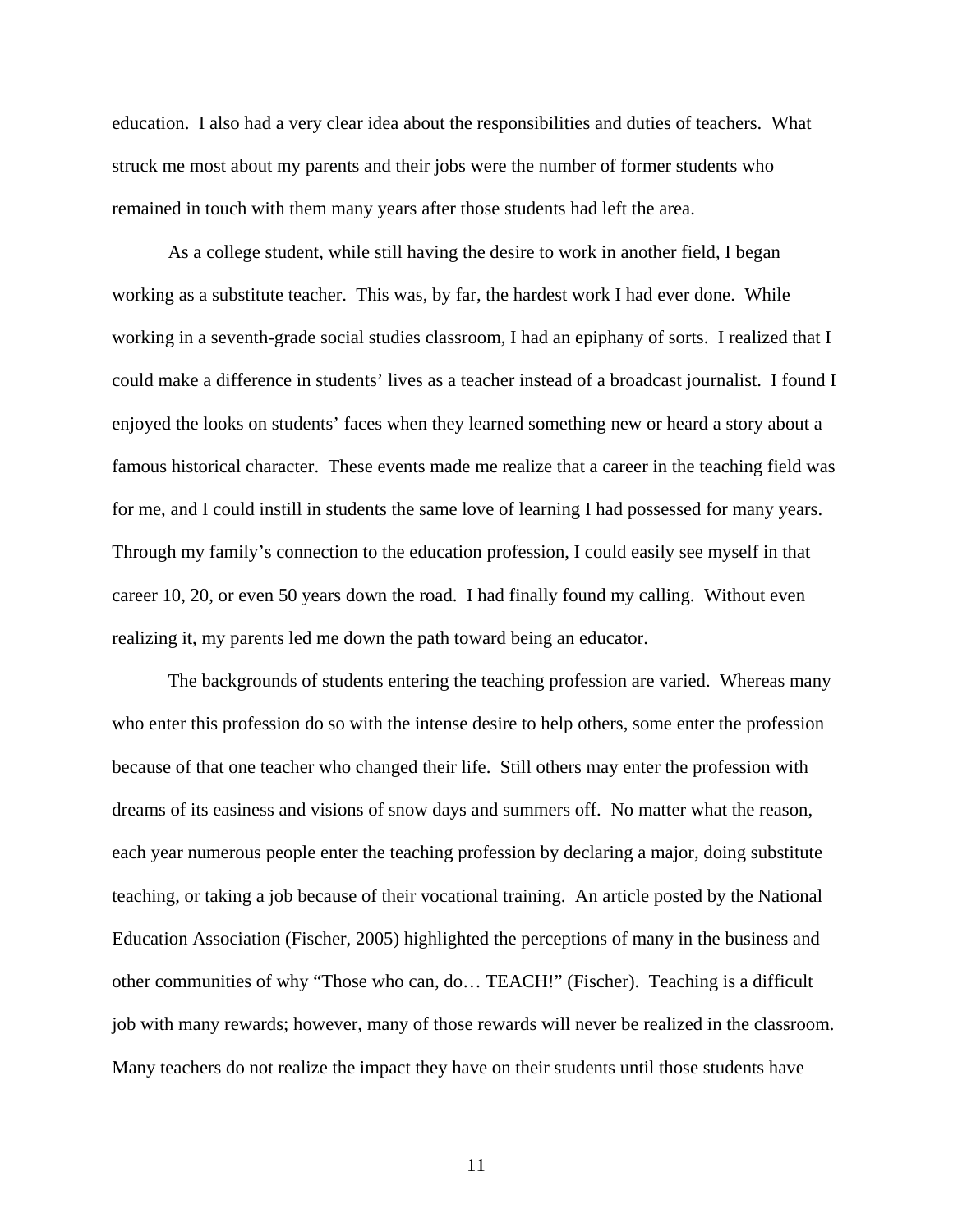moved into their chosen careers or until many years later. However, despite all the positive aspects, the fact still remains that teachers leave the profession at an alarming rate (Karge, 1993; Norton, 1999; Thornton, 2005; Woolcock, 2007). According to Lambert (2006), the National Education Association reported, "Half of new U. S. teachers are likely to quit within the first five years because of poor working conditions and low salaries" (p. A7). With so many choosing to leave the teaching profession, one has to wonder what keeps so many in the profession longterm.

 There are a number of different motivating factors that lead people to the education profession. Some notable members from the political realm of society began a career in public service with their first jobs as teachers. These include former Speaker of the U.S. House of Representatives Sam Rayburn, former president Lyndon Johnson, and first lady Laura Bush (Champagne, 1984; Leo, 2005; "Lyndon Johnson's School Days," 1965**)**. Being lucky, having skills in other areas, or perhaps fate drew many of these people away from teaching. Many people have left the education profession for other reasons besides continuing their careers in public service (Parker, 2008; Smith & Ingersoll, 2004; Smith & Rowley, 2005**)**.

The variety of motivators to enter the teaching profession includes salary, time off, intrinsic motivation, and job security. Previous researchers have sought to determine what specific motivations draw people to the educational field.

#### *Purpose of the Study*

Although there have been a number of studies conducted that examined the variety of reasons people have chosen to enter the teaching profession, it is not the intent of this researcher to do that. I am not as interested in the motivations of all teachers; my key interest lies in the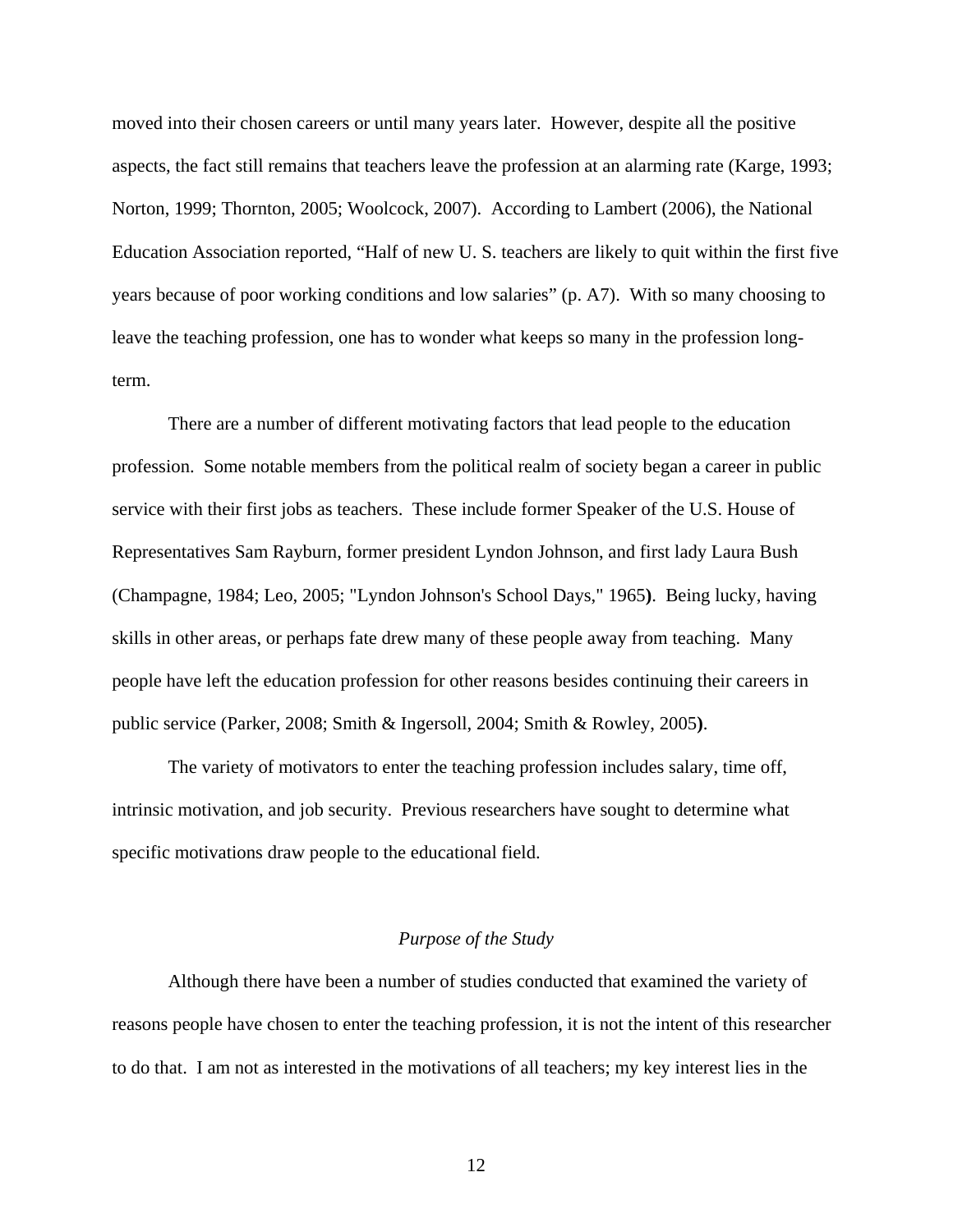motivating factors for second- and third-generation teachers. These are teachers who have mothers, fathers, or grandparents who are members of the education profession.

 Education has changed dramatically throughout the history of the United States. From the increased difficulty of the curriculum to the number of people entering the education profession, the changes have been endless. The inability of many school districts, especially in urban areas, to hire and retain teachers has been a growing problem (Kane & Orsini, 2003; Swift, 1984**)**. As the "baby boom" generation has aged, fewer people have chosen a profession in education; this fact needs to be addressed ("Teachers Leaving Profession," 2005**)**. According to the U. S. Department of Education (2007), many states are experiencing teacher shortages. Those teaching fields experiencing the most extreme shortages include math, science, special education, and foreign languages ("California Faces Critical Shortage," 2007; Olszewski, 1998). The National Commission on Excellence in Education (1986) highlighted many of the challenges facing the education profession over 20 years ago, and many of its findings continue to challenge it today. Only time will tell, but one can imagine that as the standards and rigors being faced by education professionals continue to increase, there will be fewer and fewer persons entering the profession.

 One question this raises is what are some of the motivating factors of teachers in the profession today? According to "Why Teachers Teach" (2003), 73% of participants entered the profession with a desire to help young people, 44% said they valued the significance of education in our society, 36% were especially interested in a specific subject matter, and 32% reported the influence of a former teacher. While this list is hardly exhaustive, it does include some of the leading motivational factors teachers stated upon entering the educational field. As the population of this country continues to age, it is logical to presume that current teachers are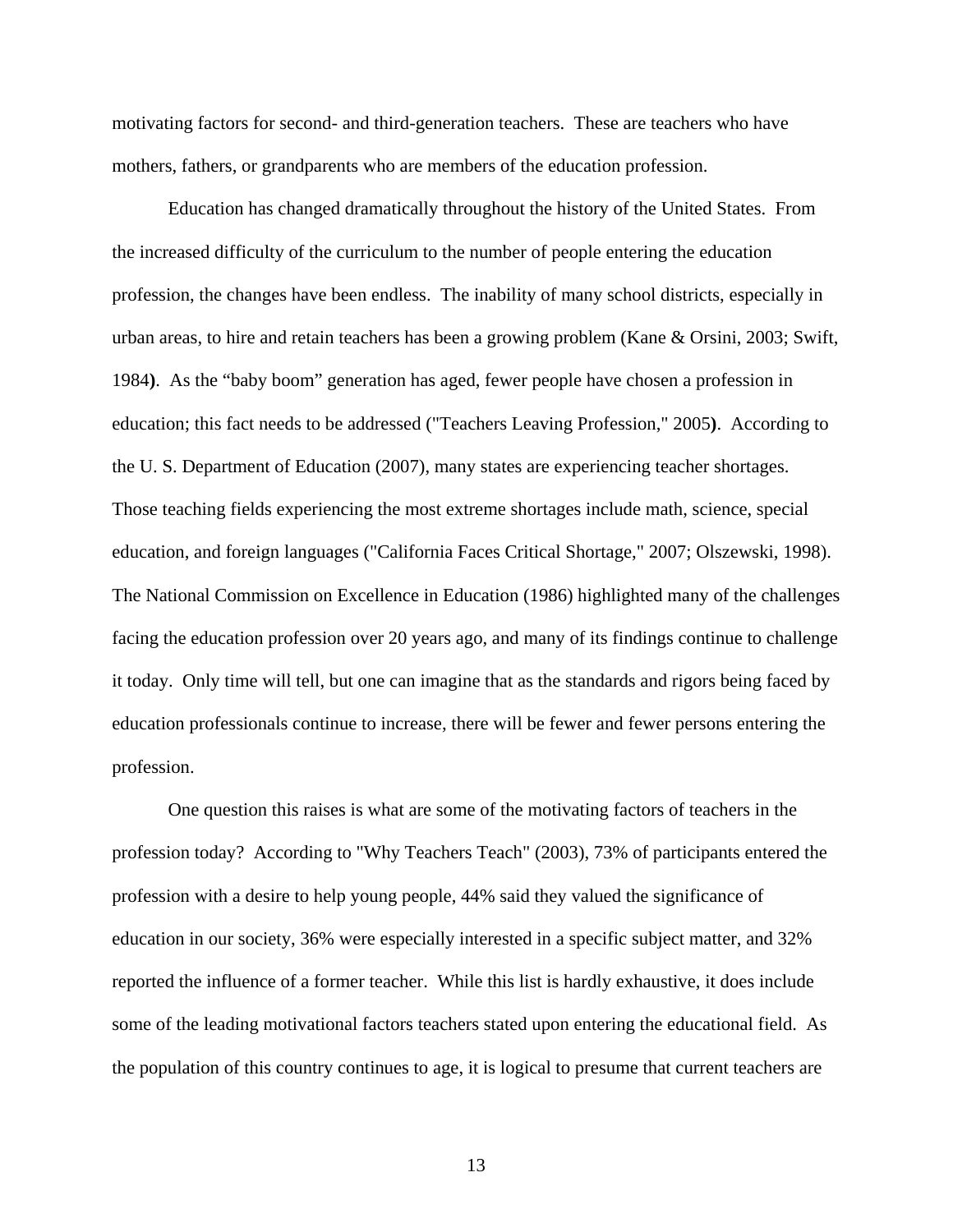likely to retire at a higher rate than incoming teachers are being trained ("Why Teachers Teach"**)**. With this in mind, it becomes more important to understand what draws teachers to the profession. Furthermore, it is important to know what traits or characteristics current teachers possess in order to try to attract those people who are interested in teaching as a career and ensure that their needs are met.

 In addition to motivators, further investigation involved those who were currently teaching who perhaps had a familial influence that led them into the profession. When considering a family's influence on the career a person chooses, teaching is no exception. Many children of doctors, lawyers, politicians, and teachers follow in their parents' footsteps. The influence of one's family is often understudied in research today. Quantitative studies have focused on motivating factors (Guthrie & Wigfield, 1999; Marshall & Weinstein, 1984). In this qualitative study consisting of interviews with second- and third-generation teachers, I tried to find patterns of motivation influencing these teachers in one county in the Tennessee Valley and to determine what familial influences they received and their possible impact in leading them to the teaching profession. The purpose of this study was to determine if having a parent, a grandparent, or both a parent and grandparent who were educators was a contributing factor for teachers in not only choosing education but also remaining in the profession long term.

#### *Significance of the Study*

 This study is unlike others that have been conducted for a variety of reasons. There has been little research directly related to why second- or third-generation teachers entered the profession. A search for research regarding familial influences on choosing the field yielded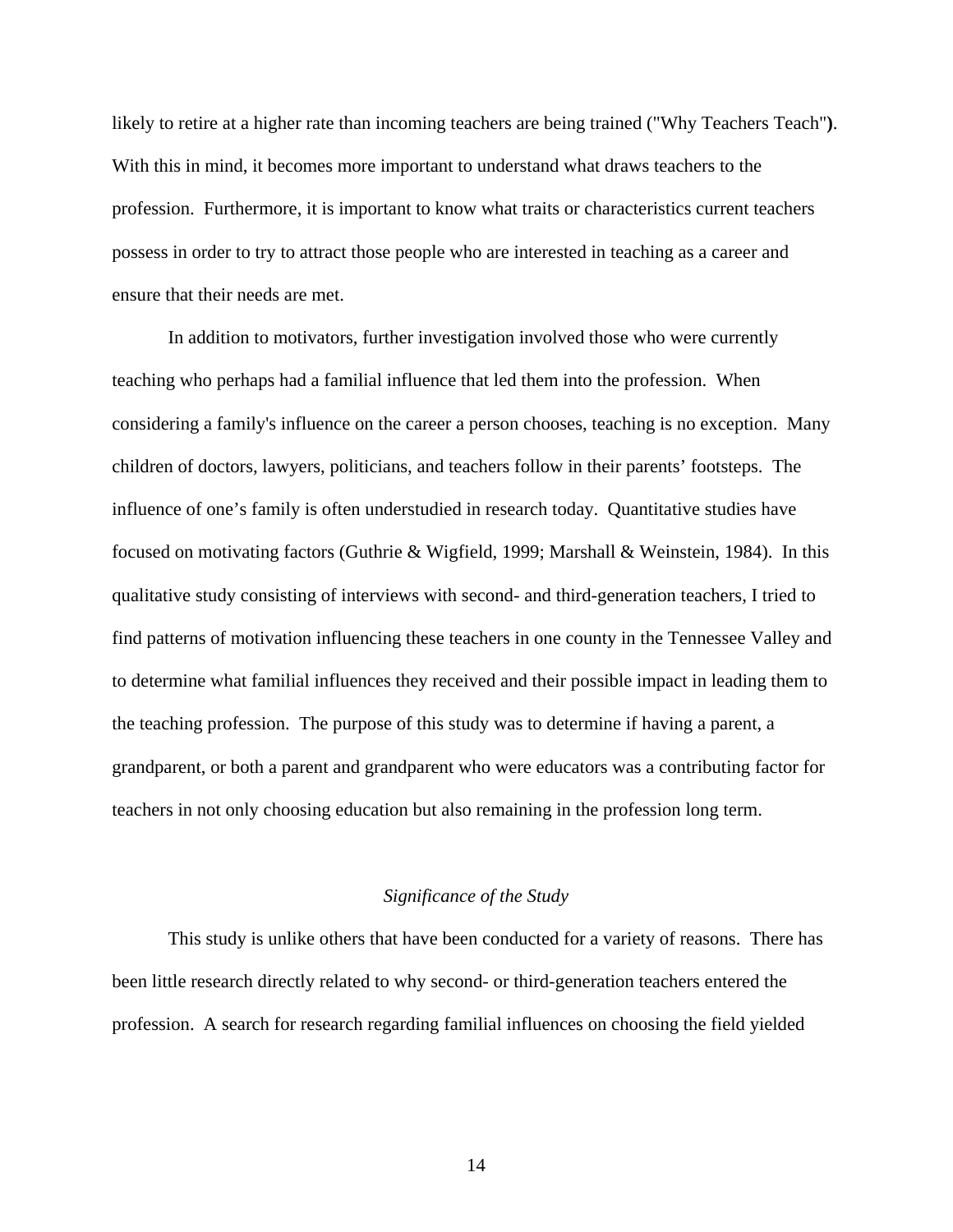little information. This was troubling to me because it seems many people in the educational field would be interested in this type of research.

 There are several groups who might be interested in this particular type of research. Among those are principals or those in charge of hiring personnel for a school system. The results of this research might aid them in pinpointing those individuals who would be more likely to remain in the educational field. Other groups that could also benefit are anthropologists, sociologists, and psychologists. Each of these groups could use the findings as a springboard for research as to the impact families have on career choice.

 Up to this point, the completed research on this topic has been somewhat unrelated to the actual topic. There has been a significant amount of research and study conducted on motivations for teachers to teach and motivation for entering teacher education programs at college or university levels. There has also been an increased effort in recent years to study motivations that keep teachers in the profession and, more importantly, how those motivations have changed over the past few decades. This study is somewhat weakened by the fact that there is little or no research regarding the family's influence on teachers in any way. This study might open doors to this interesting aspect.

Although my study was limited to teachers in one county in the Tennessee Valley, it might have national implications, especially when one considers the upcoming shortage of teachers. I hope to offer an opportunity for researchers and other teachers in this area to find a link as to why some people become teachers and remain in the profession and others do not. The national implications could help many districts around the nation find, recruit, and keep their best teachers. This could help the education profession as a whole. If it becomes possible to discover there are one or two factors that help obtain and maintain teachers in the United States today,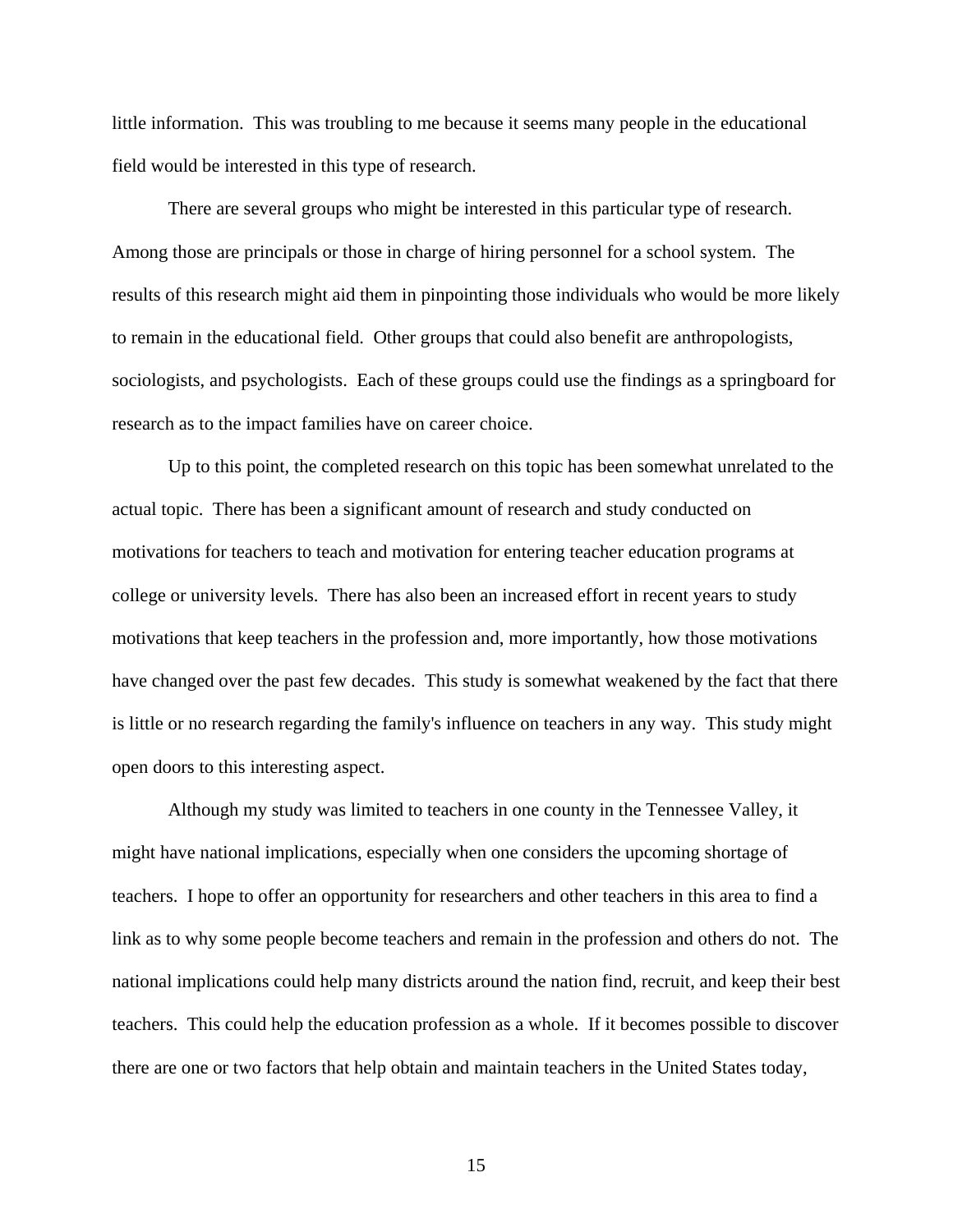then the shortage, especially in areas like math, science, special education, and foreign languages, could come to an end.

This particular study could have implications for other disciplines outside of education. It might help researchers in other areas look for connections in their own fields. For example, medical researchers could see if there is a link between prospective doctors and their relationship with their families. The same could be said of any number of vocations. My study might help researchers in these areas have a better understanding of what draws certain people to their professions.

#### *Research Questions*

 There were a number of questions answered with the qualitative research conducted in this study; however, the main question was:

As a second-or third-generation teacher, what impact did your family have on your decision to enter the education profession as a teacher?

Subsequent data were garnered based on the following questions:

- 1. What familial factors influenced second- and third-generation teachers' decisions to enter the teaching profession?
- 2. How did childhood experiences with parents or grandparents as educators influence their decision to enter the educational profession?
- 3. What experiences of these family members who were educators helped prepare second- and third-generation teachers for longevity in classroom teaching?
- 4. Were there any other factors from outside the familial setting that had a major impact on their decision to enter the education field?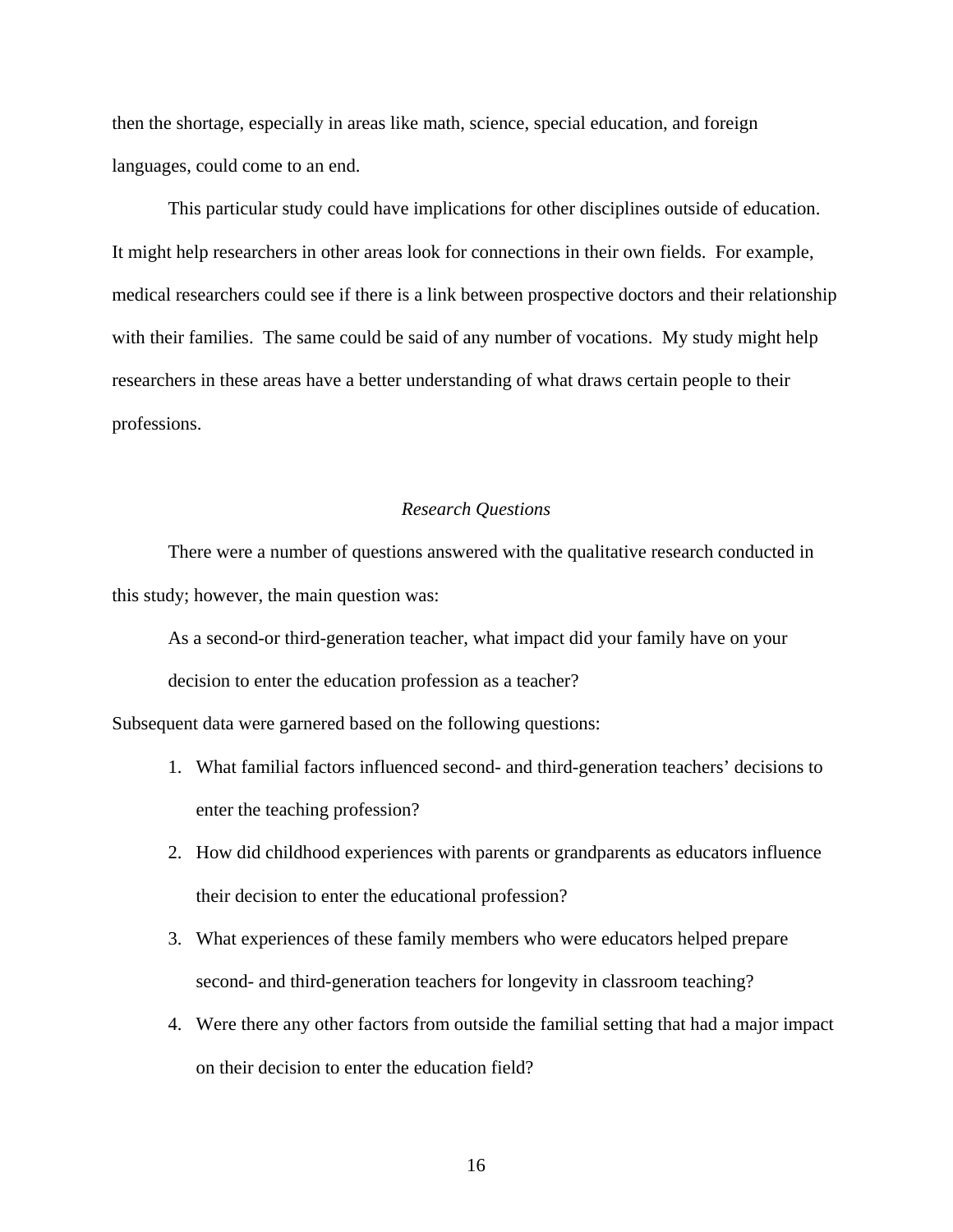#### *Scope of Research*

 In this particular grounded-theory research, I interviewed 18 second- or third-generation elementary school teachers about their motivations to enter the education profession and become teachers. The teachers interviewed were located in one county in East Tennessee. Each interview lasted between 60 and 90 minutes and was conducted using an interview guide. Each interview took place in the teacher's classroom or another place designated by that teacher. Teachers were selected using the snowball method in having teachers refer other teachers they knew who fit the criterion of being a second- or third-generation teacher.

#### *Statement of Researcher's Perspective*

 I am a third-generation classroom teacher in East Tennessee on the secondary level. Falling into this particular subgroup of educators, I am keenly aware of the impact family had on my personal decision to enter the education field. Because I had such positive role models to help me choose a career in education, I began to wonder if any other teachers who fit into my circumstances felt the same. During my short career as a teacher on the secondary level, I have witnessed many of my students graduate, attend college, or enter the workforce in the same field as their parents did. Although not all educators take this route, enough of them do that I feel certain the vocation of one's parents has a huge impact on the career decision-making process of students. Once I selected a qualitative methodology, I began interviewing teachers. The interview process enabled second- and third-generation teachers to share their story of choosing the education profession. With this information I can try to understand better the possible phenomenon of second- and third-generation teachers' motivation and familial influences. As a result, one bias that could have surfaced during the research process is my core belief that one's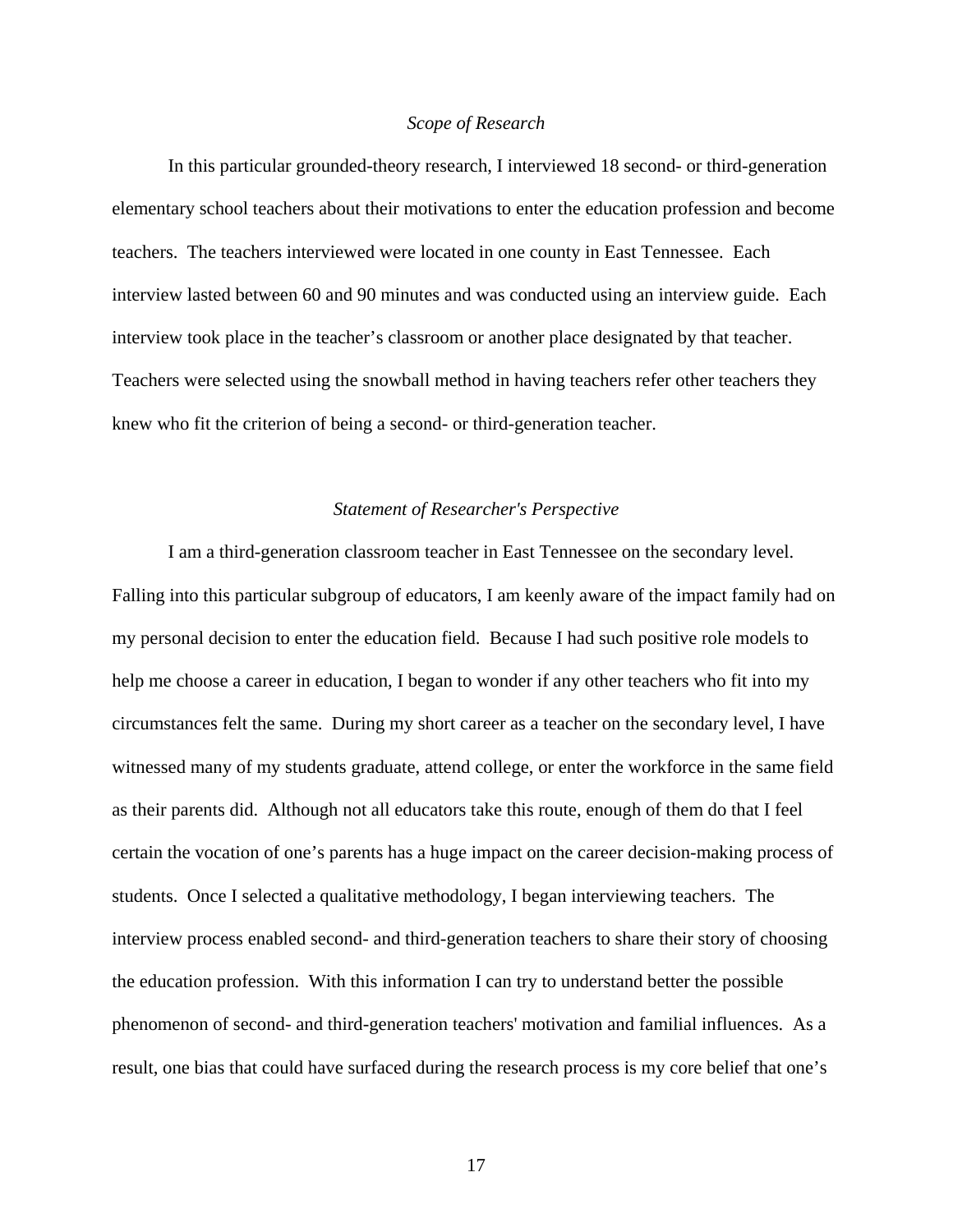family has a major impact on his or her decision to enter a particular profession. I worked hard to ensure that my personal feelings did not influence the participants' contribution in this research study.

#### *Statement of Quality and Verification*

 The grounded theory used in this research project has emerged with a purposeful sample of teachers from eight elementary schools within my home county. Because I had a personal contact with each of the interviewees, some of them might have felt intimidated to share their feelings, especially if they thought their feelings were not in alignment with what I might have known about them. In order to improve internal and external validity, each interviewee had the opportunity to review the transcription of his or her interview. This was done to help ensure the accuracy of each participant's viewpoint. In addition, I sought to triangulate the data by interviewing participants from a variety of schools within my county.

#### *Delimitations*

 This particular study is not likely applicable to all segments of the teaching population. Because the study was conducted in a smaller, more rural area, the findings might not be applicable to teachers in a suburban or urban setting. The findings in this particular study are delimited mostly to more rural areas across the United States. The study is also delimited to elementary school teachers.

#### *Definitions of Terms*

This section provides definitions of terms that are used in this study in alphabetical order.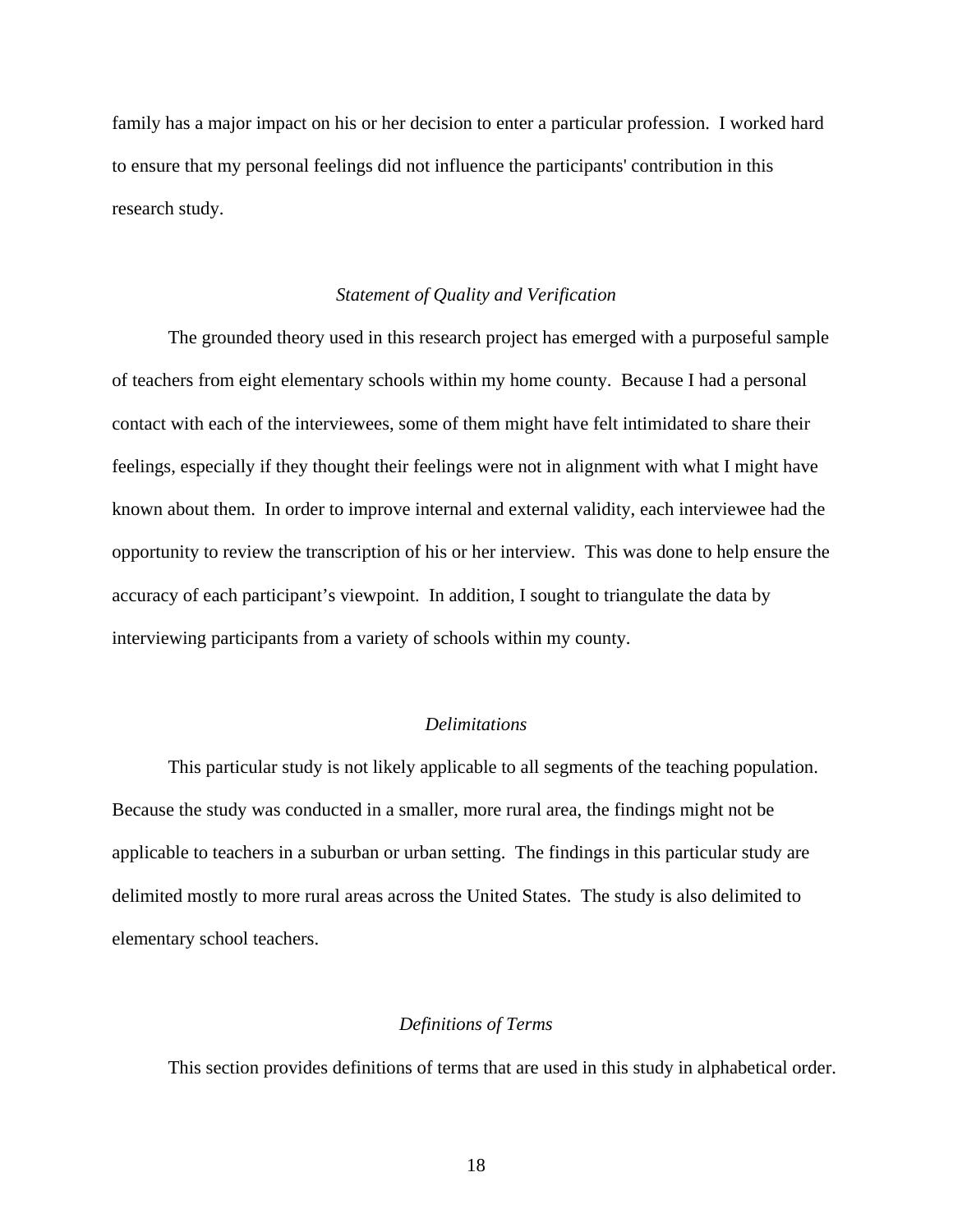- 1. *Longevity:* This is in reference to the time a person has remained in the teaching profession. In order to be considered for longevity, the person must have been teaching a minimum of 5 years.
- 2. *Second-generation teacher:* For the purpose of this study, a second-generation teacher is one who has or had one or both parents who were educators.
- 3. *Third-generation teacher:* For the purpose of this study, a third-generation teacher is one who has or had a grandparent only or both a parent and grandparent who were educators.

#### *Overview of the Study*

Chapter 1 included an introduction of the study, the purpose and significance of the study, research questions, the scope of the research, a statement of the researcher's perspective, an explanation of quality and verification, delimitations, definitions of terms, and an overview. Chapter 2 contains a review of research dealing with teacher motivators, collegiate opinions of teaching, the role parents and other relatives have had on the selection and retention of teachers, religion, preservice programs, and reasons teachers given for leaving the profession. The research methodology is described in Chapter 3 with an explanation of sampling methods, recruiting protocols, data collection methods, and data analysis methods. Chapter 4 contains the data analysis, and Chapter 5 includes the findings, conclusions, and recommendations for practice and future research.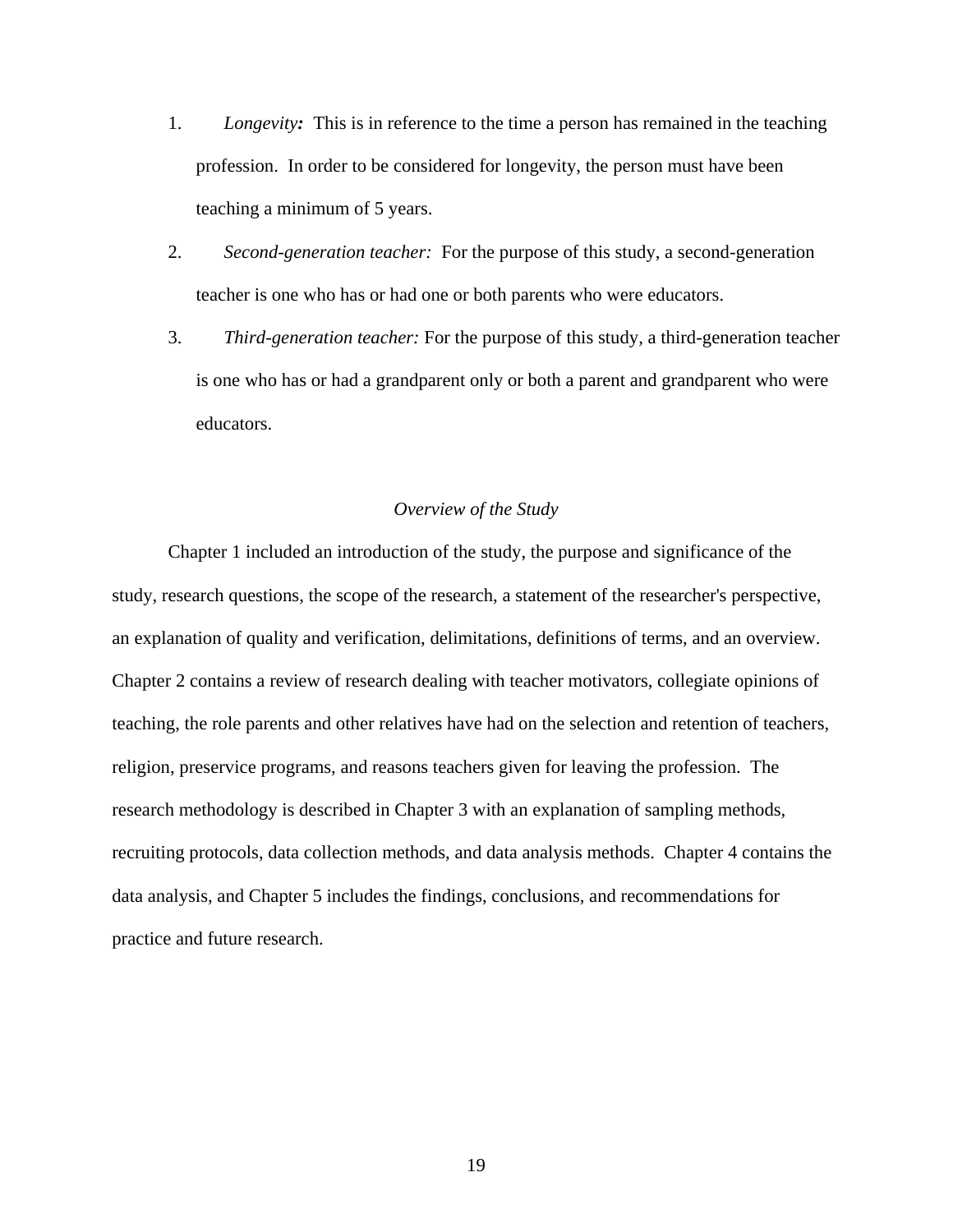#### CHAPTER 2

#### REVIEW OF LITERATURE

#### *Introduction*

 There are many different ways to examine the teaching profession. Many studies and research projects have been dedicated to all sorts of problems and theories regarding education. Recently, there have been reports by reliable news organizations stating there will be a teacher shortage in the US in the near future because many teachers are retiring or will have the number of years required to retire within the next 10 years. This projected teacher shortage has given cause for many researchers to study what motivated past and present teachers to enter the teaching profession. The motivations that prospective teachers give for choosing their careers could greatly affect their attitudes about the profession.

Before focusing on what motivates second- and third-generation teachers to enter the profession, I wanted to investigate not only what a teacher is but also what makes that person successful. According to the Associated Press (2005), a teacher is a person students look to as a role model and mentor. Furthermore, to be considered a "successful teacher," this person must be a leader, mentor, friend, and expert. Whereas this aspect of the profession is fairly broad, there are other segments of the profession such as teacher leaders, mentor teachers, and administrators who have a particular role in not only ensuring the school is run in an efficient manner but also in helping to keep the best teachers in the profession and, more importantly, in their schools. Patterson and Patterson (2004) defined a teacher leader as a teacher who works with his or her fellow teachers in an effort to improve overall quality of teaching and learning whether it is done in an informal or formal manner. A mentor teacher is a teacher who provides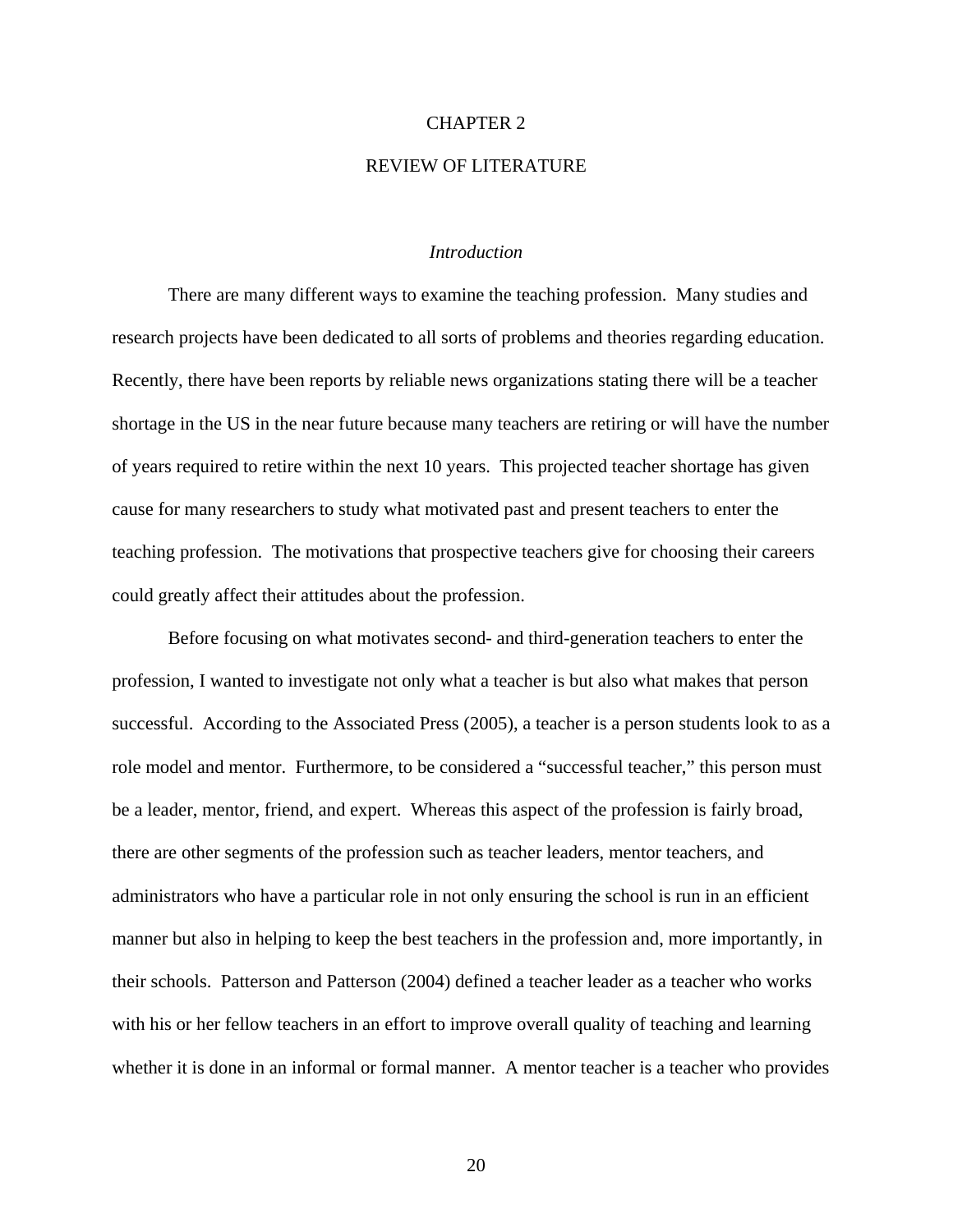support, advice, and guidance and serves as a sounding board for beginning teachers. An administrator can be defined as the leader of a team of teachers in a school building. The administrator is often responsible for discipline, curriculum, fundraising, mediating, and solving a variety of problems the school or its personnel might encounter over the course of a day, month, or school year.

There are many kinds of teacher education programs in place across the United States. The motivations for entering such programs can differ depending on each teacher's age, race, religious affiliation, or whether or not one is a parent. All of the different factors that can influence motivations are also dependent on the geographic location and socioeconomic status of those entering the field. One problem that researchers have had addressing what motivates students to enter teacher education is whether those motivators could influence the future performance of the teachers.

Why do college students decide to go into the education field? The answer is not simple. The problems facing the education field are enormous. For example, rising school violence, lack of compensation for work, inclusion of special needs children, and expanding class sizes make teaching a less than inviting career choice for many. In addition, the changing role of women has greatly influenced the quality and number of teachers entering the field. In the past, because of their limited role, women had only a few career options--one of which was becoming a teacher. The women's liberation movement of the 1960s and 1970s contributed to a major shift in women's roles. Around the same time, there was an apparent decline in the quality of those entering the education work force. When it appeared in the mid 1980s that there were some serious problems with education, many colleges and universities reworked their programs in order to give future teachers a more complete and realistic preparation for classroom teaching.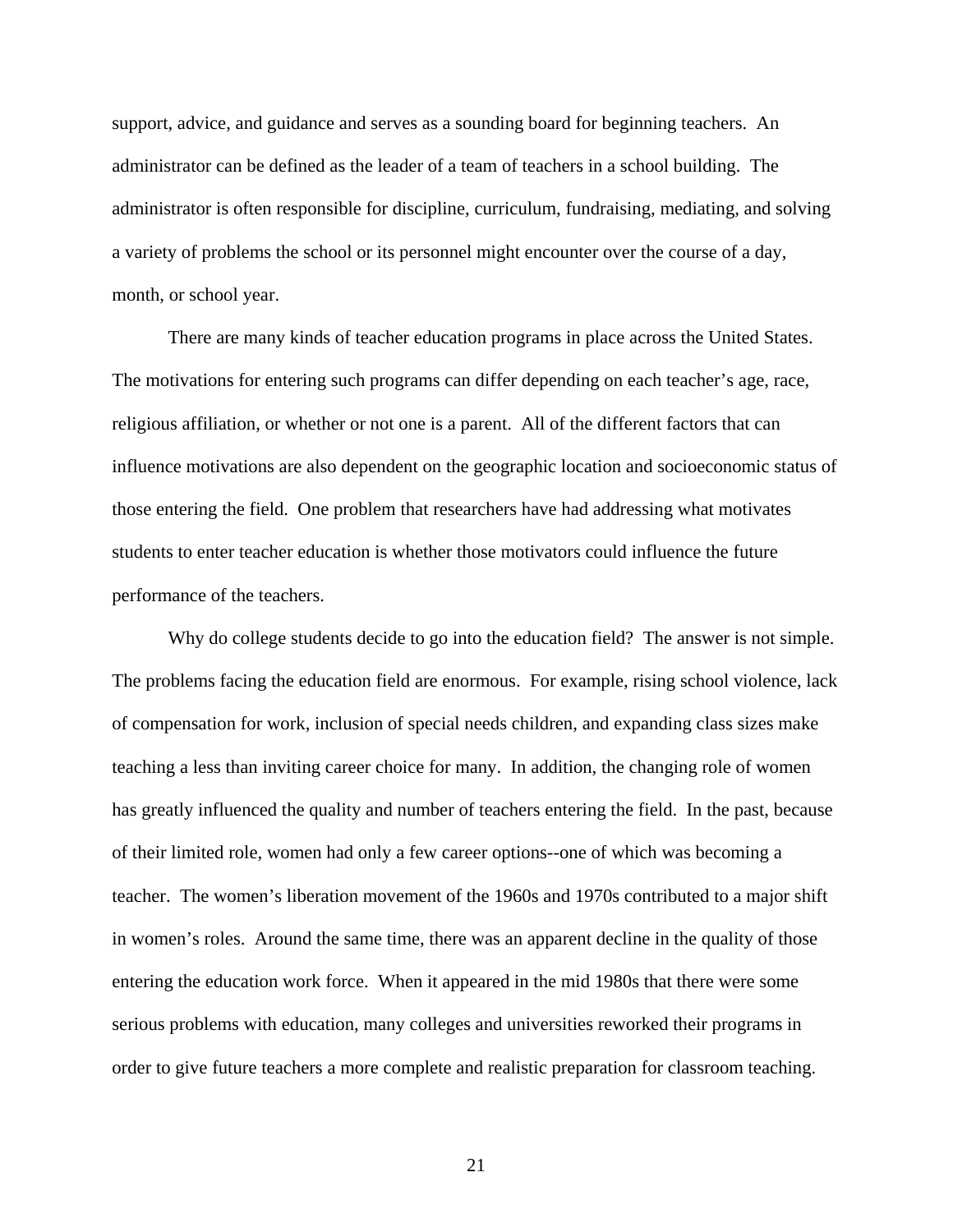The need for teachers and the revamping of the teacher education programs still does not explain why people decide to enter the education field. An indepth review of literature regarding the area of why teachers teach might provide a realistic outlook into a person's motivation to enter the field.

#### *Teacher Motivations*

There are a variety of motivating factors for teachers as they enter the profession. These motivators are both tangible and intangible and might have changed over the past 30 years. Farber (1991), writing for the National Center for Education, stated that most individuals entered the education profession in order to help young people and in order to use their own abilities. Teachers are looking for a variety of things to help motivate them. Farber suggested that for many teachers the greatest reward was either helping or motivating children to learn.

When addressing the status of education in this nation, most researchers look at teachers, their abilities, and their motivations for either entering or remaining in the profession. The teachers who remain motivated throughout their careers are, to many people, the most inspiring. According to Yeager (2003), "They choose to see the best in everyone… they choose to believe that each child has value and that every child can (and will) succeed" (p. 11). These teachers serve as an inspiration to others in the profession who do not achieve or maintain this level of enthusiasm. It is easy to see, for most in the profession, why these people remain so committed to educating their students. One potential reason for their enduring enthusiasm is their positive self-image and concepts.

The results from Wadsworth's (2001) research relating to teacher motivation and retention were somewhat surprising in terms of conventional thoughts toward teachers' attitudes.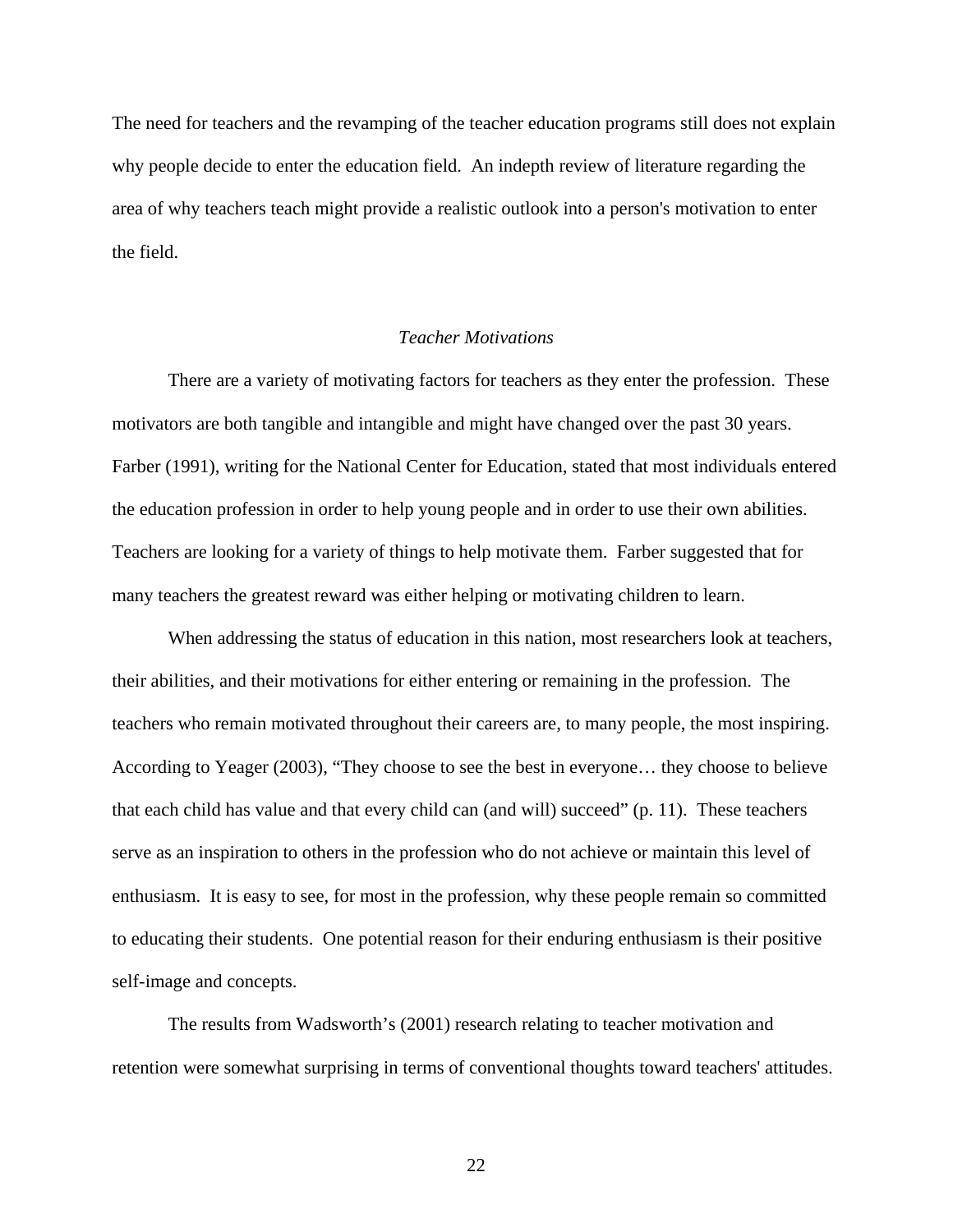Wadsworth found that most young teachers, by their own admission, were highly motivated and committed with high morale leading them to work on a regular basis. Many of these new teachers said they saw themselves as responding to a calling. In doing this, they reported being talented, hardworking, and dedicated to their professions. Although Wadsworth's findings are somewhat contrary to conventional beliefs about teaching, and more specifically beginning teachers, they provide an upbeat example of research to support the altruistic nature, absent of cynicism, that has been prevalent in many educational circles today.

Whitaker, Whitaker, and Lumpa (2000) supported this belief of positive self-concept. They contended that when teachers fully understood, accepted, and liked themselves they were more inclined to be able to do the same things with their students. In order to be successful in the teaching field, teachers need to be able to understand, accept, and like their students. Each of the characteristics mentioned above is a key to teachers being able to endure, succeed, and motivate themselves throughout their careers. Calabrese (1987) reported the incredible stress placed on teachers and explained the damage these stressors could have on their abilities to motivate students and themselves. In order to be successful, Calabrese pointed out that professionals should realize stress is a part of the job. Not all stress is bad. Management of one's stress might enable teachers to be successful or it might provide a negative impact on their career. Unmanaged stress could cause many teachers to leave the profession.

The difficulty in keeping teachers motivated depends on which level they are teaching: elementary, middle, or high school. Marston, Brunetti, and Courtney's (2005) study of high school and elementary school teachers offered further insights into how grade levels could affect motivations. One aspect of the study involved the importance of relationships with other teachers and administrators. Elementary school teachers were more likely to want good relations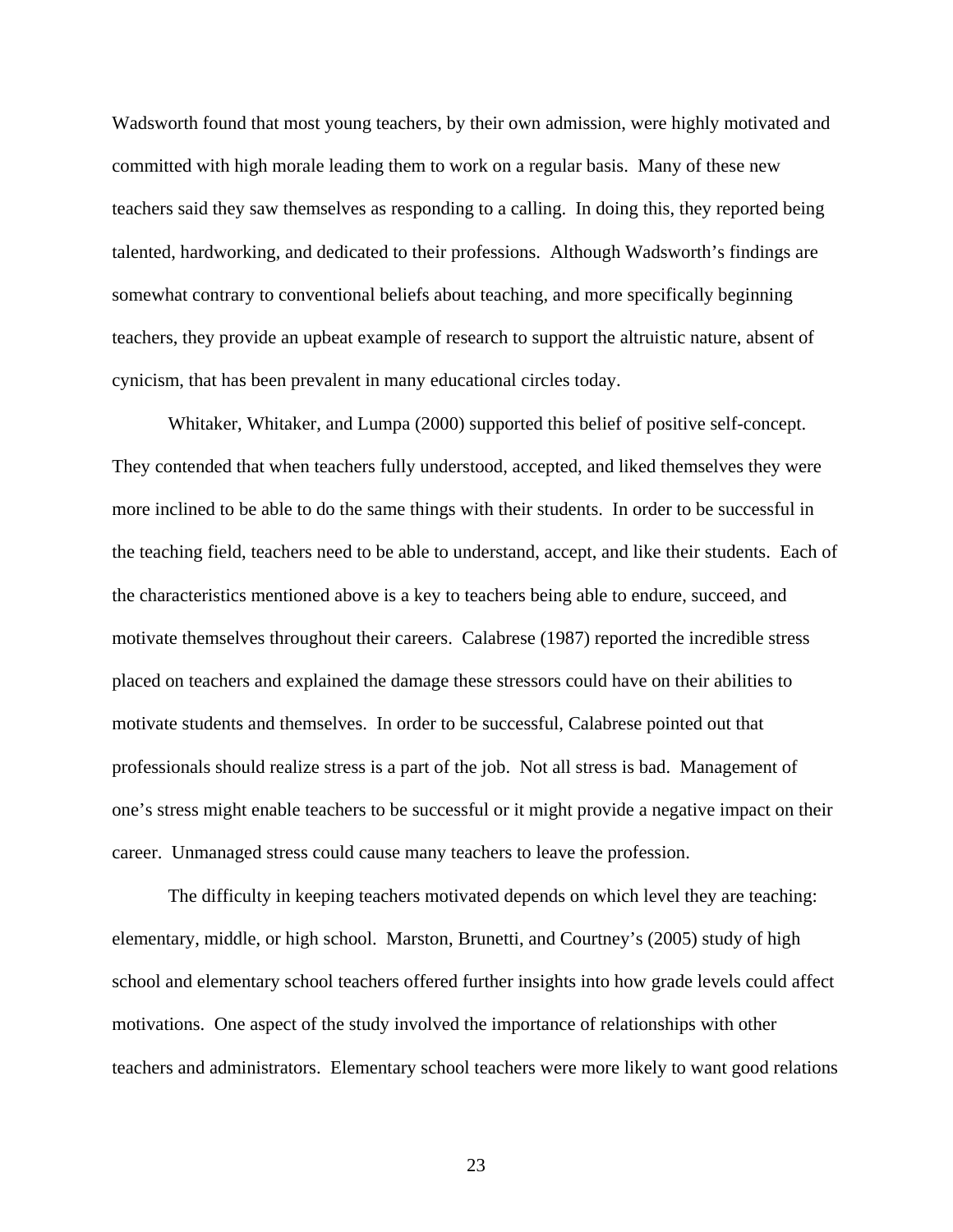with other teachers than were high school teachers. This is particularly interesting because the study also revealed that having "good teacher colleagues" was a motivator for remaining in the profession. Although this one study pointed to the difference in the levels of teaching, the authors wrote that it was more significant that teachers view good colleagues (e. g. interesting, supportive, and committed to teaching) as a strong motivator (Marston et al.) Therefore, one key to maintaining teachers could lie in an administrator's ability to maintain a "good" staff possessing the above qualities.

Motivations for those entering the education field were very similar regardless of gender, ethnicity, and socioeconomic background. Researchers have found that people from all areas and walks of life were interested in teaching. According to the Association of Teacher Educators (1991), those teaching the children of this nation should represent all aspects of the American people and their ways of life. Without this major diversity, there could be a negative statement about our society sent to the nation's young people. Bauman's (2002) study dealing with African American students and Smulyan's (2004) research on gender and the choice of teaching as a career found similarities about why many were entering and remaining in the teaching profession. Factors like love of children, the ability to be a role model, and desire to help others were leading factors for individuals in both groups to enter and remain in the profession (Smulyan).

One possible reason for the decline in motivations resulting in teachers leaving the profession rather than retirement from it was what Lortie (1975) referred to as staging. Lortie argued that in other professions such as law or medicine there were stages of a professional's career. In these professions, people spend many years in school, obtain their first jobs (often low paying), and expect their income levels and opportunity for advancement to increase with time.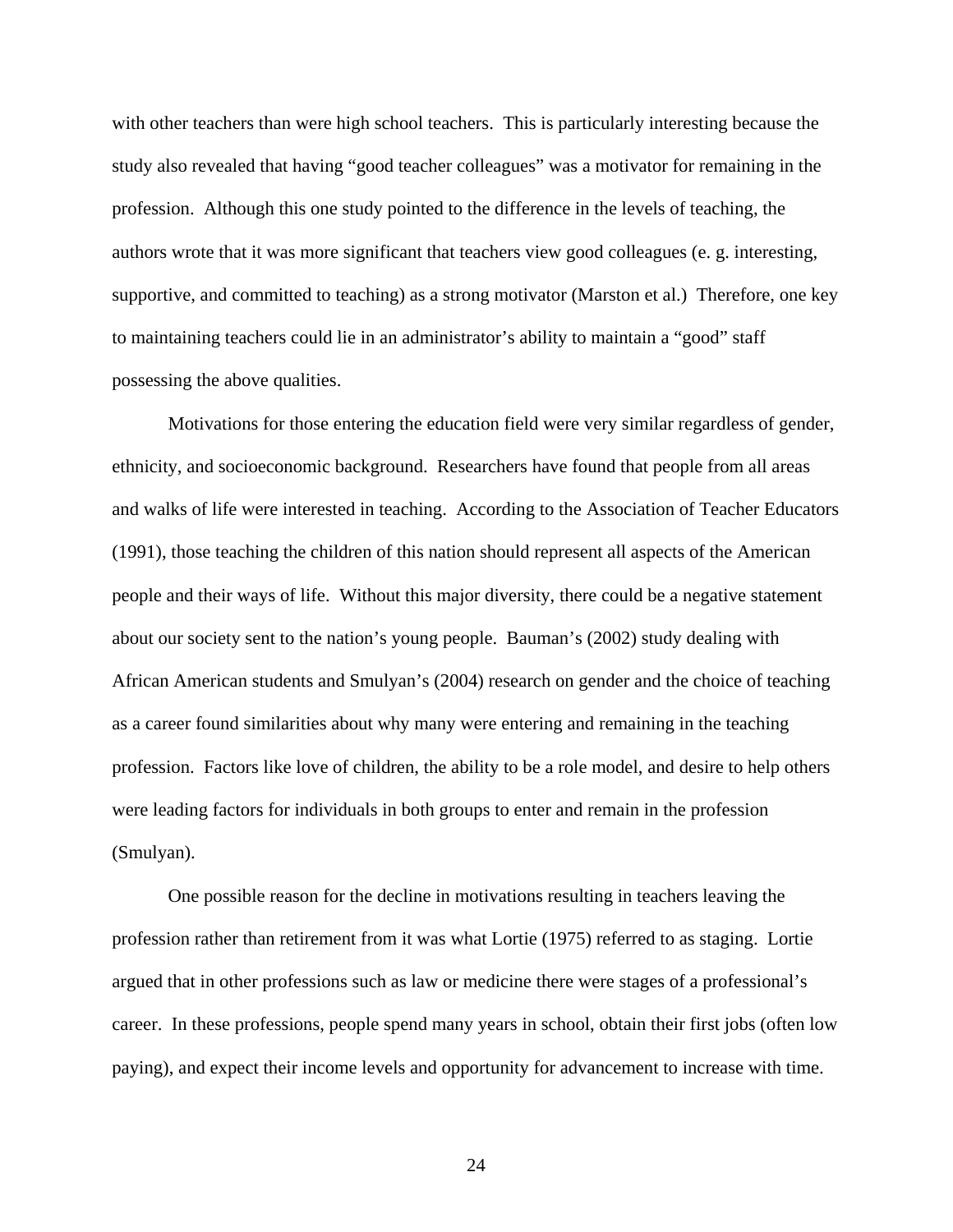This discrepancy could make teachers much less future oriented than professionals are in other careers. Some teachers soon realize that simply putting more of themselves into their careers might not necessarily mean greater rewards. Because more tangible rewards are reached earlier in their careers and extra time spent for activities has little or few rewards, those teachers who do put in extra time might begin to feel under rewarded.

There have been a variety of studies on the motivators for teachers entering the profession and on why teachers remain in the profession long term. Pearson and Moomaw (2006) cited several intrinsic and extrinsic motivators for teachers. Intrinsic motivators, or motivators inside the teacher, included the desire to help students achieve, desire to make a difference in society, and having a sense of accomplishment when students learn. Extrinsic motivators, or motivators outside of the teacher's control, include pay, nonmonetary fringe benefits (summers off, no weekend or holidays), and recognition of performance. According to Pearson and Moomaw, the intrinsic motivators were much stronger for the teachers than were the extrinsic motivators. Sarafoglu's (1997) research pointed to such intrinsic motivators as love of learning, love of children, resilience, collegiality, and reflectivity. Most teachers would agree that if their administrators would simply help foster the above ideals they would have much higher job satisfaction.

Sinclair, Dowson, and McInerney (2006) had their own list of teacher motivations. Even though their study was conducted in Australia, it has certain implications for the United States as well. According to their research, there were several different motivations that led teachers into the education profession and helped sustain them throughout their careers. As mentioned in some of the above research, most of those were intrinsic motivators. First, there was the love of or desire to work with children or adolescents. Teachers also looked for the perceived value or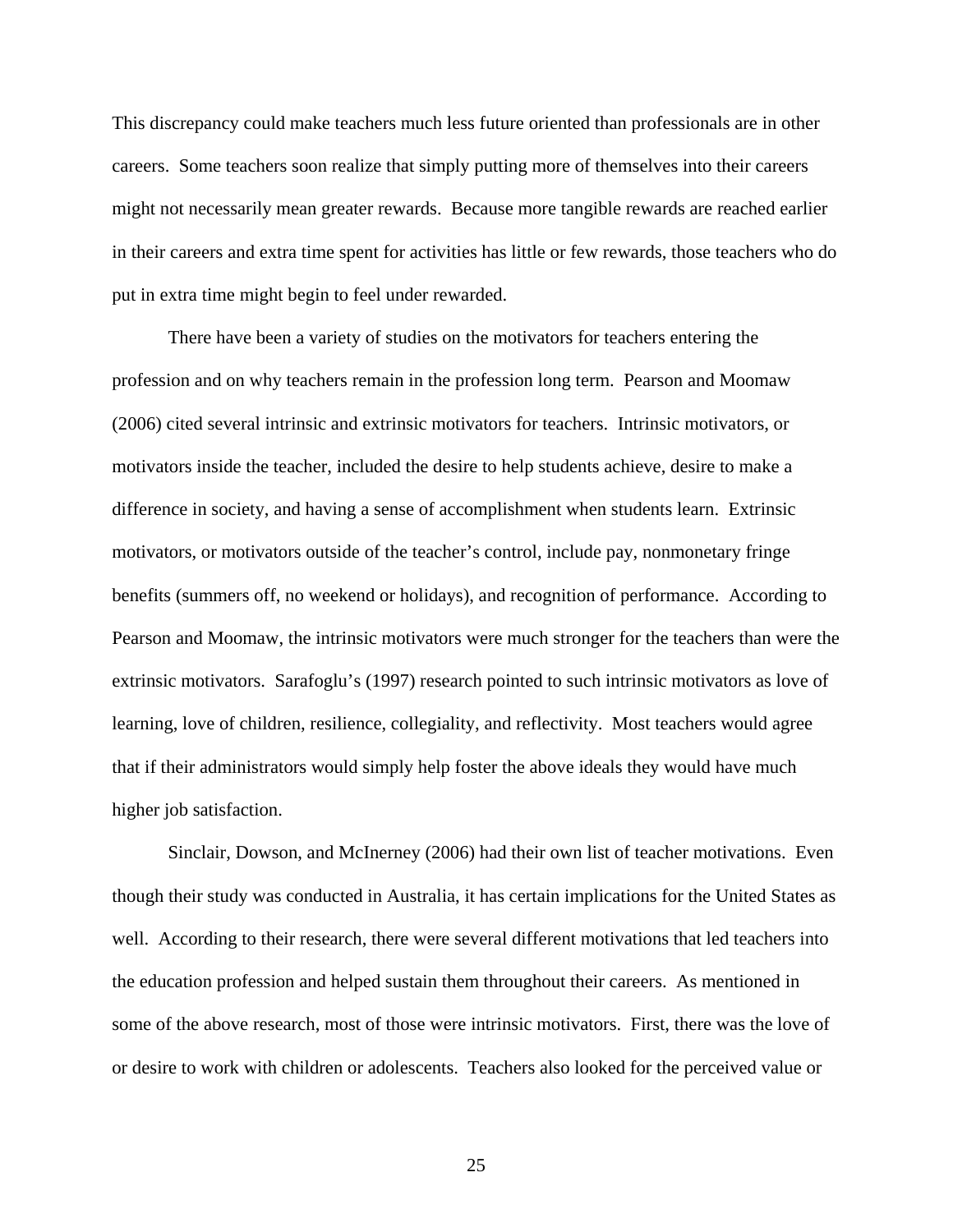worth in teaching to others. Those entering the education profession also tended to have a desire to help others. Some of those people had dissatisfaction with previous careers. Persons entering the profession might look to the perceived benefits or convenience of teaching. These factors included work schedule, work hours, vacation time, and salary. Still some teachers said they entered the profession because it is often perceived that it is easy to enter the teaching profession, either the preservice programs or the job itself. Some teachers enjoyed the intellectual stimulation teaching provides, especially on the secondary level. Many teachers of those subject levels entered the profession because they loved a particular subject or wanted to impart further knowledge to a new generation of students. Many teachers had been influenced by family members, former teachers, or members in their communities. Other teachers cited motivations that included the status of teaching. They said they liked the opportunities for advancement, both career and socially. Others reported that teaching provided an opportunity to create and sustain satisfying interactions with others (Sinclair et al.). Wedel and Jennings (2006) wrote, "If the teacher is motivated and enthusiastic about what he or she is doing, then there is a greater probability students will be motivated as well" (p. 6). Ultimately, no matter what motivates teachers to either enter the profession or push themselves toward excellence in teaching, the main goal for most teachers has been for students to achieve to their utmost abilities.

The motivations for teachers to teach can be different among various other groups including women (Allard, Bransgrove, Cooper, Dunan, & MacMilan, 1995), minority groups, (Dilworth, 1991; Gordon, 1993), those with differing levels of academic achievement (Hart & Murphy, 1990; Weiner, Swearingen, Pagano, & Obi, 1993; Whately, 1998), those with different nationalities (Yong, 1995), and second career teachers (Crowe, Levine, & Nager, 1990; Serow, 1993).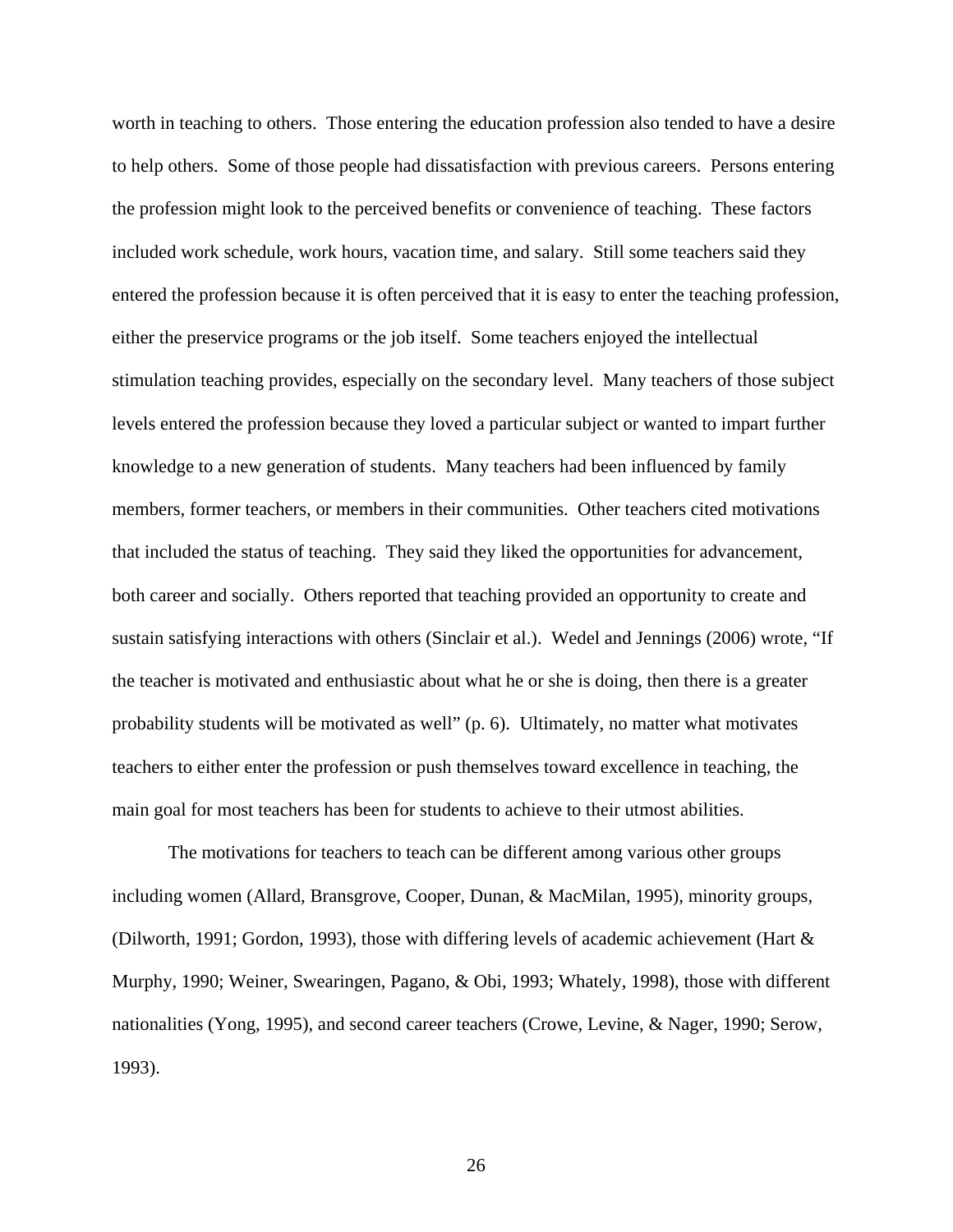#### *Collegiate Opinions of Teaching*

The factors that lead teachers to teach can cover a wide range of topics, but one overlying factor almost all educators cited was the desire to help children learn. Weiner et al. (1993) compared motivations and performances of Harvard and Urban College students who were or had been enrolled in the field of education. The motivations for joining the programs at the two colleges were not nearly as different as the rank order for the motivations. According to Weiner et al., Harvard's program is designed to train high-achieving graduates or current participants of select liberal arts colleges to become secondary teachers. The program at Urban College is different because its student population is racially and socially diverse. Many of its participants are adult learners, so this could be a reason why the ranks of their motivations are different from the students at Harvard. The reasons Urban College students gave as a desire to become teachers were the opportunity to be creative, enjoyment from working with children, desire for jobs that were socially useful, a desire to aid in changing society, and having a job they could do well. Interestingly, both sets of students listed the same motivators, but the rank order that each gave was almost opposite. Harvard students cited the opportunity to be creative as the top choice, whereas Urban College students listed enjoyment in working with younger people as their most motivating choice. Snyder (1995) studied a group of students in the Mid-Atlantic part of the country. The group that was examined had many of the same motivations for teaching; however, a majority of the students said they did not believe they would be able to find a job. Participants in the study stated that the whole idea of a teacher shortage simply was not the case. Interestingly, as well, this group cited benefits and job security as motivations to become teachers. In Texas, Kelley (1997) studied what motivated teachers in that part of the country to enter the field. Like their counterparts in the Northeast and Mid-Atlantic, they gave many of the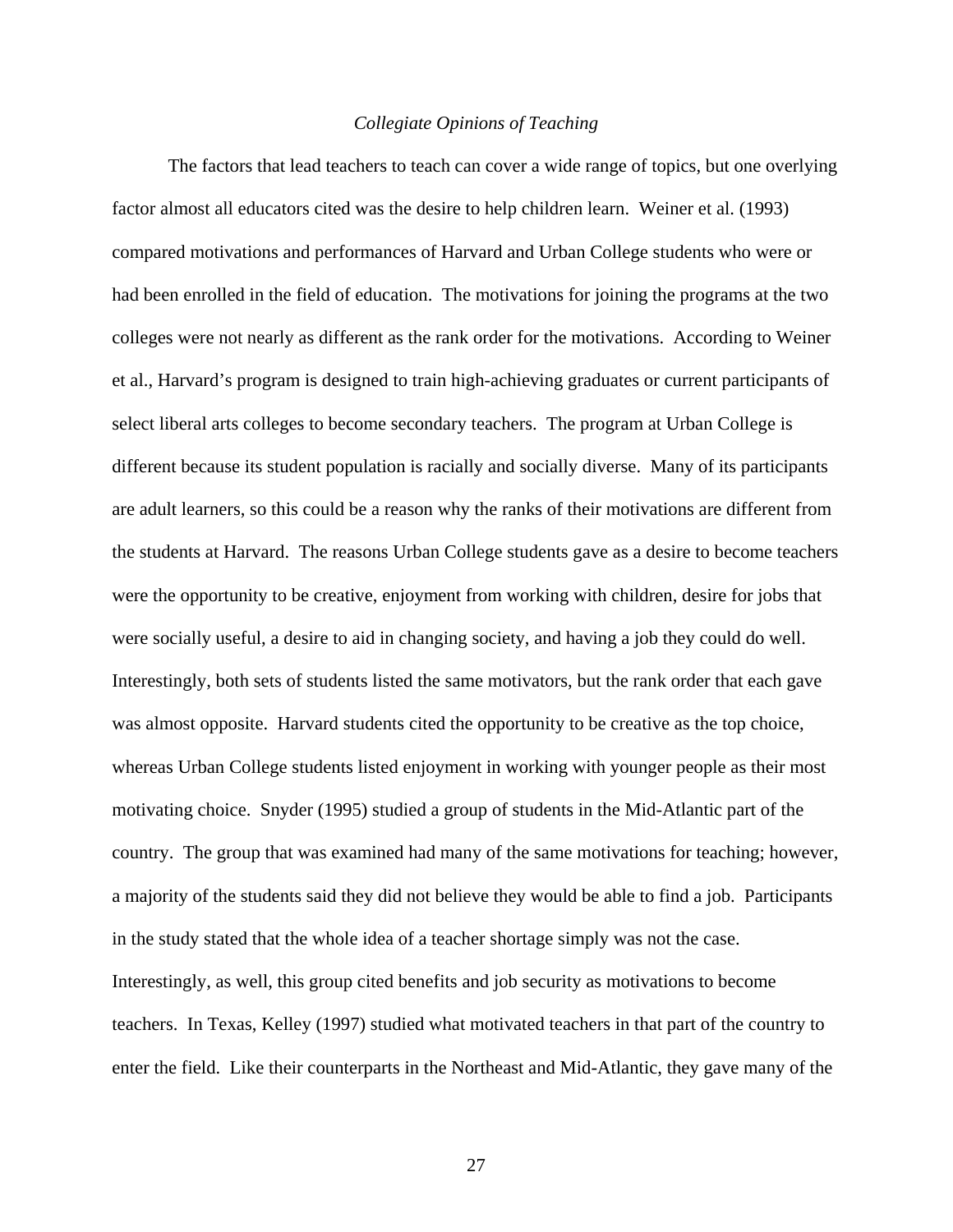same answers, but Kelley found discontentment that the others seemingly did not find or at least acknowledge. The Texas students stated that their program of study did not emphasize classroom management; therefore, teaching in the beginning was more difficult for them (Kelly). Looking at a West Virginia example, Bontempo and Digman (1985) examined the reasons for students in that area of the country to choose teaching as a career. Most notably, the role of family came into play in this area more so than in the others. Many of the participants in this study desired to become teachers because a member of their family was a teacher thus making it "in the blood." This had not been mentioned by any of the other previous researchers. The role that a family plays in one's desire to become a teacher is not limited to parents or siblings who are educators. As found with many other vocational groups, it could be motivating simply because of parental influences.

Darling-Hammond's (1987) review of the Holmes Group Report at Columbia's Teachers College raised even more serious questions about motivations to teach. This researcher cited that in many instances teachers were deemed not fully prepared to teach, but they were allowed to enter the workforce anyway. Darling-Hammond's essay in response to the report came at a time in the mid 1980s when many were questioning the role of teacher education programs. These questions led to a large-scale movement aimed at recruiting more qualified professionals into the teaching field. Porter's (1987) essay on enhancing teacher education programs also provided several suggestions or guidelines for helping strengthen those who entered the field. Among the recommendations were strengthening the evaluation process, ensuring students were aware of pedagogy of the education field, improving test administration, and implementing effective classroom management.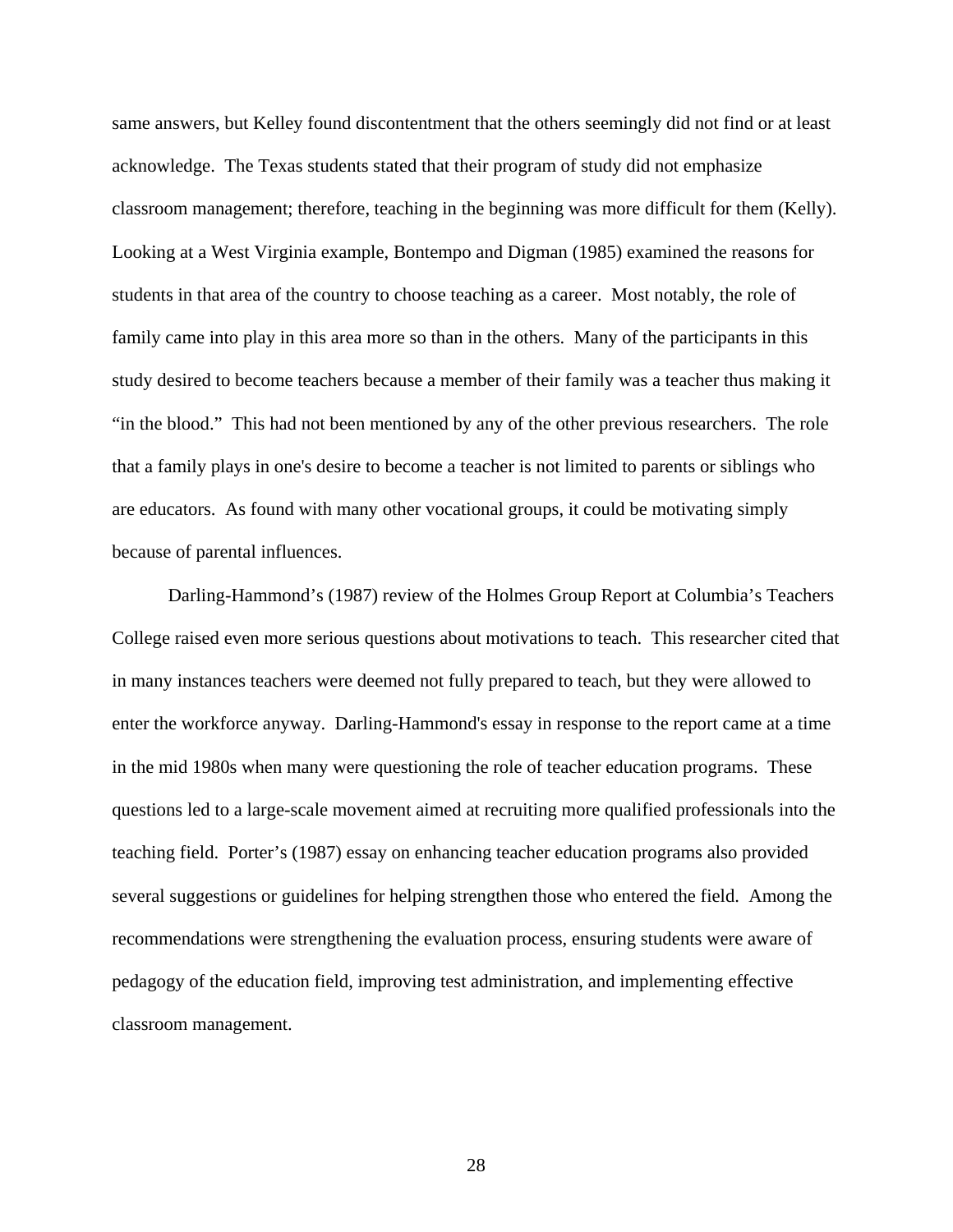#### *Role of Parents*

 Parents might be the first influence on their child's choice of profession. Most people in the United States do not have ambitions to become educators but many do have intentions of becoming parents. When taking on the role of parenting, one is also forced into the role of an educator. Whether it pertains to walking, talking, riding a bicycle, or playing the piano, parents have opportunities to teach their children at many points in their lives. Such informal teaching reportedly has prompted many parents, especially women, to look toward education as a career. MacDonald (1999) studied why mothers were more likely to become teachers after having children of their own. She studied how mothering knowledge and skills influenced a parent's own development as a teacher. She further studied how teachers' experiences influenced their decisions as parents. One of the main findings in MacDonald's research was that teachers' mothers influenced how they taught and their perceptions about teaching. Teachers who were mothers, according to MacDonald, said they were more patient, flexible, empathetic, and sensitive to students because of their mothering experience. Each of the women in the study had the desire to become an elementary school teacher.

#### *Role of Religion*

 Religion has played a key role in education since the United States was founded. Until the  $20<sup>th</sup>$  century, it was one of the underlying bases for public and private education across the United States. Ackley and Arwood (1999) researched the role of religion in the decision many people made to become educators. He studied the Alliance for Catholic Education and its role in finding and developing effective teachers. These students had many of the same motivations for becoming classroom teachers as in the others studies reported, but the main difference between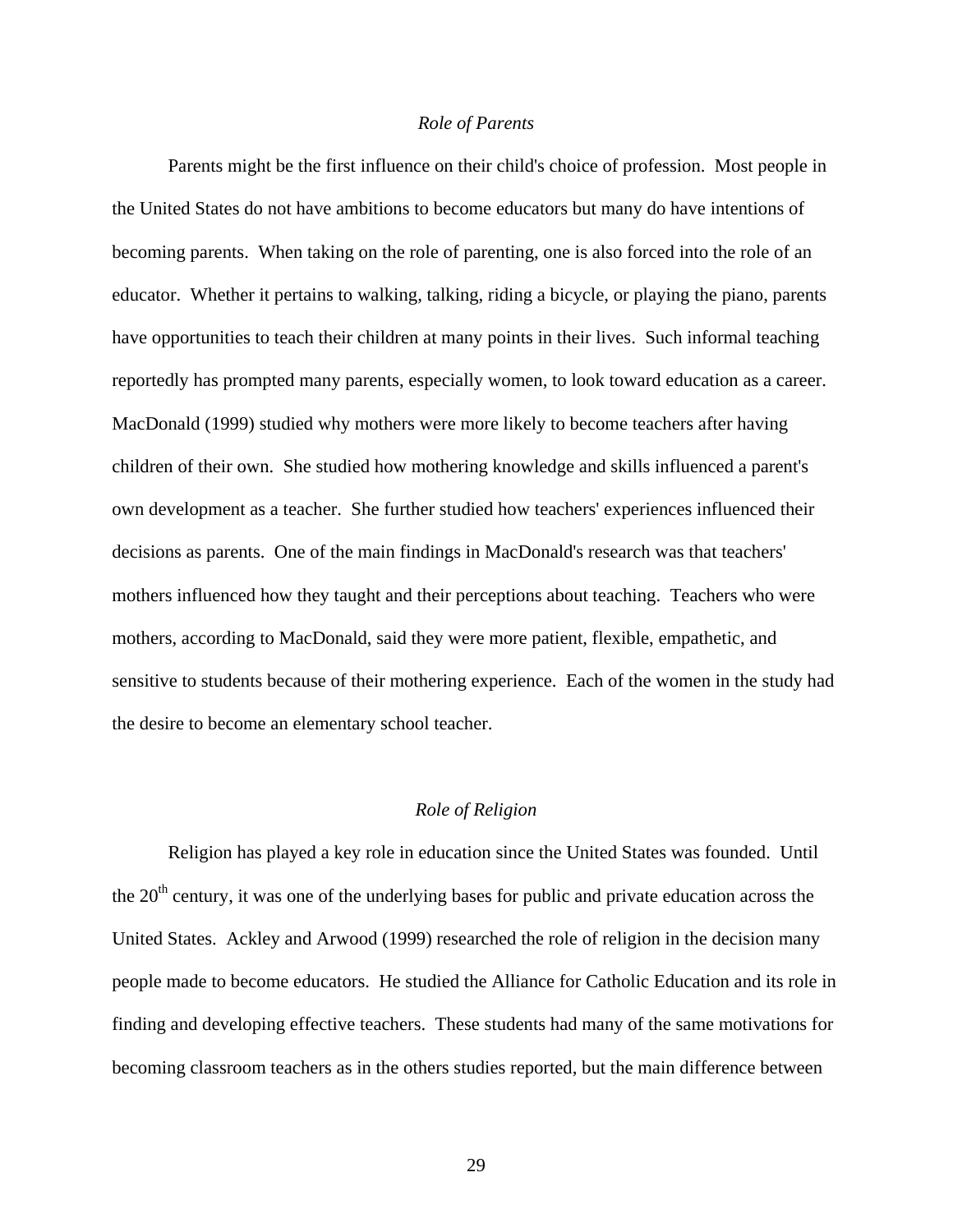these students was that a majority of them said they felt as if they had a divine calling to enter the education field. This was especially true of those students who were Catholic, but interestingly the results were not much different for Protestant respondents. The reason for researching such a topic is that many laypersons have noted that teacher education is a highly moral and ethical profession, and it is imperative for only those persons who meet those criteria to become educators. This suggested the only way for teacher education programs to attract candidates with high moral and ethical standards was through preadmission screening. This whole debate supports the notion that not all people enter the education field in order to help children or have the opportunity to be creative. According to Ackley and Arwood, some entered the profession because they felt they were called by the divine.

#### *Preservice Programs*

 Another aspect regarding motivations for becoming a teacher was the role of the preservice programs at the college or university level that shaped many future teachers' perceptions and goals once they entered into the field. Marso and Pigge (1998) studied attitudes toward teaching for preservice teachers those who had taught for several years and those who had left the profession. The problem that Marso and Pigge encountered was that students said they were left with a feeling that they were not prepared to be teachers after leaving their college programs. This lack of preparation caused many of those in this survey to drop out of the teaching profession after a few years. The researchers also found that some teachers who did feel well prepared by their programs were the same teachers who were still teaching 5 years later. Kushner (1995) offered a differing view in her study. She suggested the relevance of the required coursework for those in teacher education was not the best preparation that could be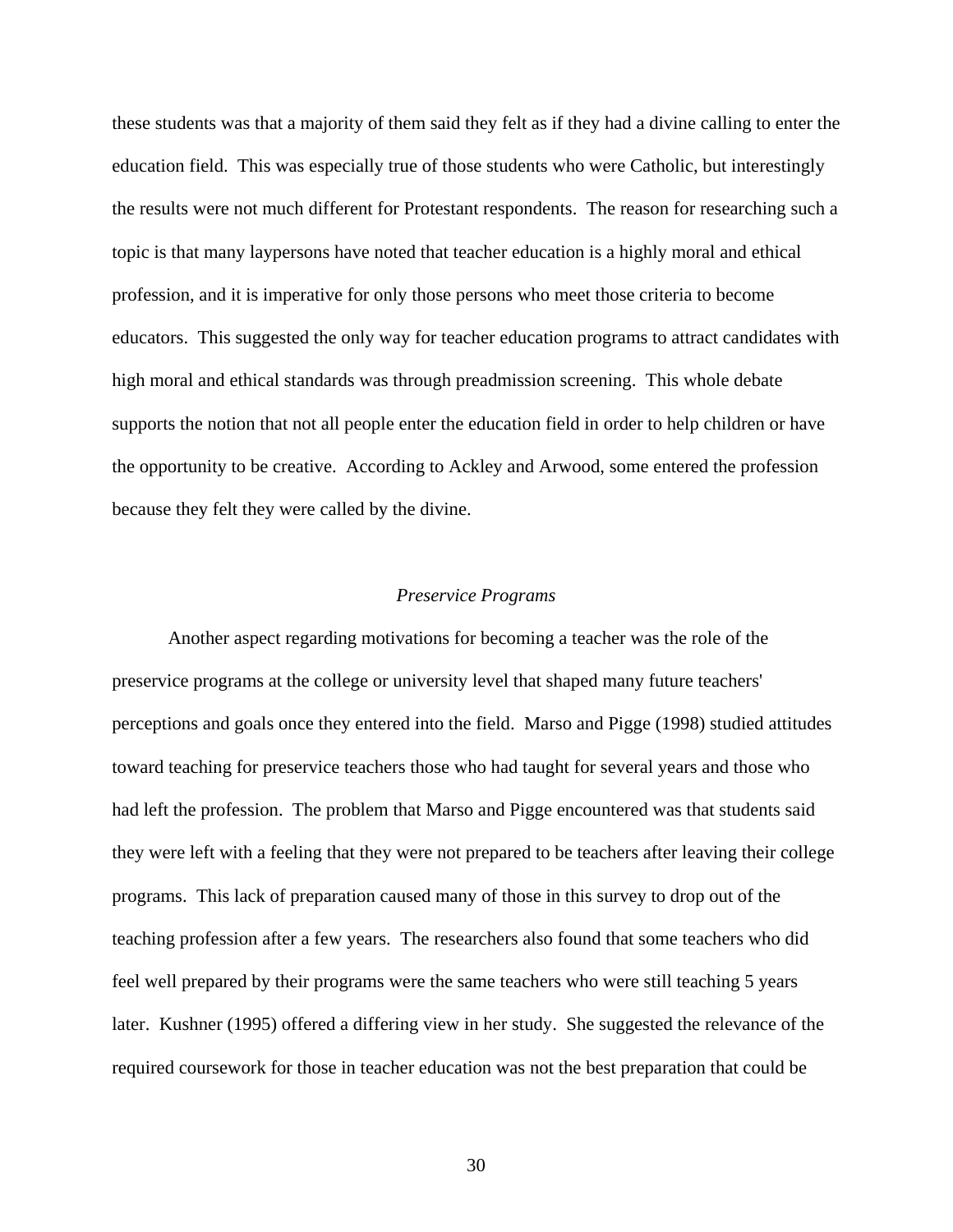given for students who are prospective teachers. The motivations of the students who went through the student teaching period were severely challenged because of the lack of preparation that many preservice programs offered.

 Preservice programs can be very different depending on the teaching level. Generally, the elementary school teacher's preparation focuses on the child's personal and social development to a greater extent than does the preparation for the secondary level. The emphasis in preservice programs in the secondary level tends to focus more on skills and mastery of content knowledge (Rich & Shiram, 2005). The difference in the two areas and how prepared teachers are to begin a career gives further insight into why teachers enter and leave the profession.

 Many colleges and universities have preservice programs that give future teachers the necessary preparation required to keep them from quitting the teaching profession after a short length of time. Whitebeck (2000) researched attitudes toward teaching by interviewing preservice interns entering a college of education's holistic teaching and learning programs. He noted that most of his subjects said they felt they had a "special calling" or "gift" that made them more successful in their chosen careers. The gift these students said they had was what qualified them to excel at teaching. He also pointed out that many preservice teachers had a simplistic view of the teaching profession. Generally, these preservice teachers viewed the job of teaching as being relatively easy and expressed very few concerns about their abilities as future teachers. One explanation for this perception was also the view of the American public in general. These preservice teachers had spent many years observing teachers and that observation time made them experts. The three main categories that emerged in Whitebeck's research were the calling or gift, early identification with teachers as role models, and a self-view as being a teacher.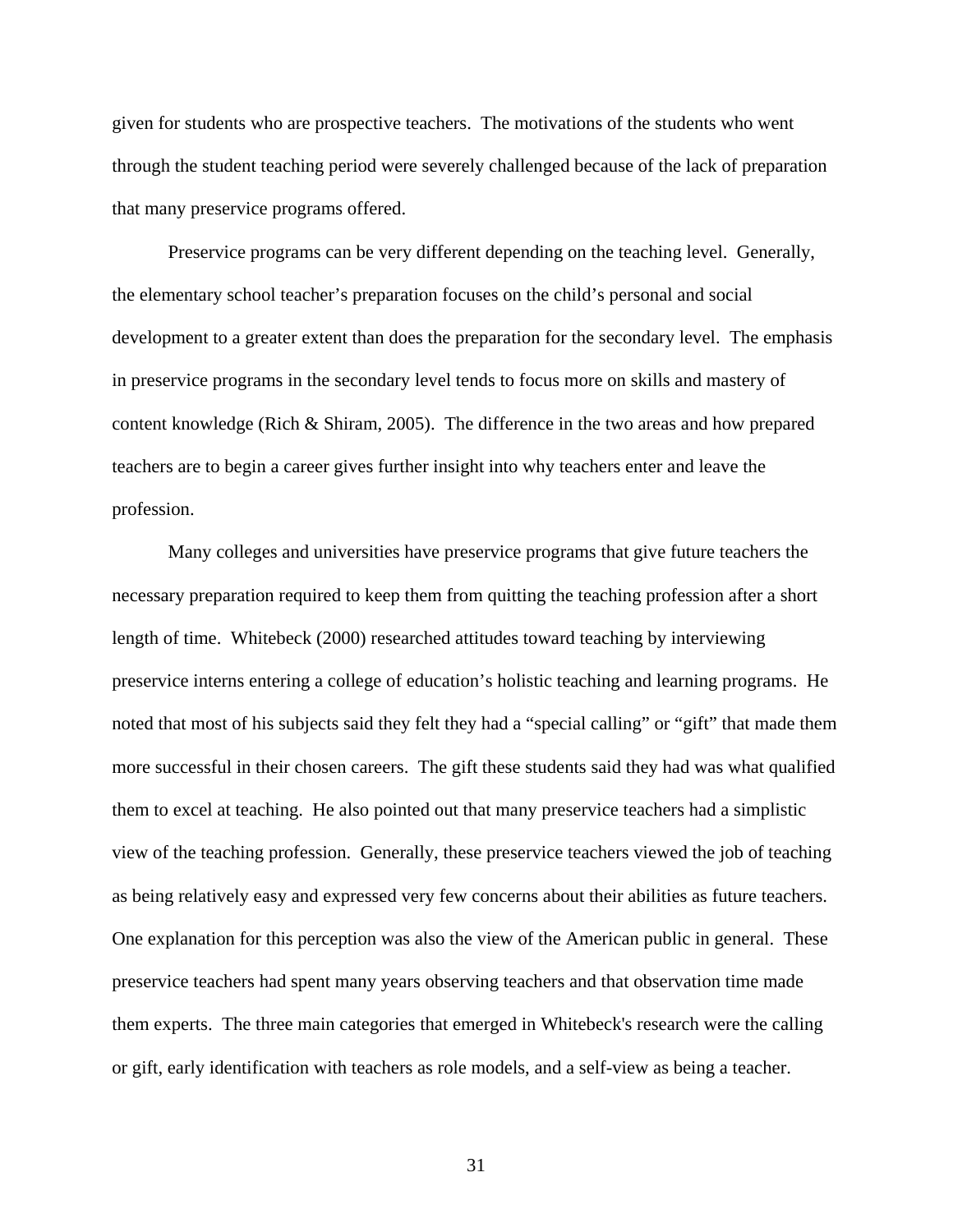#### *Reasons for Leaving*

What are the reasons so many teachers leave the profession after teaching for only a few years? Those students who were so highly motivated prior to the student teaching period often lost their motivation and drive during this period or shortly thereafter. Marlow (1997) studied why so many beginning teachers left their professions before the end of their  $1<sup>st</sup>$  year of teaching. The results were somewhat surprising. Beginning teachers' reasons for leaving the education field had less to do with insufficient salaries than they did with a lack of professionalism, collegiality, and administrative support. These findings provided insight into why people who were so highly motivated prior to teaching soon lost their motivation. Marlow's research addressed so many reasons for leaving the teaching profession that it makes one wonder if there is any way that people could still remain in the teaching profession. Tatto (1998) found that fault with the preparation of teachers at the college or university level was secondary to the lack of professional norms across the teacher education programs. The idea is that there is not really one accepted way to teach the most proficiently as is present in so many other disciplines. Tatto also cited that the lack of disciplinary knowledge and teaching practices were major problems with preservice teacher education programs. If programs across the country would use relatively similar materials and instructional knowledge, then a uniform type of teaching might emerge.

 Pearson and Moomaw (2006) cited several studies that dealt with teacher autonomy and motivation. Their study built on previous studies dealing with motivators for teachers to teach and why they were leaving the profession. Their research pointed to a study that stated there were three main intrinsic reasons why teachers left their profession. The first was a need for the teachers to experience personal growth and described how teachers felt at various stages in their teaching careers about an inability to grow personally as a teacher. They pointed to the increased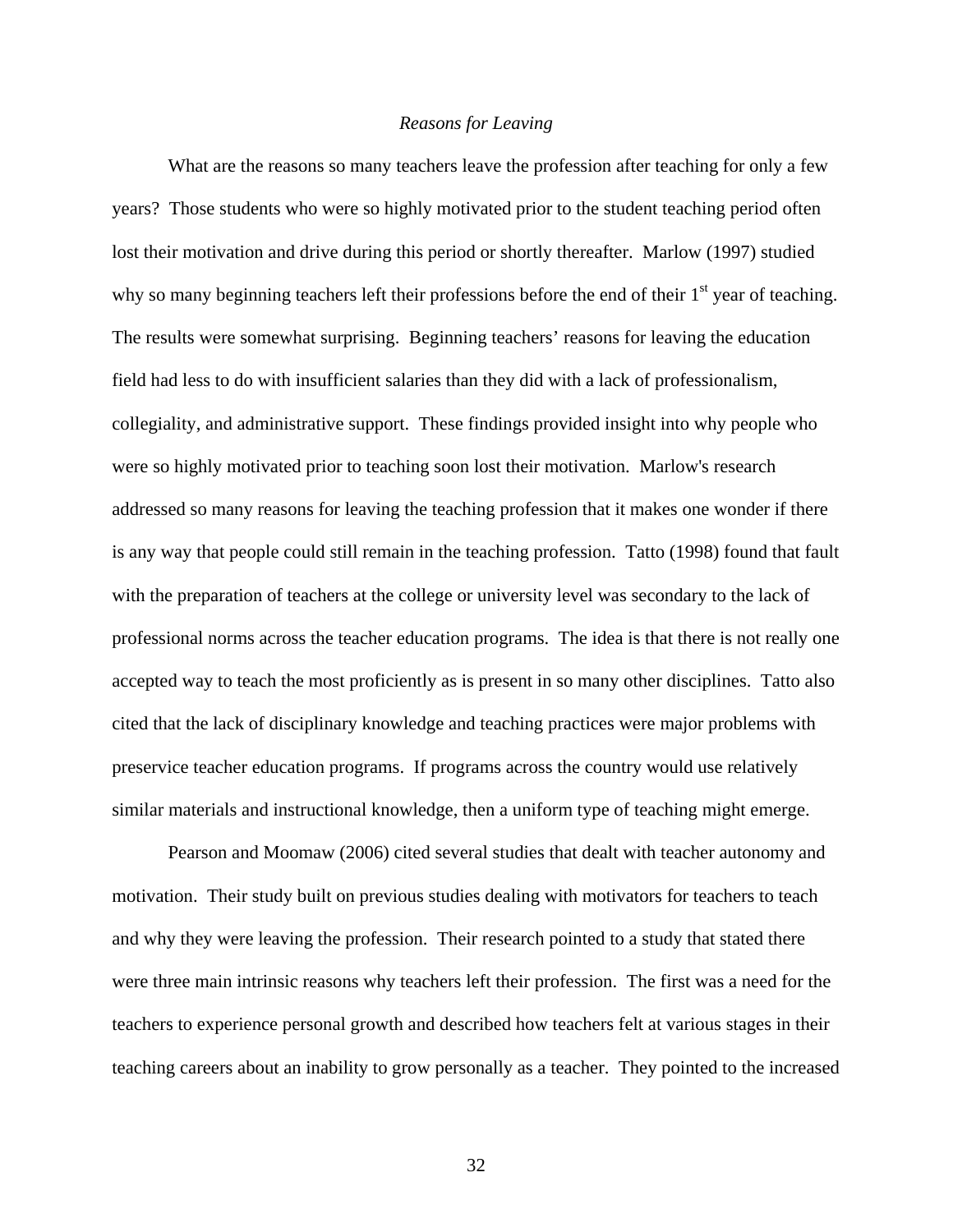importance placed on state mandated testing. The next motivator was a desire to develop and grow their own philosophy of education. The third point was that many teachers said they felt there was a lack of respect and recognition for their efforts. In other words, many teachers noted that they were often overlooked in their continuing efforts to work and improve their students' lives and being dedicated to the schools at which they taught. In some cases, teachers even said they felt resentment for trying to go beyond what was required of them by their administrators.

 Teacher autonomy is another important facet to a teacher's ability to remain in the profession. A study by Perie and Baker (1997) demonstrated that the degree of autonomy perceived by teachers was a strong indicator of their current job satisfaction. Furthermore, the study pointed to positive school climate, good student behavior, administrative support and leadership, and teacher autonomy as being the types of working conditions in which teachers were more satisfied with their jobs than if these conditions were not present.

 Brunetti (2001) further illustrated this point when he found that retaining of autonomy in the classroom was a major factor in a teacher's decision to remain in the teaching profession. Dissatisfaction with their job as teachers can lead to stress and burnout. According to Kyriacou (1989), "Teacher stress refers to the experience by teachers of unpleasant emotions such as anger, tension, frustration, anxiety, depression and nervousness…resulting from their work" (p. 27). Whereas this lack of autonomy could lead some teachers to leave the profession, there are still aspects of their jobs that either will not allow them to leave or will make teachers think there are reasons to stay in the profession.

 Fredricks (2001) and Walters (2004) pointed to the administration of the schools as being an often underlooked factor into why many teachers left the profession. Schools' administrators set the tone for a particular school's learning and working environment (Fredricks). When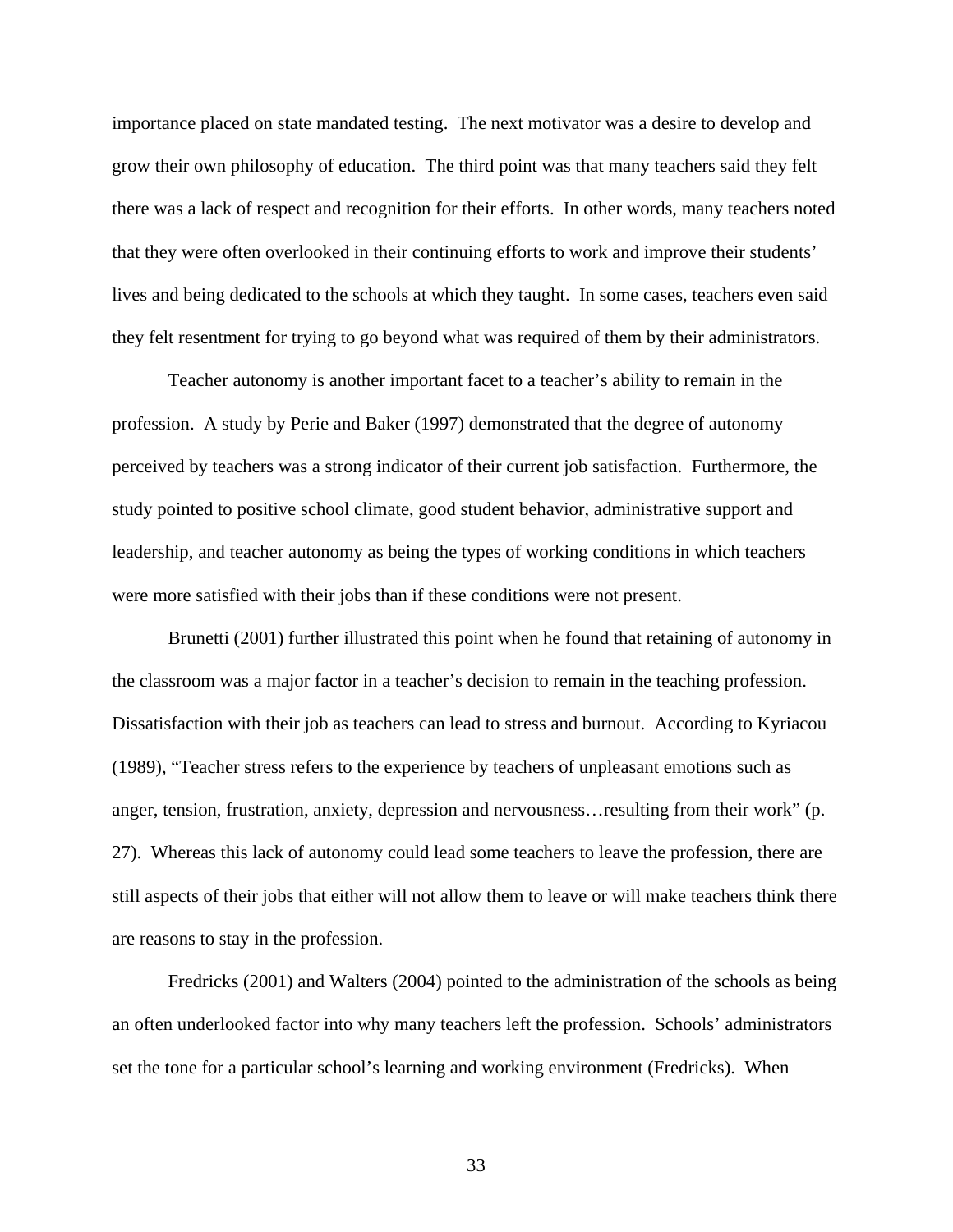administrators praise teachers for a job well done or for working hard, teachers responded overwhelmingly. For many teachers, a simple word of praise can erase all that has gone wrong over the course of a day. Walters stated teachers do not need negative pressures from administrators; instead, they respond much more favorably to positive, up-beat signals sent by school administrators.

 According to Loui (2006), teachers cited a variety of reasons for remaining in the profession. Some teachers said they remained because of the love they shared with their students. In essence this is "the loyal, attentitive nurturing of their intellectual and personal development" (p. 285). There is a changing face of those teachers who choose to leave the profession. In the past those people who were likely to leave the profession were either just getting started or ready for retirement. According to Tye and O'Brien (2002) those who are least likely to leave the profession, but growing at an alarming rate, are those in the middle.

#### *Summary*

When first prompted with the question, "What motivates students to enter the teaching profession?" the answers seemed simple and few. The consequent review of literature has led the researcher down a completely different path. There are many underlying factors that can lead someone into the education profession. It is hard to imagine there are just one or two reasons that motivate people to become teachers. They may vary depending on where one lives, one's religious affiliations, and participation in preservice programs. Each of these factors gives new perspectives into motivations for becoming a teacher. The motivations for becoming a teacher are relatively clear. The research does suggest that geographic location, socioeconomic status, religion, and role as parents play a major part in determining whether or not one enters the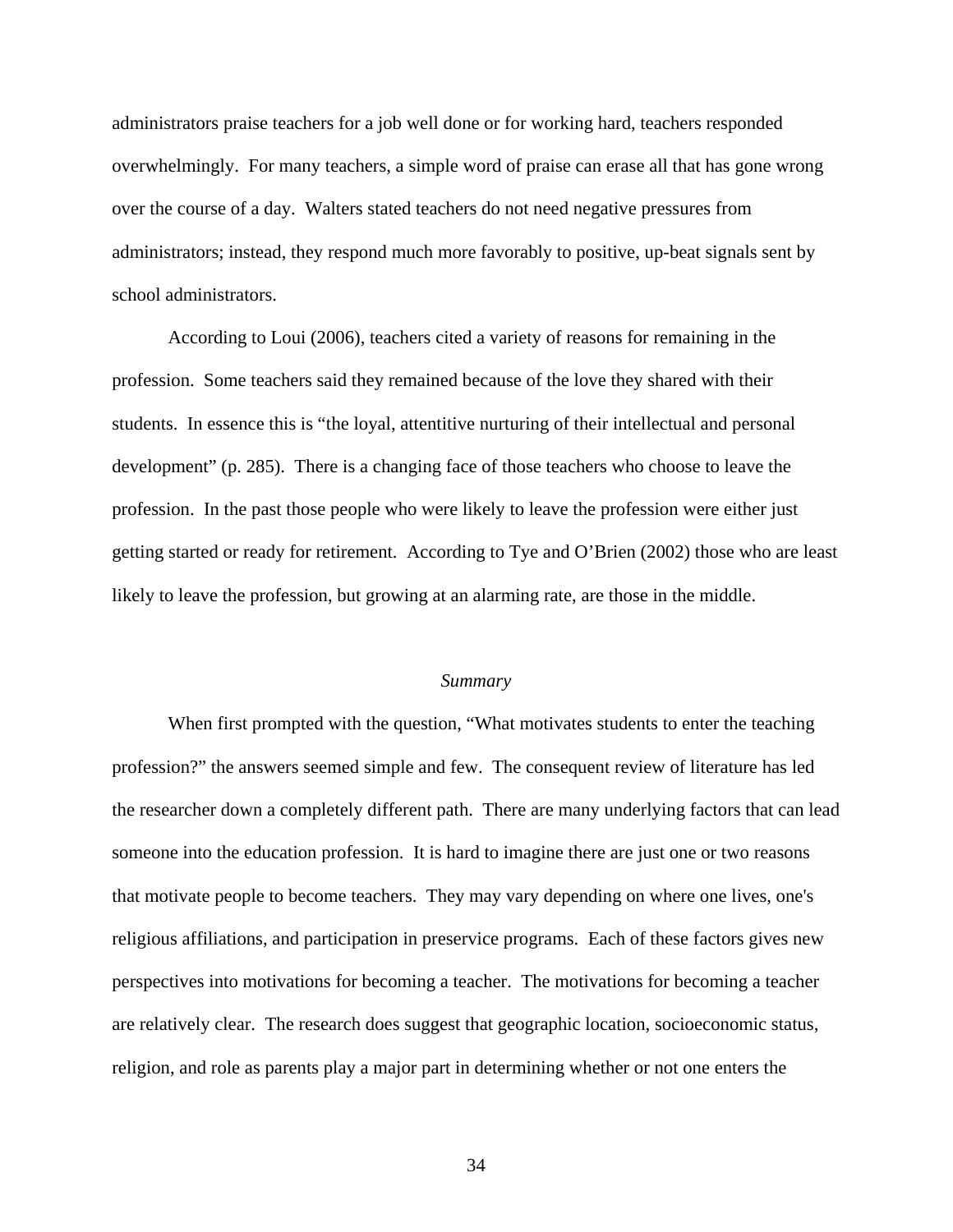teaching profession. The research does show conflicting evidence on the rank order of these reasons. What is the main motivation driving people to become teachers? Research that should be conducted in the future must revolve more around the familial role in becoming a teacher. Are children of teachers more likely to become teachers themselves or to choose other vocations? What role do parents play in their children's choice of careers as educators? These questions are especially puzzling to those people in the United States who simply do not see the true value of teachers. If research can be done to find the main motivating factor for becoming a teacher, only then will the question, "What motivates people to enter the education profession?" be answered.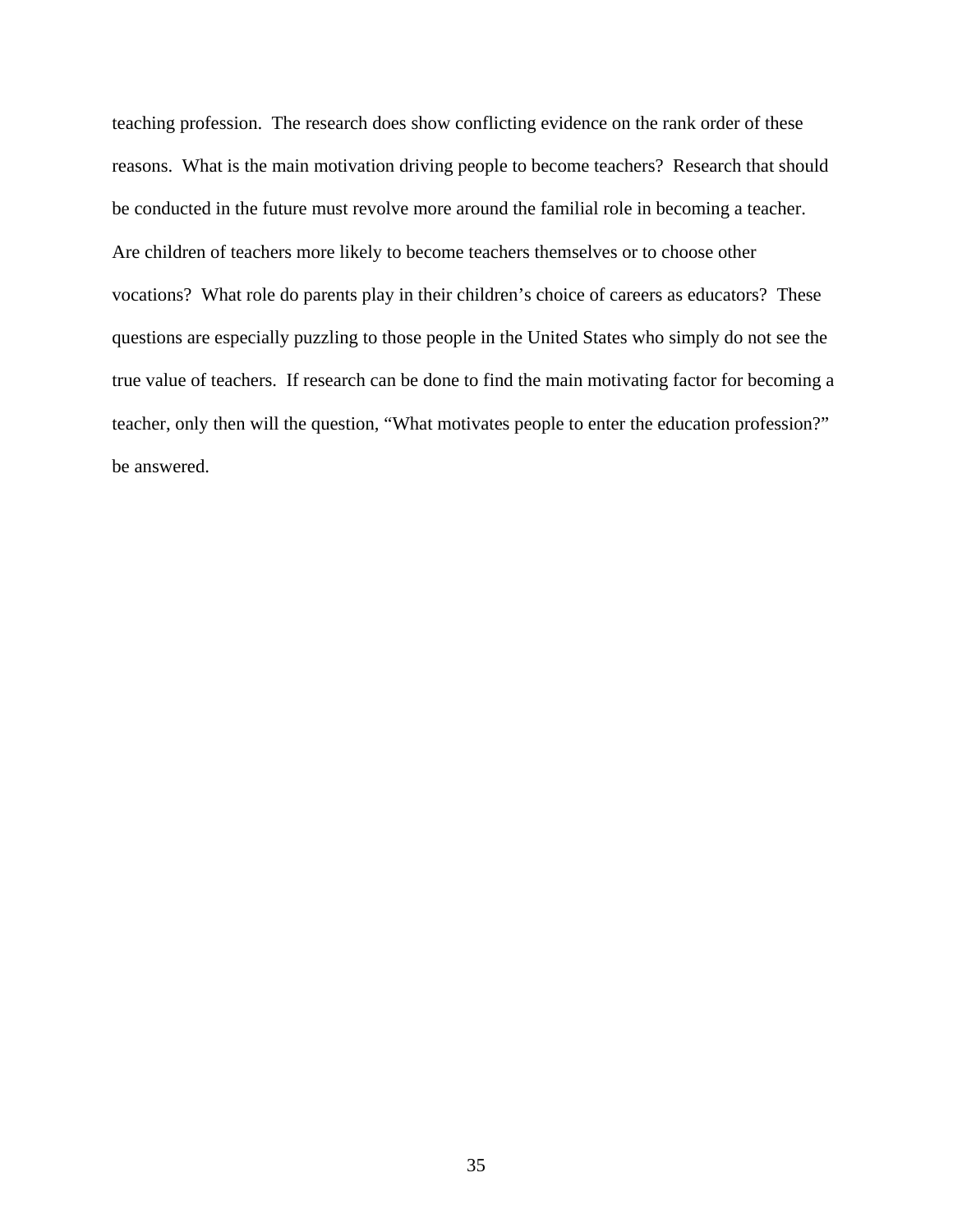#### CHAPTER 3

# RESEARCH METHODOLOGY

This chapter includes an indepth explanation of the research design along with the rationale for selecting participants. Next, the ethical protocol is presented in detail, followed by an explanation of the data collection process. The final section explains how the data were analyzed.

### *Introduction*

For this research project I studied motivators of second- and third-generation teachers. More specifically, I intended to discover if familial influences that led certain teachers into the profession were present and, if so, to what degree. The research questions included the factors influencing second- and third-generation teachers to enter the profession, the impact childhood experiences with parents as educators made on professional choices, how familial experiences enabled second- and third-generation teachers to remain in the profession long term, and other aspects that might have impacted second- and third-generation teachers to enter the profession. Overall, the purpose of this study was to determine if having a parent, a grandparent, or both a parent and grandparent who were educators was a contributing factor for teachers in not only choosing education but also remaining in the profession long term.

#### *Selection of Participants*

According to Merriam (1998), a purposeful sampling is one that is based on the assumption the investigator wants to discover, understand, and gain insight involving whatever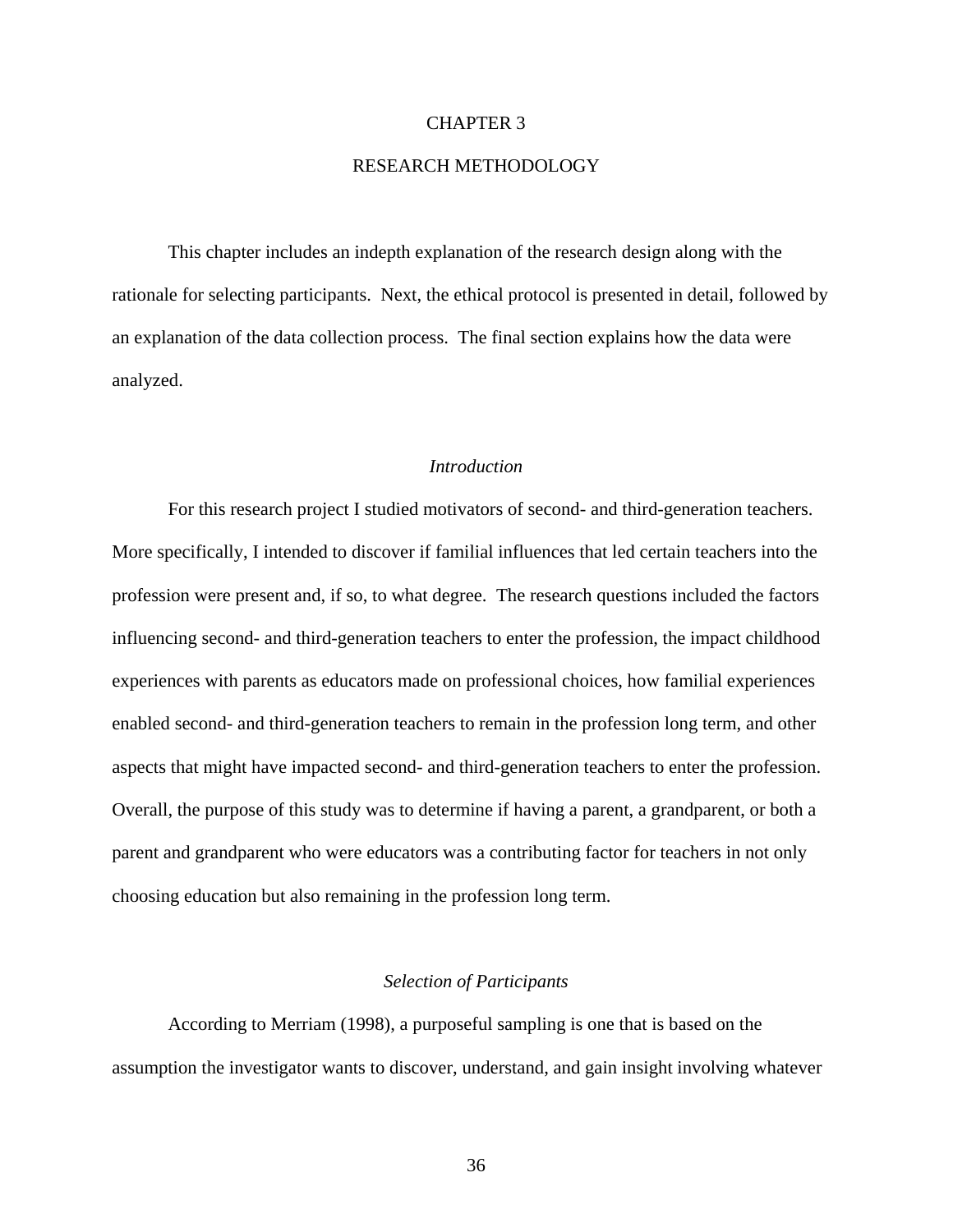particular group he or she has chosen to study. Because of this, the researcher must choose a population from which the most amount of knowledge can be learned. Creswell (2003) iterated this idea by noting that the qualitative researcher must purposefully select his or her participants to help the researcher better understand the problem or the research question. The purposeful sample for this project was limited to teachers who were second- or third-generation teachers in an elementary school and who were currently teaching in one county in East Tennessee. Secondor third-generation teachers are those people who have had parents, grandparents, or both who were actively involved in the teaching profession. According to Bernard (2002), snowball sampling is asking members of the specific subgroup being studied to name others who might be candidates for research. I used the snowball method of purposeful sampling.

Although I began by contacting the city director and the county director of schools for permission to conduct the study (see Appendices D  $\&$  E), I arrived at an adequate sample size from one system. Principals at the schools in this system were contacted and asked if the researcher could contact and interview the qualified candidates. The initial contact was done through the principals, then a letter of explanation was sent to each willing participant (see Appendix A). The purpose of the letter was to let each participant know details of the study and his or her role in the study. When participants agreed to an interview, a time for the interview was set and a follow-up letter sent as a reminder of the date, time, and place of the interview. When I met the interviewee on the date specified, each person was asked to sign a letter of consent (see Appendix B). As contacts were made, the snowball method of finding other potential subjects was used and the above process repeated.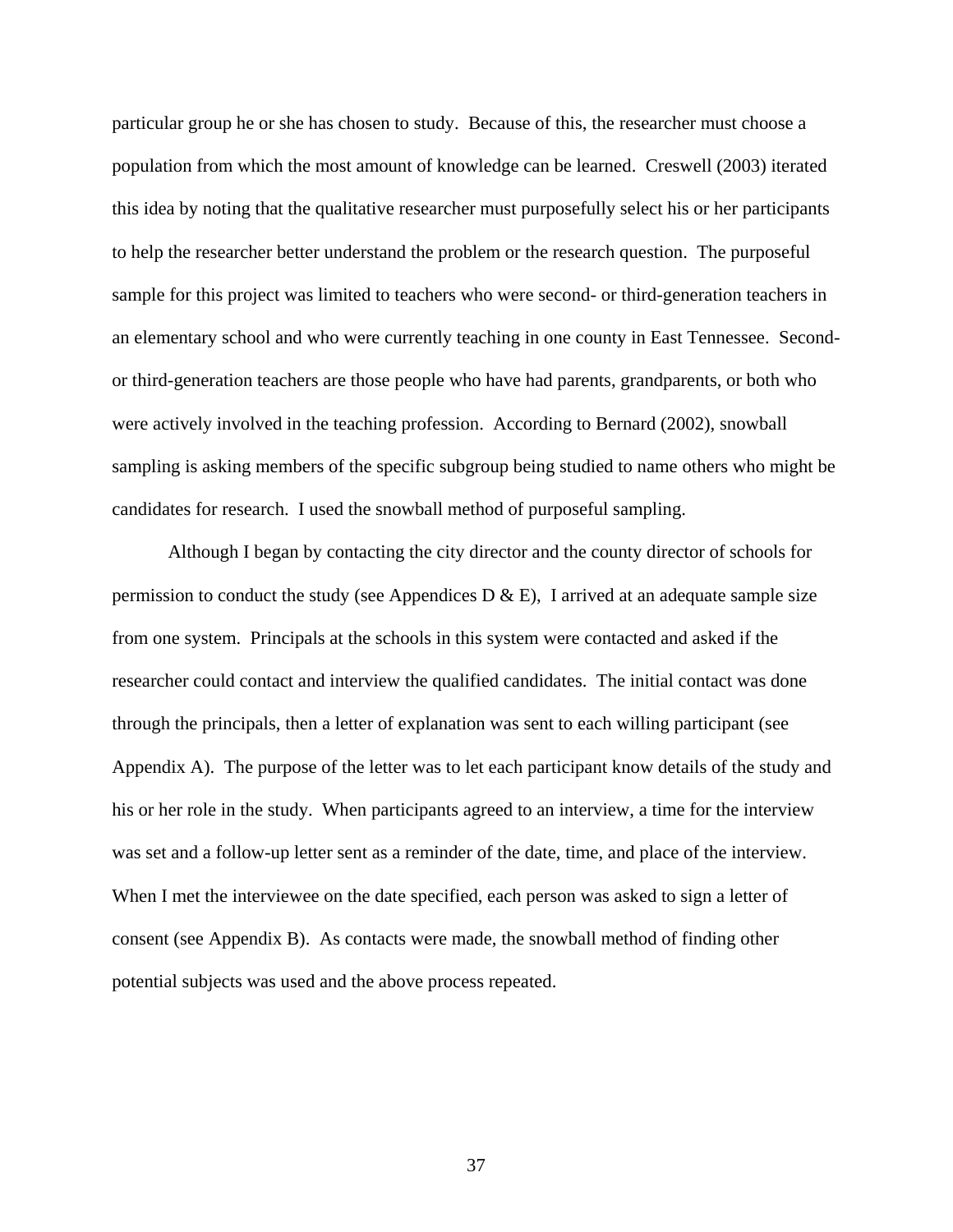#### *Recruiting Protocol*

I contacted several principals in the county to see how many of them had teachers in their buildings who would qualify for the study and would allow an interview. After the initial contact with the principal to obtain a list of names from that school, the researcher began contacting the teachers. After a brief overview of the research and obtaining verbal agreement to participate along with a meeting time, each contact was asked to submit the names of any other teachers who met the criteria needed to participate in the research.

# *Ethical Protocol*

 Ethical issues related to the research were of utmost importance. There were several steps taken to ensure the research was done in an ethical manner. When I contacted each participant, the overall research objectives were shared. The nature of the research made it possible to ask participants if they were willing and able to participate in the research. If there was an oral consent, I sent each interviewee a written consent approved by the East Tennessee State University Institutional Review Board (see Appendix B). Prior to each interview, the researcher collected the written permission from the participants to ensure there were no reservations about participating in the study.

# *Data Collection*

 The primary method of data collection for the research consisted of interviews and field notes from those interviews. Data from the interviews were collected from November 2008 to January 2009 inclusive. Interview locations were confined to the interviewees' school classroom or office, their homes, or some other neutral location agreed upon by both parties. Each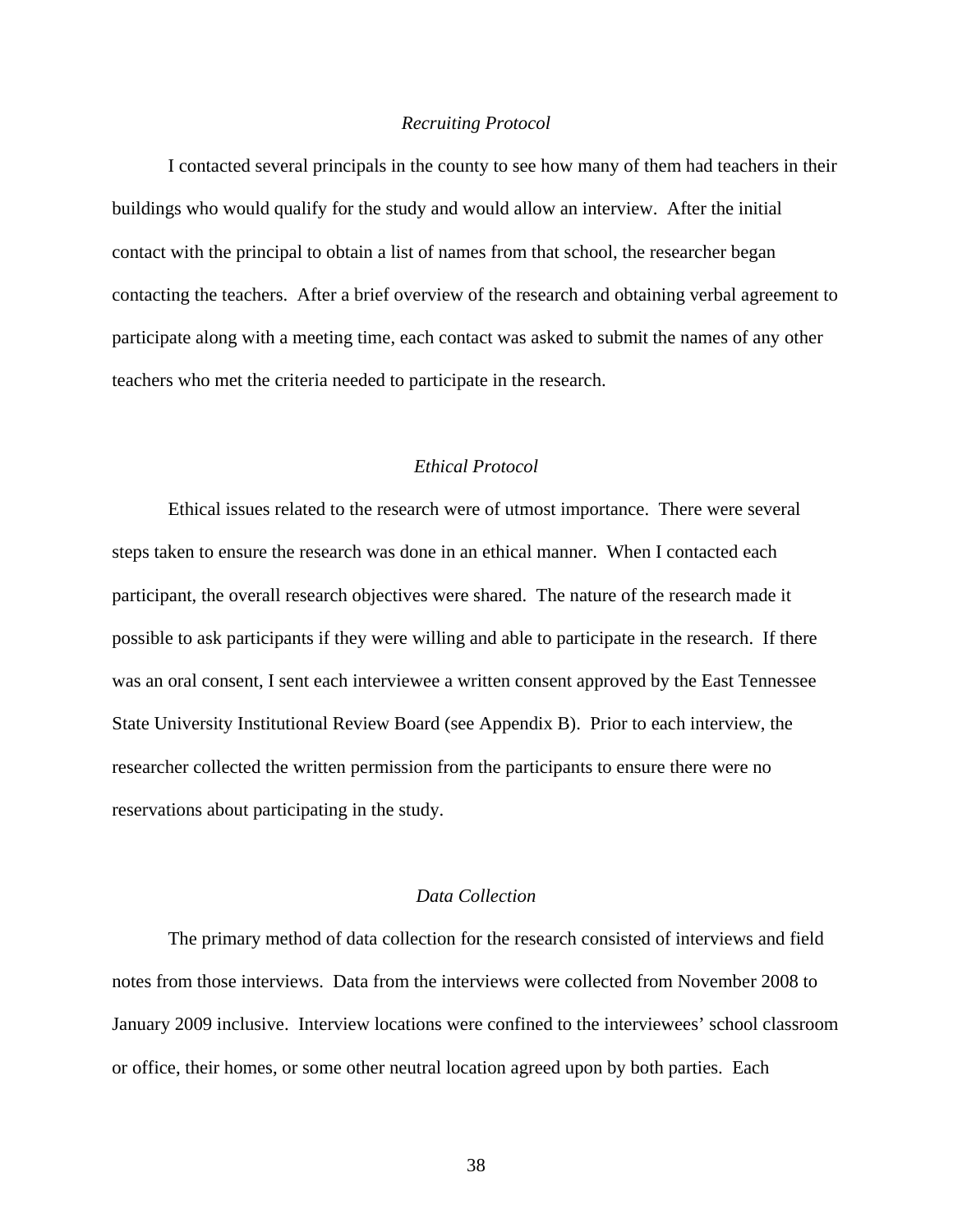interview lasted from 60 to 90 minutes and was digitally recorded in an effort to ensure accuracy and thoroughness. Each participant in the study had the opportunity to read over the transcript of his or her interview to help ensure accuracy. The questions for the interview were built using those created by a field interview guide. Using the interview guide, I continued asking probing questions in an effort to gather information needed to answer the research questions. Field notes were taken during the interviews for two reasons. The first was to help me easily recall the specific details and unique features of the interview. This was done in addition to the transcriptions of the interview. The second reason was to enable me as the researcher to record specific details of the interview, thoughts that immediately followed, or other interesting details of the experience that I might not remember at a later date.

The interview guide had a variety of information included (see Appendix C). The guide was created to ensure certain questions were asked to obtain answers to the various research questions. The nature of the unstructured interview allowed for each interview to take a different course while still answering the same or similar questions. The guide was developed from my experience with the phenomenon and expanded as information presented itself during the interview process as well as using the limited amount of literature that was present.

### *Data Analysis*

All data collected during the interview process and my field notes were analyzed using the Strauss and Corbin (1998) constant comparison analysis method. This particular method was used because it enabled me to develop categories and concepts in an effort to analyze material continually. This constant comparison provided direction for the subsequent interviews.

Denzin and Lincoln (2003) stated: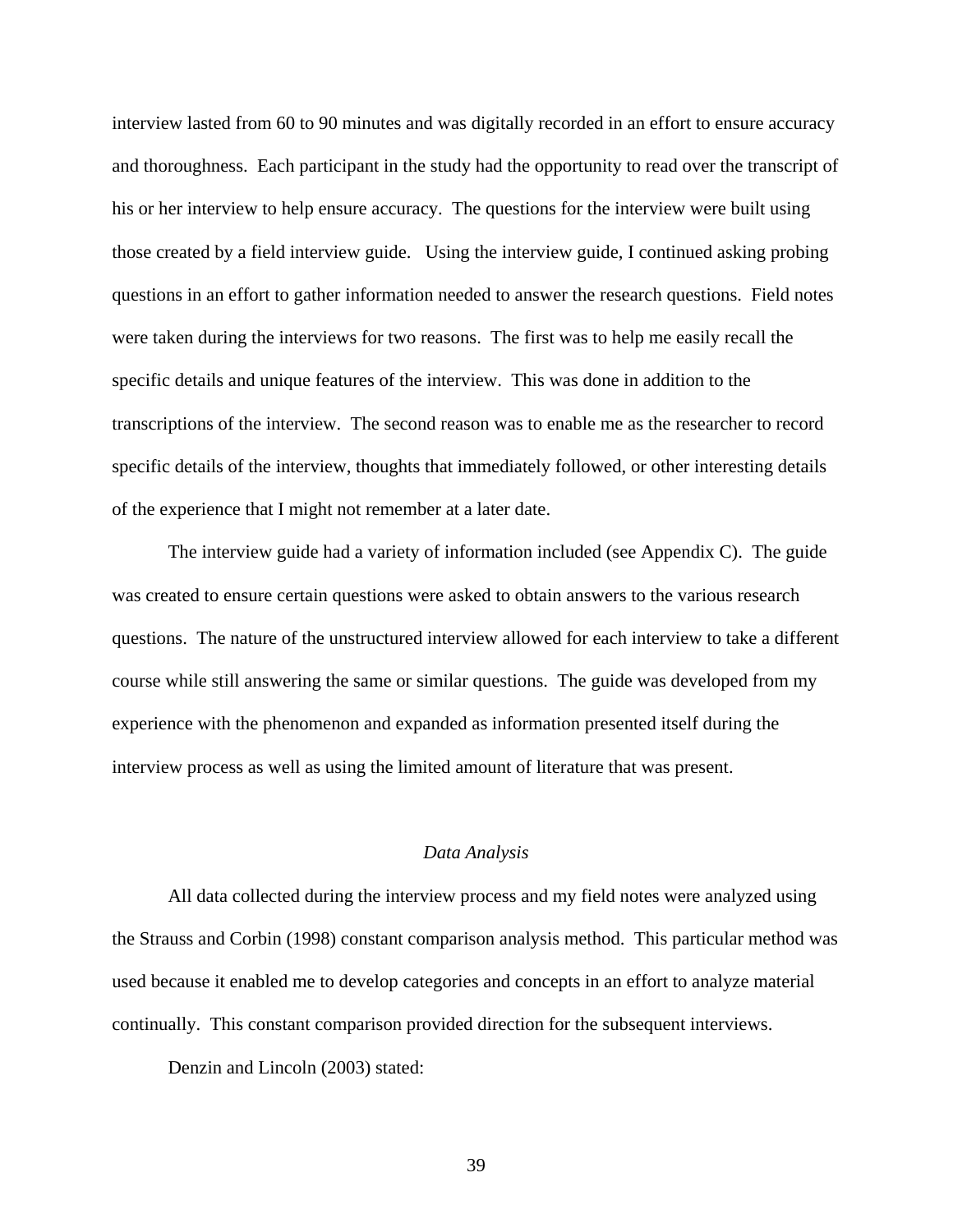The constant comparative method of grounded theory means (a) comparing different people (such as their views, situations, actions, accounts, and experiences) (b) comparing data from the same individuals with themselves at different points in time, (c) comparing incident with incident, (d) comparing data with category, and (e) comparing a category with another category. (p. 260)

This particular method enabled me to place the responses into categories and concepts as related to the method.

After each interview was transcribed, I identified emerging concepts and categories related to the participants' motivators and familial impact on entering and remaining in the elementary education field. I started using a qualitative analysis first, but soon found it to be too cumbersome and began to code by hand to assist with this open coding of interview data. As codes were developed to label concepts that emerged, I examined other data for similar outcomes and ideas. After key concepts emerged, I began to create theoretical groupings of related concepts in order to categorize further the findings of the research.

Next, I analyzed the data using axial coding. During this process, I laid out properties and dimensions of the categories. Next, I related the nature of the subcategories to the major categories by developing statements to explain the relationships mentioned above. Additionally, I developed connections and relationships among the various categories.

The final analysis of the data involved using selective coding. This particular process involved choosing a central category with all other categories relating to this particular category. I made sure all categories were consistent and without force. The choices for the central categories named or phrased were selected to ensure that others who want to conduct research in the same areas may do so. This research might help to develop the theory further. This also allowed the theory to be constantly refined and made stronger as the study of it grew.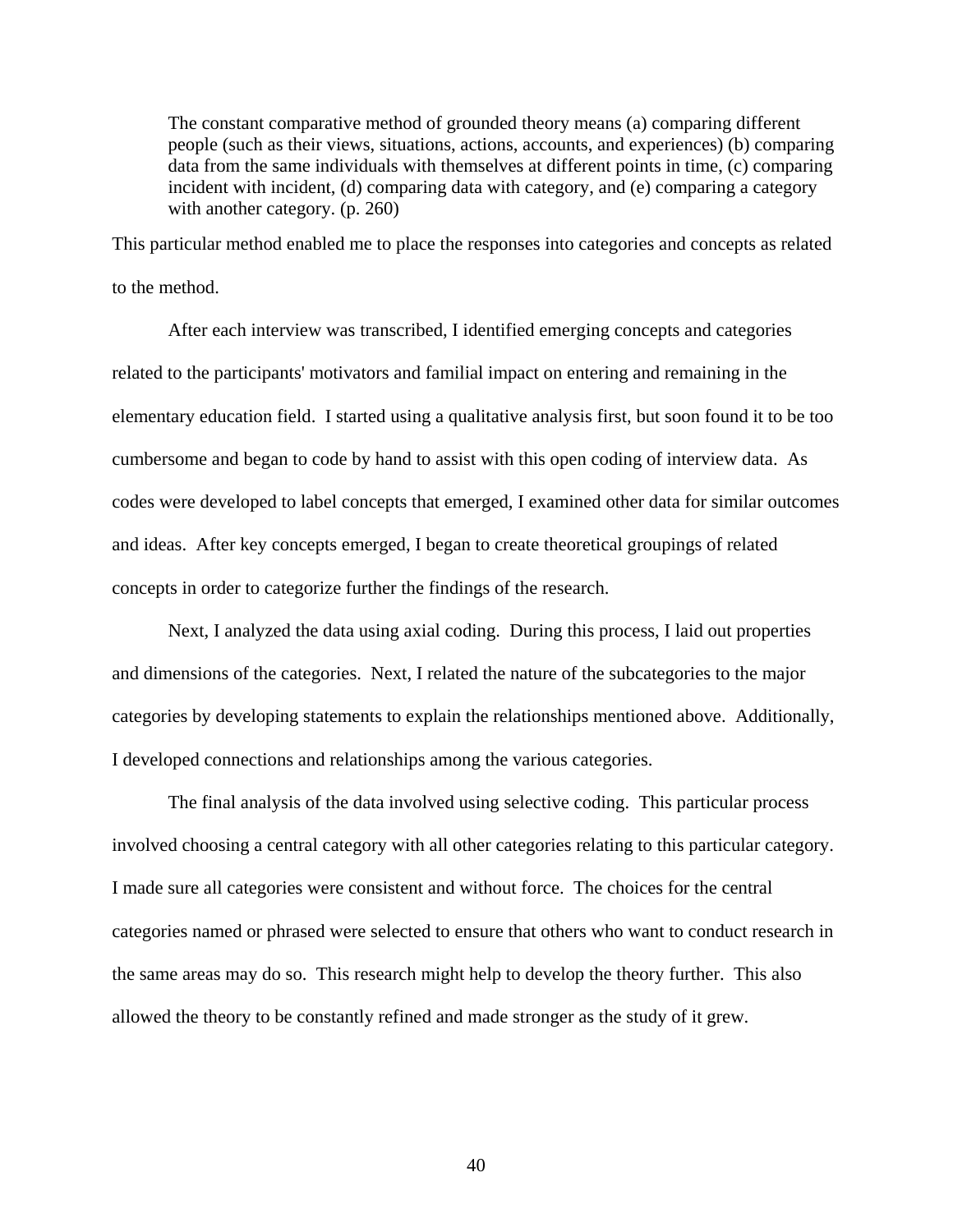## CHAPTER 4

# DATA ANALYSIS

### *Introduction*

 The purpose of this study was to determine if having a parent, a grandparent, or both a parent and grandparent who were educators was a contributing factor for teachers in not only choosing education but also remaining in the profession long term. My primary goal was to aid in answering the question, "As a second or third generation teacher, what impact did your family have on your decision to enter the education profession as a teacher?" With that in mind, I conducted interviews in a rural county in East Tennessee. The interviewees came from one school system. An interview guide was developed, as detailed in Chapter 3, and the interviews lasted between 60 and 90 minutes. This chapter provides the findings of the data gathering process.

### *Selection of Participants*

 When permission had been granted to me from the director of schools (Appendix D), I began by contacting principals of each of the local elementary schools to see if they knew of potential interviewees: elementary school teachers who had a parent or parents, grandparent only, or both parents and grandparents who were or had been teachers. After receiving a list of potential participants, I also looked at the system's personnel listing to determine if there were any other potential interviewees who met the criterion. As I interviewed the participants, I also asked them if they knew of anyone who met the criterion of having a parent, grandparent, or both who were teachers. This snowball sampling helped me to obtain a better overall picture of the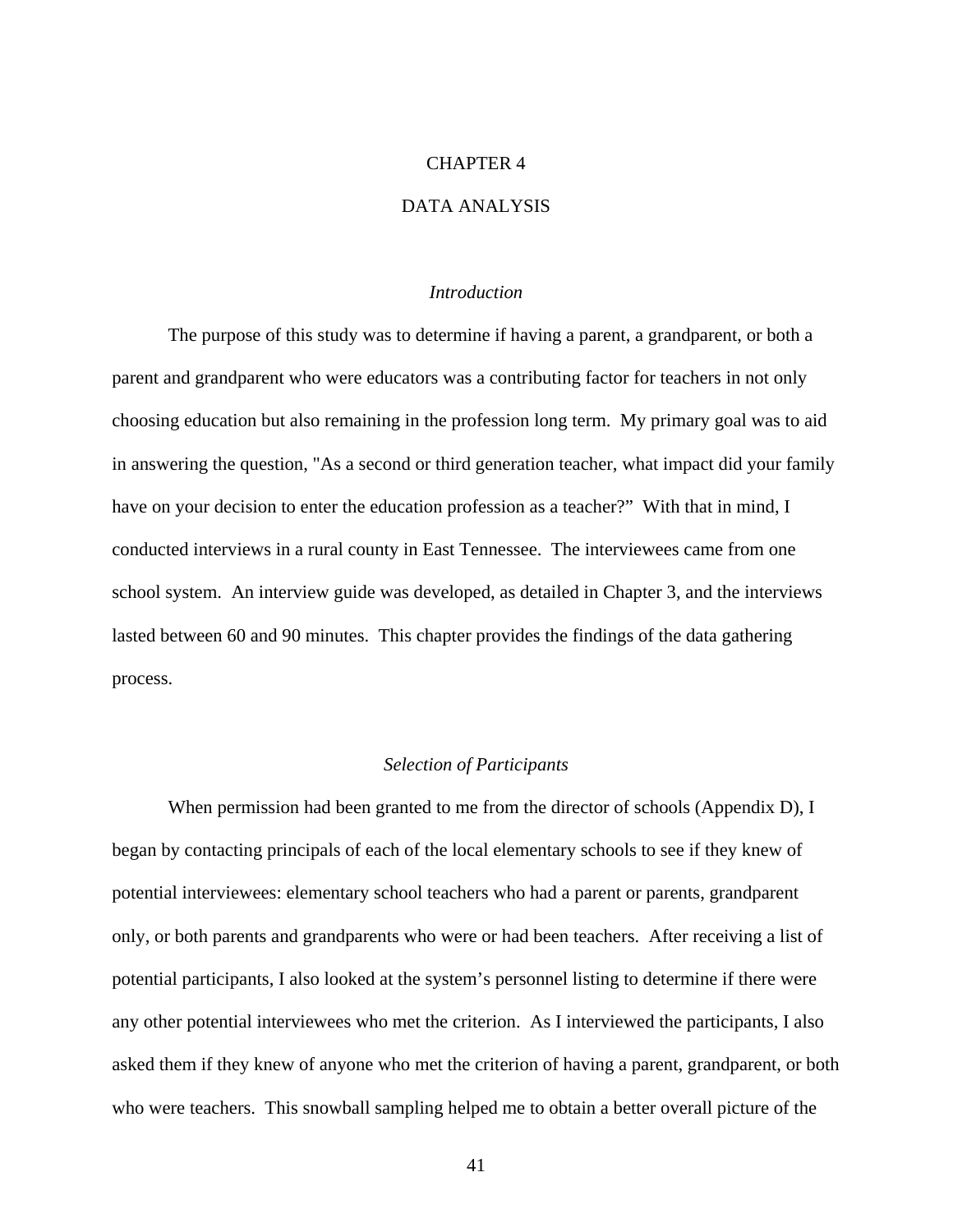phenomenon and achieve saturation of the topic. Interviewees were asked if they were willing to participate in the study and each one signed the informed consent form (see Appendix B).

Each participant was selected based on the primary criterion of having a parent, grandparent only, or both parent and grandparent who were or had been teachers. Furthermore, the participants had to be currently teaching, or if in an administrative capacity, had been in that role for fewer than 3 years. Of the teachers interviewed, half or nine, were classroom teachers, and the others were involved in teaching a specialized class (art, physical education, music, guidance, or library) or were in an administrative capacity. Of the nine specialized teachers, four had been classroom teachers at some point in their careers and the other five had always taught specialized courses. There were two administrators interviewed. One had taught in the classroom and the other taught a specialized course.

#### *Conducting the Research*

After the potential participants were identified, contacted, and the interview terms were explained, the actual interviews took place at the time and location of the interviewees' choosing. Sites ranged from the athletic practice field of a participating teacher and coach to a favorite local restaurant. Many teachers wanted the interviews conducted at their schools in their classrooms or offices. A few teachers wanted the interviews to be conducted at a neutral location. Most interviews were conducted directly or shortly after the school day, but some teachers wanted the interviews to be conducted later in the evening. Some of the teachers were involved in after-school programs and desired for the interviews to take place during that time. There were no interviews that took place in the early morning; all were in the afternoon or evening hours. Before each interview took place, I reminded the interviewees that participation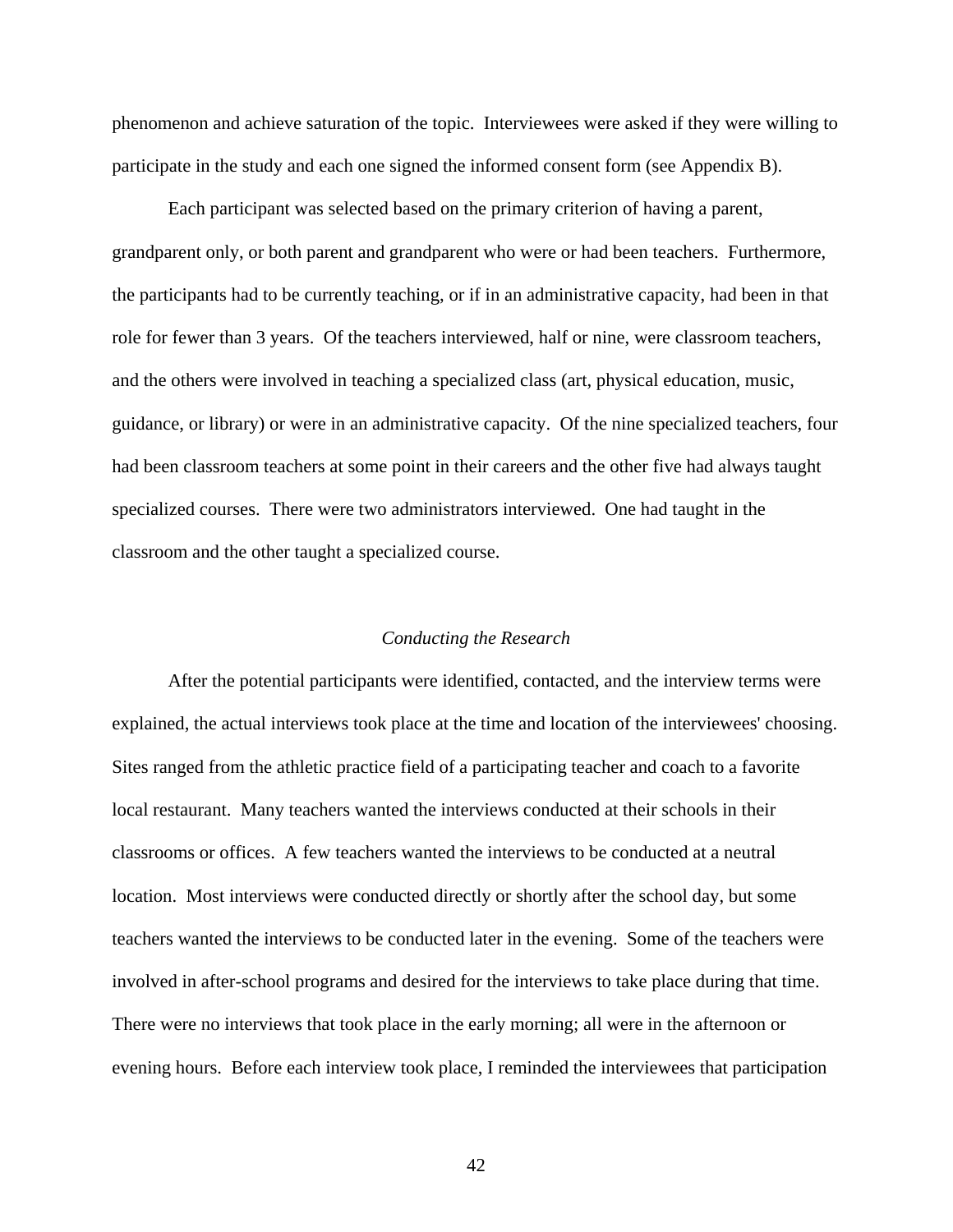in the study was voluntary. Each participant was further assured that that I would strive to keep his or her identity confidential by using pseudonyms and going to extra efforts to keep the teaching locations of each participant confidential as well. The interviews lasted until a point of saturation had been reached in questions or until I deemed the interviewee had sufficiently answered the overarching research question:

 As a second- or third-generation teacher, what impact did your family have on your decision to enter the education profession as a teacher?

Subsequent research questions were:

- 1. What familial factors influenced second- and third-generation teachers' decisions to enter the teaching profession?
- 2. How did childhood experiences with parents or grandparents as educators influence their decision to enter the educational profession?
- 3. What experiences of these family members who were educators helped prepare second- and third-generation teachers for longevity in classroom teaching?
- 4. Were there any other factors from outside the familial setting that had a major impact on their decision to enter the education field?

 In addition to each interview, I also took notes of body language and other notable factors that took place during the interviews. Immediately following each interview, I also wrote about my overall thoughts of the interview, how well it went, and the interviewee's overall demeanor. I also tried to record things that could not be measured in a transcription or revealed when I relistened to the interviews following transcription. It was at this point I also commented on any "off the record" kinds of comments. Off the record comments were those comments made in the closing moments of the entire process and could not be recorded; however, they could have a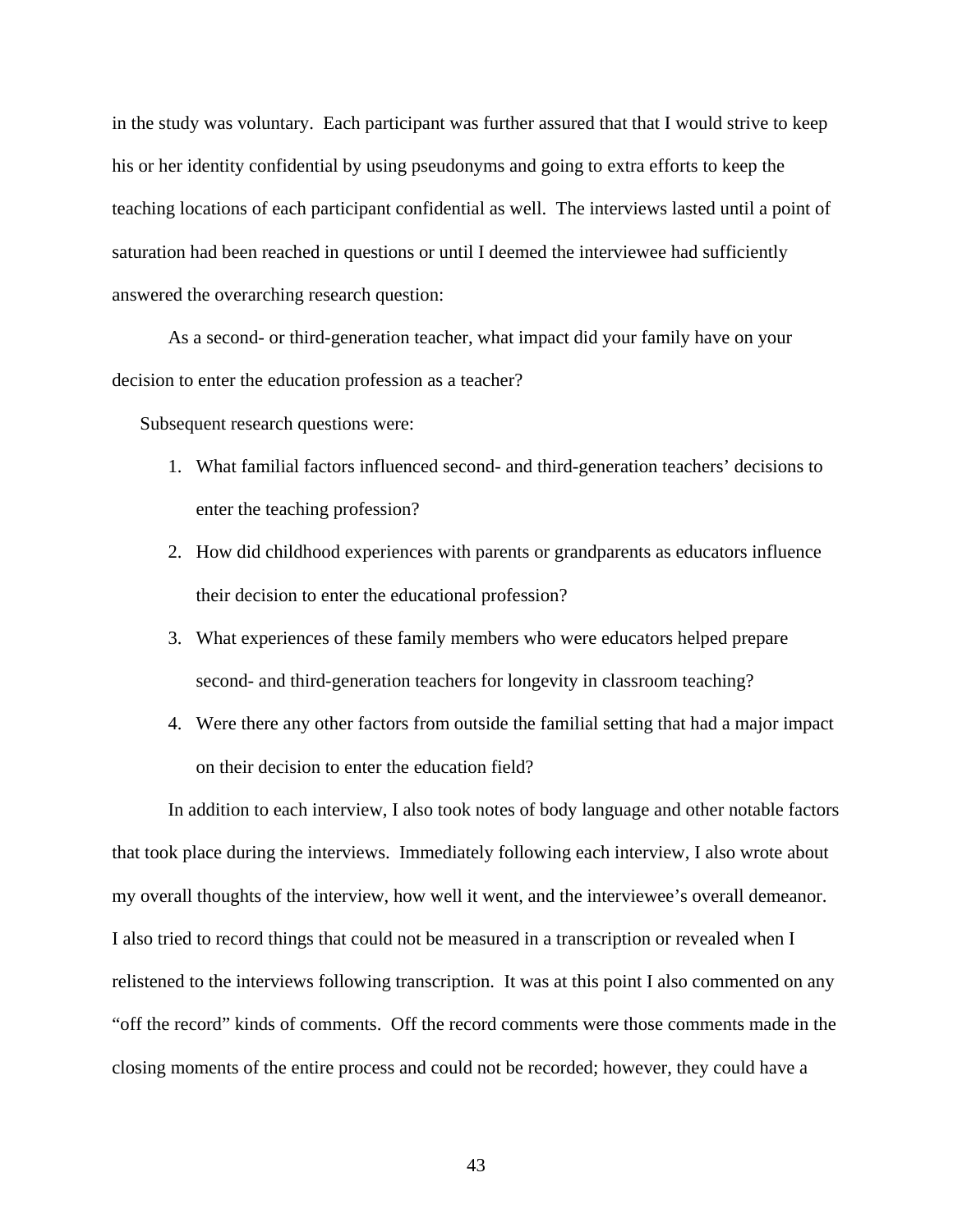slight relevance to the study. Some of those interviewed who seemed to be a little reserved during the interviews were more open during the last few minutes and after the recorder was turned off.

#### *Interviewees*

 Initially, along with the help of principals, personnel listing, and personal knowledge of teachers, I identified a list of 15 potential candidates. The snowball method, once the interview process began, provided me with an additional 9 people. When contact was made with each of those people, I found 18 who were willing to participate in the study. With this number, saturation had been met in the area in which I wanted to focus my attention. The 18 participants ranged in ages from their early 20s to nearing retirement age in their 60s. Experience levels were broken into categories of fewer than 10 years' experience, 10 to 25 years' experience, and 25 plus years' experience. There was a relatively equal distribution of participants in these areas with eight falling in the fewer than 10 years group, and five each falling into the other two categories. Virtually all the teachers who taught in a classroom setting taught in a grade lower than fourth with one lone upper grade teacher teaching in a grade level above fourth. Almost all the participants (16) were women. This seemed to be relatively representative of the ratio of men to women in the elementary grades in the school system where the interviews were conducted. There were 12 second-generation teachers and 6 third-generation teachers.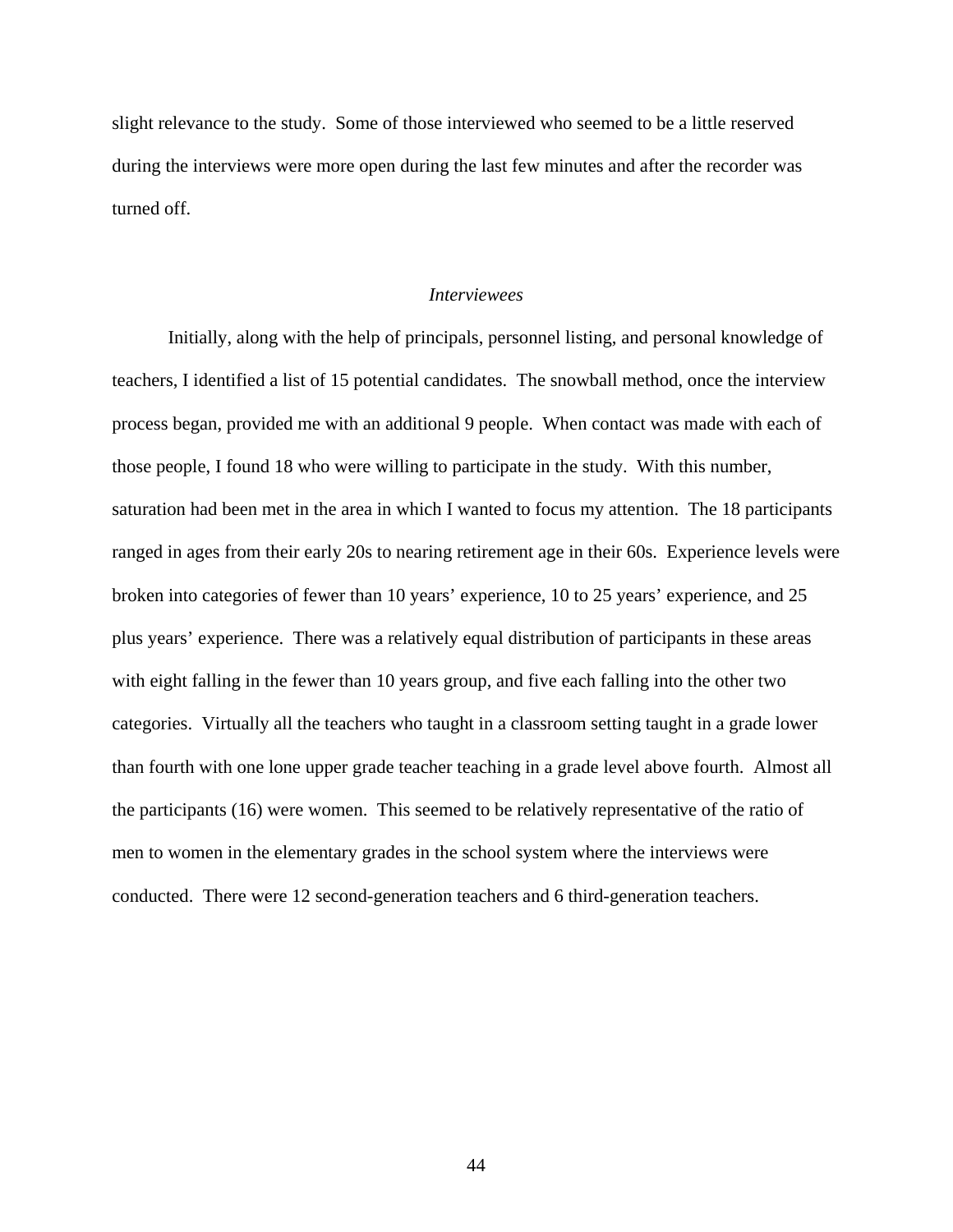## *Analysis of Data and Emerging Themes*

 When all the interviews were completed, transcribed, and coded, several themes emerged. Those themes were educational influences, motivating factors, family support, differences in experiences from students to teacher, encouragement to others, parental guidance from a job standpoint, satisfiers, and challenges. Each of the responses of those who participated in the study is outlined in this chapter.

#### *Educational Influences*

 The teachers interviewed shared many of their educational experiences from preschool to postsecondary institutions. Generally, all the teachers interviewed had an overall positive experience with education. Each of the teachers had mostly fond childhood memories associated with his or her own education. While most memories were positive, it was interesting that many of them had one or two memories from their childhood that were not positive.

Nancy was a third-generation and second-career teacher who recalled her path to teaching was long in coming. She shared that in college, friends, professors, and others stated, "People who can't do, teach, you know, and teachers don't make any money. So I thought I am definitely not going that route." Nancy also remembered being in trouble a lot in her early years at school but like many children, found that one teacher with whom she was able to connect. Nancy recalled:

My P.E. teacher, you know you have them for all the years you are in elementary school…my friend and I would ride our bicycles and find her house in like the fifth or sixth grade. We found her house said hello, and she took us in. Of the people I interviewed, this event from Nancy's childhood was not unique. Franklin was a second-generation teacher whose mother had been a teacher. All of Franklin's brothers and sisters had taught school at some point in their careers. Franklin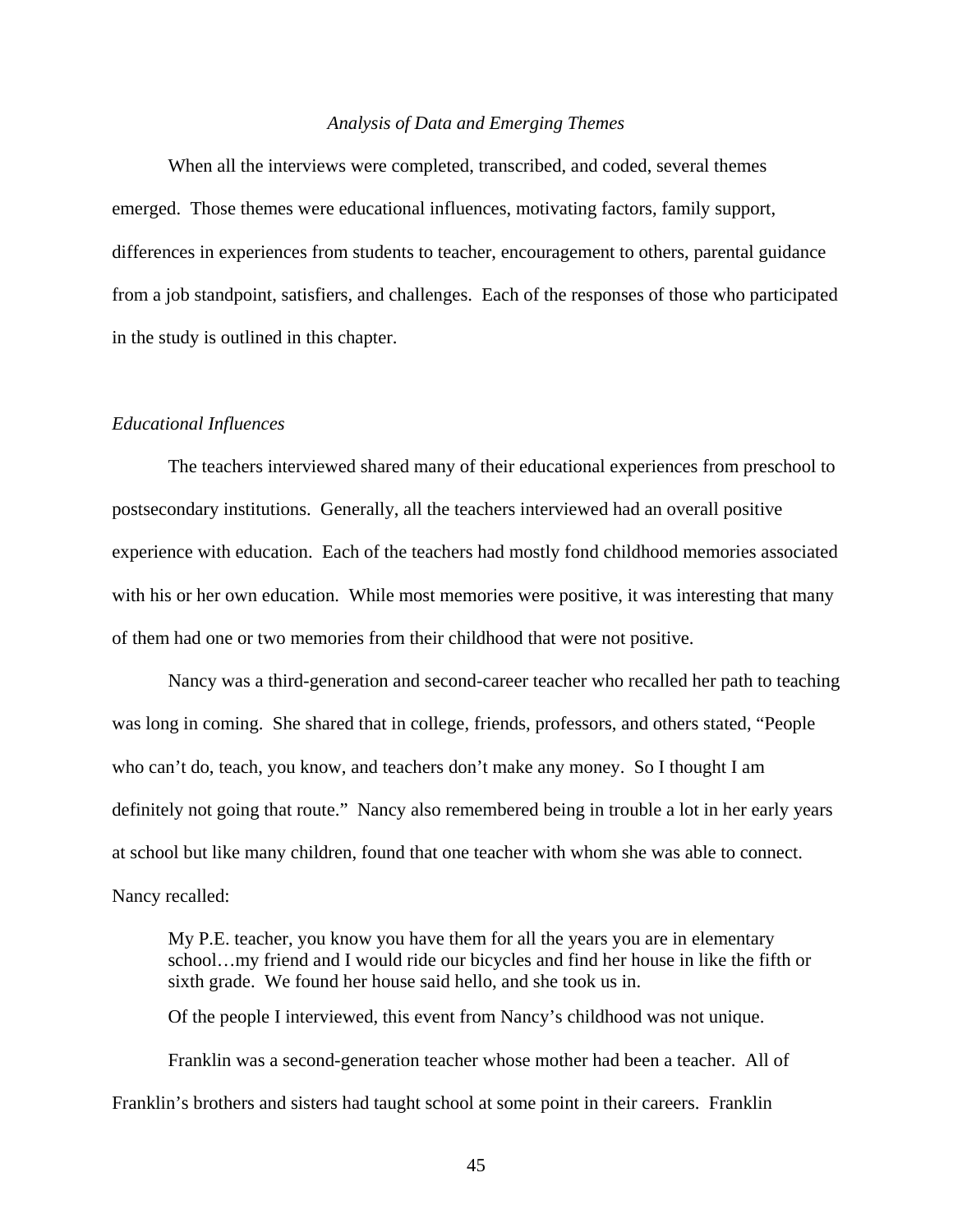recalled, "Everybody in my family taught and I was not going to teach, period!" His road to the classroom was not a direct route; instead, he majored in another area, got a job, and hated it. Upon the insistence of a brother, he tried some substitute teaching. "Once I tried the substitute teaching, I fell in love with it (teaching) and here I am!"

Education was a very important part of Franklin's upbringing. Franklin recalled, "My mother was real concerned that I get an education." He said there were also many teachers along the way who pushed him to be a good student and learn as much as possible:

I remember my seventh grade teacher. She did not really allow any foolishness, but truly seemed to have passion for what she was doing. Even though I was not an extremely serious student at that point, I responded well to that. I shaped up, because she did not put up with anything else. I began to truly love learning and I also did not want to disappoint her either.

Franklin's mother was also an early influence on his education. He said his mother tried

to develop in him what he called "walking around sense," not just book sense. He credited that belief on her part to his success today.

 Betty was a relatively new teacher, having taught for fewer than 10 years. Her father retired from the teaching profession and her mother was currently working in a school setting although not as a teacher. While some of the others interviewed knew at an early stage they might want to become a teacher, the idea did not really cross Betty's mind until college. Betty stated:

I thought I might want to do something with music, but with a music degree by itself, I knew I wouldn't have much to go with. So I thought maybe I could teach music and as soon as I met the choral director at the local community college, I knew I wanted to teach choral music. So from then on, I never changed my career path and I majored in music education. I did not know I was doing it until after my senior year of high school.

Betty said she always liked school. She recalled enjoying preschool because it was at the same place her father taught. She had extremely favorable opinions of school even from her earliest years. Betty particularly remembered liking kindergarten. She stated, "I remember with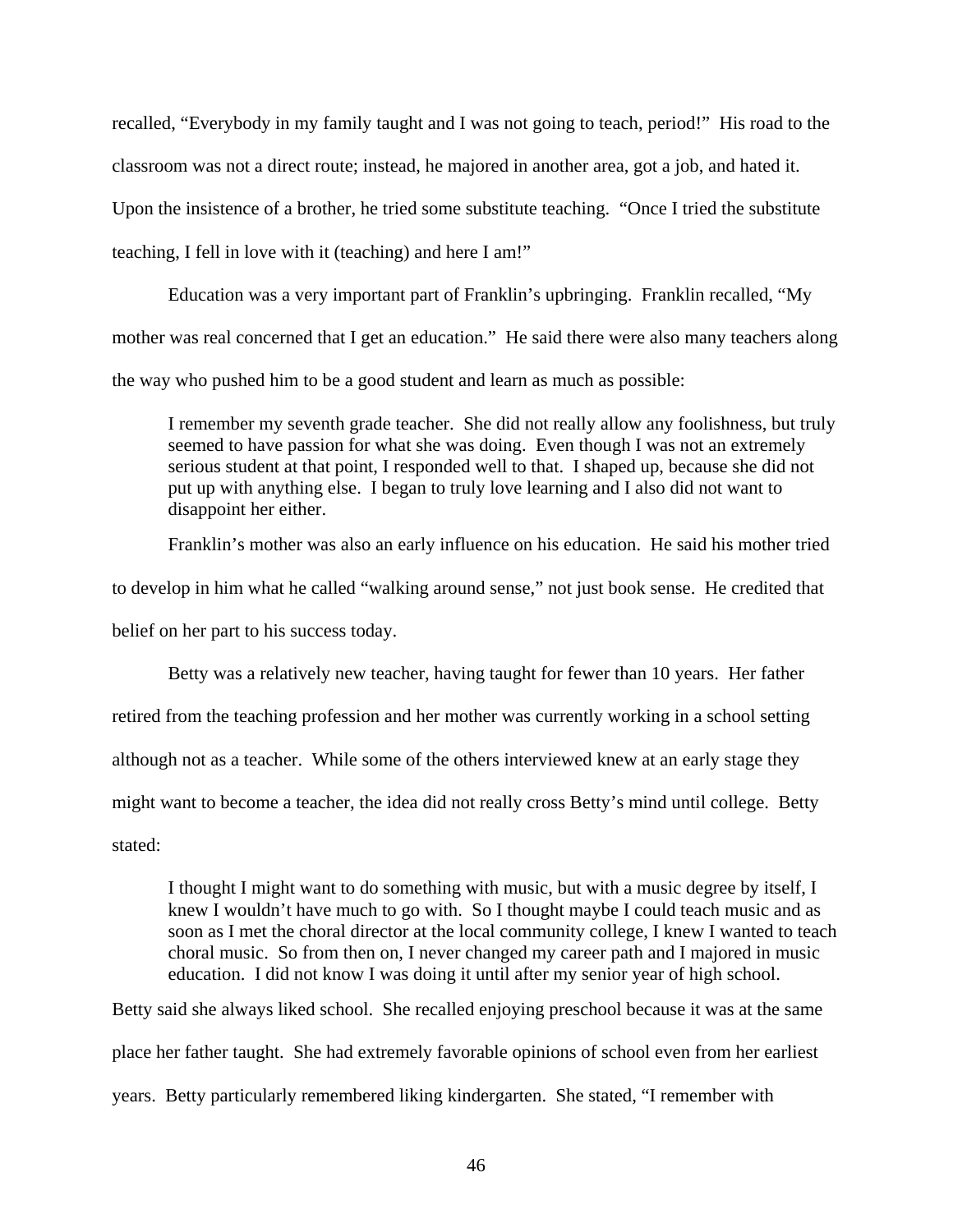kindergarten doing a play and I really enjoyed the music." She also recalled doing well in school by making good grades and like many of today's students, enjoyed things like field trips and extra curricular activities.

Betty said music had always been an important part of her life. She added, "My musical influences come from my mom and growing up in music at church. So I sing and play the piano because of her, because I was always encouraged to by her." Music education enabled Betty to mold two things she enjoyed--music and school--into a career. She noted she was very happy to have made that adjustment.

 Betty said her favorite teachers all had similar qualities and things she enjoyed about them. She recalled, "I always loved reading and I remember teachers reading to us and I also loved English class. So I especially remember those teachers who really had a passion for those subjects." Even though Betty taught a specialty class, she recalled the passion those teachers had for the subject they taught and said she hoped to instill that same passion for her subject to her students.

 In addition to helping her decide on a career in education, Betty said she was still impacted by her professors. Betty described her lesson preparation in the following way:

Absolutely, every day and my lesson plans are exactly like what my music education professor taught me to do. It's been years, and he passed away, 2 years ago, but I can still hear him. It's like I feel like I'm going to disappoint him if I don't do my lesson plans like he taught me, and I try to teach music like he taught me to teach it because I really respected him and he did such a good job.

Despite not deciding to become a teacher until later, Betty said she still strives to be the kind of teacher her professors in college taught her to be.

 William was a second-career teacher whose grandparent was a teacher in a one-room schoolhouse. He admitted he did not have a lifelong desire to become a teacher but thought he could do it if he wanted. He said his true desire and love for teaching began to develop when his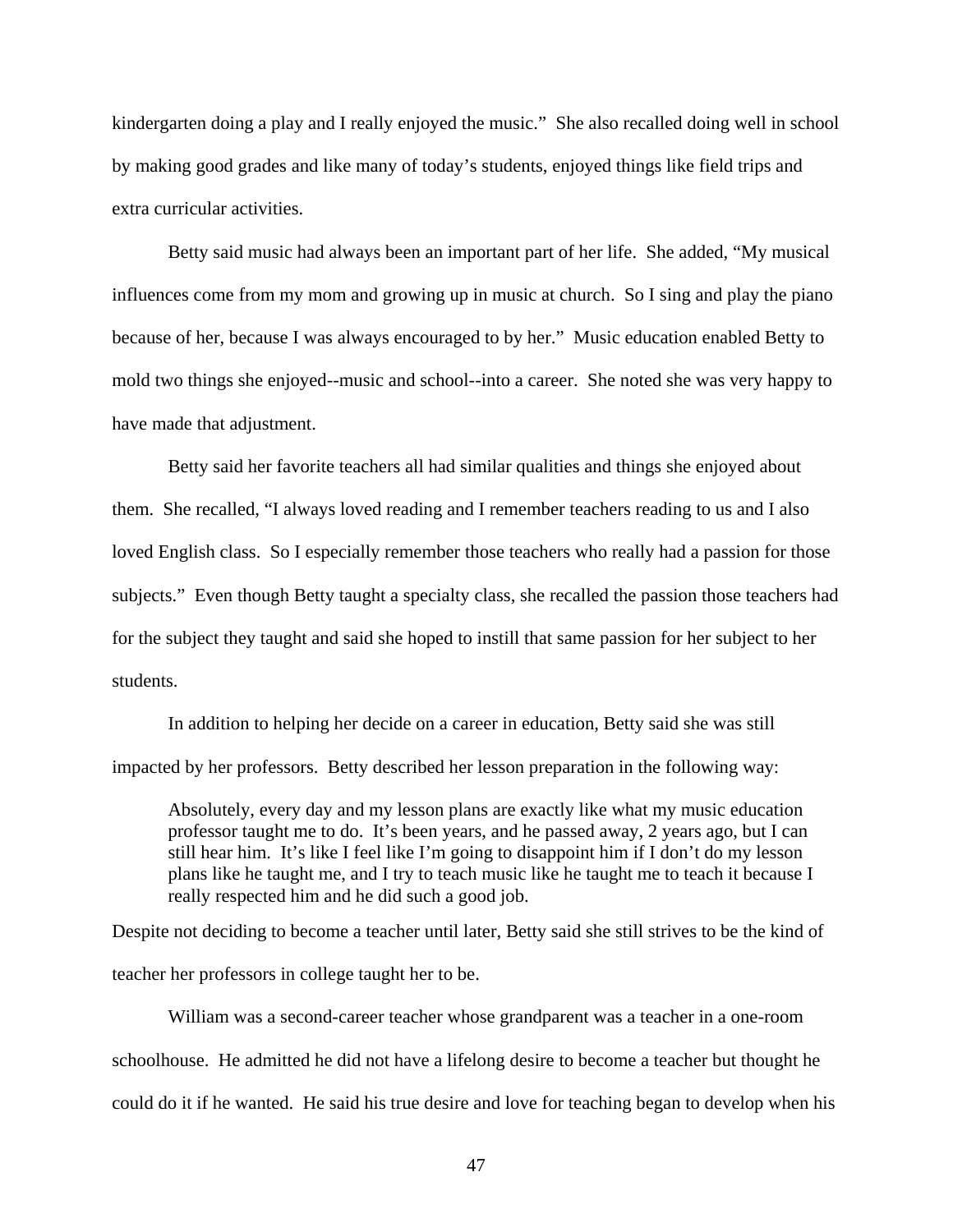son enrolled in school. William mentioned, "We started volunteering a lot at the school. The principal suggested I start substitute teaching. He said I might enjoy that since I was going to be here anyway, I might as well get paid for it." He concluded that the more time he spent at school, the more he enjoyed it. After discussing some ideas with his grandmother and the principal, he decided to go back to school and try to obtain a degree in teaching.

 William cited his grandmother as being a great influence in his life in general but especially so when he decided to enter the education profession. William stated:

She was probably one of the greatest influences on me. We moved away when I was in the fifth grade, but I came back and spent the summers with her and my grandpa. She taught me to see the good in people. She always talked about teaching school and shared stories from that part of her life. I would come in feeling bad, and she would share some of her stories and I would leave a little more positive. She helped me to see that I should not be so judgmental towards other people. I still remember her telling me not to give up on people, including my students, because if I gave up on them, then they might have no one to believe in what they could do.

William's recollections of his grandmother made him realize the kind of classroom teacher he strived to be. He had his educational foundations and philosophy given to him through those annual summer visits.

 Bess was a veteran teacher nearing the end of her career as an educator. Both her parents were teachers and she had a unique situation of having taught with her mother in the same school for part of her career. Her decision to enter the education profession was not a gradual one. It was one she said she "always" felt. She contributed the following reasons: "My mom and dad were always happy in their jobs. When I was growing up, girls were either nurses, secretaries, or teachers. So for me it was very natural to choose teaching."

 Bess's early memories of school were very positive. She also remembered the importance placed on education in her household. Interestingly, Bess recalled more events in her education than the education itself. She stated: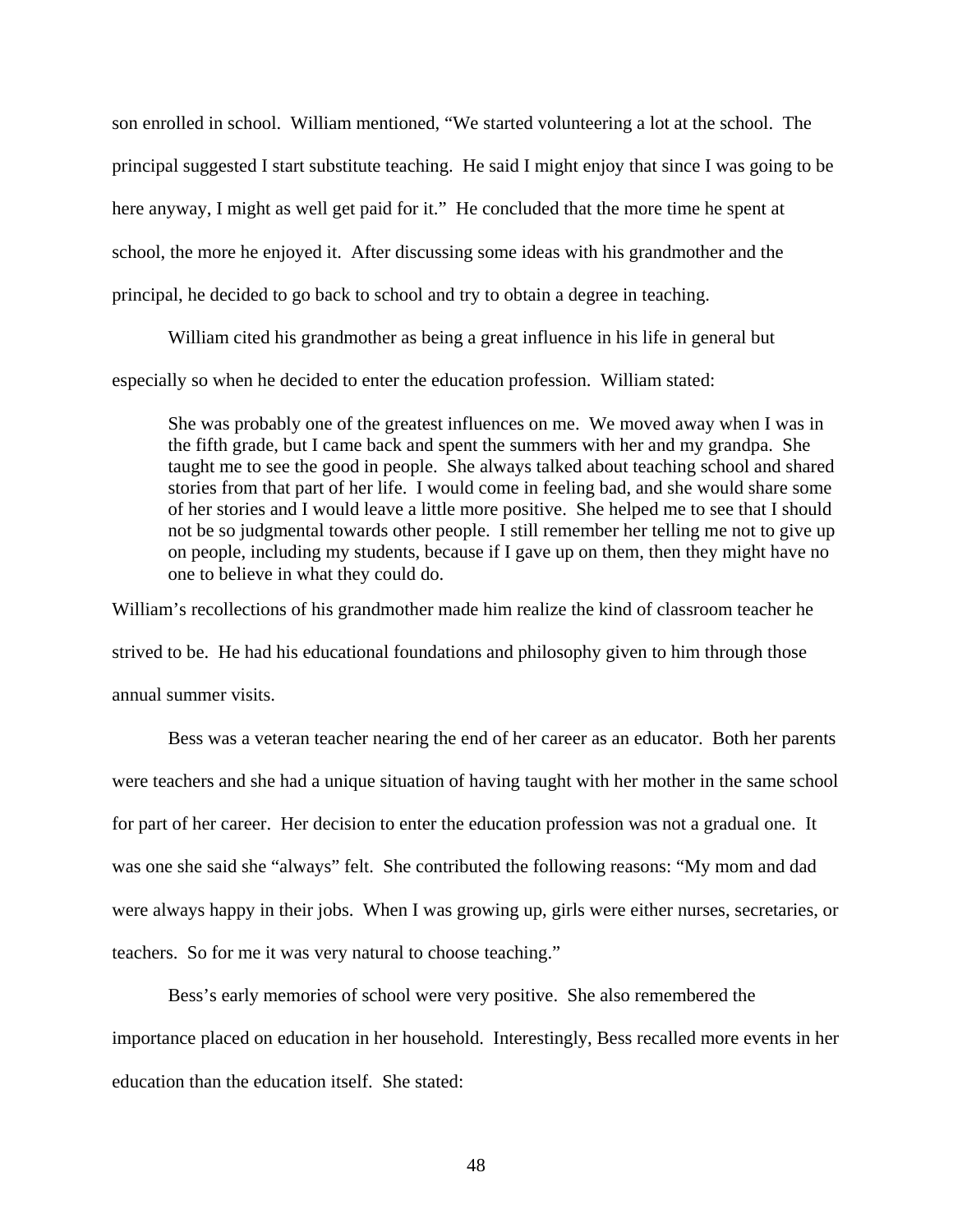I remember snack times and sharing that with my best friend. I also remember that is the year President Kennedy got shot, the next year we learned Bible verses, and after that all the firsts, first boyfriends and the like.

Favorite teachers provided inspiration for many of those interviewed. Bess recalled:

My seventh-grade teacher had a great impact on me. And I just thought, even though she was older, or older to me as a seventh grader, she made class fun. She was just a very, very good teacher in my seventh-grade mind and even today. Even though I do not teach in the upper grades I hope I can be that same type of teacher to my students.

Many of those interviewed, including Bess, said the qualities that they wanted to imitate

from the teachers they most admired as students included being a caring teacher, providing

guidance to the students, and being firm but fair.

 Hillary was a younger teacher with fewer than 10 years experience. Her father was a teacher at the secondary level. When questioned about her educational experiences, she recalled always thinking about being a teacher. She mentioned the fact she always enjoyed school and that a career placement test helped her to finally decide on teaching as a career. She remembered several of her teachers who had an impact on her decision to teach. Hillary stated:

I was in fifth grade and my teacher in that grade comes to my mind as one of the best, most motivating, and was encouraging. And she is still. When you see her out in town, she's still curious and always providing me with encouragement. I think by far she was one of the most encouraging, and positive about teaching as profession than virtually anyone else. I could tell she really loved her job.

 This love of teaching that Hillary thought should always be present was not shared by all the teachers to whom she mentioned her career goals. Many teachers were "quite negative" she recalled. This made her decision a little harder, but she continually focused on the positive influence.

 Hillary also noted that while she always liked school, it was not the first profession of her father. He worked at a factory first, but when it closed, Hillary noted, "Teaching chose him, I guess." Furthering her education was always an important part of her life. The importance of education was instilled in her by both of her parents.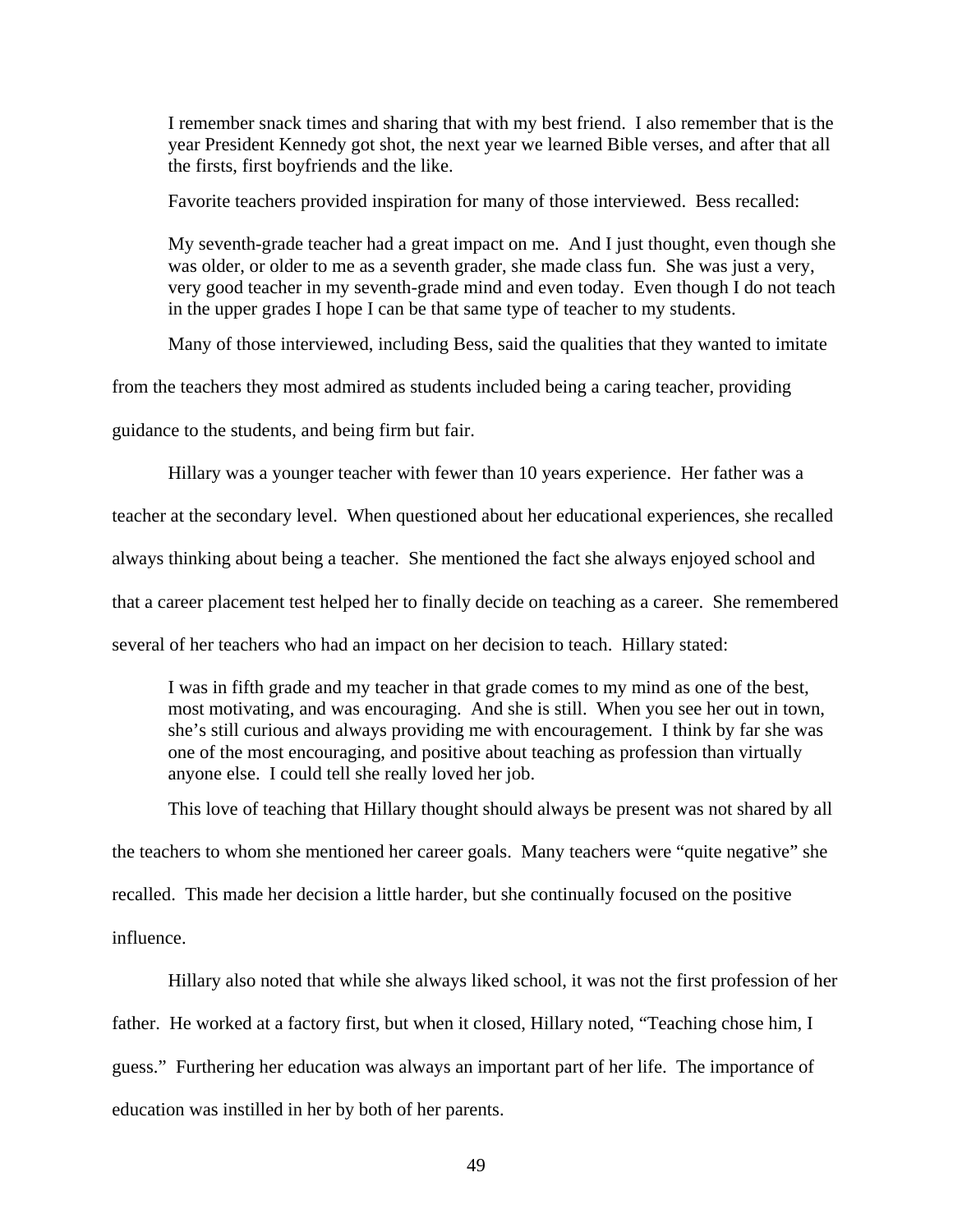Mamie was a veteran teacher of 30 plus years. She said teaching is in her blood, so to speak, with a father, sister, and daughter in teaching. She says she always knew she wanted to become a teacher. Mamie explained:

I really think there was not a decision made. I think I just always probably knew I was going to be a teacher and I always admired many of my teachers. And, of course definitely my father was a huge factor. We were always so involved in the school atmosphere because my father was there as a coach and later a principal. I think it was just kind of a given. It was nothing that anyone insisted I do. It was just the natural thing to do, I suppose.

 Mamie's statements were heartfelt. She appeared to feel as if teaching was what she was always supposed to do. She also remembered her school days with fondness. Even though she changed schools a few times, each change brought new excitement and educational opportunities. She also particularly remembered sports as being a big part of her life, especially because her father was a coach. She recalled, "I remember moving to a different school in eighth grade. We won the county basketball tournament that year and it was one of the highlights of my youth actually." The discussion of Mamie's early childhood educational experiences showed how much she truly liked school from a very young age.

Mary was one of two new teachers among the participants. In her  $1<sup>st</sup>$  year, she brought the type of enthusiasm that is sometimes waning in the veteran teachers. She recalled always wanting to be a teacher. "From the time I was in kindergarten, I wanted to be a teacher and nothing else. I never had any other thought on my mind." She recalled really liking school from the time she entered it, and like many of those I interviewed, she played school when she was little.

 Eleanor was a veteran teacher of over 40 years. Her mother was a teacher and she said both her parents and grandparents stressed the importance of education to her for most of her life. She recalled that all her brothers and sisters went to college as well as her mother's brothers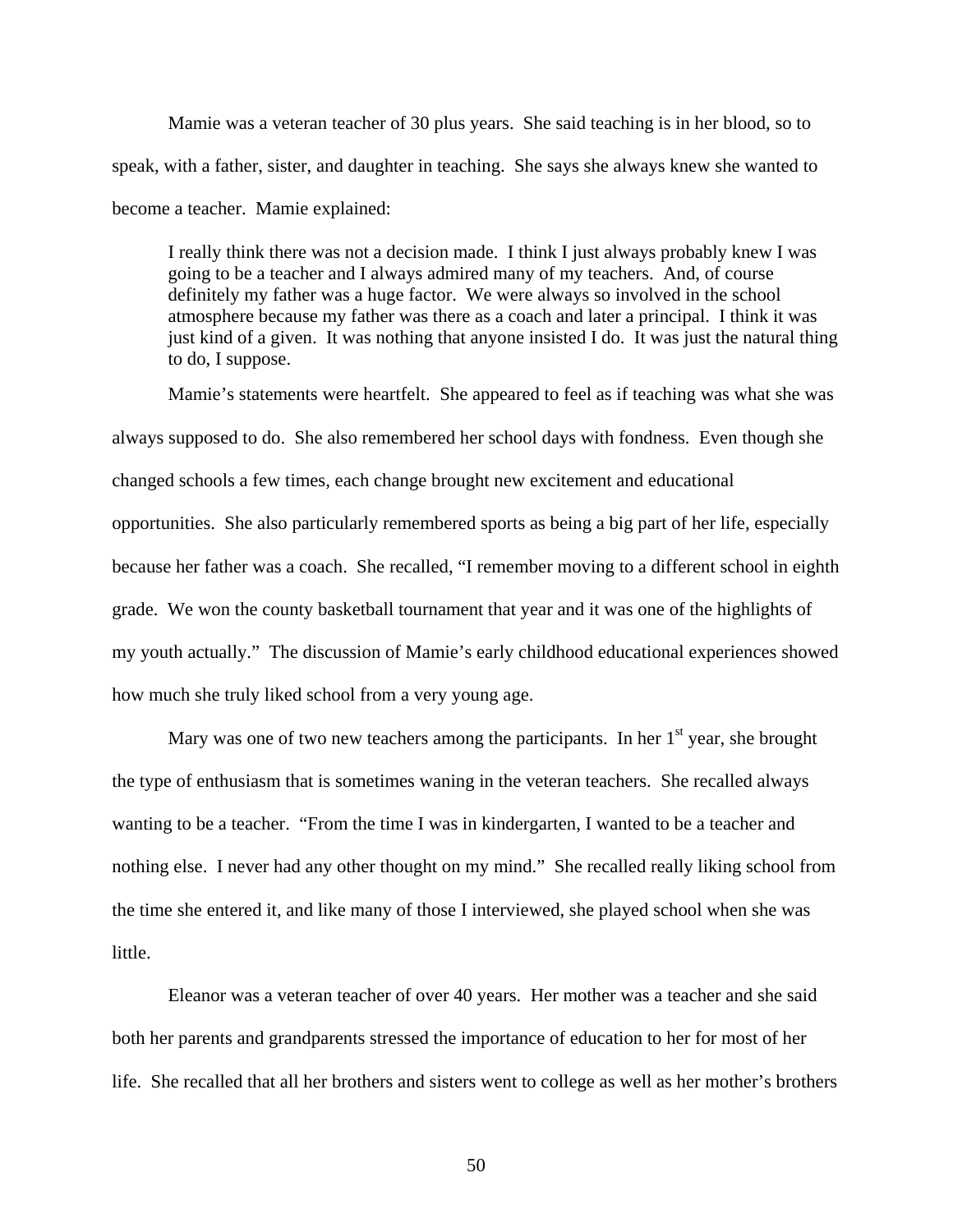and sisters. She said that kind of importance being placed on education was ahead of its time, but it also made her realize how important a field it must be.

 Eleanor recalled school with fondness as a child. She also had several teachers who stood out in her mind as being excellent. She remembered, "My favorite teacher was probably my sixth-grade teacher, because we got to grow tomato plants." Eleanor remarked that teachers today really do not have the time to let their students grow tomato plants; although she admitted, "I wish we could." She remembered certain characteristics about this teacher including, "her unfailing kindness and fairness--and she made us very interested in reading." Eleanor said she hoped those particular traits were among those she possessed.

As far as deciding to become a teacher, Eleanor said she always considered it. She remembered writing a paper when she was in high school, "I wrote a paper my freshman year of high school saying what I was going to do, (be a teacher) and I did just that." Once she entered college, it was on the quarter system and she would frequently return home and substitute at the school where her mother taught. She said, "I substituted for about 2 1/2 weeks for a teacher, and that was better training than anything I did in student teaching, anything."

Rachel was a second-generation teacher in the early stages of her career. She had been teaching fewer than 10 years. Her father was a teacher at the secondary level. She recalled having fond memories of school. She shared, "I always loved to learn. We always read a story, we got to play; I always liked to read, look at books, and things like that in school." There are always one or two teachers who had a special impact on their students. Rachel's experiences were no different. She remembered a couple of different teachers who she really enjoyed. She remarked about currently working with one of them.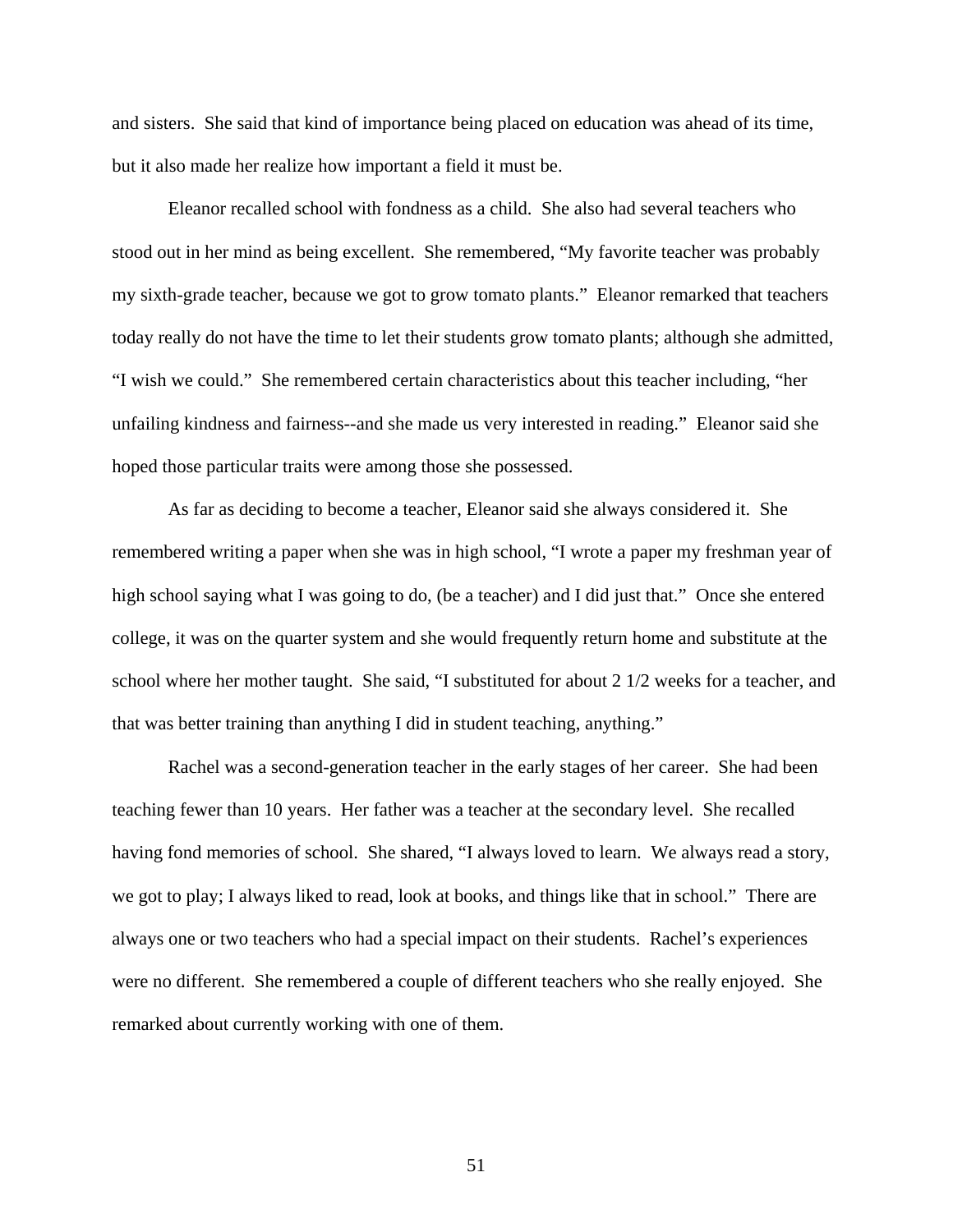Although Rachel did not have plans to become a teacher, she recalled her mother saying she worked well with young children so that became a drawing card for her. When she entered the education program in college, she fell in love with it. When she entered the program, she admitted, "It was when I realized this was the place for me."

Dolly was another second-generation teacher in the early stages of her career. Her father was a high school teacher and coach, but he died when she was quite young. However, her sister who is 10 years older than Dolly was also a teacher. She recalled, "I went to school with my sister when she was planning for school and I got a lot of my inspiration from her I guess." Just like a few of the other teachers interviewed, Dolly began her career as a substitute teacher but soon concluded, "I might as well get paid better than this, so I went back to school."

Dolly had fond memories of school when she was a child. She remembered all the things other people do about their childhood. She remembered her friends, snack-time, and even her favorite number from kindergarten. She recalled liking all of her teachers, but a high school math teacher particularly stood out in her mind. She added, "My high school math teacher provided one of my inspirations to teach. I loved every class I ever had her in. I had her once every year of high school." Dolly said she hoped to inspire and instill the same love for learning that some of her teachers imparted to her.

Dolly alleged she also looked to her older sister as a source of inspiration. She explained:

. . . just how she is able to interact with them, it's unlike really any other teacher I have ever seen. It's more, I mean she is their teacher, but it's like she is their friend too. It can often be a hard line to draw, but she handles it all so well. Usually you do not see that in elementary school. In high school, yeah, but it is much easier there. She teaches like third grade, so I especially admire how she is able to relate to them.

 As a teacher, Dolly observed how she wanted to be just like her sister with her students but admitted she had not found a way to do so yet.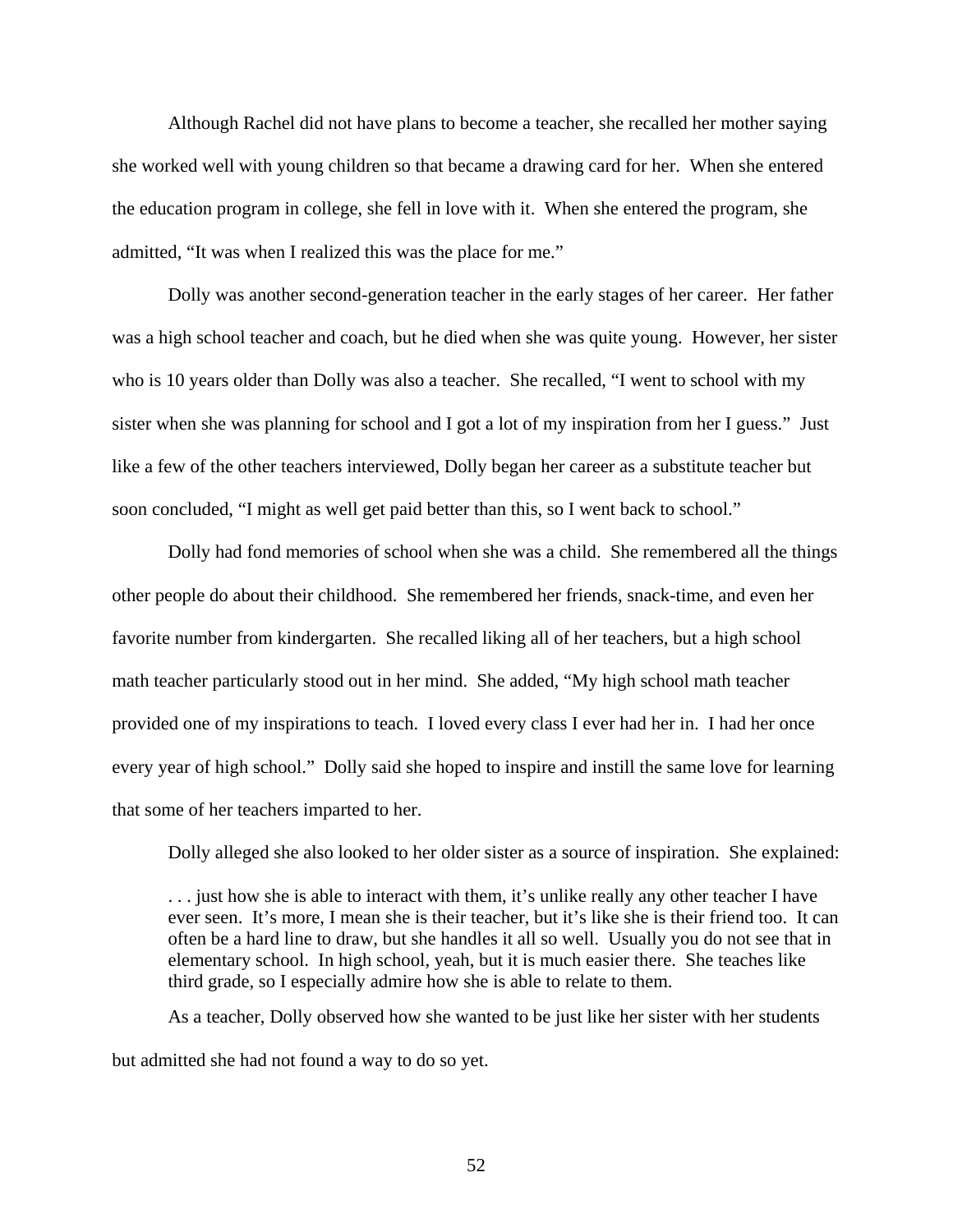Pat was a third-generation teacher. While she has never been an actual classroom teacher, she had been in the educational setting for 17 years and recently was promoted to an administrative position. Both her mother and grandmother were teachers.

 Pat's journey to becoming a teacher was not like many of the others interviewed for this study. She told her story:

I was just most familiar with the education system because of my mother and grandmother. I was a senior majoring in psychology and still had no clue what I wanted to do. I was not really thinking about becoming a classroom teacher. Not really wanting to go to school a lot more and obtain a license to practice counseling or be a psychologist or psychiatrist, my advisor asked me about what else I could see myself doing. I began to look at my roots in education and after talking with my advisor, she listened to my desire to maybe do something with kids and listening and helping with problems, so she asked me how I would feel about taking an interest in psychology and going toward a degree in school counseling. So I did, and here I am today.

This story is noteworthy, especially because Pat regularly mentioned looking back at her roots with a parent and grandparent who were educators. Her story continued that she had more of an interest in working with older students, but that is not where she received a job. She explained by saying, "So I was forced to adapt. At first I cried a lot, but I grew to love my job."

 Pat said she liked school as a child. She recalled her favorite teachers and the qualities they possessed in this way, "They laughed, they were fun, they were not hard, and did not make me nervous. I never wanted to get in trouble. I liked their classrooms because I felt at ease." Later in the interview, she remarked when she had classes and was developing her own classroom management styles, "I tried to imitate my favorite teachers, so students who were more like me would like me as much as I liked them."

 Barbara was a third-generation teacher, but the teacher figure in her life was her grandmother. She also mentioned that her mother managed the cafeteria at a local school so she was always around school. She is also in a family of educators from the standpoint that all but one of her brothers were employed by a school system. Barbara recalled having happy memories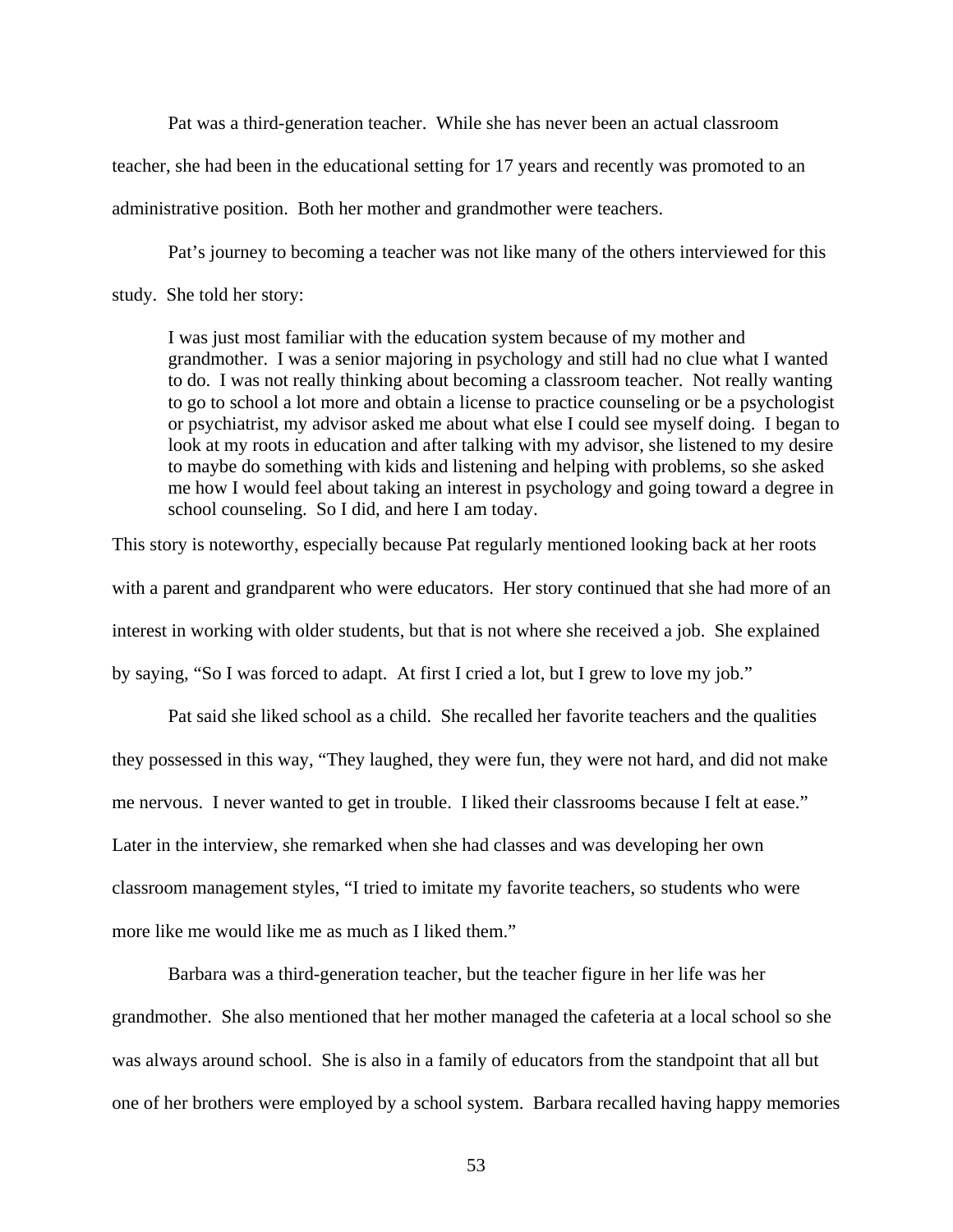as a child in school. In particular, "When I was little I liked to play school. I played in the summer time. It was just something I wanted to do I guess." Her love of school also made her remember her favorite teachers as a child. She recalled her fifth-grade teacher and also her grandmother as being her favorite teachers. She commented, "I loved my fifth grade year and that was one of the reasons I wanted to become a teacher. I learned a lot in fifth grade so naturally I wanted to become a fifth grade teacher." While that may have been her plan, Barbara had spent most of her career teaching lower grades. Barbara also recalled having her grandmother as her teacher in the following way:

I remember I couldn't call her Mamaw like I always did because she told me she did not want all of the children calling her that. I also remember I had to leave early one day because I was sick, and she came by that afternoon to bring me some work or something and she saw me outside in the yard and she thought I wasn't sick and she got all over me, but my Mom came to my rescue on that one. I never wanted to miss a day of school after that one, especially if I wasn't sick.

Those memories of schooling and her grandmother taught Barbara several valuable

lessons that would serve her well in later years.

Martha was a third-generation teacher. In her situation, both of her parents were teachers

as well as her grandmother. Martha said she always saw herself as a teacher, explaining:

I always wanted to become a teacher. When I went to college, that was my major and I did not change it; unlike a lot of my friends, I always liked kids so I thought school might be the place to be. I can remember going to school with my mother. School always seemed so important, so it was just a natural kind of thing for me I guess.

While becoming a teacher seemed like a very logical choice, like many of the others teachers

interviewed, she said there were teachers along the way who made her educational experience

more memorable. She recalled, "I remember not being allowed to go to the restroom unless you

said 'May I?', and I remember being able to eat with the teachers. Mostly, I remember the fun

stuff." Martha also shared the qualities many of her teachers had that she also hoped to develop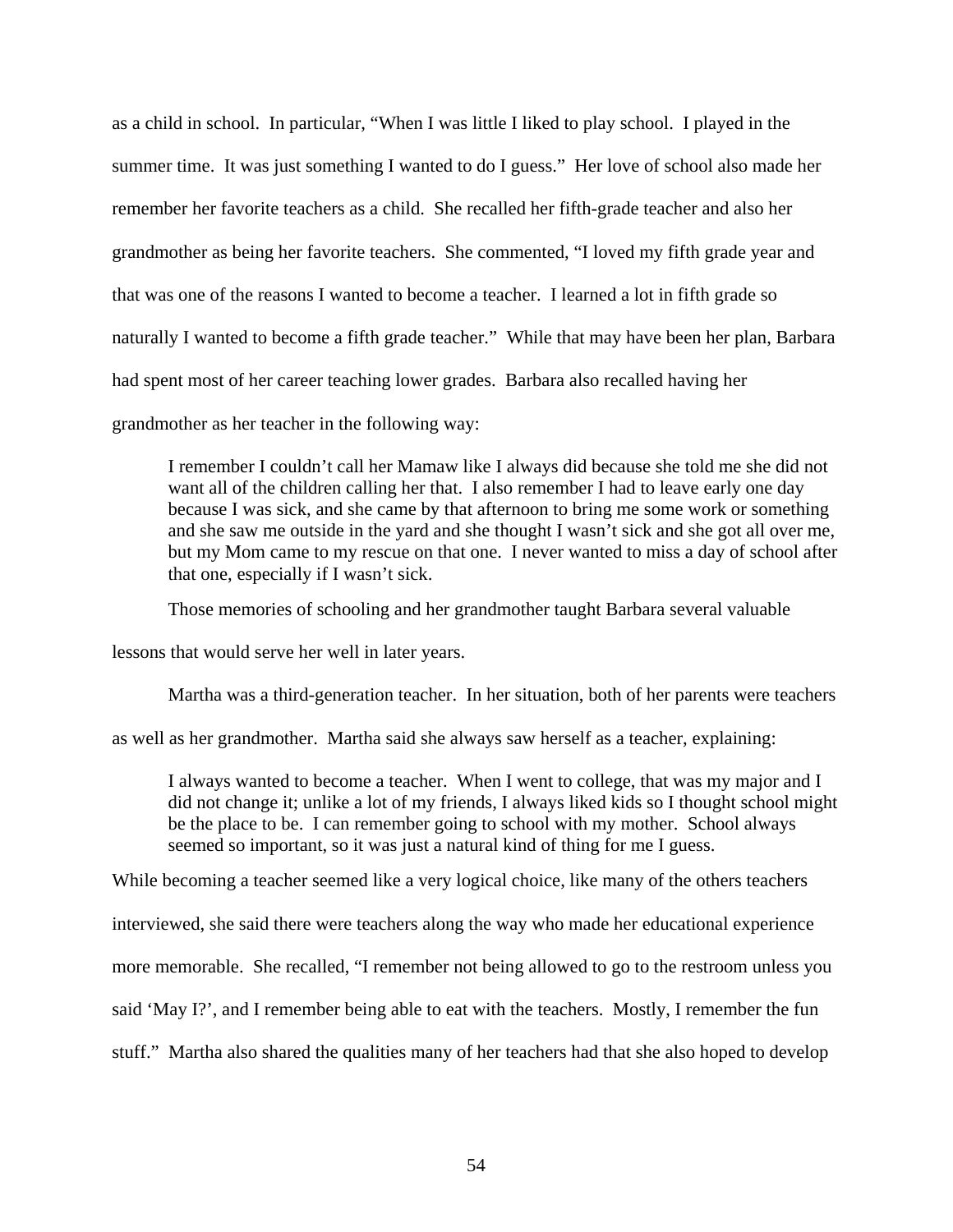as a teacher, "They were all kind, they wanted the best for you, and taught you what you needed to know. My third grade teacher was really funny, too."

 Barbara recalled that school always played a major role in her life. When I asked her to think back on her experiences and influences to become a teacher, she quickly pointed out her parents and grandmother. She stated, "My grandmother was a teacher in everything she did." She said those memories of her grandmother helped drive her to obtain an education degree and eventually become a teacher. Her parents also provided these same qualities. She recalled, "School was always very important for them. They just wanted to make sure I was doing something I really wanted to do." Shortly after this segment of the interview, Martha said with a smile, "It is."

 Jackie was a third-generation teacher in the middle part of her career. Her father was a teacher and administrator as well as her grandfather, and she had recently moved out of the classroom and into an administrative capacity. She recalled the story of her decision to become a teacher in the following way:

I guess because I grew up seeing my dad teach and I was at school a lot, it was always real special. I got to go to my dad's classroom, and he would give me extra things like roll books or plan books, I'd take that roll book and go to town on the weekends or in the evenings, I played school at home all the time. I even graded papers, the whole bit. Now I don't like to grade papers anymore.

Her desire to be a teacher started early in school and she stated that her desire never

really waned.

 Jackie's educational experience was a positive one. She recalled loving school and most everything about school. She recalled her sixth-grade teacher really helping her. She changed schools after her 5th-grade year, and was therefore behind the other students; she remembered the kindness of her sixth-grade teacher. She also recalled, "It was a rough time, and she was really there for me; she really worked with me and built my confidence and self-esteem."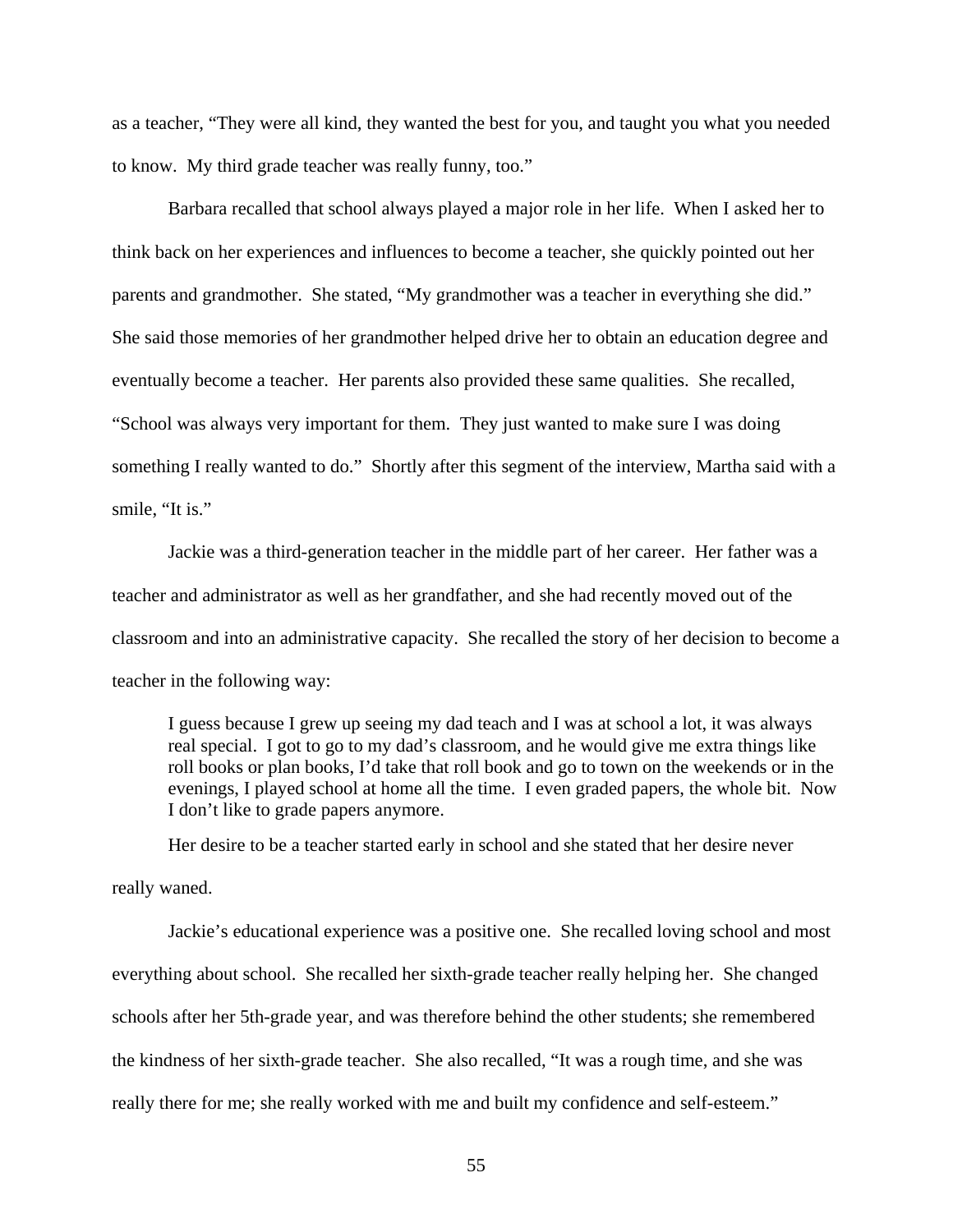Sarah was a second generation teacher with a different situation from the other teachers interviewed. Although her mother was a teacher, she actually only had only 1 year more experience than her daughter had. As Sarah put it, "We went through the process together, learning about it together." Her mother had credits in art and German, and eventually added a special education endorsement. Sarah said with a chuckle, "She can teach about everything except kindergarten; I told her I had that covered." Sarah said she moved around quite bit when she was younger because her father was in the armed forces. She recalled liking all of her teachers wherever she went to school. She especially recalled the kindness her teachers showed her. She added, "I think they were just kind, treated you with kindness, because when you're going to learn, you want the teacher who is kind and doesn't yell at you."

 Even though college did not heavily influence her decision to become a teacher, she recalled that when she was trying to decide what career choice to make, she remembered her mother was a stay-at-home mom. She knew if she had children, she wanted to spend the same amount of time with her own children as her mother had. Teaching then seemed like the logical choice.

 Rosalyn was a second-generation teacher in the middle range in terms of the number of years she had taught. Both of her parents were classroom teachers at the high school level. She said she entered the school arena because she enjoyed helping students with their problems. Initially, she wanted to become a social worker, but working with her mom in a relationships class in high school made her "fall in love" with the counseling side of school so she decided to go back to school to either do school social work or counseling. Eventually she did both. She had never been a classroom teacher but was quick to point out she had classroom experience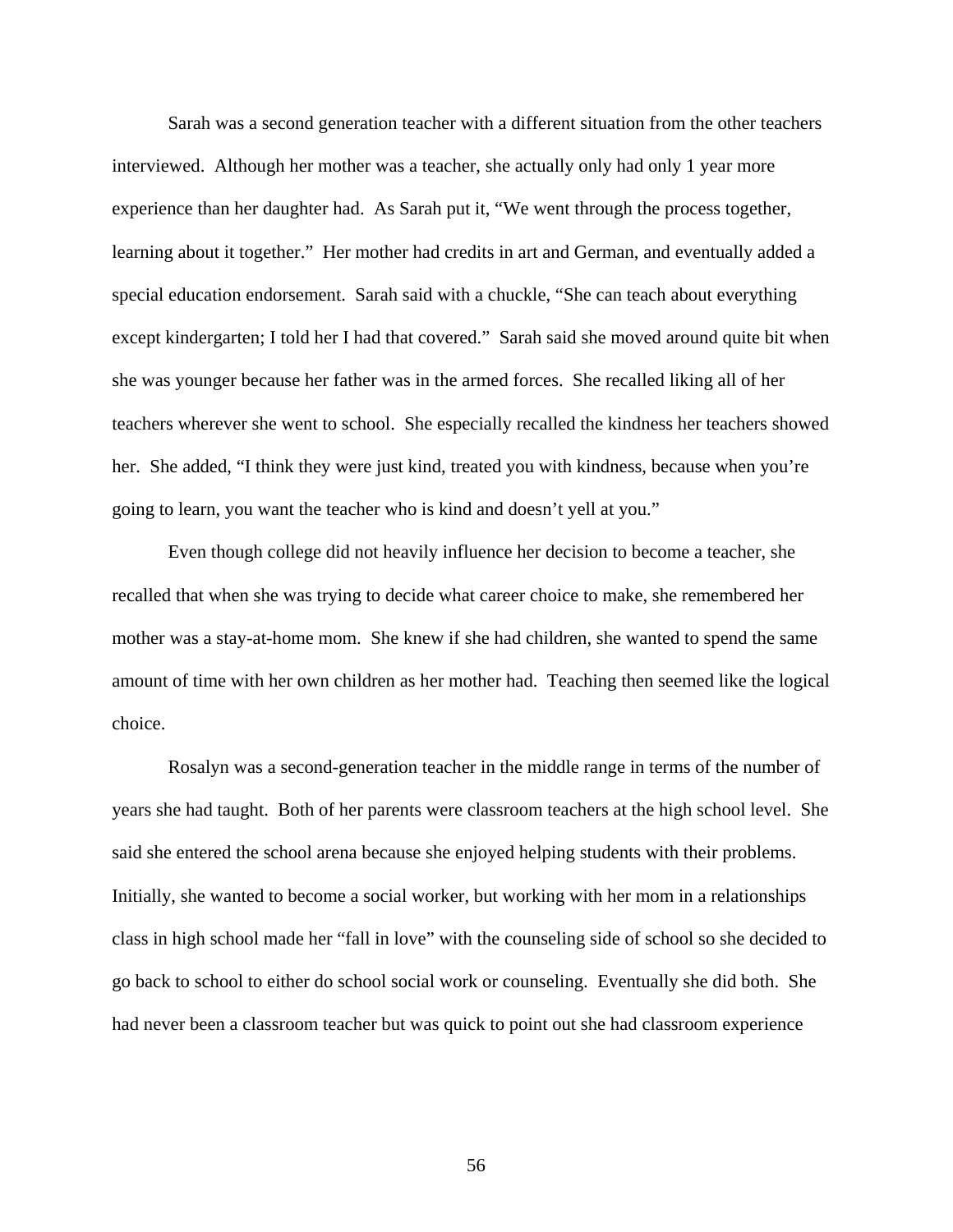because that is how counseling is done on the elementary school level. She had to teach the classes in a classroom setting.

 Rosalyn admitted she did not particularly care for school in her early elementary years as a student. She recalled, "I more came into my own in high school; it was a good move for me because I liked more of my teachers and I felt like I could be myself." Almost all of her favorite teachers came in high school. She recalled they made learning fun and seemed interested in individuals as people. Rosalyn said, "They worked hard to build relationships with students, they made me feel more like a part of the class than I had before."

Abigail was a third-generation teacher in her  $1<sup>st</sup>$  year of teaching. Her mother taught the same special class as she does so she has literally followed in her mother's footsteps. Her grandfather was also a teacher. Despite entering the profession in a nontraditional way, she always had the intent to become a teacher. High school and even college drew her away from the education field, but when she finally decided on a major in college, her roots in education came out and she became a teacher. She remarked, "When I was really young, I remember one time telling my mom, she had all of her teacher's editions and I said I wanted to be a teacher because they have all the answers." Thus her journey to becoming a teacher began.

 Abigail related fond memories of school during her childhood. She remembered going to school with her mom before she actually entered school. She recalled liking to do the fun stuff and then later in high school looking at other avenues but eventually returning to teaching. She recalled that many of her teachers made learning fun and exciting. Abigail remarked, "All of my favorite teachers had a certain amount of charisma and excitement about learning, and that makes you want to be there." She mentioned that these teachers, along with her family, ultimately made her realize she wanted to become a teacher. She stated, "I can teach other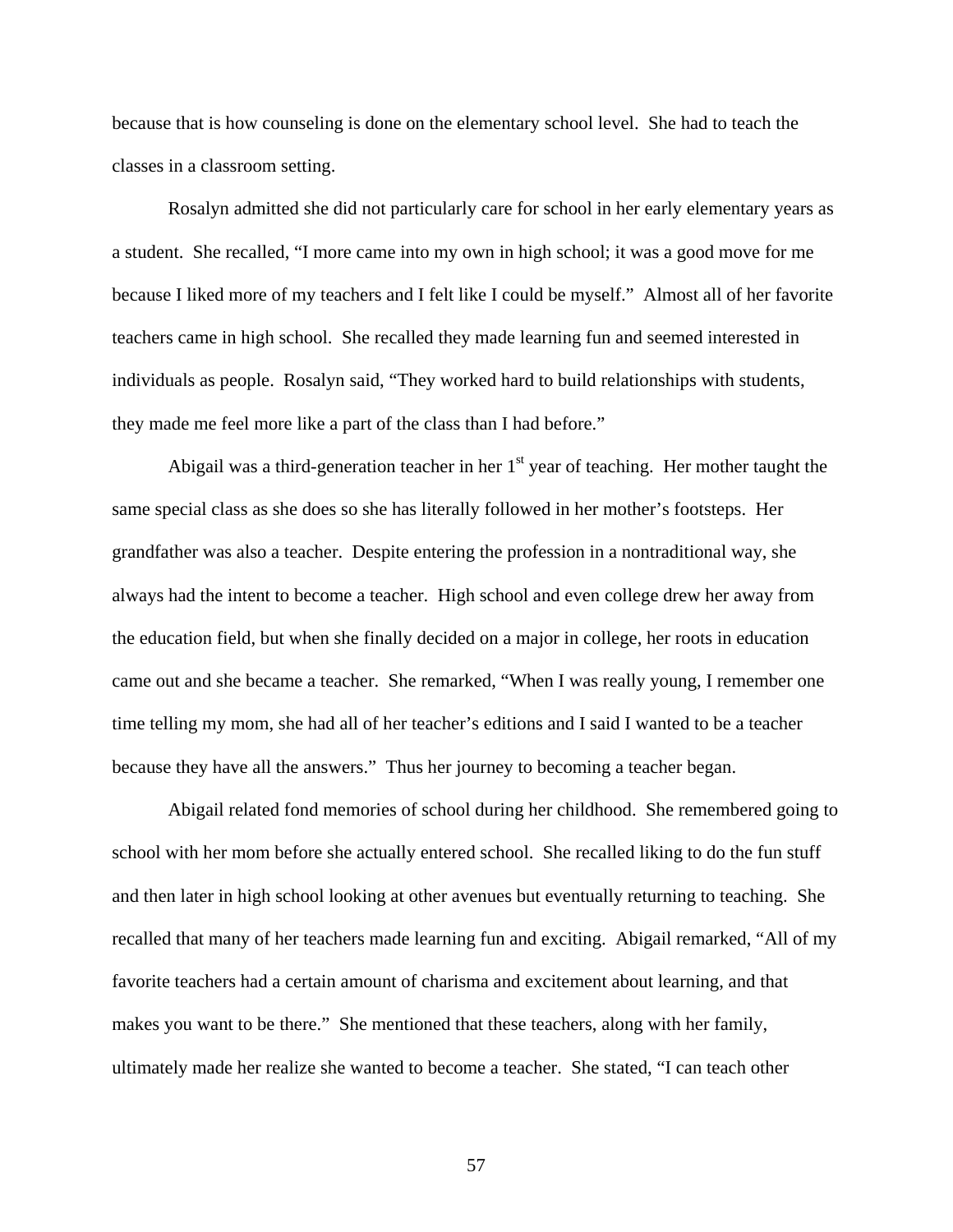people. I thought it's in my blood, everybody in my family teaches, I have been around it forever so why not give it a try?"

### *Motivating Factors*

Many of the teachers interviewed mentioned a variety of factors that motivated them to enter the educational profession. These were all supported by the research provided by the review of literature in Chapter 2.

Nancy, a third-generation teacher in a specialty class, said she saw teaching as a low paying job at first. This lack of pay seemed to be a source of hesitation for Nancy, but she saw other potential benefits. With three children, the appeal of a teaching career became apparent. Nancy stated, "With my other job, I was always having to choose whether to close the big deal or pick my children up from school. It became very stressful, so I ultimately chose teaching for that reason." Nancy mentioned that her mother and her favorite former teacher were really the main personal influences that lead her to a career in teaching.

Nancy was like many children in a rural area with grandparents close by. She grew up very close to them and as a result spent lots of time with them. Even today, according to Nancy, people still come up to her to remind her of what punishment her grandmother administered or tell her how much they enjoyed having her as a teacher. Nancy cited the respect people had for both her mother and grandmother as reasons to enter the field.

Nancy recalled having plans to have no children, but once they were born, her priorities changed and teaching seemed to be a logical choice. She expounded, "If you are wanting to have a family, it's the perfect career...especially if you can think that far through it." Nancy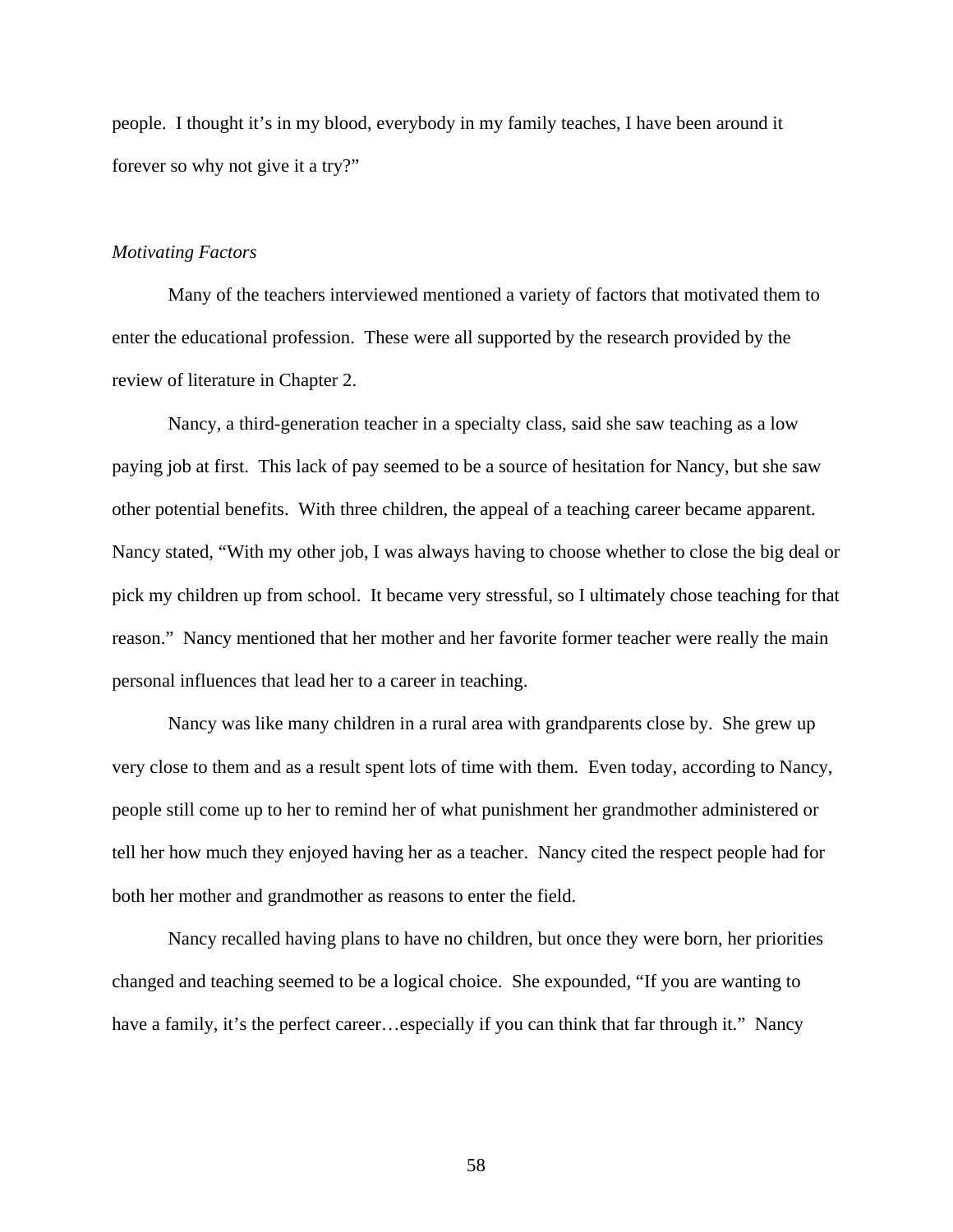continued, "It's perfect having the same hours as your kids and having the summers off to spend time with them. That is the most important thing for me right now, spending time with my kids."

Franklin mentioned his wife, mother, and brother as being the driving forces in his decision to become and remain a teacher. Despite his mother dying at a young age, the fond memories of her career as a teacher made him realize that a career in teaching had many fulfilling qualities. He also stated that because his wife was also a teacher, there were many opportunities a career in education provided both of them that other married couples might not get. "We had the summers off together. We could travel, carry on, and have fun."

Betty said she wished to inspire her students just as many of her teachers did to her. She added that she hoped to convey to her students the importance of practice and how much it could help improve whatever they were doing. She noted, "Even though I hated practice at the time, it made me better. Dedication is also important; if you agree to do something, give it 110%." She said this philosophy helped motivate her to make her students want to improve themselves.

 William, like so many of the other teachers, said he enjoyed school. He recalled, "Every student has a teacher they really remember and enjoyed." While truly remembering and enjoying many of his teachers, there were some in particular who made more of an impact. He continued, "My fourth grade teacher was the best. She would bring things to her class from her vacations and tried to make it as interactive as possible. I still try to do the same things in my classroom." William's desire to imitate his favorite teachers in his own style of teaching was a continual motivating factor. He acknowledged that his desire to be a teacher like his favorite teacher had helped him to become a stronger more understanding teacher.

Other motivating factors for William included a desire to remain fresh and on top of his game; he said that unlike so many other educators in the field, he did not want to become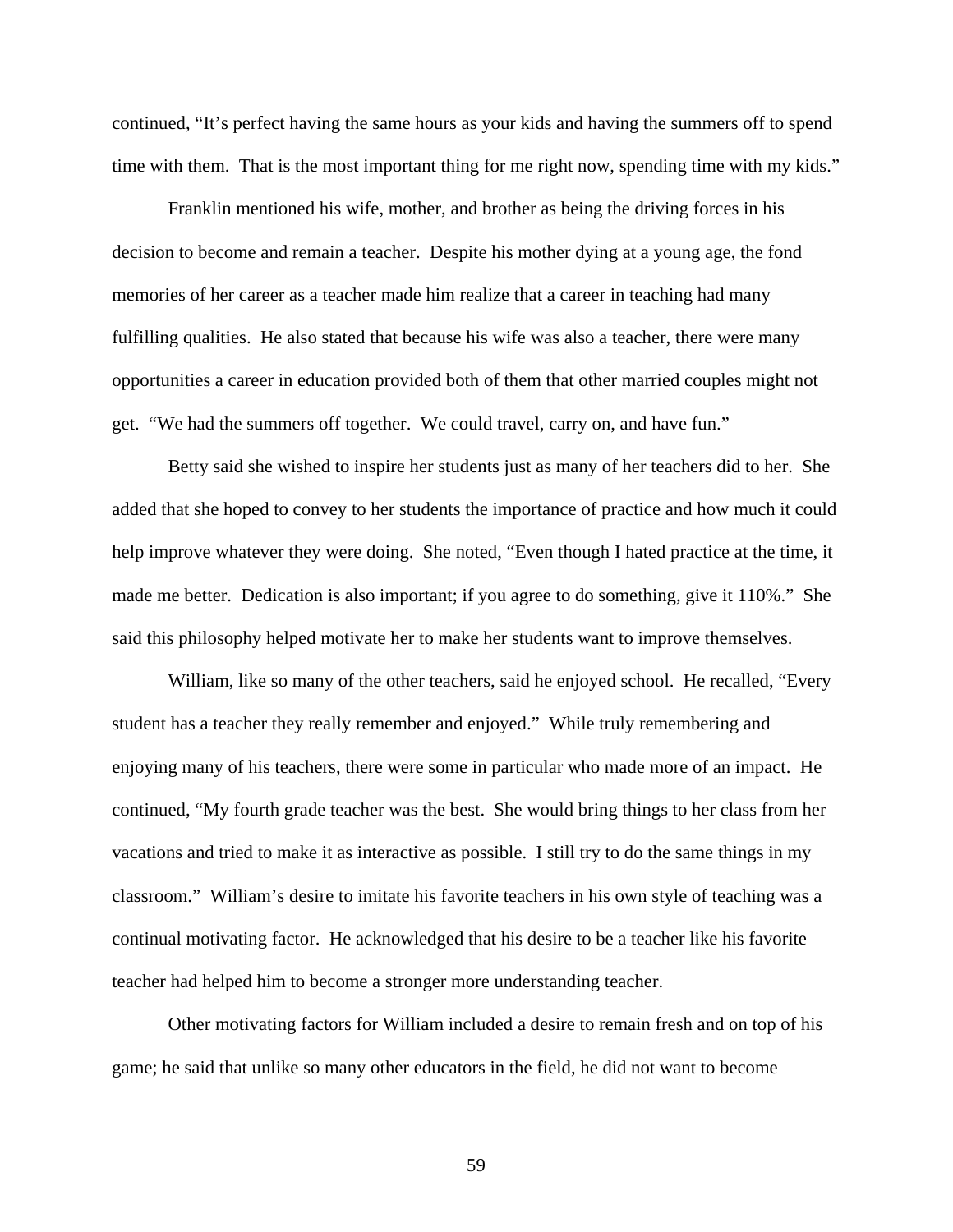hardened or lose heart as a teacher. He emphasized his hope to push himself continually in all he did. A desire to learn new things was also another major motivating factor for William. He stated, "I like seeing students learning something new and helping me to grow as a learner as well."

Motivation for Bess came because education was held in such high esteem at her house when she was growing up. She explained, "Education was held in very high esteem around my home. That was probably one of the highest careers and best careers to have." This helped her make the decision to enter the teaching profession because teachers were regarded as such an important part of society. She also stated that she was motivated by the students she taught. She said she loved the innocence of young children. Bess said there was always a story to be told about something one of them said or did and their pure innocence had made her want to come back to school each and every day year after year. She acknowledged that another influence was her parents. Bess stated, "They showed that good educators are what we need. They enjoyed their job. They loved their job, and as a child you notice that."

The biggest support to enter the profession for Hilary came from some of those notable teachers who were nearing the ends of their careers. Hillary observed, "They had their years in, 30-plus, they were truly doing what they loved. I wanted that." She added that many of the teachers helped her see "it's a very self-rewarding and intrinsic kind of thing. You often do not get praised or encouraged, but if you push yourself you will become a good teacher." Hillary recalled many of her teachers as having a seemingly negative overall impression of their jobs, but she said she likes to be more upbeat. She explained, "I used to have an assistant who is now in the teacher education program. She is going to improve her life and that is great. I like to think I had a part in that choice."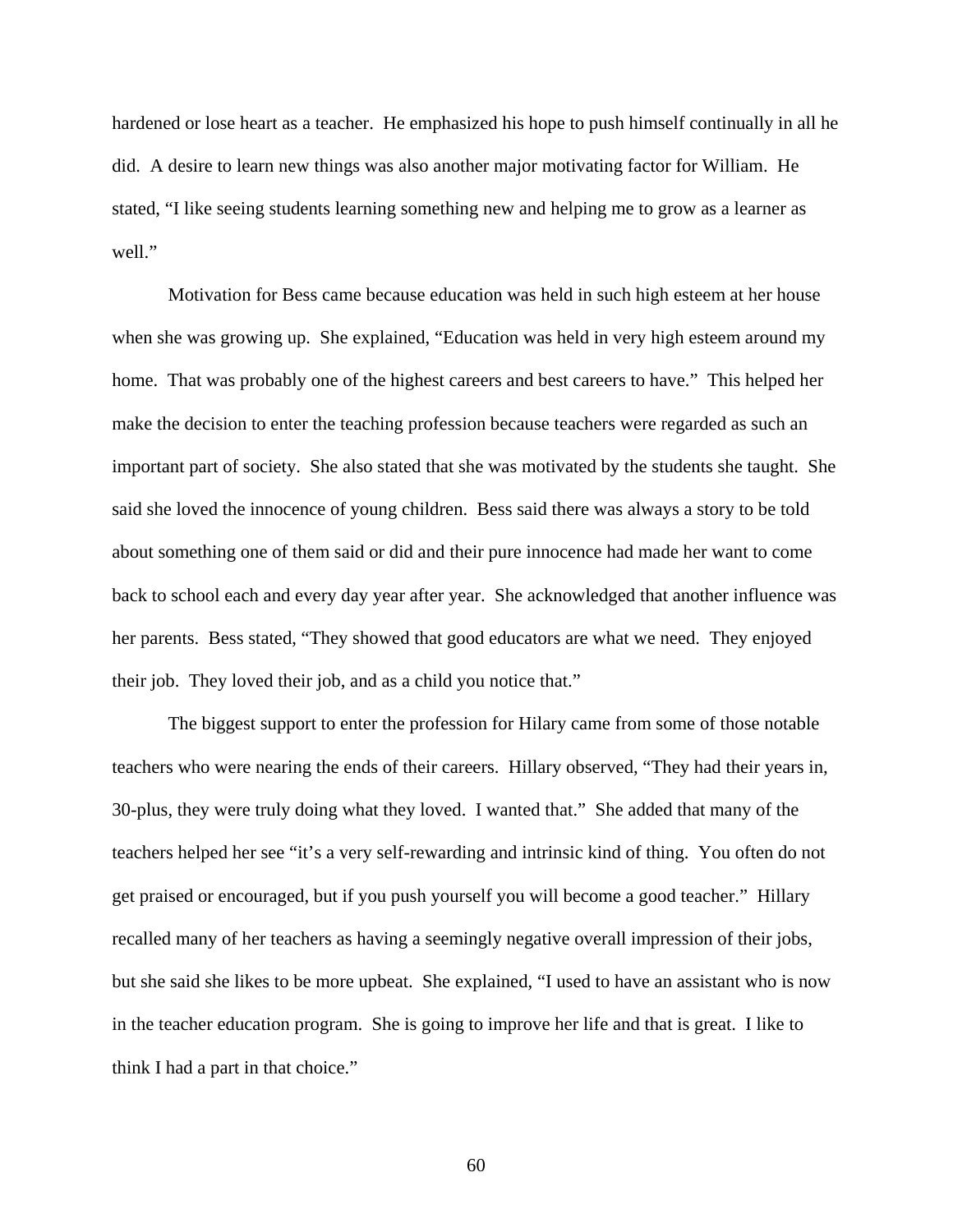Mamie admitted she was partly motivated by generational thoughts and ideas. She entered the profession because at the time she saw security in the profession and it was one of the few options women had, "especially in this area." She did have a desire to have a family and that also played into her decision. She also said she believed teaching was her calling. She continued to think that being in a family of educators helped her to see this, and that is a primary reason why she was in the field today.

Mary said she was motivated by making learning fun for her students. She especially liked to see the students when they get excited about a particular lesson or even a difficult lesson or concept they "got." She added, "Their excitement is contagious."

Eleanor cited the respect and excitement she saw students have toward her mother as being a motivating factor. She recalled:

My mother is a natural teacher, the other day she was in the emergency room at the local hospital. As she left, the orderly, who was this big guy, came out and said, 'I still make biscuits like you taught me.' A smile crossed my mother's face and those are the kinds of things I like to experience as well.

 She pointed out that her mother was not the only motivation she had for teaching. She also enjoyed building relationships with her students. These relationships often lasted a lifetime. She noted enjoyment from igniting a spark for learning in her students. She also said she liked being willing to love the unlovable students she encountered. "Oftentimes, you may be the only positive influence they see all day--the only smile or hug. I like providing that to these kids; it is very fulfilling."

 Rachel said she thought the ability to make a difference in a child's life was one of the biggest motivating factors for her. She enjoyed knowing that the impact she made on those children would be with them for a long time in the future. She also found she enjoyed the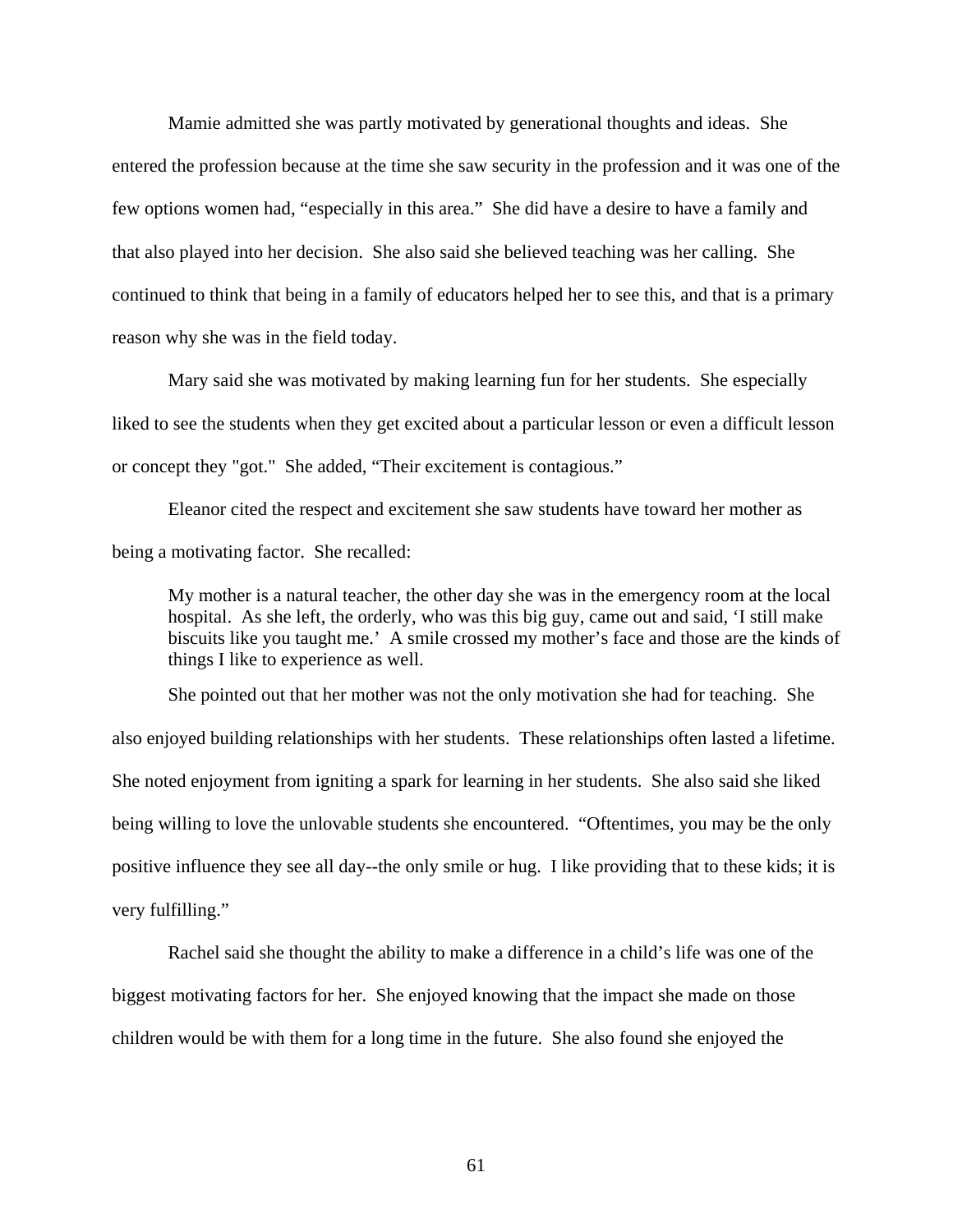excitement children had on their faces when they "got" a new concept or something of that nature.

 A major motivating factor for Dolly was seeing progress with students. She said she enjoyed teaching lower grades because it was much easier to see the progress the students have made. She noted, "With kindergarten it is so much easier to see if your students have learned or are learning what you are teaching. They can be wild and crazy sometimes, but I know what I have taught them." Most participants said they liked being able to see their students learning; this is easier in the lower grade levels. Dolly remarked that like her sister, who was also a teacher, "It's not bad to have the summer off!"

Pat talked about being called to teach, or in her case, to counsel students. She added:

I hope now that I am an administrator and that is part of my calling. Sometimes educators feel like I do, like they are called to be an educator, that they're there for a reason. I feel pretty confident that I'm meant to be in the education system in whatever capacity. I feel like I'm supposed to be here. I have learned a lot and I am still learning. For that matter, I also have a lot to learn.

 This sense of "calling" was present in many teachers not only in this study, but also, as supported by the research, across the nation as well. Pat described that because she had felt this particular calling, she had found a lot of motivation in that fact.

 Jackie noted that her father was probably the biggest motivating factor she had when deciding to become a teacher. She stated, "My dad influenced me because I saw that proud heritage he had along with my grandfather being a teacher. I guess that was my main motivator." This heritage was extremely strong in Jackie's case. She admitted that the sense of family and heritage pulled her towards a career in education, and as a result, she wanted to be a part of it. She also stated another motivating factor for her currently was the love she has for children. She remarked, "I love kids; I don't have any of my own and this partly helps to fill that void…I truly enjoy building that bond between my students and me." Jackie also noted that she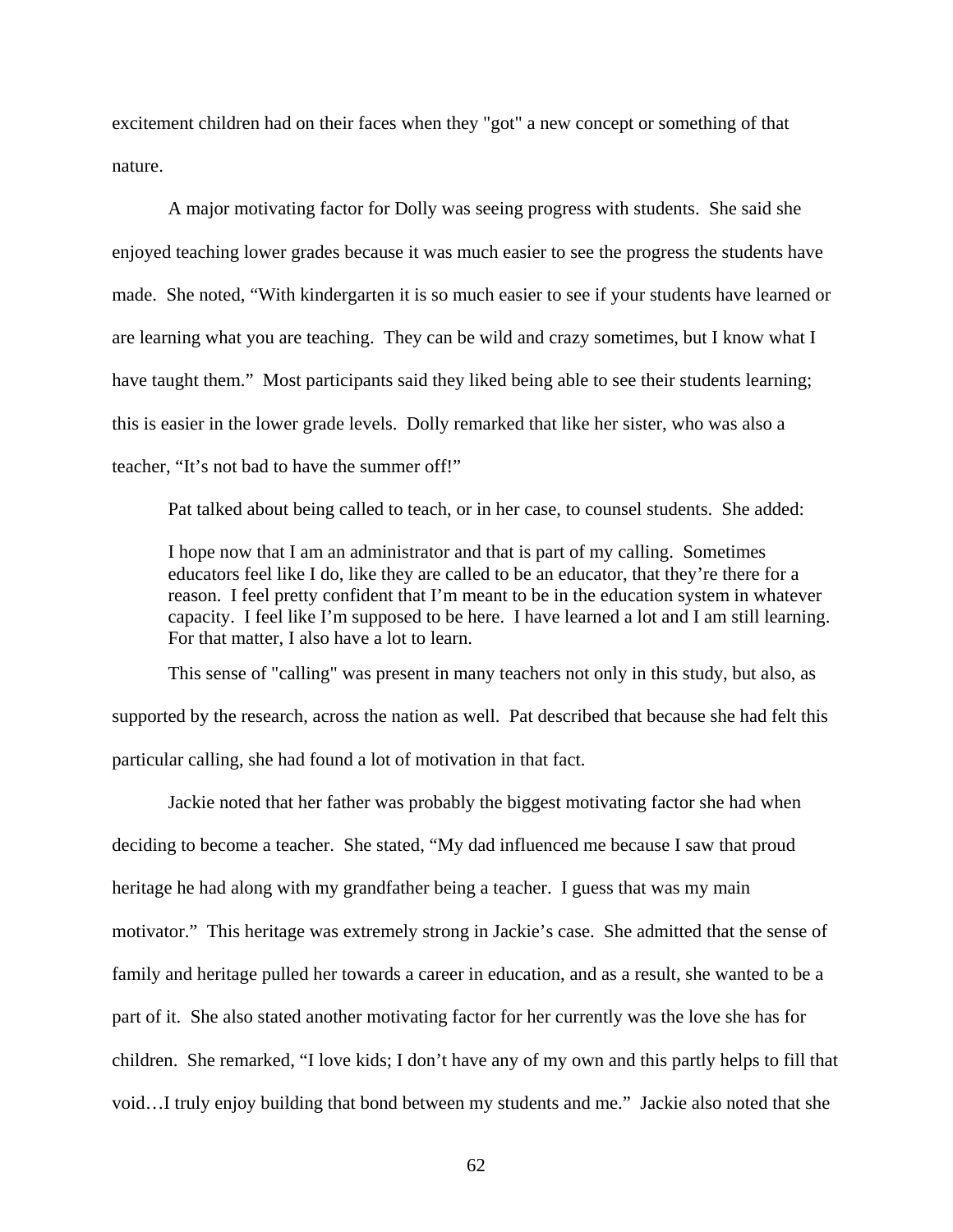wanted to see her students succeed and accomplish something. She said it helped to fill a void in her life. The ability to make a difference and see this change in students over the course of time was a definite drawing card for her.

 Sarah cited an intense love of children was a motivating factor that had pushed her to enter the teaching profession. She noted that babysitting, tending nursery at church, teaching Bible school, and other volunteer activities she had when she was younger made her realize how much she liked children. Sarah seemed to have found her niche and she said that was comforting to her. Loving children was only part of it as Sarah pointed out, "When you have a strong love for children, you also push yourself to want to see them succeed as well."

 Abigail mentioned several motivating factors including being able to watch children grow and mature, but she also noted the respect teachers receive, especially in her grandfather's case. She recalled:

I have heard so many different kinds of stories from my mom and aunt, but from my grandfather they were all good positive stories. I think, or at least I hope, I think a lot of people had a lot of respect for him, and that was one thing that I just thought was so great. He was the world to me, but that other people thought it too is awesome.

 Having a parent or grandparent who garnered this kind of respect seemed especially motivating for Abigail.

### *Family Support*

 The teachers interviewed discussed the different ways their families supported them during their journey to become teachers. Support came in many different forms from verbal encouragement to financial stability. Each teacher gave the impression that his or her family was a major factor not only in a choice of career but also success in that career.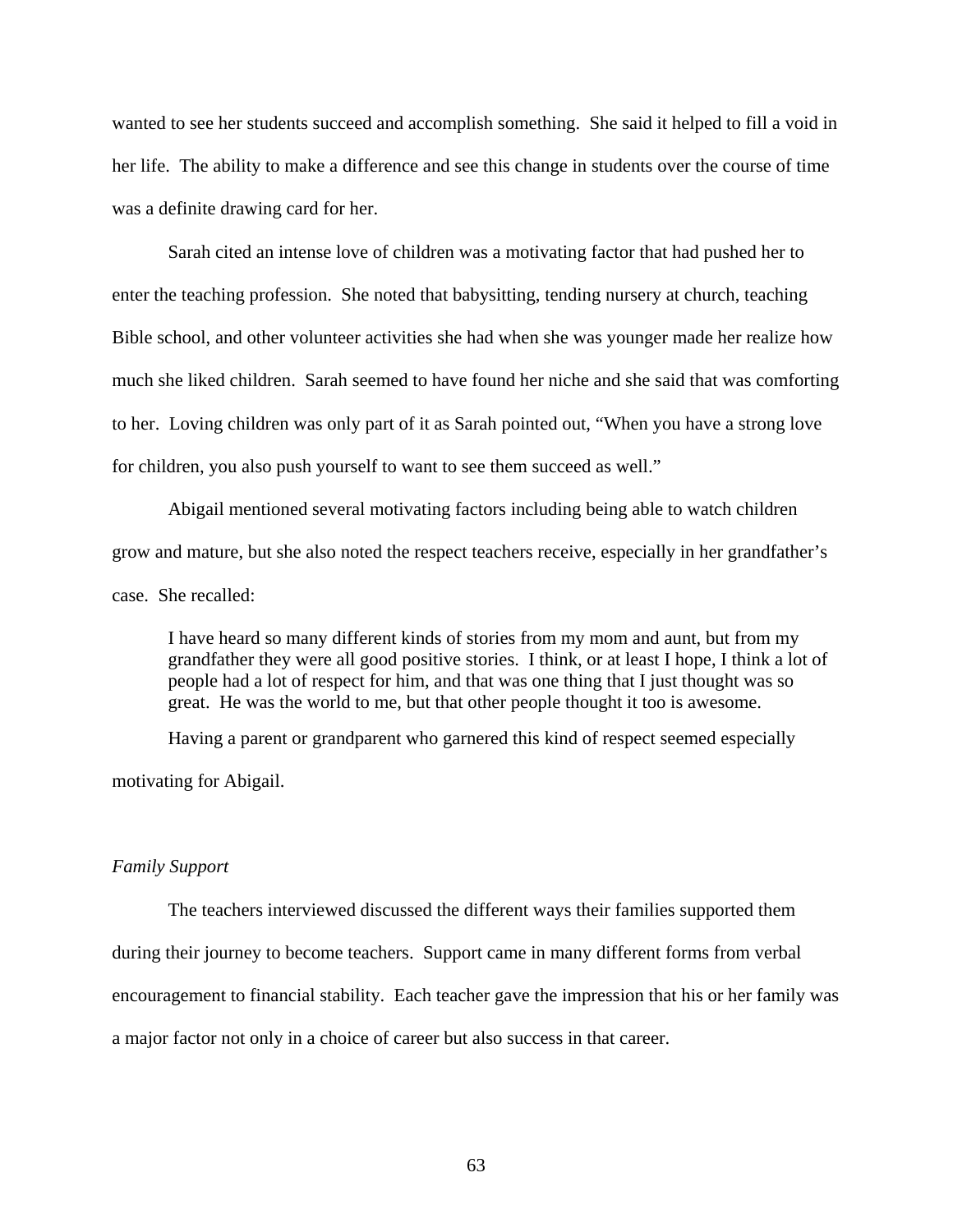Nancy said in addition to her husband, her mother, grandmother, and sister who was also a teacher encouraged her to enter the education profession. When she entered the profession, her mom helped by picking up her children after school. Her husband helped by getting the kids ready for school and fixing breakfast. She conceded it had become a family effort so she could work. Even though Nancy did not want to dwell on monetary issues, she said with a smile, "Mom paid for it." Nancy confided because that was another burden she did not have to bear, it provided a strong support.

 Franklin revealed he had a good sounding board when some issues came up dealing with school. Franklin acknowledged having discussed school problems with his wife, brothers, and his sister. Franklin further cited the sounding board of his family as being positive for him as a teacher. His wife, brother, and sister were active teachers throughout most of his teaching career thus enabling him to bounce ideas around and look for advice, although he admitted to being rather strong willed and not always willing to accept their advice.

 Like many of the other participants, Betty said furthering her education was extremely important to her. Whereas she acknowledged her dad had a favorable opinion of his job, neither parent encouraged or discouraged her from becoming a teacher. She said she felt her father's concerns pertained to the changing face of education. Betty speculated, "He saw kids getting worse every year because of home lives or lack of parental support." She said her father seemed to think it was becoming more and more difficult to be a teacher because of the growing demands on the profession and he desired to protect her from these things. However, Betty did note that both her parents had been extremely supportive when she made the decision to become a teacher. Betty pointed out that her parents had always been supportive:

When I was in college, they were at every single concert and recital. As a music teacher, you are always doing something. We had to do solo recitals. They came to every thing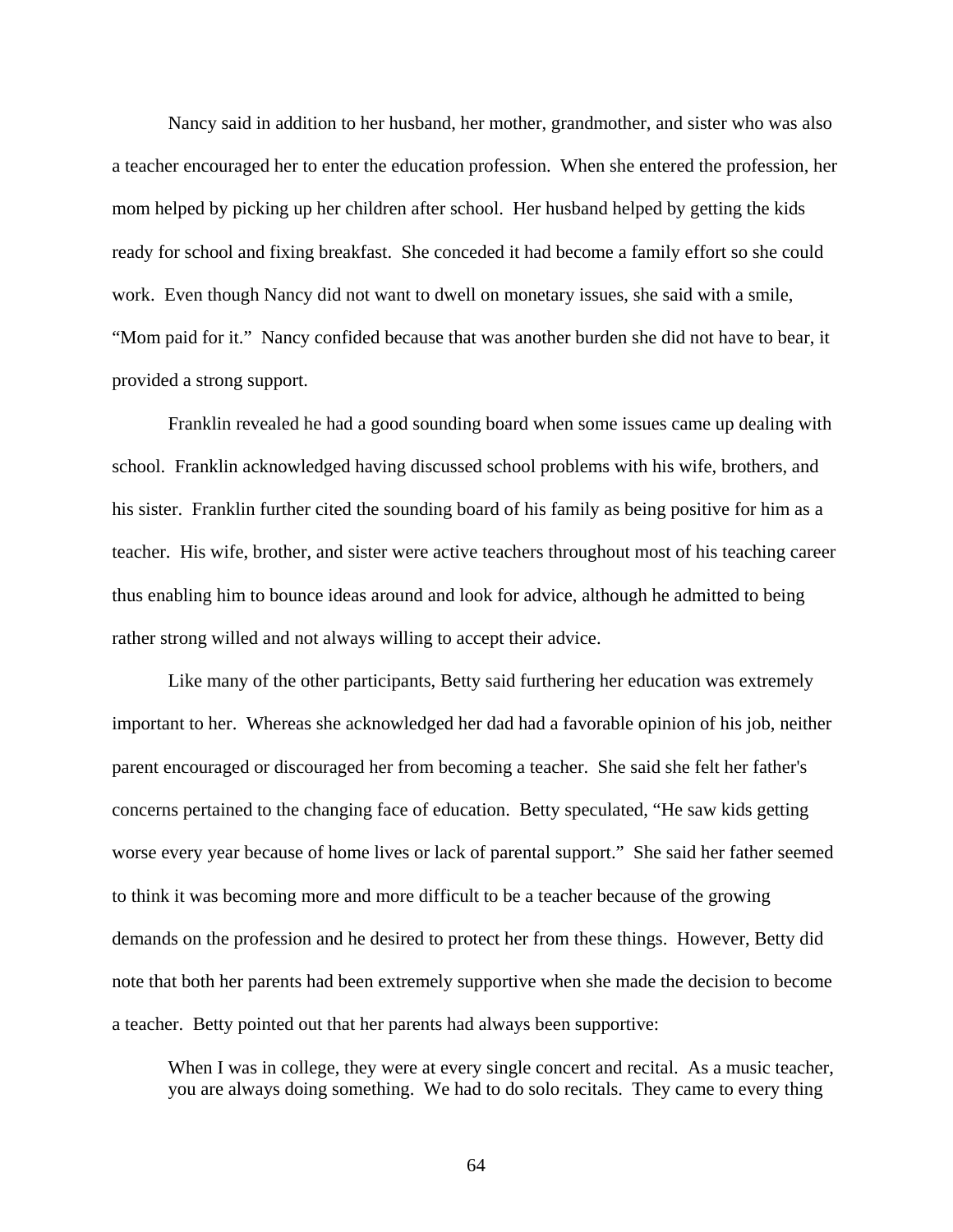and even now that I am teaching, if I do anything with my students or even if I just play for an eighth-grade class night, usually at least my mom tries to come with me.

 Her parents have continued to support her job as a teacher in addition to going to activities, as Betty explained, "There is not a day that goes by that my dad doesn't say, 'What did the kids do today' or he asks about any of the kids that stand out, because he knows they are there. That is very comforting."

 William acknowledged having enormous support for his career from every member of his family. He cited financial, emotional, and even physical help being available whenever he needed it. He particularly noted specific support from his wife and grandmother by saying, "My wife has been amazing throughout the entire process. My grandmother has helped keep me grounded as well as pushing me to be the best I can no matter what." Even though his grandmother was deceased, he said all members of his family have come to the events he has hosted as part of his duties as a teacher. "That is very special and heartwarming for me."

 Bess specifically recalled not being pushed into the education arena by her parents. She did mention, "They were supportive of my decision to become a teacher, but it was my decision. I owe them a lot, but they are only a part of the teacher I am today. Numerous people have shaped my teaching." She said the support her parents provided has been invaluable. When she started teaching, her parents became her sounding board and because both she and her mother taught lower grades, they would bounce ideas off one another on what might work, why, and if it was worth the effort. She remembered, "She [mom] taught first grade and I taught kindergarten so it helped me to know what she expected of them. I was preparing kids who went to her room. That was very helpful."

 In order to support her now, Bess said her parents have been great sounding boards. Her parents have listened to her problems, and then addressed how they handled similar situations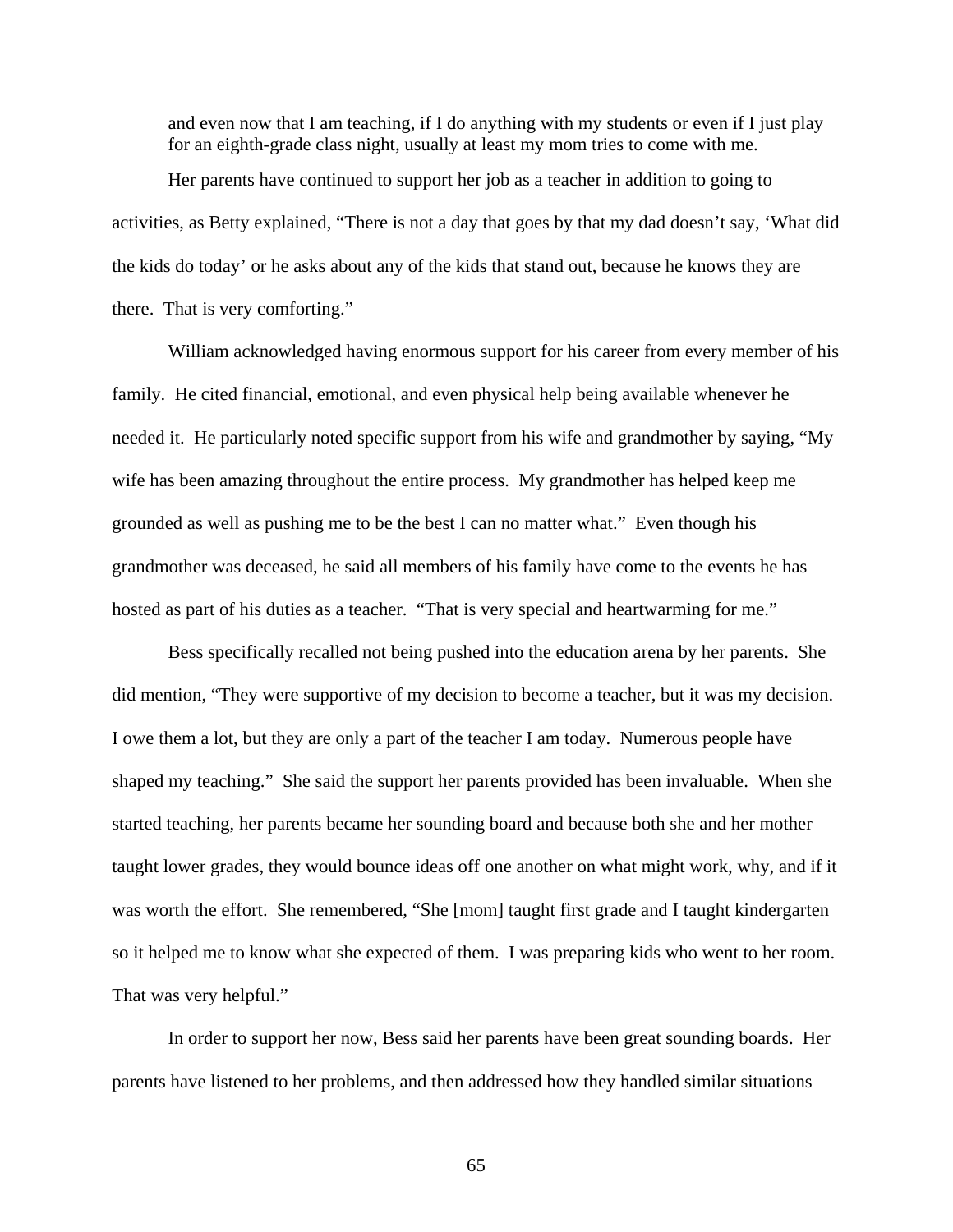when they were actively teaching. She also noted that her father's experience as an administrator helped when she had to change systems or schools within a system because he seemed to understand from that standpoint.

 Hillary said she has been supported by her family as a teacher but not necessarily in her decision to become a teacher. In fact, she said her family wanted her to "do anything else but teach." She insisted, however, that she would be happy as a teacher and decided to enter the field anyway. Although Hillary's father still advised her to not close opportunities on other career choices, he encouraged her, if she were to remain in the education profession, to continue gaining more education. Hillary revealed:

My mom came in over the summers to help me get my room ready and prepare for the next year. There have also been times where I had lots of papers to grade and she would help me there. My dad was busier with his own teaching and could not help as much, but he did listen to problems I was having and we discussed them together and tried to figure out ways to solve them.

While the initial family support was lacking at first, Hillary said she definitely knows her family has been behind her as a teacher today and would do whatever they could to support her.

 Mamie's decision to become a teacher came about largely through her father's love and overall impression of his job. She stated, "Daddy had a big influence on my decision [to become a teacher] and the security of the job. I have always tried to make an informed decision and watching Daddy helped me with that decision." Her father also gave her support through life experiences and advice. Mamie recalled, "Dedication, planning properly, being ready were all advice and things I had seen Daddy do. I think my dad's character certainly was also a very positive influence." Mamie maintained that this kind of support was a major reason she was still teaching today.

 Mamie speculated her family realized from an early age she had many of the qualities of a teacher. Therefore in that way, her family always encouraged her to continue on with school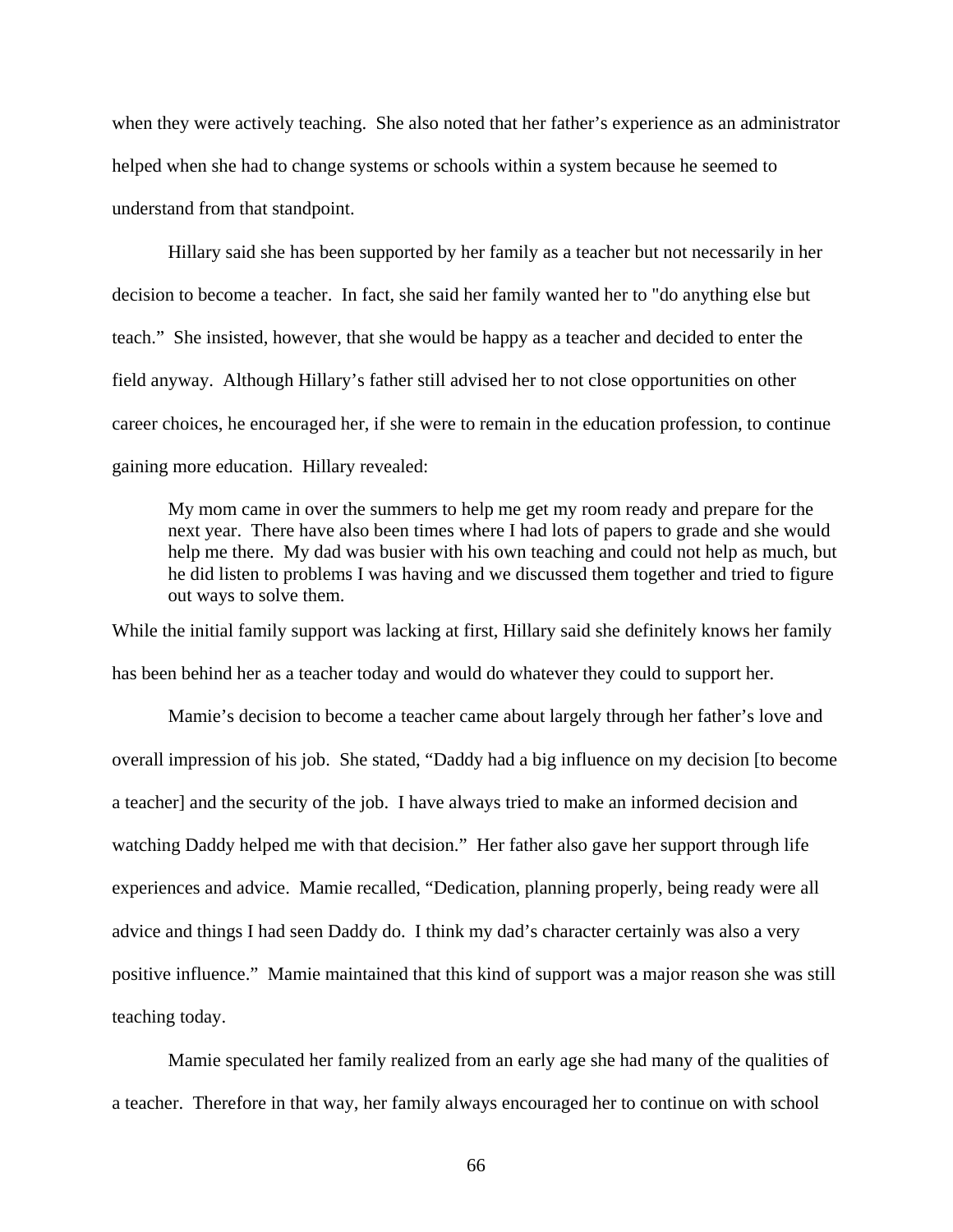and become a teacher, "because they thought I might make a good one." Mamie also noted, "My parents supported me by paying for my education and they certainly would not have done that if education and my career choice was not something they supported." Also as far as support was concerned, Mamie mentioned that her family was like most, providing their children with love and support no matter what they did; however, she did mention that her father tried to help her whenever she had a bad day at school or a particular problem she could not seem to overcome, "Daddy was always there to listen, and give me the best advice."

 Mary recalled her family as always having supported her in whatever she chose to do with her life. However, she said their support differed from what she experienced at the college level as she stated, "The only reservations my family had involved my getting in front of students because I am so shy." However, when Mary enrolled in college, the support at that level was different. "People were always asking me if there wasn't something else I would rather do, and I could honestly say, no." In some ways, Mary admitted, the negativity at that point helped her realize this was what she should be doing. She also said her family had been supportive by helping her prepare her room, organize, and whatever else she needed them to do. In short she said, "They are great." She expressed that while her dad never encouraged or discouraged her to become a teacher, "In the end I'm sure it probably pleased him, he just never came out and said you have to be a teacher."

 Eleanor said her mother was the most significant influence she had in her desire to become a teacher. She quoted her grandfather as having said, "I want all of my children to be certified to teach because you can always work if you are a teacher." Eleanor recalled her mother retelling those types of stories around her and that helped her to realize there were all kinds of support for her as a teacher. She also said, "My father had 3 years of college in and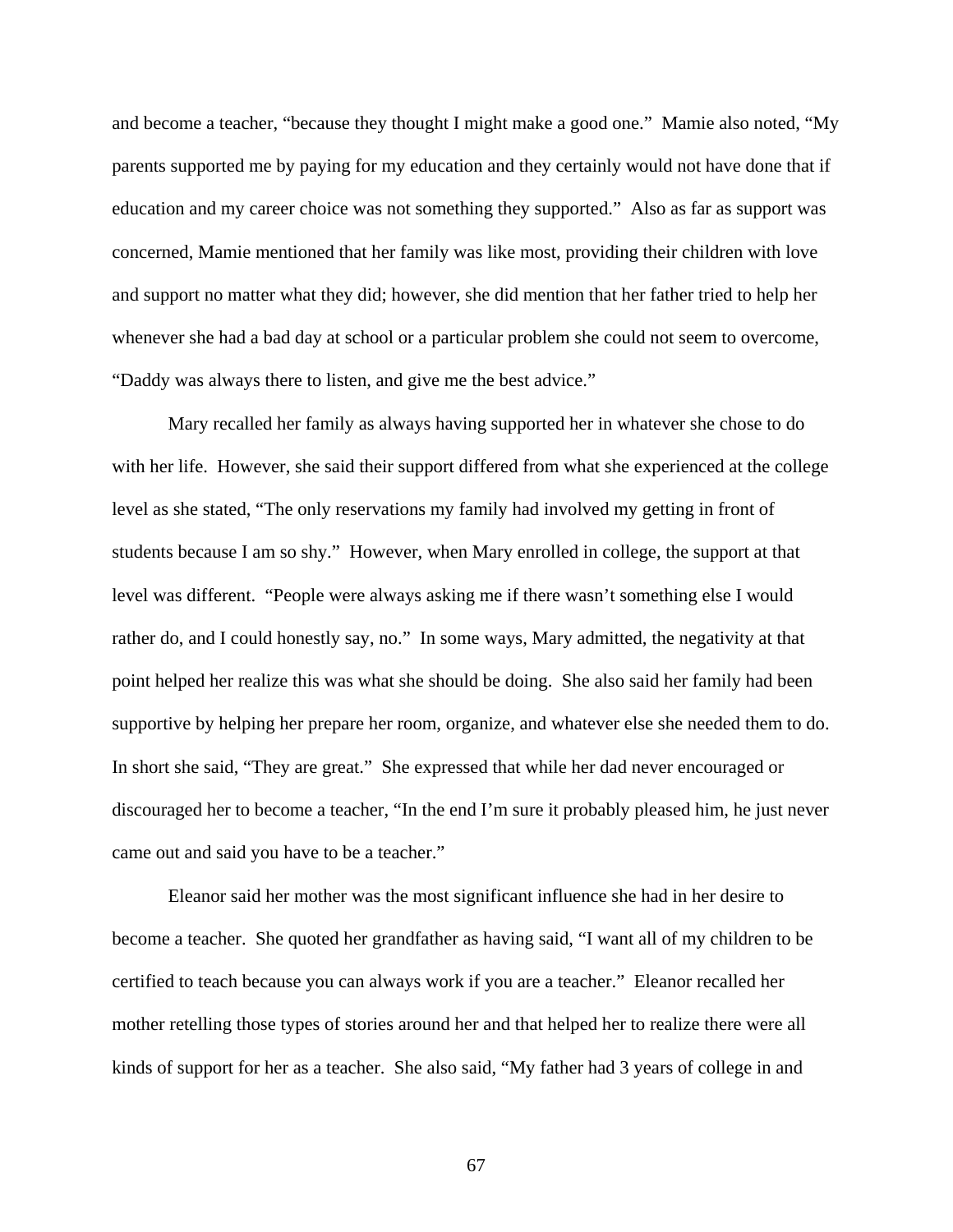quit. He always said that was one of the biggest mistakes he ever made." This familial emphasis placed on education, made Eleanor realize that not attending college was not an option and she could fulfill her goal of becoming a teacher.

 Eleanor also remarked that both parents wanted her to be independent and self-sufficient. For that reason an education and eventual job in teaching meant she did not have to be dependent on anyone else for what she had. She also recalled both her parents being interested in not only the education of their children but their jobs when they were finished with school as well.

 Eleanor remarked that her mother has been extremely supportive even today. Because they do not live in the same county, she said her mom's long distance support was even better. She acknowledged, "I can call her up and trash somebody at school; she is 100 miles away, and it doesn't hurt anyone and I can vent and often feel much better." She continued by saying her mother provided "good, sound advice." She also could not take away the fact her parents had helped her out whenever and whatever she chose to do educationally. As with many people, financial help with school was only part of what was provided to her. Eleanor vividly recalled:

If I had something I needed help with, she was always there to help me, and when I worked on master's degree, she was in her 70s then. I remember she would go with me to the library. She would sit on the floor and help me find articles, books, and other relevant research. She's very helpful. She is very interested; I guess that's why she is so good to be as old as she is now.

This support, according to Eleanor, really helped her through some difficult times.

 Rachel admitted she had an enormous amount of family support. Although most of her support has been emotional or moral in nature, she said it had made a difference for her. She mentioned both her parents were encouraging in her decision to enter college and later in selecting teaching as a career. She also recollected her father "really staying on me to study hard and not goof off."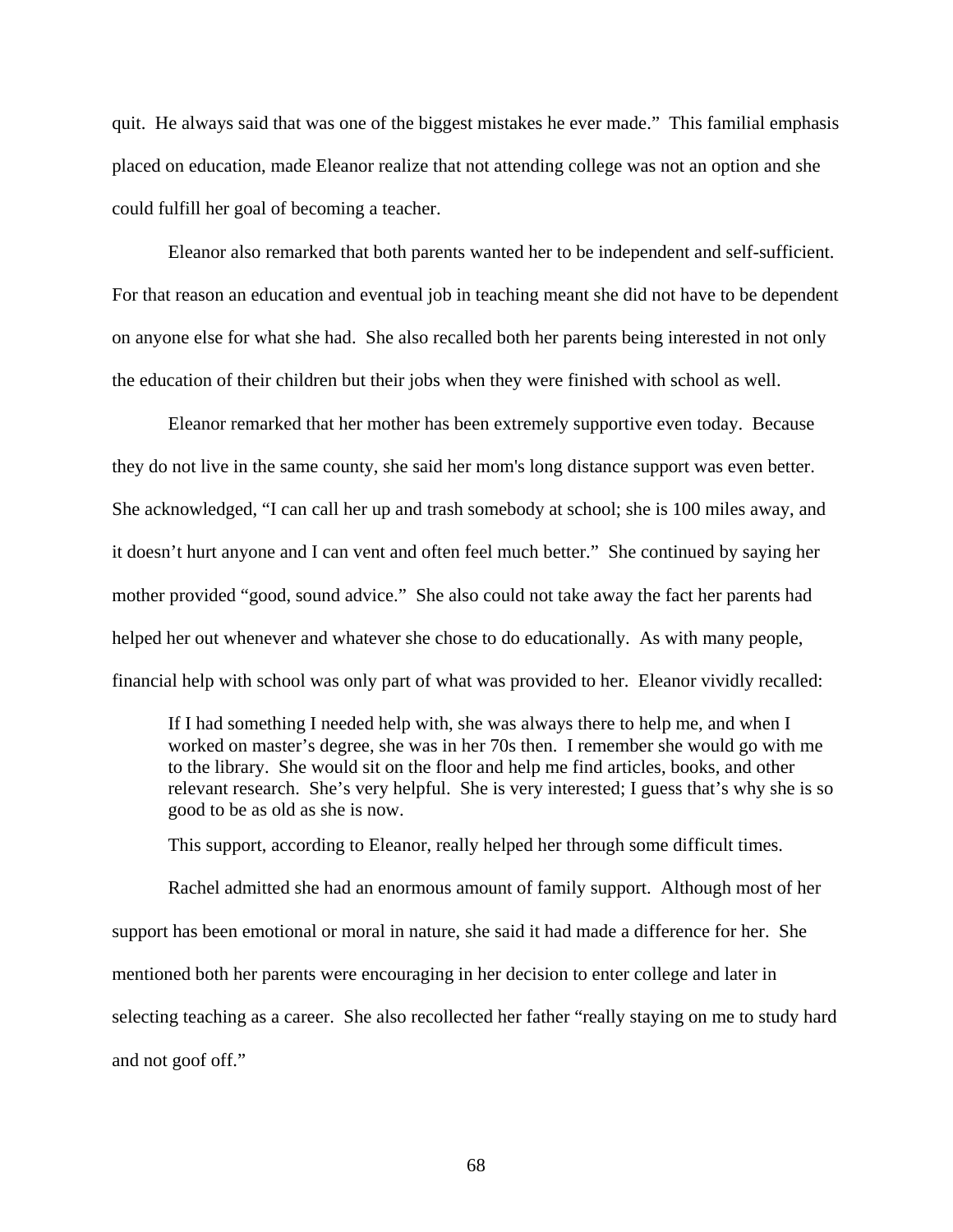Dolly said she had her family's support and blessings when it came to choosing a career. She remarked, "My mom knew that's what I wanted to do, so one day she finally said, 'Hey when are you going back to school to be teacher?' and I needed that kind of push and support." She also remembered some of the more difficult times in her career and mentioned that her mother and sister were always there to provide support. "They would remind me that I had come too far, and that I was too good a teacher to quit at that point." Dolly stated that her mother's marriage to a teacher and her sister who was a teacher helped them to understand there would be difficult days. She remarked this often helped her to get through some of the tougher times.

 Dolly also used her sister as a litmus test on how she should handle certain situations. Accordingly, "We talk a lot of shop at home." She continued:

I'll ask her, like especially with parents, they did not teach you how to deal with parents in college. So I will ask her about how to deal with things like that. Mostly, because she has been here so long, she gives pretty good advice and knows how to handle those most difficult situations.

Dolly said all this support and help from her sister made the 1st couple of years much

more bearable.

 When Pat made the decision to become a teacher and entered the same system as her mother, she recalled her mother being a great encourager. She said she felt her mom understood because she had been in the same or similar positions. "She always gave me words of encouragement whether I needed them or not." She noted the strong sense of encouragement that was always present whenever she talked about school with her or any other opportunity that arose. She described the encouragement in the following way:

Knowing that it is difficult in certain situations and that things do make it hard- sometimes the interaction with families, and getting out of kids what you need out of them--it's difficult. . . being able to compare those kinds of stories and have somebody who truly understands .. . I think unless you have been an educator, you don't get it. You don't understand what it means to try to work with a child who is not your own. I think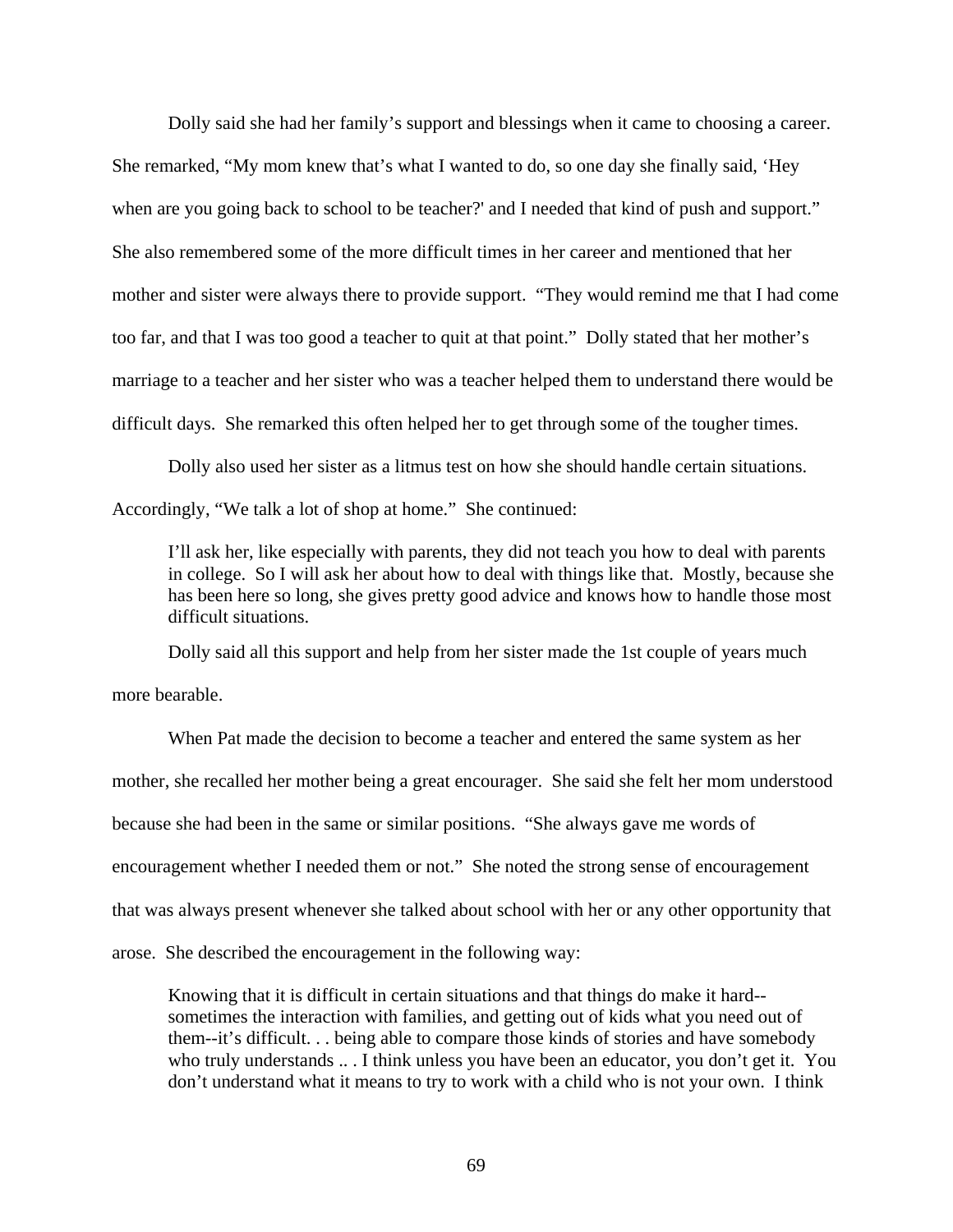just the support of her saying, 'Well I know.' You understand things will be okay--just that kind of emotional support.

While others interviewed made references to other types of support, this emotional support, at least to Pat, seemed to have made all the difference.

 In her case, Pat also mentioned that both her mother and grandmother were pleased with her decision to be in the education field. Not only have they continued to support her in her chosen career, but also according to her, "They are very proud, proud that I would choose such an honorable profession."

 Barbara was a teacher who said she felt extremely lucky to have the support she has received from her own family because she understood there could be major differences. She admitted enjoying teaching enough that she had no problem encouraging others to enter the profession. This was in stark contrast to other people in her family:

Some people in my husband's family, some of them are teachers and they said they told their daughters they would not pay for college if they became teachers. But my family was never like that; they always supported my decision.

She also noted that because her brother and sister were involved in the school setting, they often bounced ideas off one another or provided a place to vent. She said she thought her family, in this case her siblings, had really helped her to grow in her chosen career.

 Martha remarked that her family had been consistently supportive in her career choice. The only reservation they had, if any, was that she was making the choice because that was what she wanted to do. According to Martha, they did not want to put any pressure on her to become a teacher. She said their support for her to attend college was more important than her career choice. Martha recalled also that when her mother retired, she was able to take many of the things she had collected through the years for her own classroom. Martha said her mother has continued to help her whenever she chose to do special projects and things at school. Parental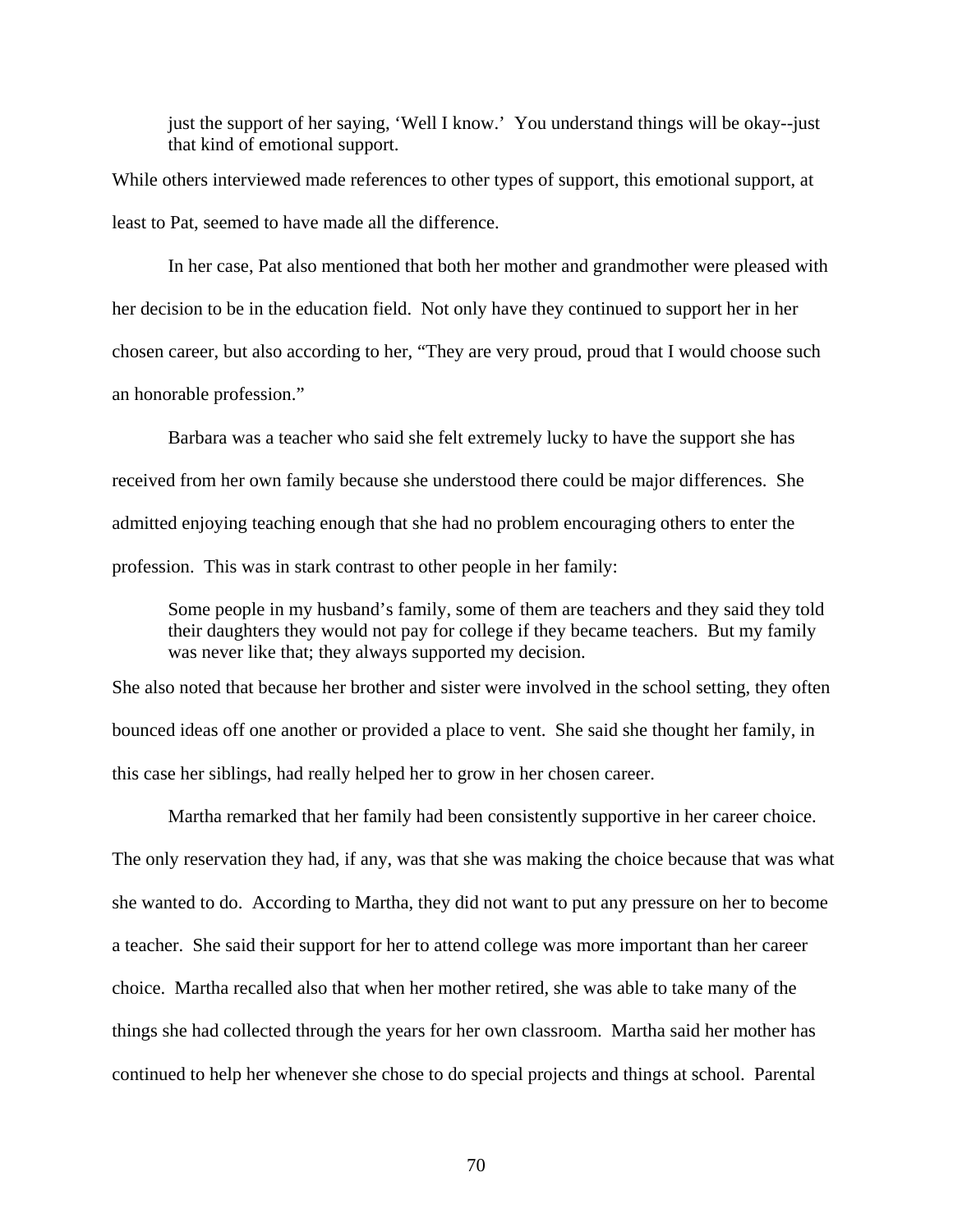support was also extremely important when she decided to further her education and obtain a master's degree. She remarked, "They would take care of my kids when I had class or had some work to do. If I ever needed help toting my kids around, they have always been supportive with that."

 Support also came in the form of providing advice and guidance. Martha mentioned she could always count on her parents to help her through a difficult time relating to school. She mentioned she thought all parents were supportive of their children, but having parents who were in the same profession as their children gave them an advantage. Martha remarked, "My parents understand for sure what I am going through and always offer such good advice." She said this helped her maintain a more positive attitude and overall to be a more successful teacher.

 Jackie stated she couldn't have been any more strongly supported than she was by her family. She noted she received complete support including emotional and financial support. From the time she was in high school until their death, she noted that her parents were very supportive, "We were very tight-knit, so from basketball games, to plays, to programs I was putting on at school, they were there to do whatever I needed them to do." When she became a teacher, her father was always willing to give her advice and become someone to whom she could voice her frustrations. She also noted that he wanted to know how her day at school went or what was happening in the field of education. The advice from Jackie's father was exceptional because according to her, "He had been there, so he pretty much knew how to handle a parent or how to leave certain things at home, or leave others at school, which is not always an easy thing to do." She considered it was their support that made her a much stronger teacher.

 Sarah's situation was different because she and her mother entered the teaching profession at approximately the same time. During the 1st year she was teaching, she spent long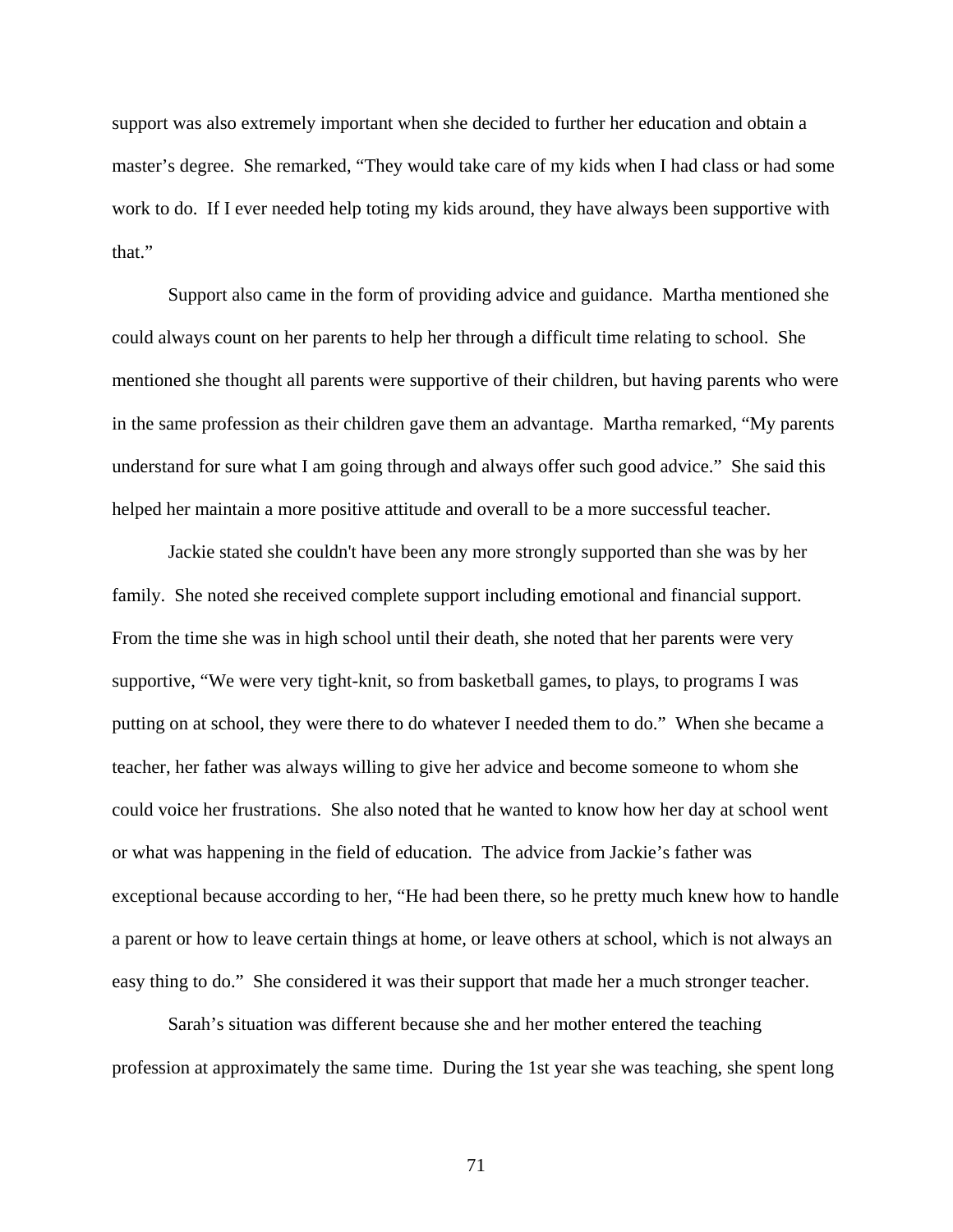hours grading papers and preparing for the upcoming day. She reported being tired all the time, as she recalled, "I'd bring home lots of papers to grade, and I'd be up until midnight and she showed me some short cuts, things they just don't show you in college." Although her mother was not a veteran teacher, she was doing the kinds of things parents often do to support their children. Sarah's mother has also given her ideas about things to teach and new strategies to use as well. Sarah stated that her mother being a teacher, even though it was not in a traditional sense, really made an enormous difference. She recalled, "In my 1st couple of years I would be at school at six or seven and my mom would call and say 'come home.' When I got there, she would help me combine things and plan. It made the difference."

 Sarah said her entire family was close. They have all supported her in her job throughout her career. She noted that her mother has always helped her find things to use in class and create materials she could use in the future. This family support helped Sarah to overcome many of the obstacles teachers face on a regular basis.

 Rosalyn cited her parents as being a primary factor in her decision to become a teacher. She stated, "My parents encouraged me in whatever I chose to do. They just wanted me to get a degree from college and have something that made some money; I didn't have to make a lot but some." Her parents' support also revolved around the fact they were always able to talk about school. Because her mother taught a personal relationships class, Rosalyn was able to share ideas with new topics she taught. She stated, "Mom was always giving me ideas and things. Even though she taught home economics, I could use it from the counseling side."

 Abigail said she had been greatly influenced to teach and received tremendous support from her family. She continued:

I think being around teaching so much has greatly helped me. I have watched my mom in the classroom, listened to all kinds of stories from my grandfather, and seeing what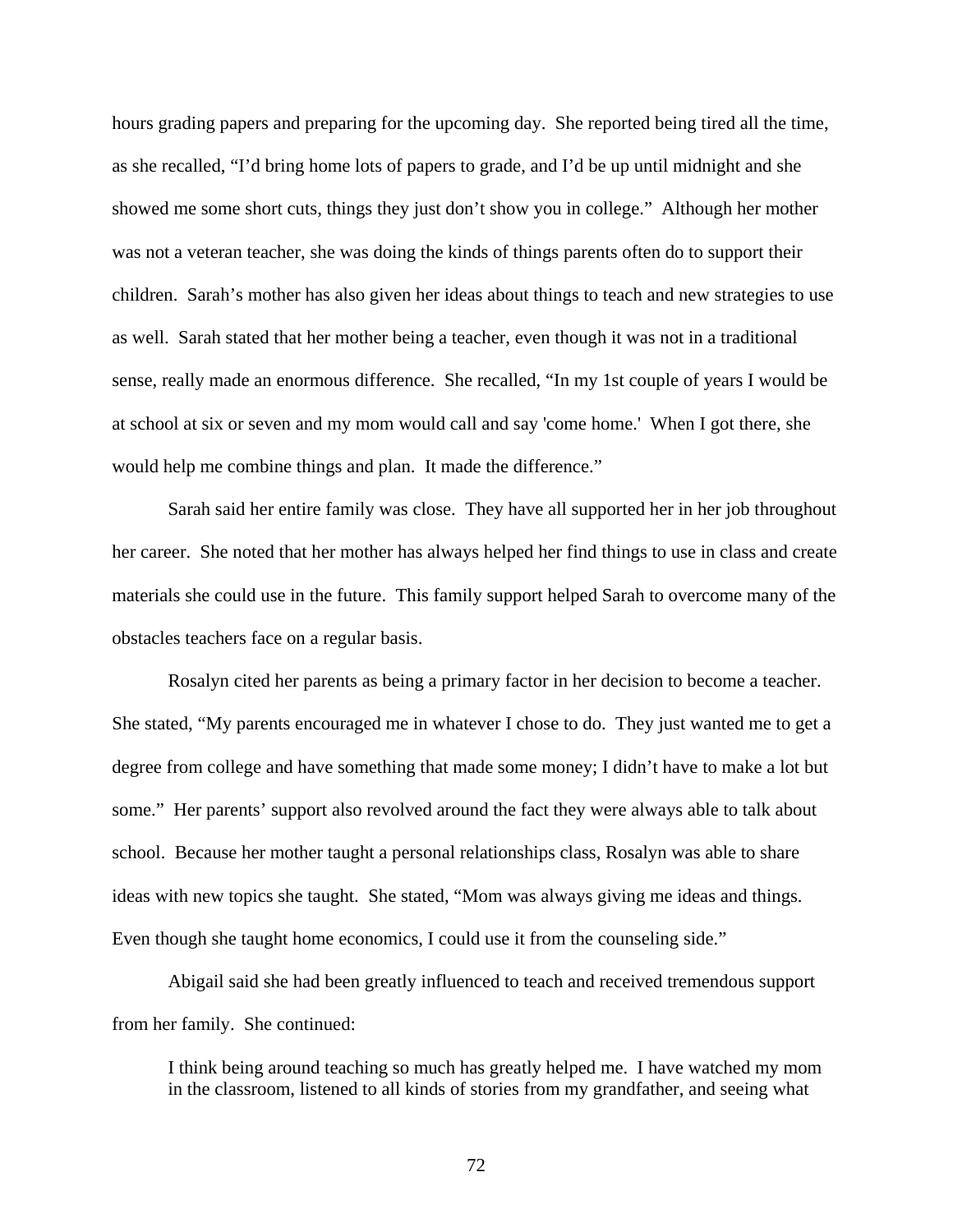goes into to it from a planning standpoint. But it is kind of like an innate ability almost. I mean I obviously have a lot to learn, but that is kind of just an ability to get up and speak, and it's not intimidating to me, like it is for some people I guess.

 She said the support took different forms. Family members gave her inspiration for lessons, classroom management, and overall ideas and pointers that all teachers need in their 1st few years.

### *Differences in Experiences in Being a Student and Teaching*

 Many of the teachers interviewed remarked about the differences in what they thought it would be like to be a teacher and their actual experience. The differences ranged from teaching being much more difficult than they would have thought as a student to differences in the students themselves.

 Betty said she noticed a big difference in her experiences as a teacher and those of a student, especially in student teaching. Betty pointed out she was a good student who enjoyed school. She noted that even though the class she taught was a special class, there were still some students who did not like school or anything about it. She pointed out that was a major difference in her experiences as a student to actually being a teacher. She also pointed out that student teaching experiences can sometimes give students an unreal expectation of what actual teaching might be like, more so in the special areas.

 William noted that teaching today was very different from how he remembered school. William noted he always had support from home, "As a child I made assumptions that everyone's home life was like mine. Boy was I fooled once I started teaching." That was one of the biggest differences he noted between teaching today and just a few years ago. He recalled advice his first principal gave him: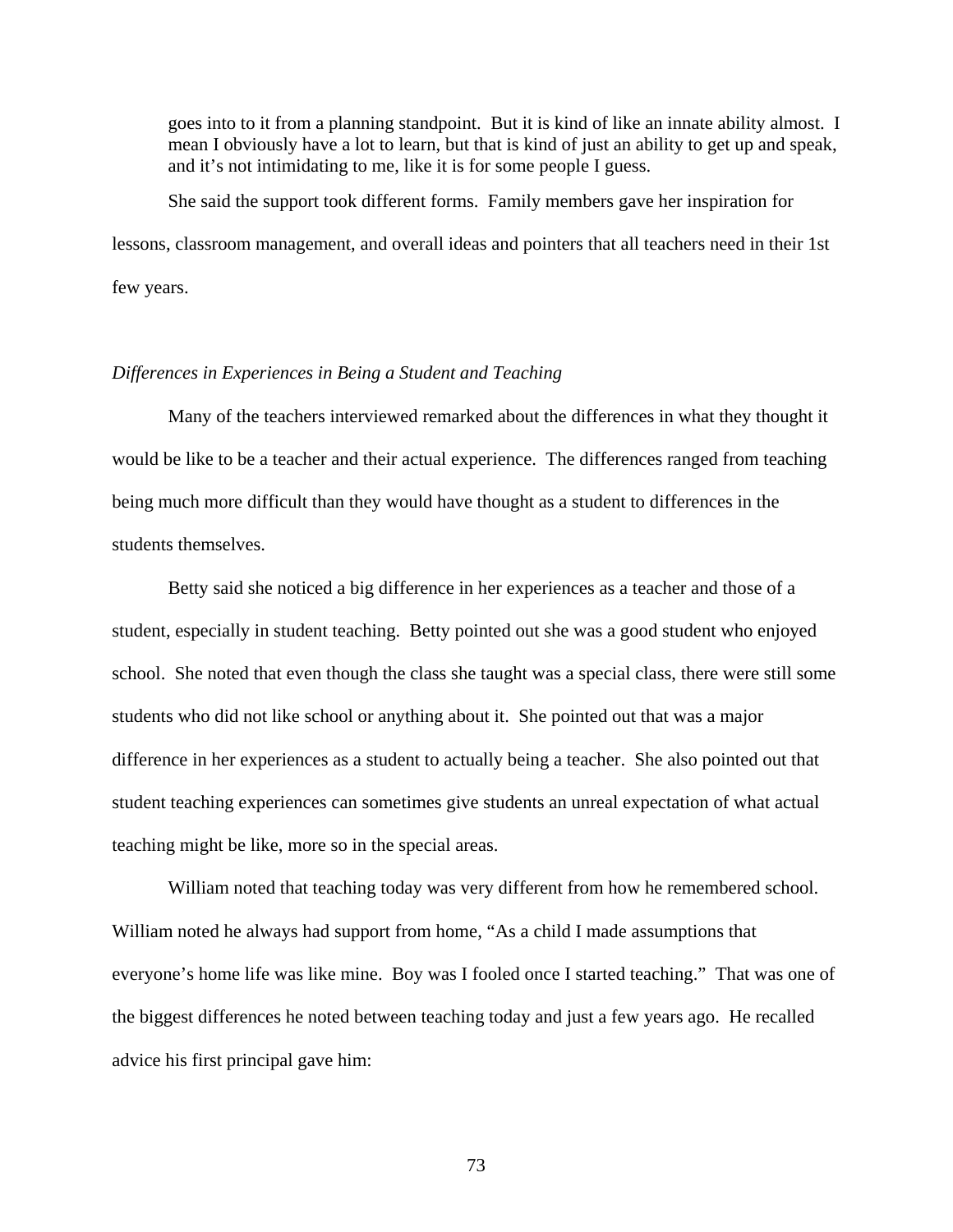He said, William, some of the children you are going to teach at this school, you don't know them. One of the best things you can do is get on the bus and see where these kids go home to every night. That will help you relate better than anything you have learned in the classroom.

This advice seemed to pay off, according to William, and as a result he said he has grown as a person and teacher. William also noted that even though he had been in the school system as a student and substitute teacher, there were still areas he was not completely comfortable with or knew how to handle, but the experience and wisdom passed down from his grandmother was "a life jacket, if ever I needed it."

Bess's recollections of her parent's jobs when she was a student were different from

when she became a teacher. As a child, Bess said she did not remember her parents being more

tired at certain points in the year, but upon further recollection, she said those signs were present.

She stated:

I look back now and think that was how it was for them. It's a good thing for me, because I was not totally blasted the 1st year, like so many others. I knew what to expect, like a parent phone call or coming to school to talk to you, because they had that. I knew to expect tough times because they had tough times with discipline or a new curricula being handed down, or changes, or moves. I had seen that, and I guess that prepared me for times that a lot of new teachers don't see and don't know about.

Mamie stated that having a parent as a teacher really helped her when she entered the

actual profession of teaching. When asked about how her memories of childhood education and

the memories of her father as a teacher compared to her actual experiences, she stated:

I think it was probably very much right on and I mean, yes from a child's perspective, I may have been seeing things differently from what Daddy was experiencing, but I feel like my life has always been intertwined with school. I feel like school is a comfortable place for me. So I don't feel like there were any adjustments necessarily or anything like that. I feel like I knew what I was getting into so to speak. I went into this with my eyes open.

The experiences of being around schools helped Mamie to have a clear understanding of

the expectations, work load, and overall job of teachers. Mamie pointed out this was especially

true when compared to teachers "who did not grow up like I did."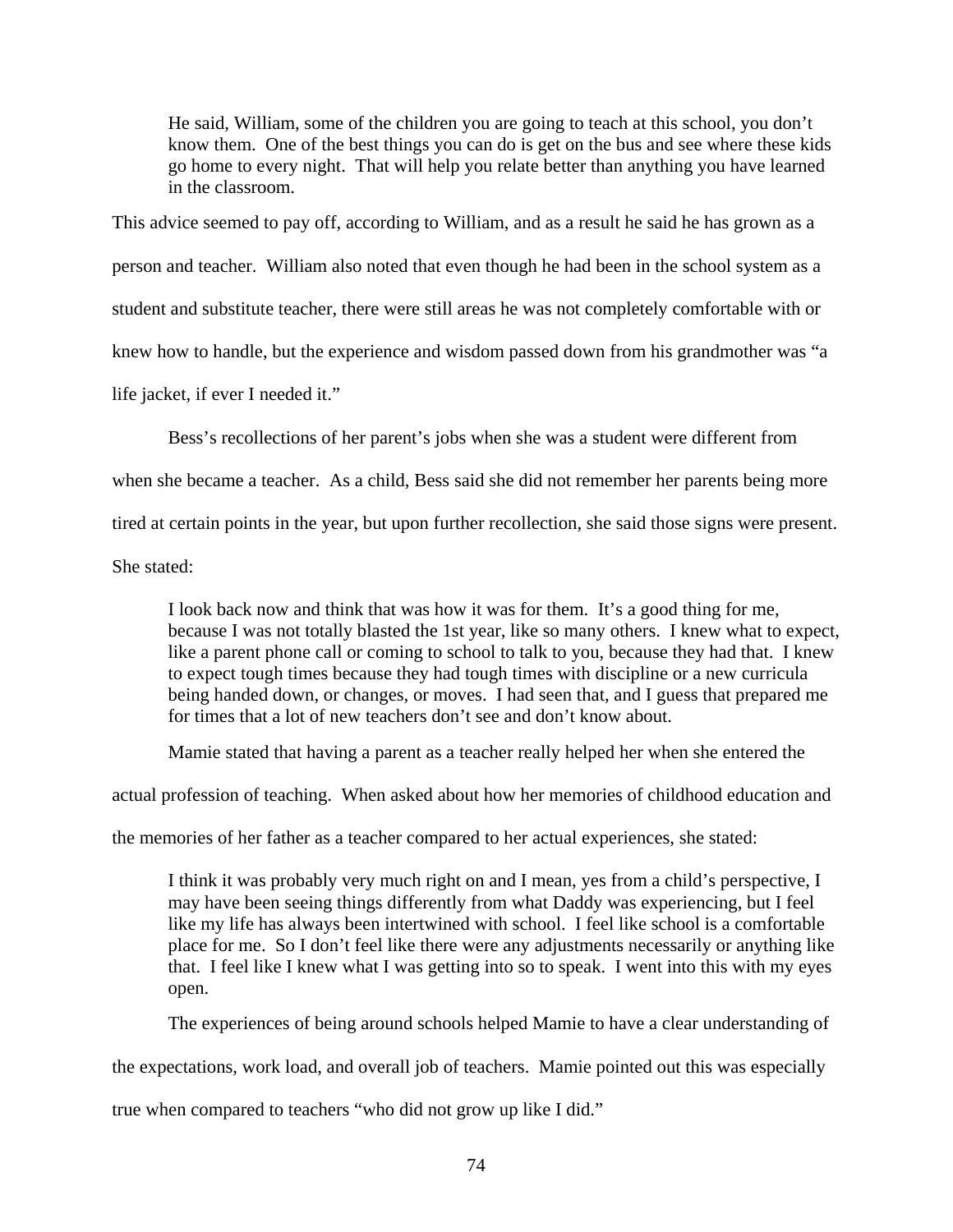Mary mentioned she remembered student behaviors, especially, being very different from what she remembered from her experiences as a student. Mary also mentioned she started her student teaching in fifth grade and completed it in kindergarten. It was at that point she noticed things were so much different from when she was a student. She recalled, "When you are little, you just see the good parts of it. You see all the fun things, the field trips and activities, you do not see all the paperwork and lesson planning that bombards you." This difference was important to note, because Mary said many teachers were not prepared for the "not fun stuff" when they entered the classroom. "That is a part of it too," she said with a smile.

 Eleanor recalled an enormous difference in school for her as a student from what she sees now as a teacher. She recalled, "I have been here a long time and it has changed a lot. We were very respectful of our teachers and much less test driven." She regarded standards and test driven curriculum as anything but positive for education in general. She stated that school was much less for students today than it was for her. She smiled, "it's not as much fun for these kids as it used to be. They don't have time to grow tomatoes."

 Rachel noted some stark contrasts to being a teacher today versus what she remembered as a student. She remarked, "I think school is much harder now than it was then. Especially when I taught kindergarten; children today are expected to do a lot more than I was at that age." She also noted she never actually realized all the duties and responsibilities teachers had until she became a teacher.

 Dolly, like Rachel, took note of sharp differences between teaching today and what she remembered about it as a student. She stated, "You have to learn a lot more academics now. I remember learning nursery rhymes, naptime, and playtime. I am not sure there was all the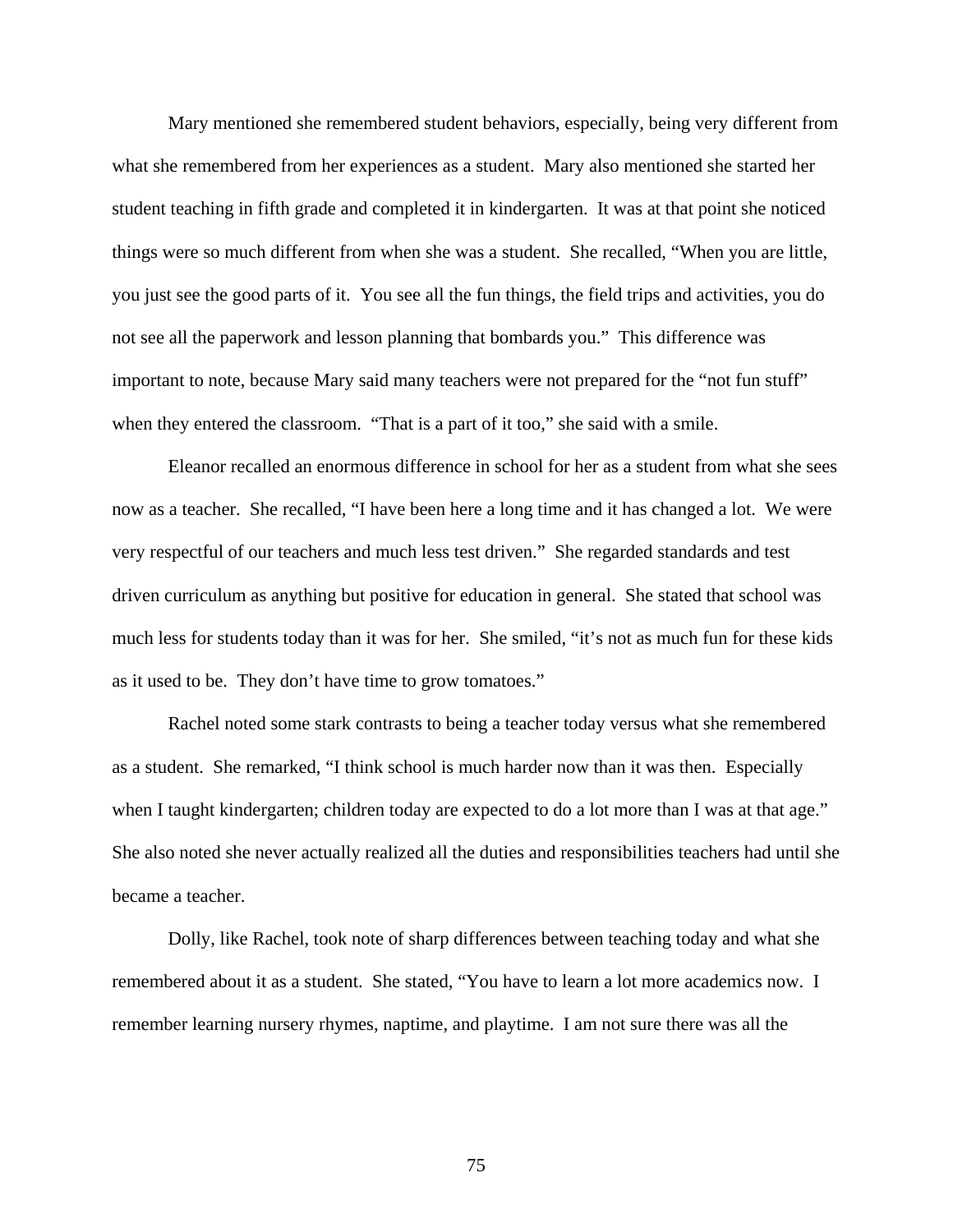academic pressure on the teachers then." Those differences, she said, have also been supported by other teachers of the same grade level.

 For Pat, after she obtained a job in the school setting, it was completely unlike what she had witnessed as a student. "In part that is because there were no counselors in elementary school then, so I did not know what to expect." As time went on, the more teaching she did, the more problems she realized students had. She said she did not remember that many "problem children" during her early educational career. She recalled, "I guess I was a little naïve, but I did not realize, when I was in school, that kids had the kinds of problems I currently deal with as a counselor. I guess they did, I just did not realize it."

 She also noted the way parents act today as being very different from when she was in school. She continued, "My mother would never believe me over the teacher. This is a common occurrence now and it's a hard pill to swallow sometimes, because the stories the kids tell their parents can be so ridiculous." (This change in parenting behavior was also a recurring challenge for many of the teachers interviewed). Pat also said she thought students and parents were more respectful in years gone by. She noted her mother saying, "It didn't used to be this way; the respect that is shown to teachers by families is very different from just a few years ago. Today on both parts, it's generally disrespect." These changes are all part of the changing face of education in the United States, according to Pat.

 Barbara, the veteran teacher of 30 plus years, stated that teachers and schooling in general were very different from her student years and how she perceived herself as a teacher. She contrasted the two as follows:

I think I try to go around and help each student more. I think when I went to school it was, they showed you how to do it and they went to their desks and sometimes you could bring it there and ask questions, but they didn't go around and help. I try to do more of that, more monitoring and more hands-on things, and experiences, than I had when I was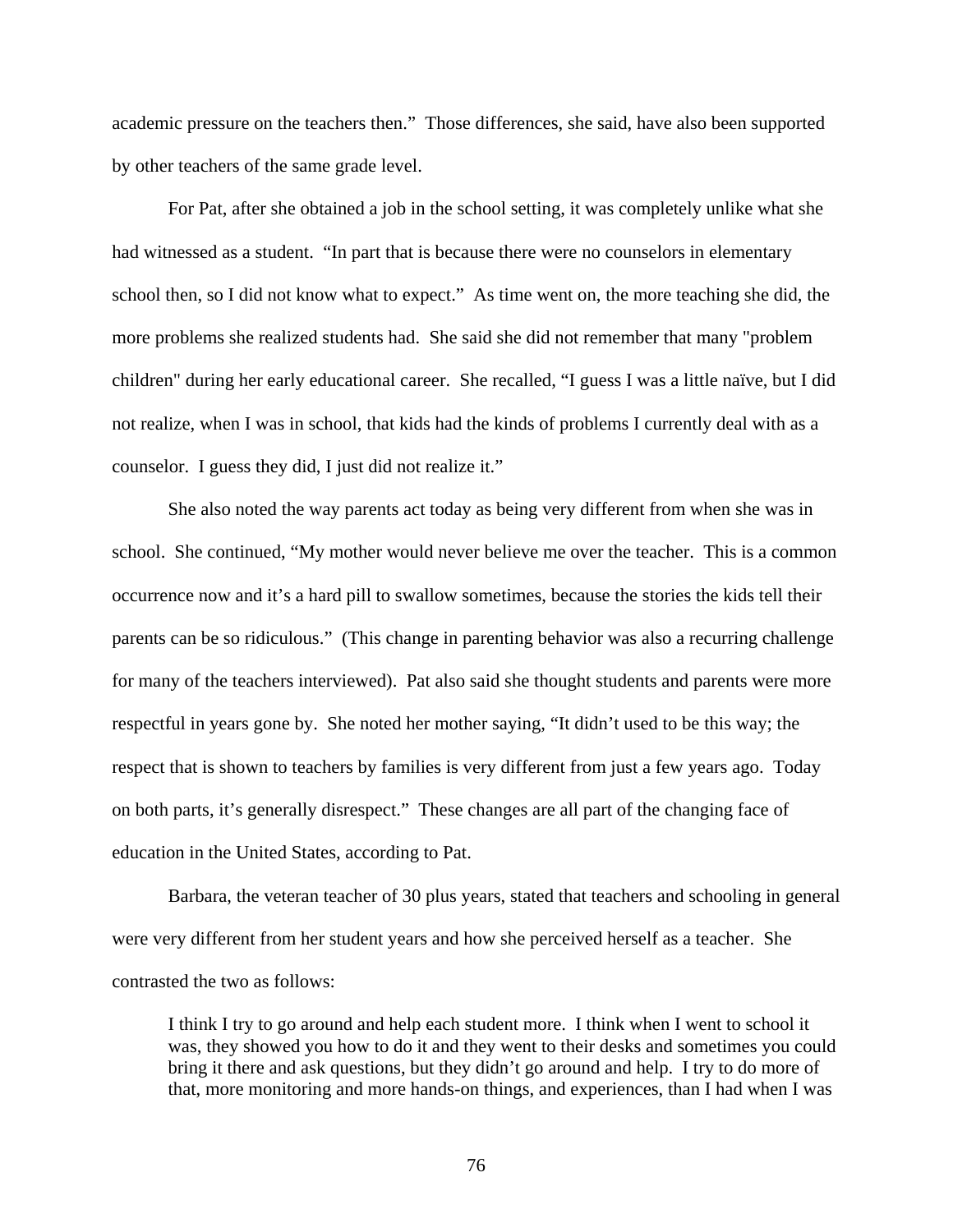in school. Of course, I also don't have nearly 40 students in my first grade class, so it is different all the way around.

She noted this as a major difference between schooling for students today and those from a generation or more ago.

 Martha commented on the enormous differences in her educational experiences as a student compared to her experiences as a current teacher. Whereas at the time of the interview she was teaching at a level (prekindergarten) she never actually attended, she has taught at various other grade levels and remarked how different things are now from when she attended school. She stated differences between the two experiences as follows:

Well of course where I am in pre-K, we do not do like worksheets and seatwork and stuff like that. It's a lot more hands-on, and I think it was not like that so much when I was at this age. We move a lot more now, and we are a lot louder. We really don't sit down at tables and do seatwork like we would have back then. It's definitely a lot different now than then.

Martha noted that the classroom she now taught in was doing a better job to prepare students for later grade levels than what she experienced.

 Jackie remembered her school experience with fondness but mentioned she has tried to make it much more enjoyable for her students. She stated, "I tried to take my feelings into consideration when I was in the classroom. I did not want to take pleasure in giving my students a pop quiz or something like that." She mentioned she always tried to keep from putting her students on the spot in order to embarrass or put them down. She said that teachers were not overtly mean when she was in school, but sometimes they would make their students uneasy. She admitted that even though she might have done things like that when she was in the classroom, she said she always worked to tell students she was sorry and to build a good personal connection with them. In this way, she said she hoped her students would remember more positive experiences from school rather than negative ones.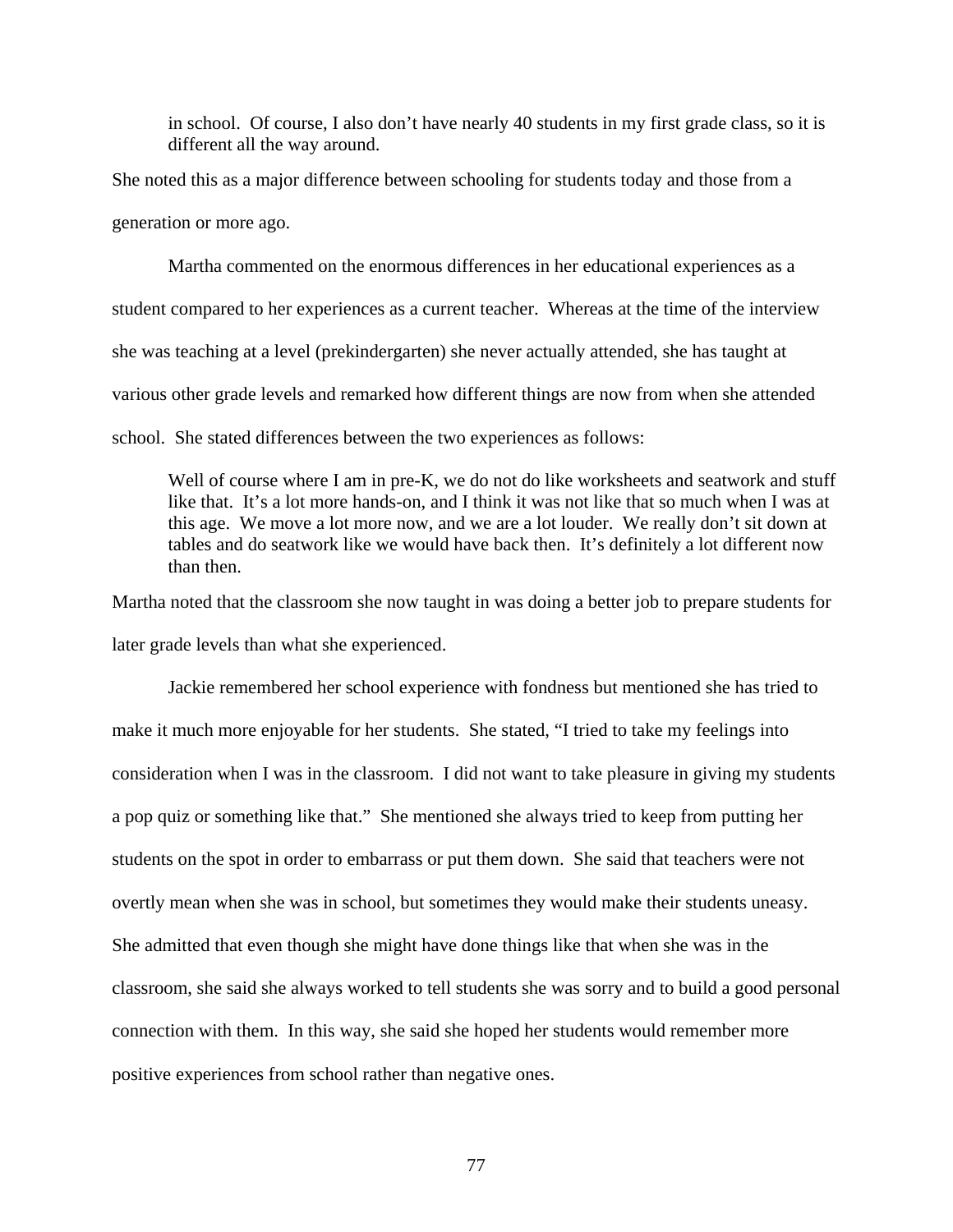Sarah recalled when she was a child she thought that teaching was easy. She laughed, "I thought teachers just sat at their desks all day grading papers and enjoyed fussing at kids." When she entered the profession, she noted how incredibly different her expectations were. She remarked about the differences:

You realize when it's you, it's so much more time consuming than I realized. There is not enough time in your planning time to do what you need to do for the next day, let alone the whole week. But it just looked so much easier to me as a child than it really is. Sarah also mentioned that this difference was interesting because so many other people outside the educational setting seemed to have this same belief today.

 Rosalyn was like many of the others interviewed regarding the difference in school when she was a child and now as a teacher. She said she has even remarked to her students in a purely joking manner, "I hope some day you get to grow up and see how horrible it can be doing bus duty." She mentioned her teachers making their jobs seem so much easier than she has found it to be. She remarked that she hopes she has made her job look as easy as they did, but it was just not.

 Abigail made note of the amount of planning that goes into each and every lesson as being a major difference in her experience as a student versus being a teacher. She said that most other things were similar or the same, but even with a mother as a teacher she had no idea the amount of planning it took on a regular basis. She also noted that time was a factor although it had not seemed to be when she was a student. Because there was limited time for each lesson, there was no time for the students to sit and talk. She stated, "When I was their age, I never understood why the teachers tried to keep us so busy, but they weren't. That was just the time it took to get the lesson completed."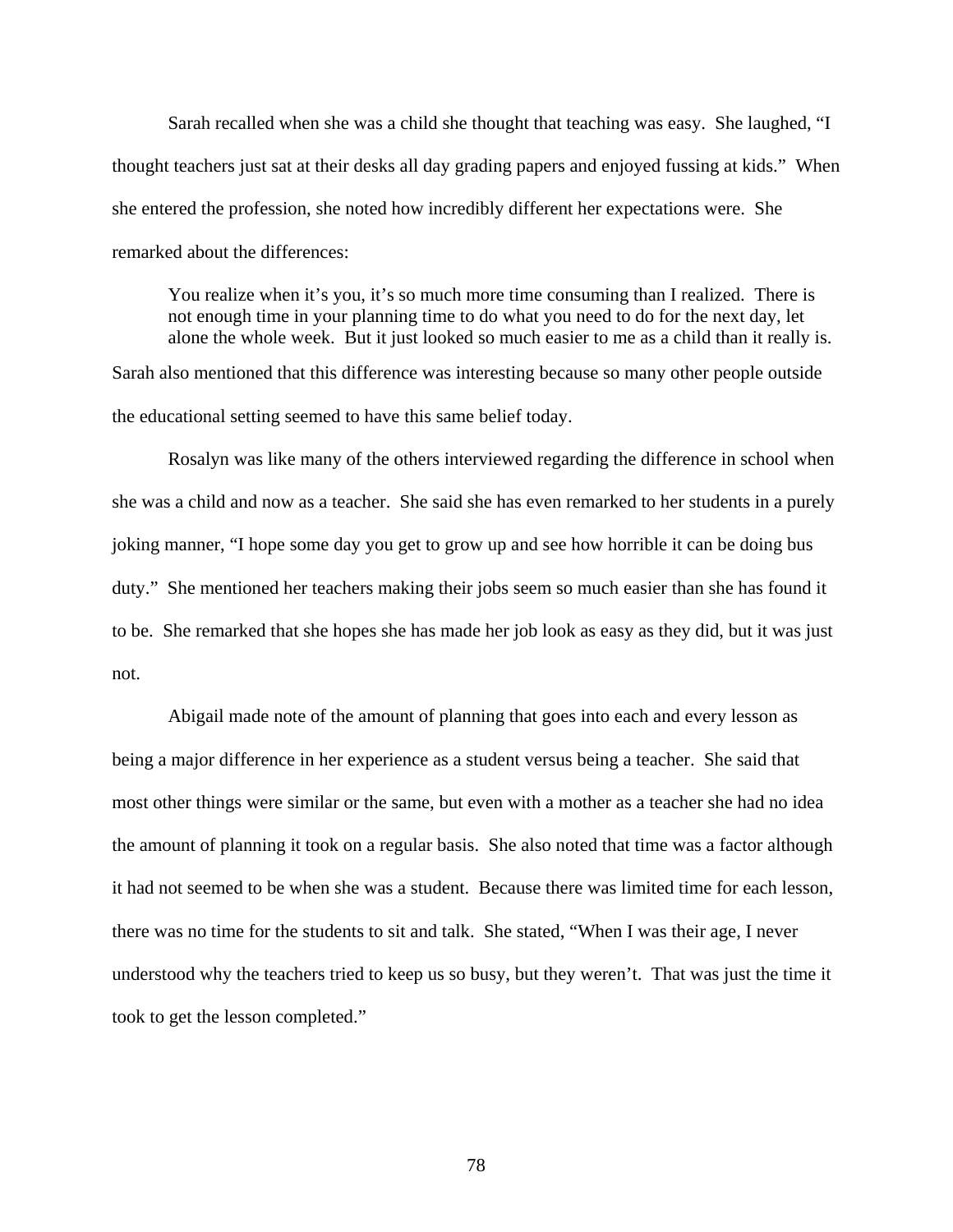### *Encouragement to Others*

 Most of the teachers interviewed offered encouragement to others who have or might have an interest in entering the field of teaching. Although most were very positive, there were some teachers who had negative or slightly negative feelings about becoming a teacher.

Franklin stated it would be difficult for him to encourage someone else to enter the teaching profession for a variety of reasons. Franklin expressed:

Unless someone has an extreme, strong desire to teach, I would tell them [sic] to weigh their options, if they still have a strong drive to teach, that is fine. But I would tell them to make sure they have gotten that out of the way. They should not say I am going to be a teacher, because it's a tough thing to go through all of this and our financial rewards after 30 years are not much, that's painful.

The monetary gains did not seem to be as evident to Franklin as they were for other careers. For

that reason, Franklin said he thought teaching as a career in some ways did not pay off.

Betty said she would encourage her own children or students to enter the profession if

they so desired. She noted that was especially true for women who were or were planning to

become mothers. She noted, "Being a teacher is so rewarding and when you are a good mom,

you are usually a good teacher and vice versa." Betty stated that teaching was truly a calling for

many people.

William said he loved his job and wanted to encourage more people to think about

education as a career choice. Furthermore he said:

There are not enough good young men and women out there who want to become teachers. I try to encourage all kinds of people to at least explore the option of teaching. Despite some of the potential pitfalls, it is the hardest and most rewarding job I have ever had. So yeah I would definitely encourage people to enter the profession.

William's overall positive attitude toward teaching was contagious and pushed him and

others to want to see more people have the positive rewards he saw on a regular basis.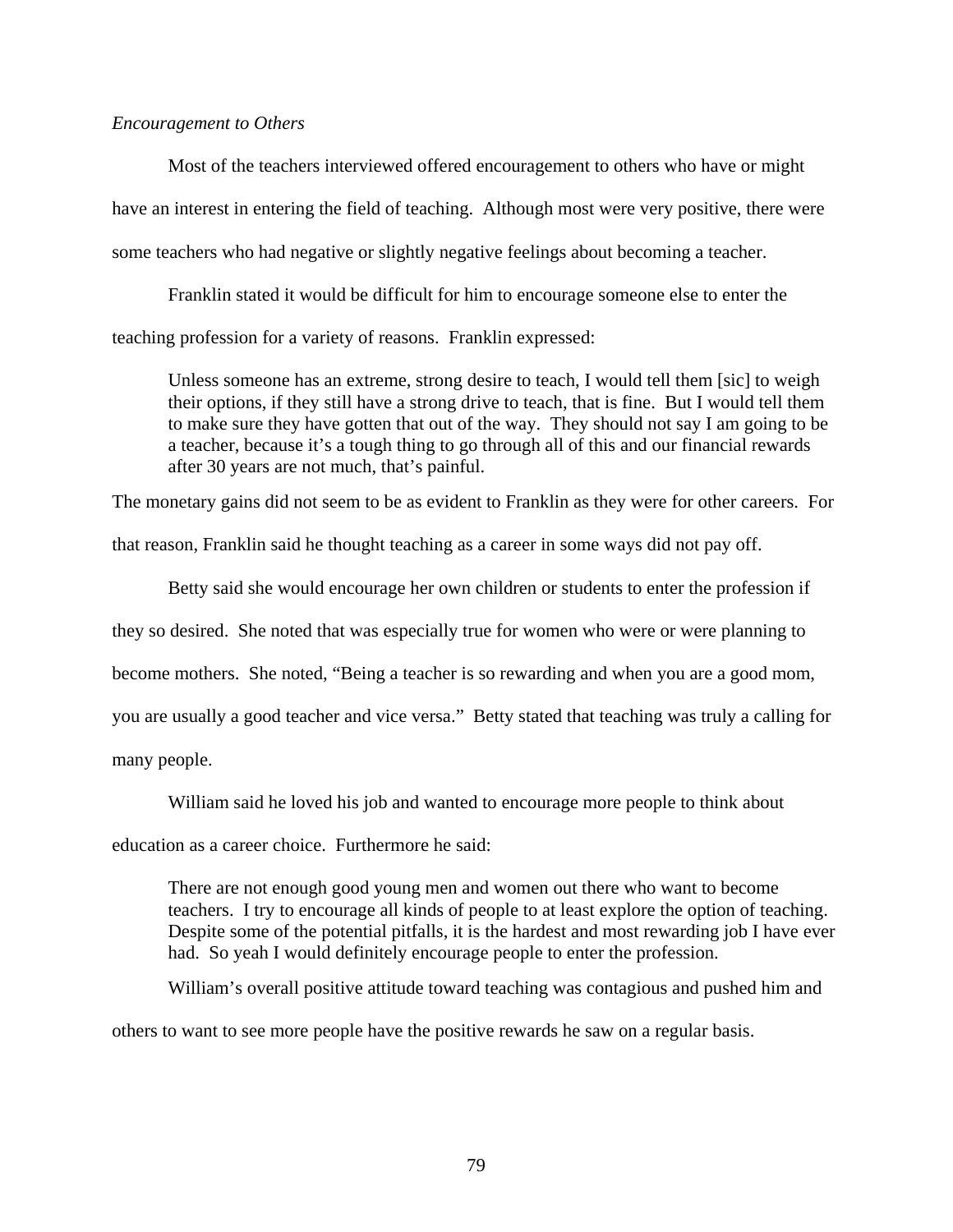Bess had little problem encouraging people to enter the education profession, especially if they had a personality that was well suited for it. The encouragement she provided has been in the form of sharing expectations and guidance to those who wanted it. She stated, "I would tell someone, it's not a job where you are going to make a lot of money, but I happen to believe money is not everything."

 Hillary said she would also encourage someone to enter the teaching profession. She stated, "When teachers love what they are doing, it is the best job in the world. I would recommend they spend some time in a classroom setting to make sure that is what they really wanted to do." Hillary continued by mentioning that if some of her former students or close friends asked her about becoming a teacher, she would first be glad they had a desire to continue their education. Furthermore, she said she wanted more teachers who were entering the profession to make informed decisions. She stated, "Even though my dad was a teacher, I am not sure my decision was as informed as it could have been."

Mary said she loved teaching and would encourage people to enter the profession but stated she felt there were some important things for them to realize first. She also warned other people not to enter the profession unless they had a passion for teaching. She stated:

You have to be passionate about kids and about wanting to teach them. It can't be for I get 3 months off in the summer or getting to leave at 3:30. It's way more than that. So many people do not realize the extra stuff that goes on and the meetings and all these things and I think you have to be passionate about it for it to work out.

The encouragement she provided was to help ensure that if someone was entering the profession, that person was doing it for the right reasons.

 Dolly noted she would definitely encourage her own children or anyone else to become a teacher, "but only if that's what they wanted to do." She continued by saying that too many children were pushed to do what their parents wanted them to do. As a result, many of the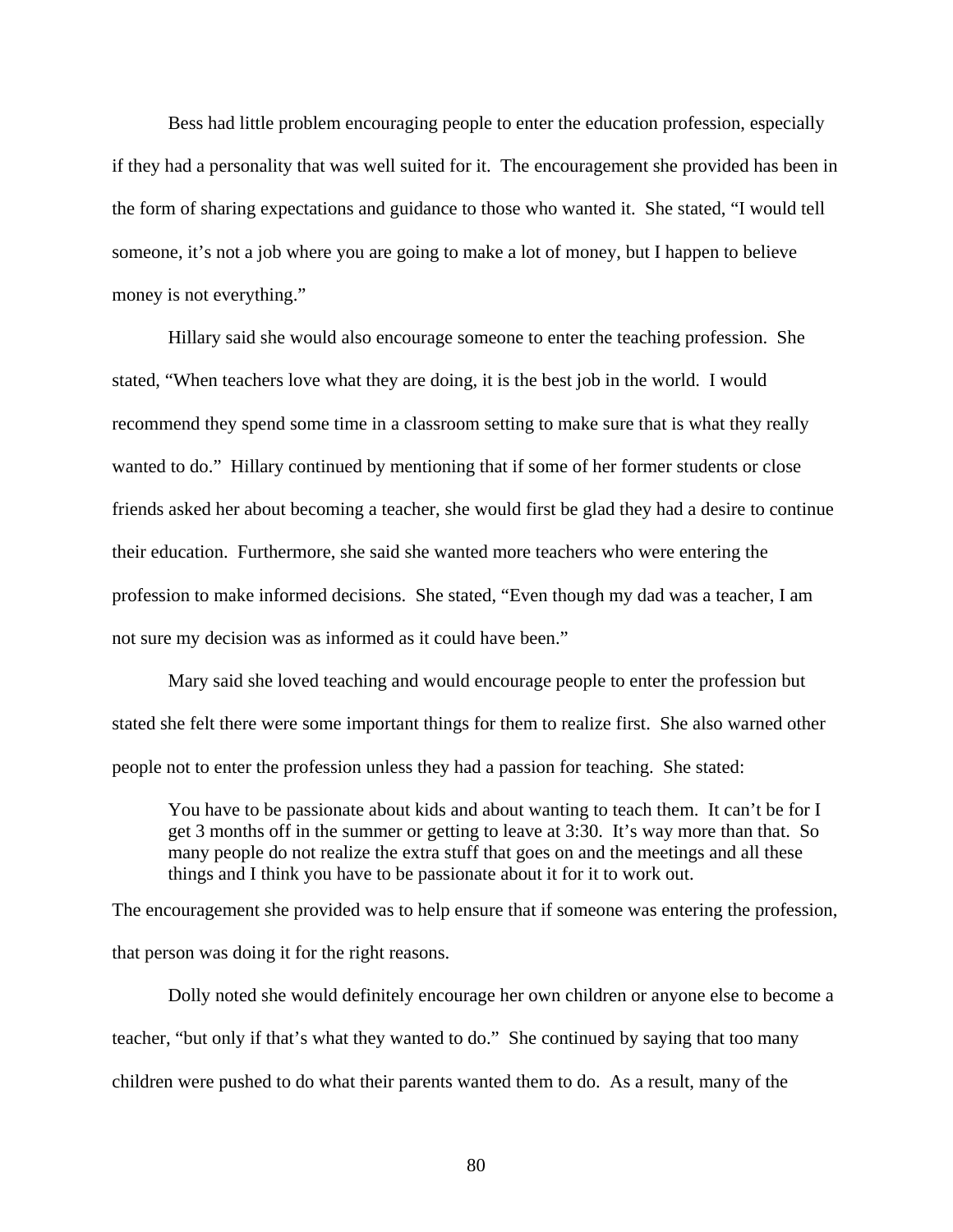students she saw made their choices to please their parents not themselves. Oftentimes, parents were reliving their own childhood through their children. She said, although she would encourage anyone to become a teacher, she would also take time to make sure that person understood exactly what that meant: "I would want anyone to have what I had. I watched my sister struggle, and when I started, I had her to help me through some of the rough times. Everyone should be so lucky."

 Pat, who entered the profession as a counselor, and only recently began a job as an administrator, said it was not difficult at all to encourage someone to enter the school setting for a career choice. She remarked, "I just spoke with my daughter about this a couple of days ago actually; she likes art, so we discussed how cool it might be to become an art teacher." She further mentioned she did not want to push her children or anyone else into a particular direction when it came to a career, but because she maintained she has been so happy in the educational setting, she stated not only her children, but more people should explore the potential benefits of becoming a teacher.

 Martha conceded she would not have any problem encouraging others to become a teacher. She remarked, "This is a great job to have, but you have to go into it for the right reasons. You have to have the heart for it. You have to really love kids or they can drive you crazy." She also noted that teaching provided many intangible rewards that other professions and jobs did not. In this respect, Martha mentioned, "Why wouldn't someone who is being pushed a little this way not want to become a teacher?" Martha's enthusiasm for teaching was very evident.

 Jackie's love for her job was evident; therefore, she said encouraging others to become a teacher was not hard. Jackie explained: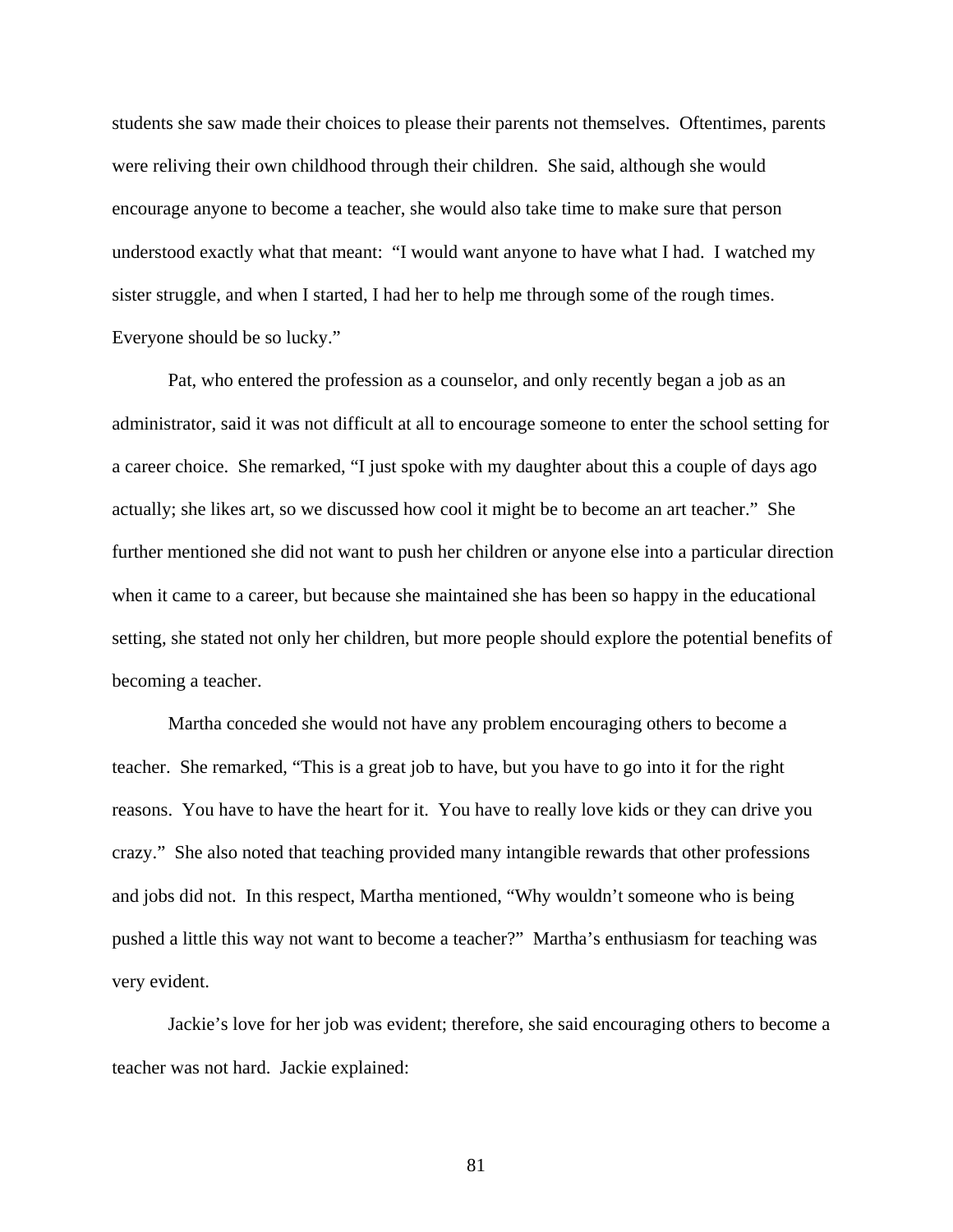I would definitely encourage them if that is what they thought they wanted to do. There are several teachers here at this school that I actually taught, now that is wild, and they say well, I don't know, they saw that I tried to make learning fun and that pushed them to want to bring that kind of enjoyment to other students. I don't want to sound like I am bragging, but that is very gratifying. So because of that, I could easily encourage someone to become a teacher.

The love Jackie had for her job and the impact she seemed to make upon her students truly

enabled her to encourage people to think about teaching as a career choice.

 Sarah could easily have supported someone to become a teacher, including her own children. She remarked it was a good career for someone who had an intense desire to become a teacher. She did mention that because of the increasing demands placed on classroom teachers, people might want to consider entering the special teaching positions like speech, art, music, or librarian. This would give someone who was a teacher more options than he or she would have otherwise. Sarah offered this advice to new teachers:

It takes a very strong personality. You have to be tough. I mean, you can't be a mild person that could get upset when there are problems in the classroom, problems with parents, maybe problems with your supervisors. You have to really be able to take criticism, I think, and learn from that. I think you also have to enjoy it. You have to make learning fun for kids, they look to you to enjoy school, and you don't want them to be miserable because that makes everyone else miserable. So I think you have to have fun in the classroom and joke with them.

 Abigail said she would encourage others to enter the teaching profession for a variety of reasons. She stated teaching had the potential to be one of the most rewarding jobs anyone could have. She cited that aspect as reason enough, but when she was in the classroom teaching students and was able to see the excitement on their faces, she knew she had chosen the right profession. There was true happiness for most teachers when learning took place and for most teachers that was more than enough.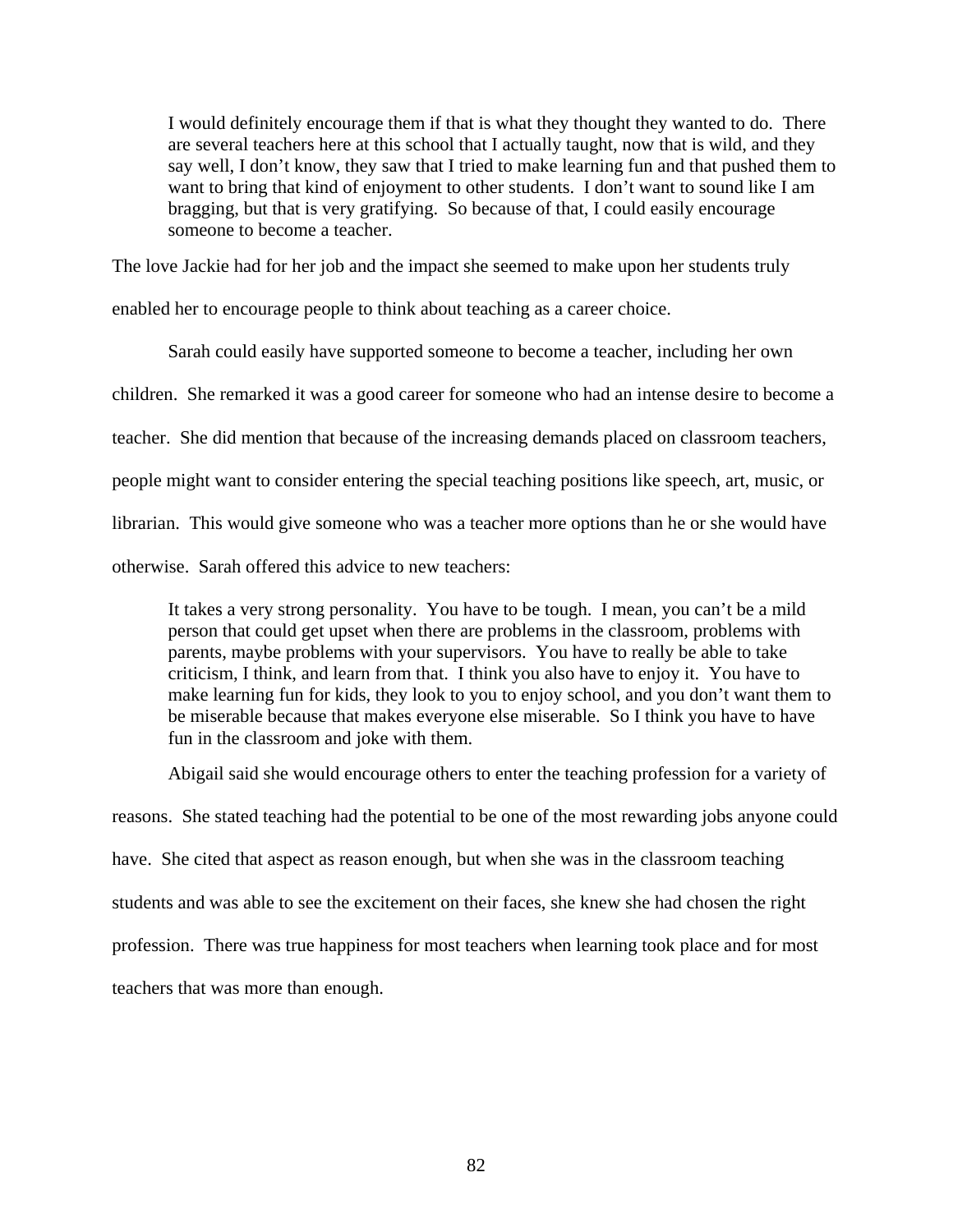## *Parental Guidance From Job Standpoint*

This section deals with how parents provided their children with guidance for their current jobs as teachers through their children's observation and remembrances of their parents' careers. This is not only how parents supported their children but how having parents and grandparents as teachers helped to prepare the interviewees for their careers as teachers.

Living as the child of a teacher, Nancy was keenly aware of all the different activities and extra duties that were required of teachers. She recalled:

I remember walking around at football games, while my mom was in charge of the cheerleaders. My mom commented that she regrets being gone so much….but I don't really remember her being gone that much.

 Nancy noted that her job was more difficult than her mother's was. Even though both taught special classes, Nancy's mother had more help and much smaller classes. Nancy related, "She never had all the students in the school; she had only a few because she taught high school."

Nancy also talked with her mom and sister about problems at school. "Especially when I was in the classroom…I would ask mom if I had acted too hastily or what she would do in a similar situation." Nancy said this helped her adjust to her second career. She looked to her sister for ideas about lessons, equipment, games, and books. Nancy stated, "As a teacher you have to beg, borrow, and steal...Having my mom and sister has helped me a lot in this area especially."

Nancy also stated how naïve she was coming into the profession, "I was not realistic with it at all…I had no idea how hard parents and students could be to deal with….but I had my mom and that helped a lot."

Franklin also cited his mother as being a different kind of teacher: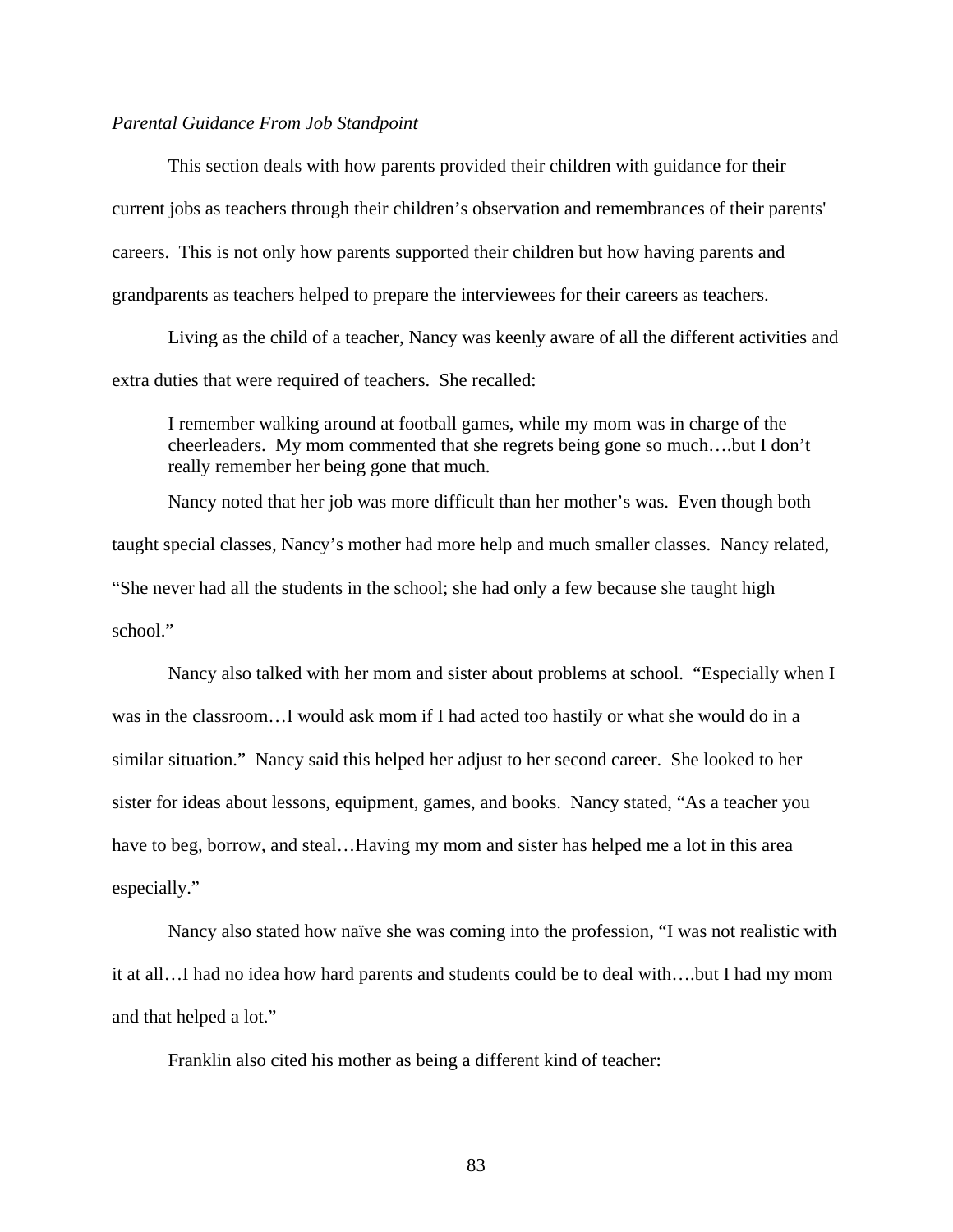At least two or three nights a week, my mother would bring home some children who needed some extra care. We call them underprivileged today. She would give them a bath, wash their clothes, and take their families food. She was that kind of person and teacher. She taught the basic subjects, but she also taught children. She taught more kid than school.

 The additional care she provided was a vivid memory for Franklin. "Being a caring person, as a teacher, was her number one goal." Although Franklin said he strived for this same level of care he remarked, "Times are so different now. I can't bring them home with me, even though I want to sometimes, so I have to let them know I care in different ways." This was one way he said he saw his mother in himself.

Franklin also recalled his mother's classroom as being very inviting. She wanted her students to be active learners. She encouraged the students to bring in animals, plants, or anything else that might engage them and their learning. As a teacher, he said he was also trying to instill in the children independence and the "walking around sense" he saw his mother as being famous for developing in her students. Franklin stated he endeavored to be the kind of teacher he remembers his mother being, but he was not there yet. When asked, he responded:

I wish I was as good a teacher as my mother, that's what I have strived for. Several people have told me I have attained that; I don't think so, I am not sure; I am not really sure, that is not how you look at your momma.

Franklin stated he was prepared for the extra activities that are required of a teacher. He said he vividly remembered his mother being at school for something all the time. He stated, "I don't remember her being in charge of any particular club…everyone just piled in and helped with whatever." This made her very busy at school, but he also mentioned he felt that was one of the greatest satisfiers she had in her job.

Franklin pointed out many similarities in his and his mother's approach to teaching and to their qualities. Franklin said he strived to have patience like his mother's and mentioned, like his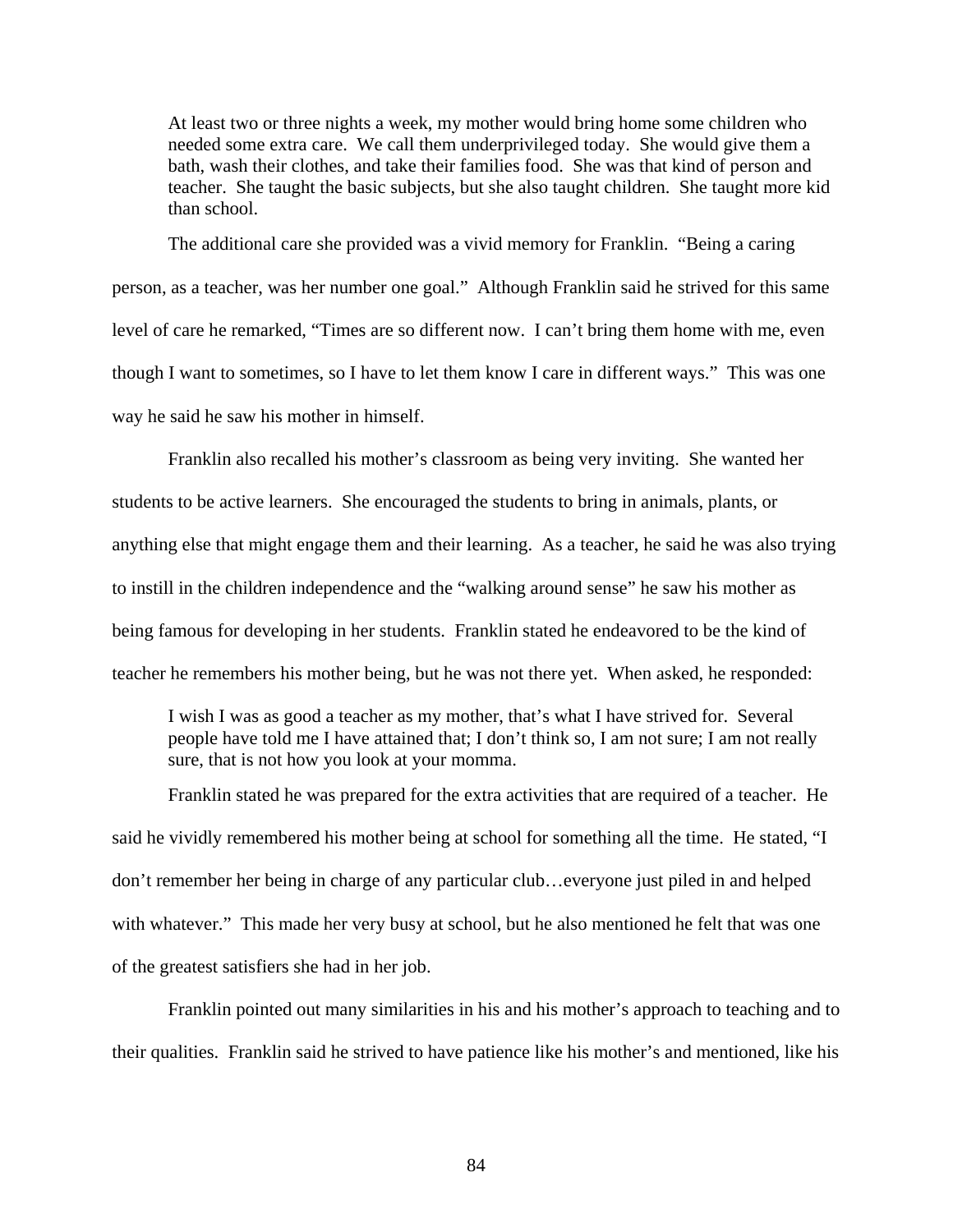mother, that he cannot stand for children to be disrespectful of him or any other teachers. "She would not tolerate that [disrespect]. She would tolerate a lot of things but not that."

Betty's memories of being the child of a teacher provided her a completely different insight from other children her age. She recalled, "I just remember my dad seeming to have a good time. Even though I did not really want to become a teacher until I was older, I remember it being fun." Betty noted the importance of dedication her father and other teachers instilled in her, especially as a teacher. She stated, "I think I use every thing they have taught me... every year I have taken what they taught and then expanded it in some way."

Like so many of those interviewed, Betty mentioned all the extra activities her father took part in as a teacher. She fondly remembered going to football games and her father having to check on particular things at school because he was in charge of the building. This helped her to have a better understanding of all the extra time that was required of teachers. Betty also remarked that her father was still actively teaching when she began her career, so they used to discuss school more than they do currently. She mentioned she does think having a parent who was a teacher provided her with an advantage over other teachers.

William discussed the numerous stories his grandmother had shared about her career as a teacher. He mentioned, "She always related stories to me to make me understand it could always be worse, either in the classroom or life in general, and what people used to have done as a teacher." The recollection of these stories, William said, helped him have a better understanding of the daily struggles teachers face. In particular, in his early days of teaching, recollections of those stories made some of his earlier trials and tribulations "seem not so bad, especially compared to what my grandmother went through."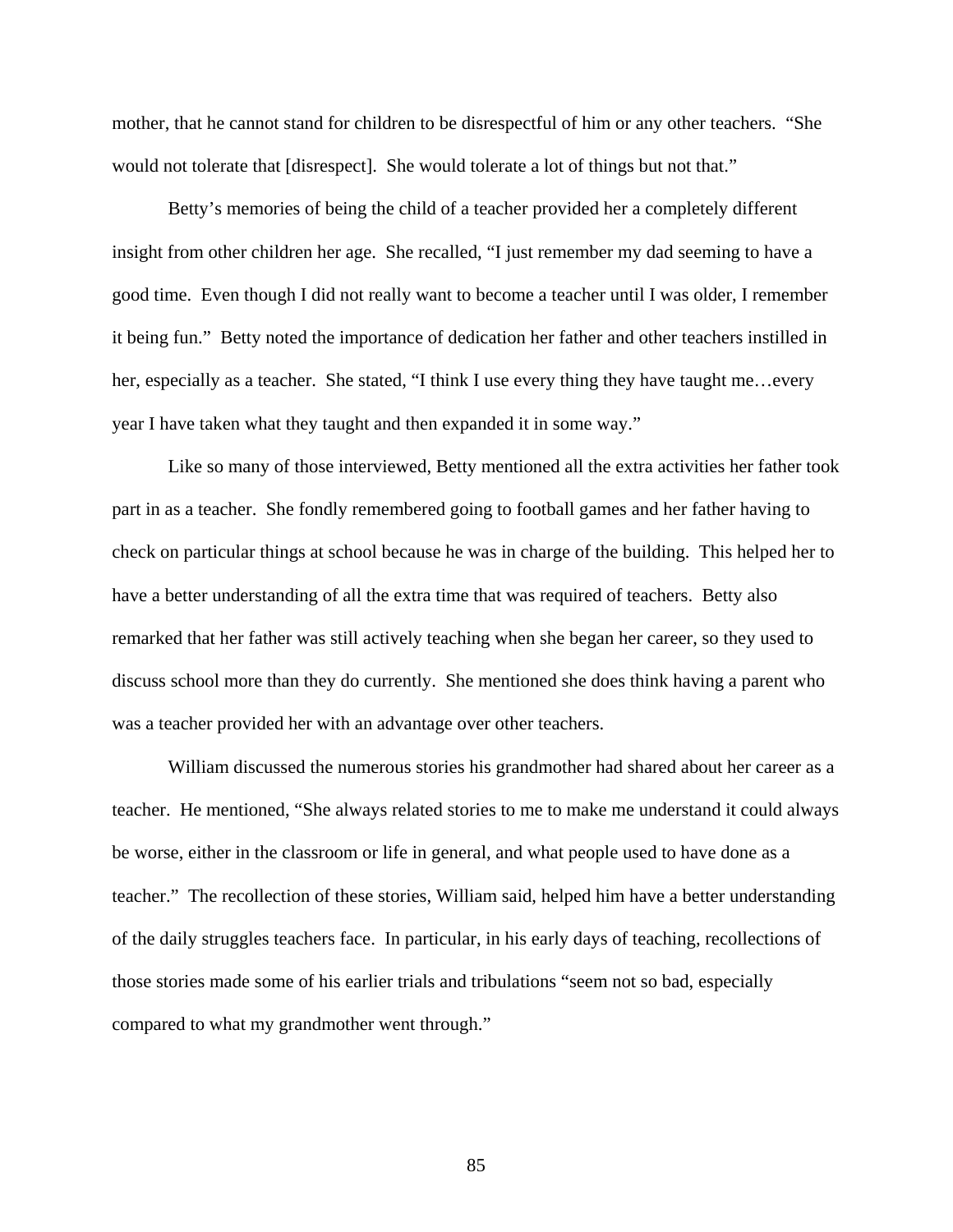William brought up all the extra things his grandmother had to do as a teacher. The summer time visits as well as the fact the family lived here until he was in the fourth grade gave him many memories of his grandmother's other teaching duties. William said his grandmother talked about the extra duties that were necessary of teachers. Furthermore, she mentioned how the extra things just seemed to make the school an overall better place and for that reason they did not seem to be extra, but "an integral part of the job."

Bess recalled that her parents viewed their jobs in a favorable manner but they were busy. Specifically, she stated her mother graded papers quickly. Like many other children of teachers, Bess was in her mother's classroom and helped with duties of the classroom. These included cleaning the board, dusting erasers, or cleaning the room. She said, "Grading papers was something only my mom could do!" Bess also remarked:

I have never really thought about it before, but I try to run my classroom in much the same way my mother did. If we make a mess, that's fine, but it must be cleaned up before we leave for the day. She also had a lot of what I am going to call, tub activities, while that's not what she called them, but they were for students who finished their work early, and I have a tendency to do the same thing. So I guess in those ways we are similar.

Bess said she never realized those similarities between her and her mother until our interview was conducted. She also noted, from a personality standpoint, that both she and her mother were soft spoken but were firm when they needed to be. She stated there were probably other similarities of which she was not even aware.

 Teachers' children are sometimes subjected to the numerous meetings, extracurricular activities, and other aspects of teaching that those who are not reared by teachers may not be aware take place on a regular basis. Bess mentioned, "I remember tagging along with both of them. Because Dad was an administrator, we went to all different kinds of ball games, spaghetti suppers, and chili suppers. We were at school a lot growing up." She later mentioned this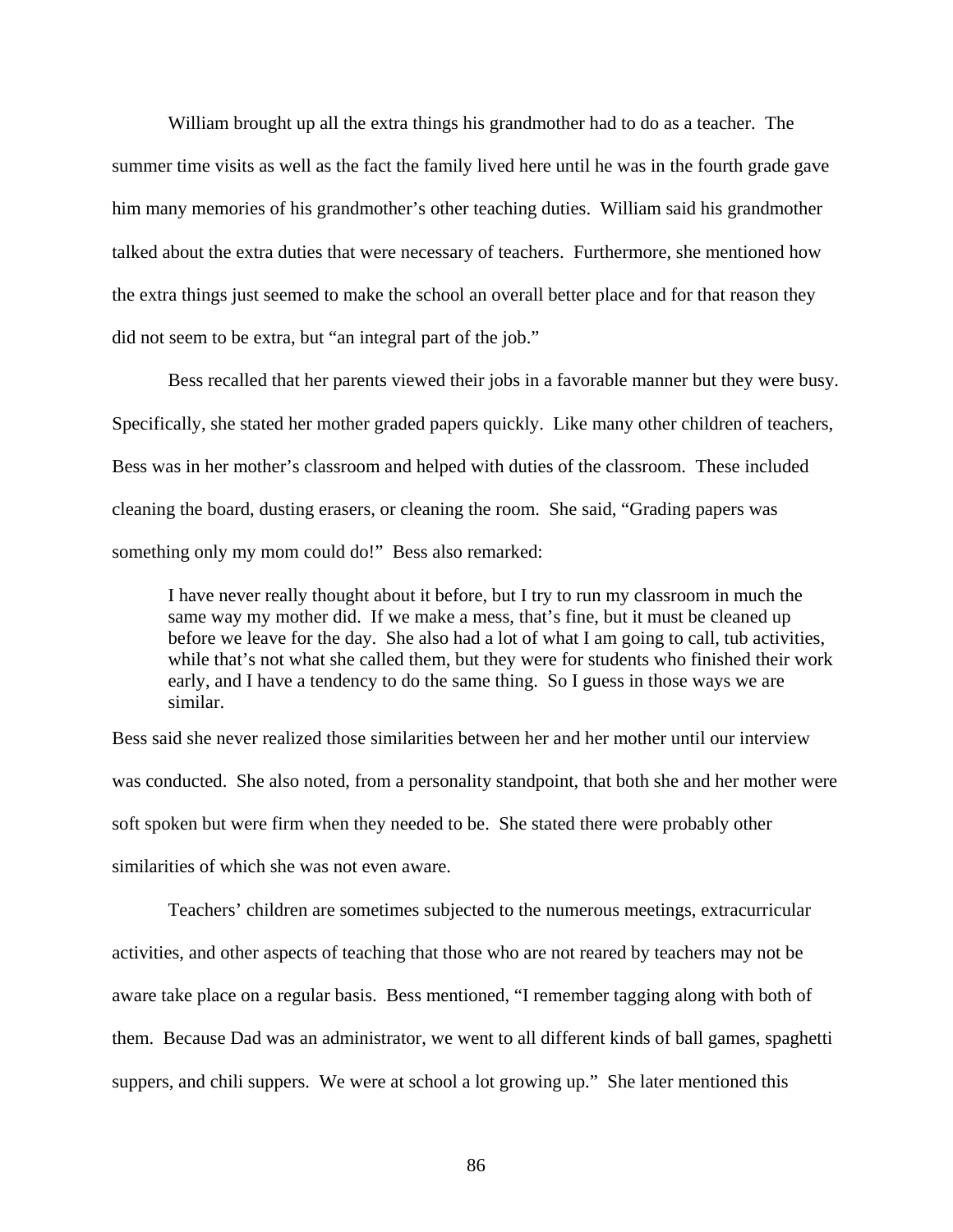helped her when she began teaching because she had a better understanding of what was expected than did some of her friends in education.

 Hillary's dad did not enter the profession until she was almost in high school, but she said he always had something to do for school or at school. She also stated, "He is very hands-on in everything. He learned by doing. That's his motto in everything." She said this hands-on approach impacted her own teaching style. Although he did not teach a subject area that required him to bring a lot of work home, Hillary's dad often had to go the school early and stay late to plan for materials and upcoming activities. Hillary stated, "We have different kinds of work, but seeing all the time he put in, it did not surprise me I had to do the same when I started teaching. I expected it."

 Mamie said her father had a very favorable impression of school. She mentioned he told her it was good field to be in for a variety of reasons. She also said her father was very active in his job. The extra activities were her favorites. "Those were some of the most wonderful times and memories of my life. I always enjoyed going to the games and spending that time with my family." Mamie said the extra work associated with her father's job was a pleasant memory. According to her, "It did not seem like work at all. As a child it was a lot of fun." This helped her later on, especially in the early years of her teaching, because she knew that being a teacher was not limited to classroom activities; there were other things that went with it.

Mary's dad was an upper-grade teacher in the same school she attended. While some people might have not liked having their own parent as a teacher, Mary mentioned it had its advantages and disadvantages. She expounded:

Some of my friends thought I might get special treatment because I was his daughter, but it was actually much worse than the other students. I was just like everyone else, and I felt he expected much more from me. I felt like I had a lot to live up to, but I saw how a great a teacher he was. I looked up to him and respected him, and I think part of that was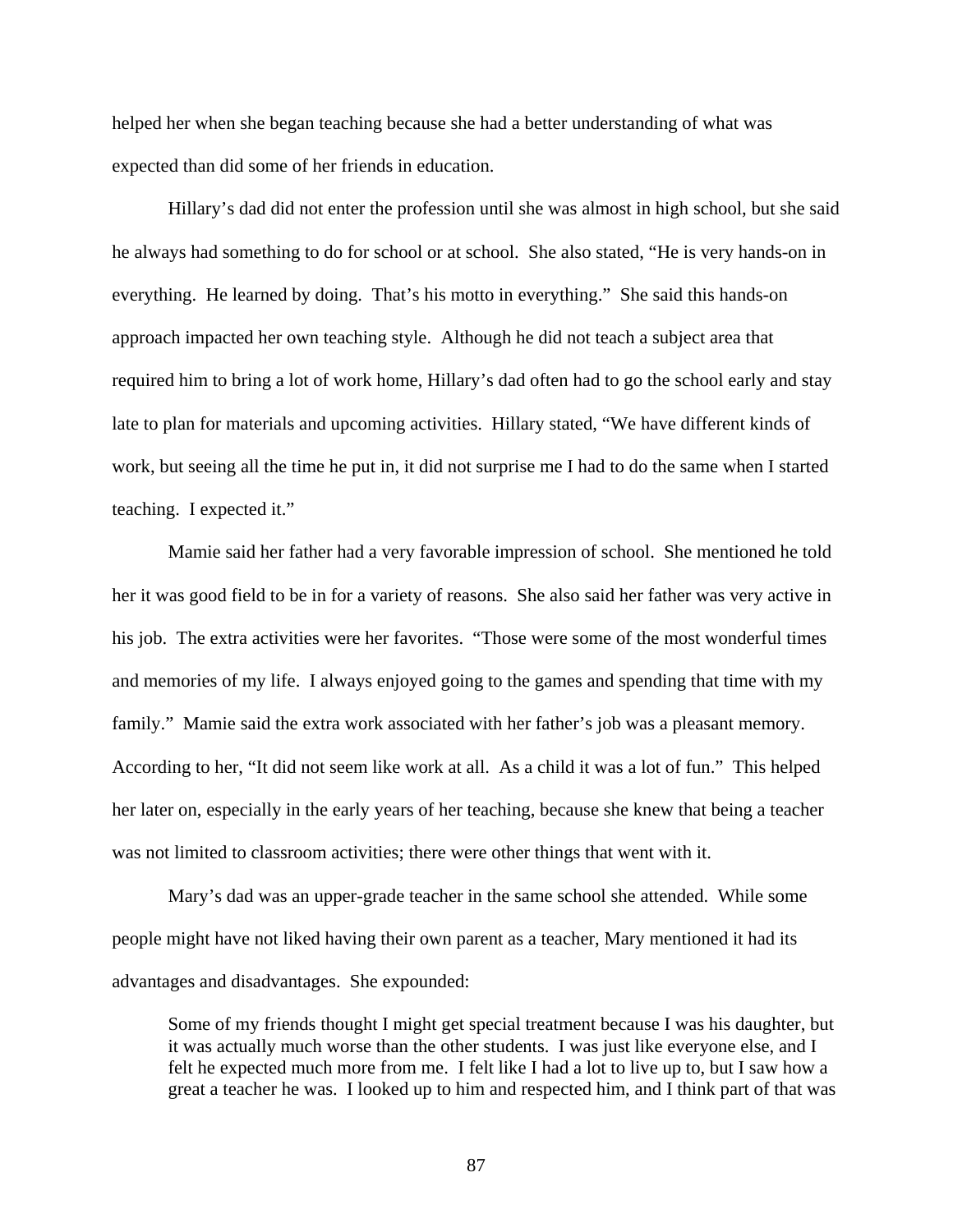what, seeing the impact he had on the other students, helped me to concrete, yes, I want to be a teacher.

 The ability to see her father as her teacher helped Mary to ultimately decide that teaching as a career was just what she wanted to do. Mary also said, "I remember being at school a lot when I was little, but I did not realize all the work Dad was doing." Mary also noted her Dad liked his job and because both are in the school system now, they discuss school a lot. "Dad is always a good listener and gives good advice. Between him and my mentor teacher, I don't know what I would do without them."

Mary said she has also seen herself doing some of the same things her father did as a teacher. Even though they taught different grade levels there were some things that were applicable at all levels. Mary noted, "I know he has a big thing of going beyond the teaching and trying to instill good life skills. I find myself doing the exact same thing. We are a lot more similar in that than I realized." The experience of having a parent in the profession while both she and her father are still involved has helped these two people keep connected. Despite what she believed was a typical 1st semester of teaching, she maintained that the experiences drawn from her father and family support have helped get her through it. She further mentioned that some other people she knew who were also in their 1st year of teaching did not seem to be making that adjustment as well. She said, "I have a friend who is having a difficult time because she really didn't have the same experience as me, and has no support because she moved away. So for her it has been really hard."

Eleanor pointed out that her mother did not teach while she was a small child, but began when Eleanor entered high school. She remembered her spending long hours at school and bringing home papers to grade. "This kept her busy, but she never asked me to help her grade them." She said her mother was not a good typist, so that was one area she always helped when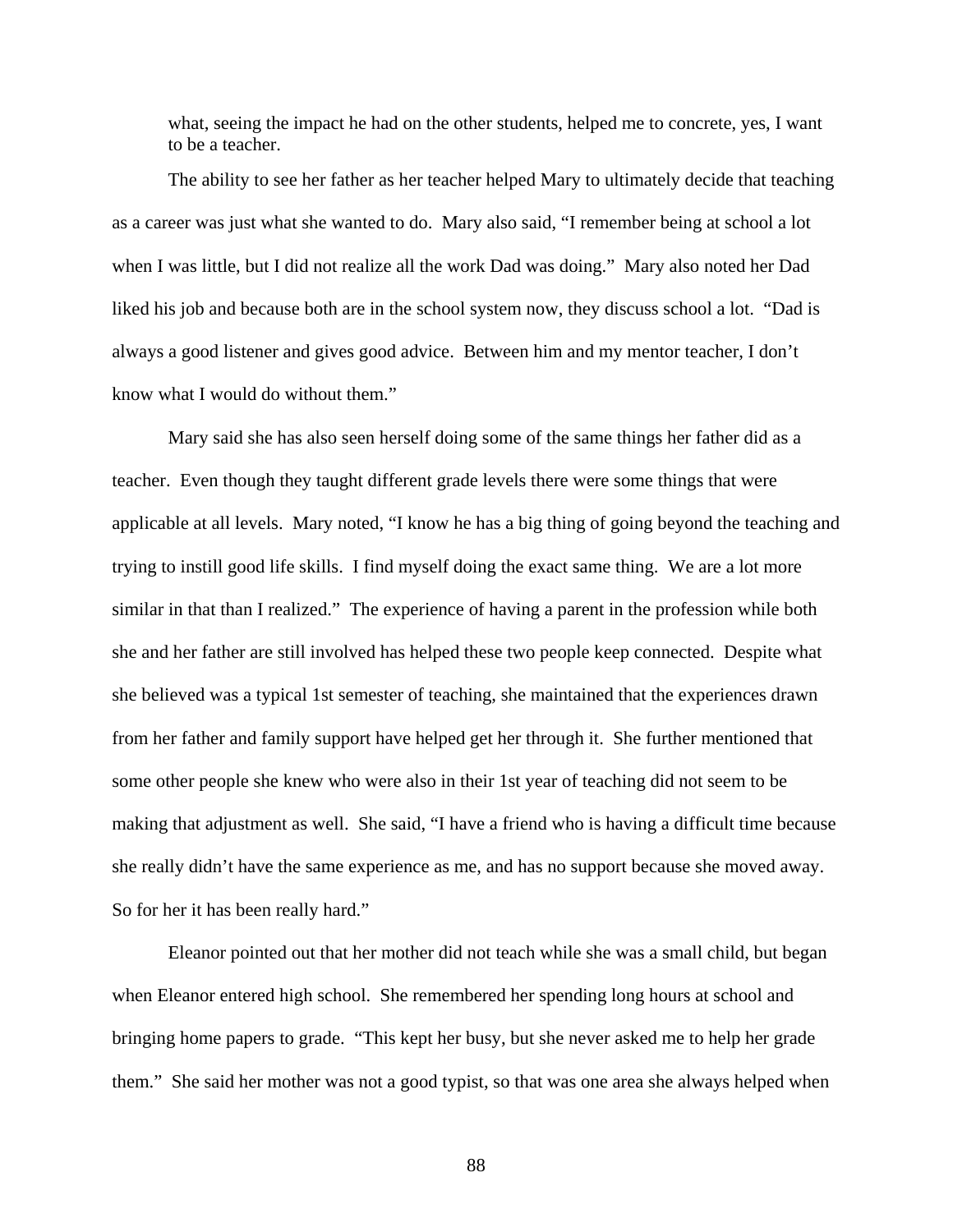she could. Eleanor said she also remembered some of the units and overall lessons her mother taught at school. She stated, "Because she taught home economics, students left her class really knowing how to sew, how to make something, how to really do some basic cooking, and should know some basic nutrition." When Eleanor became a teacher, she found herself hoping to be able to pinpoint those same types of skills in elementary school. Eleanor said her mother wanted to teach the basics but also wanted her students to leave the classroom knowing a quantifiable amount of information. Eleanor remarked on her mother's natural abilities as a teacher. She said both she and her sister entered school knowing how to read. She continued, "Even if the grandkids are helping her cook, she is always teaching them, do this, and you do this. She's just a natural at it."

Rachel mentioned that her dad was a very quiet person, so he did not talk about school very much at home. However, she said she distinctly remembered him grading papers nightly through the week. She recalled, "Friday nights were football nights because he was a coach." She said she recalled his classroom as being neat and orderly. She also mentioned he was extremely meticulous with his work. She said she remembered the time commitment school took. She remarked, "He was always busy with something for school, whether it was practice, a game, or some other activity. I just remember he spent a lot of time at school." She also said he looked at his job in a serious manner. "He always took his job very seriously and went above and beyond what was required of him. I did not fully realize that then, but I do now that I am a teacher."

Dolly noted that although her dad died when she was young, she still has people who talk about him to her. She also watched her sister become a teacher and said that was an enormously gratifying experience for her. She noted the interaction her sister had with students as well as the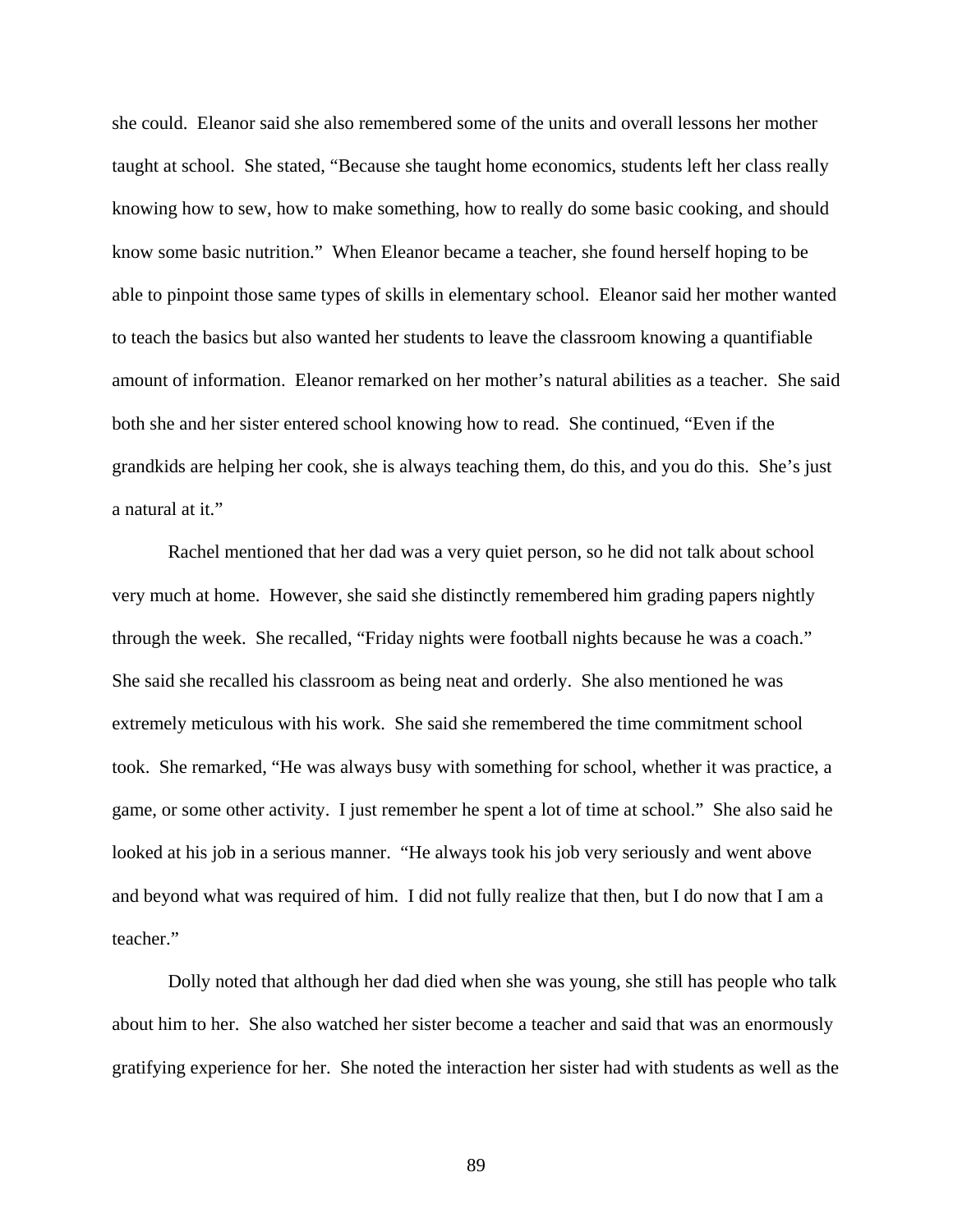respect the rest of the faculty had for her as a teacher. She mentioned, "I hope to have that someday." She also said being so close with someone who is a teacher helped to prepare her for what was to come. She remarked:

I have seen what all my sister does and everything. I mean some kids going into college thinking, I am going to be a teacher and have no idea what it's like at all. They want to be a teacher because you get off work at 3:30, and have the summers off. And you really don't. When I leave at 3:30, my kids are always on my mind. But I knew it would be this way, because I had seen my sister and what all she went through, so that part of the job was not unexpected by me.

Dolly's guidance and observations of her sister in the years preceding her decision to

become a teacher helped her to transition much more smoothly.

Pat recalled her mother and grandmother and their observations about teaching. She

explained, "My grandmother was very proud of her 46 years of teaching and talked about it quite

frequently." Although she said she recalled her grandmother always looking at her career as a

teacher, she said her mother did not always see things in a positive way. She recounted:

My sister was 5 years older than I was, she was entering college in the early 80s, and that was time of educational reform in Tennessee. My mom did not like all the changes that were coming, so she tried to convince my sister to rethink her career choice. I don't think that is why I didn't really ever think about education. But I do remember that being an issue for my mom. She felt the reforms were not good at all.

This difference in attitudes between her mother and grandmother were short lived, but Pat

does think it gave her a slightly more negative opinion of teaching upon entering college.

Pat said she recalled helping her mother grade papers. She said, "I liked using red,

because I did not get to use that in other classes, so that made it fun." She said her mother

brought work home from school, as well as spent lots of time preparing for the next day. She

also mentioned she does not really remember her mother spending a lot of extra time at school,

but she said that could be because, "I stayed with my grandmother and I enjoyed that so much."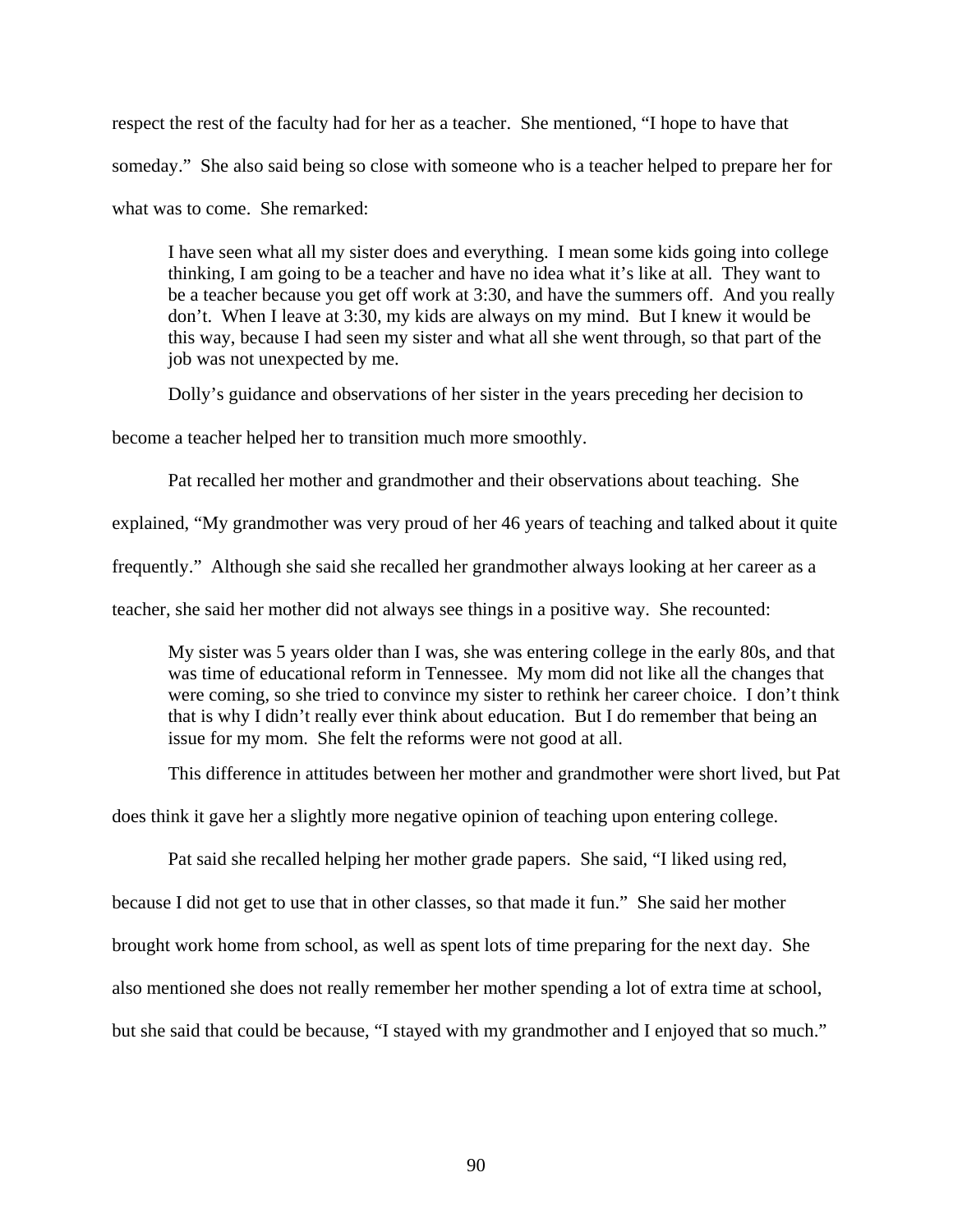She also said because her mother was so involved in the system, she felt very good about her own decision to try to become a counselor.

 By the time her mother retired, however, Pat said her mother really loved her job. She said her mother became increasingly frustrated with the discipline issues she had to deal with in high school, but on the whole, she said her mother truly loved her job. Pat discussed her mother as a teacher:

She was very thorough in teaching the content of her classes. I was amazed too, if I ever had any reason in high school to go to her classroom and needed something throughout the day, I always remember going to the door and thinking, well, she's teaching. Because she'd be up on a podium lecturing and teaching, that was something that did not really register with me until much later. I never took her classes, but it really spoke to me that she planned out lessons, and she would sit and read the chapters and take notes on the chapters for herself so that she could really know the material and teach it, rather than just open the textbook, and assign reading and questions to take up space.

 This later understanding of what kind of teacher her mother was helped her strive to be a better teacher to her students. She mentioned that when she started teaching, like her mother, she always wanted to be prepared for the next day.

 Pat noted her grandmother taught in a different era from either herself or her mother. Pat stated, "She would talk about students who didn't come to school with shoes on, or didn't have them, and writing on small chalk boards, and just mention things that are so foreign to us today." While the experiences were very different from her experience or her mother's, she remarked her grandmother was still very proud of her work as a teacher.

 Pat remarked of the guidance her mother offered when she was in her early years of teaching. She stated, "Because my degree is in counseling, I had no idea what a lesson plan was, or a strategy to help manage my classroom better and my mom helped though all of that."

 Martha said she remembered her parents actively discussing school around their house when she was younger. She further stated her parents always shared their days with one another.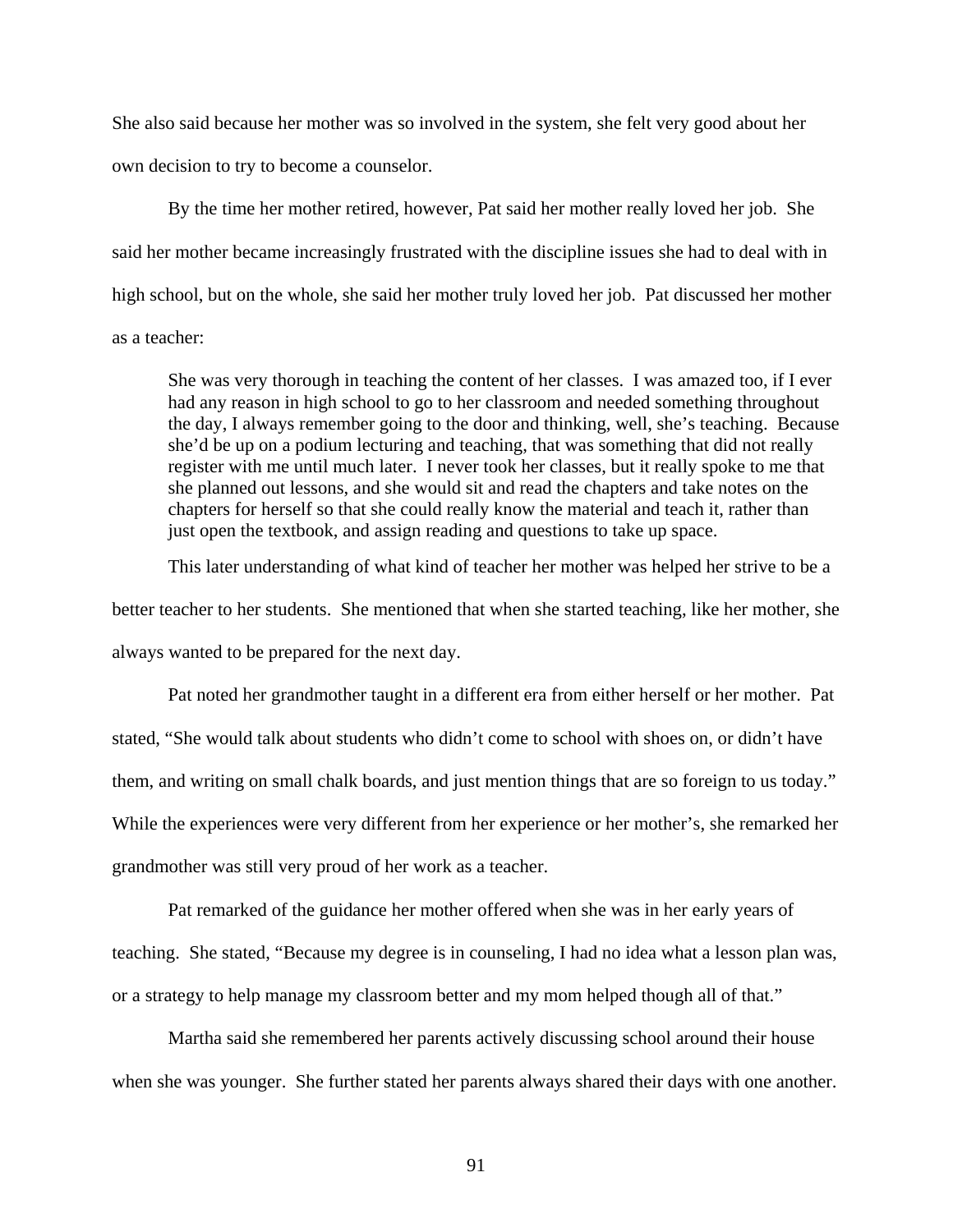Her parents also talked about issues they were having with a student, parent, or new policy being implemented at school. Martha stated, "They definitely did not leave school at the building, it was with them all the time." While the nature of grades and subjects her parents taught did not lend themselves to bringing a lot of work home, she said she helped her mother create bulletin boards, craft projects, and checked over a few papers.

 Martha said music was an integral part of her mother's classroom. When asked about what her mother's classroom looked like, Martha stated:

Well her room looked pretty much like this one, toys and centers everywhere. She always had a piano in her room. She still plays the piano for church and stuff. Music was a big thing in her classroom. It always has been a huge part of her life. She would play for her students' programs and things like that. And of course she used records, whereas I use CDs and sometimes an iPod.

 Martha continued by remarking that her mother still comes to her classroom at holidays and for special times during the year and plays the piano and the students sing. Martha exclaimed, "The kids really like that."

 Martha talked about all the different activities she went to as a child that were associated with her parents being educators. She explained, "Of course with Dad being a principal, we went to all the ballgames. Because it was a K-12 school and if you wanted to see Dad during basketball season, you went to the games; but I enjoyed them." Martha also explained, because her mother taught kindergarten, she had extra duties as well. She detailed, "Mom always put on a program in the fall and the spring and all those extra meetings and stuff." While she was aware of all the extra duties, she noted that her parents, and even herself, when she started teaching, enjoyed this part of the job. This provided them with different kinds of stress, but it was still very enjoyable.

 Martha saw her parents with a very positive viewpoint of being a teacher from many different standpoints. Like many of the other teachers interviewed, Martha's mother liked being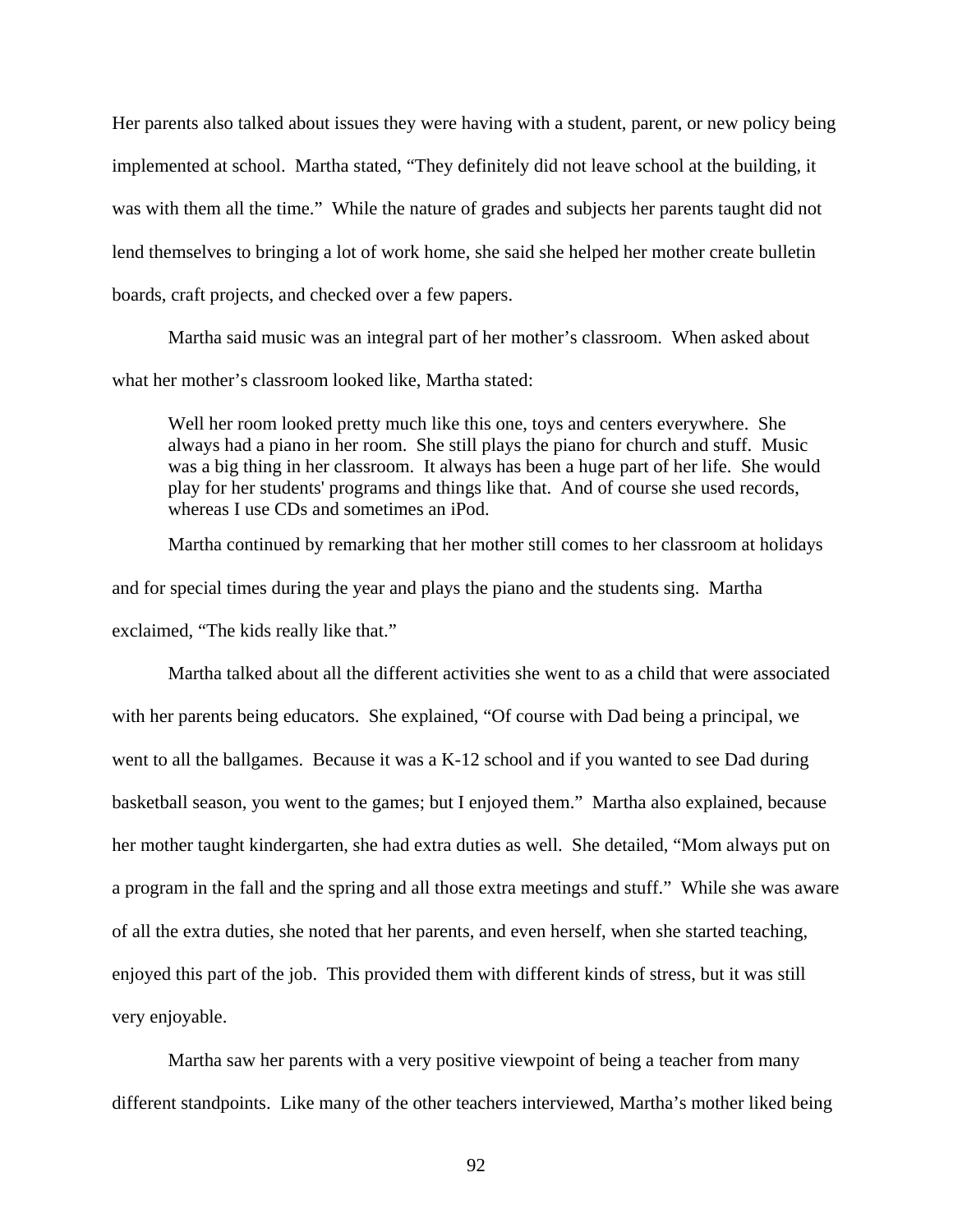a teacher because she had time off to spend with her children, especially when they were out of school. Martha recalled her mother telling her, "If you want to have children, this is the perfect career choice. I felt that very strongly when I decided to become a teacher."

 Martha stated having parents who were teachers has made an incredible difference in her career as a teacher. She said she thought she had an advantage other teachers did not have. She stated, "It has really helped me having parents who were teachers, because when I started, I had someone to help me create lessons for my kindergarten class because my mom taught that as well." She also noted that because she had the support and help coming from her parents, she was also much more willing to help newer teachers who might not have had that same support.

 Jackie was very close to her father. She said they spent a lot of time together while she was in school and when she began her career as a teacher. She stated he was very busy with teaching. She said, "He was always rushing in and then rushing back out to teach a night class or something." Because her father was an administrator and classroom teacher at different points of her life, she stated, "His job was much more than an 8 to 3:30 job; so many other things went into it."

 Jackie also noted that her father had a very favorable opinion about his job. She admitted there were times he seemed to be frustrated, but when she became a teacher she fully understood why. According to Jackie that was also to be expected whenever one was involved in any career. Furthermore Jackie said:

My dad has a reputation of being a disciplinarian. He also asked for and received respect from his students. I think, for me, that kind of made me proud that he had respect in the classroom. I expect that same kind of respect. So it's like that carried over, because I have people all the time say, "Oh your dad, he was wonderful I really respected him" and when he said something people did it, they listened. And that's one of my biggest things-I want to be respected.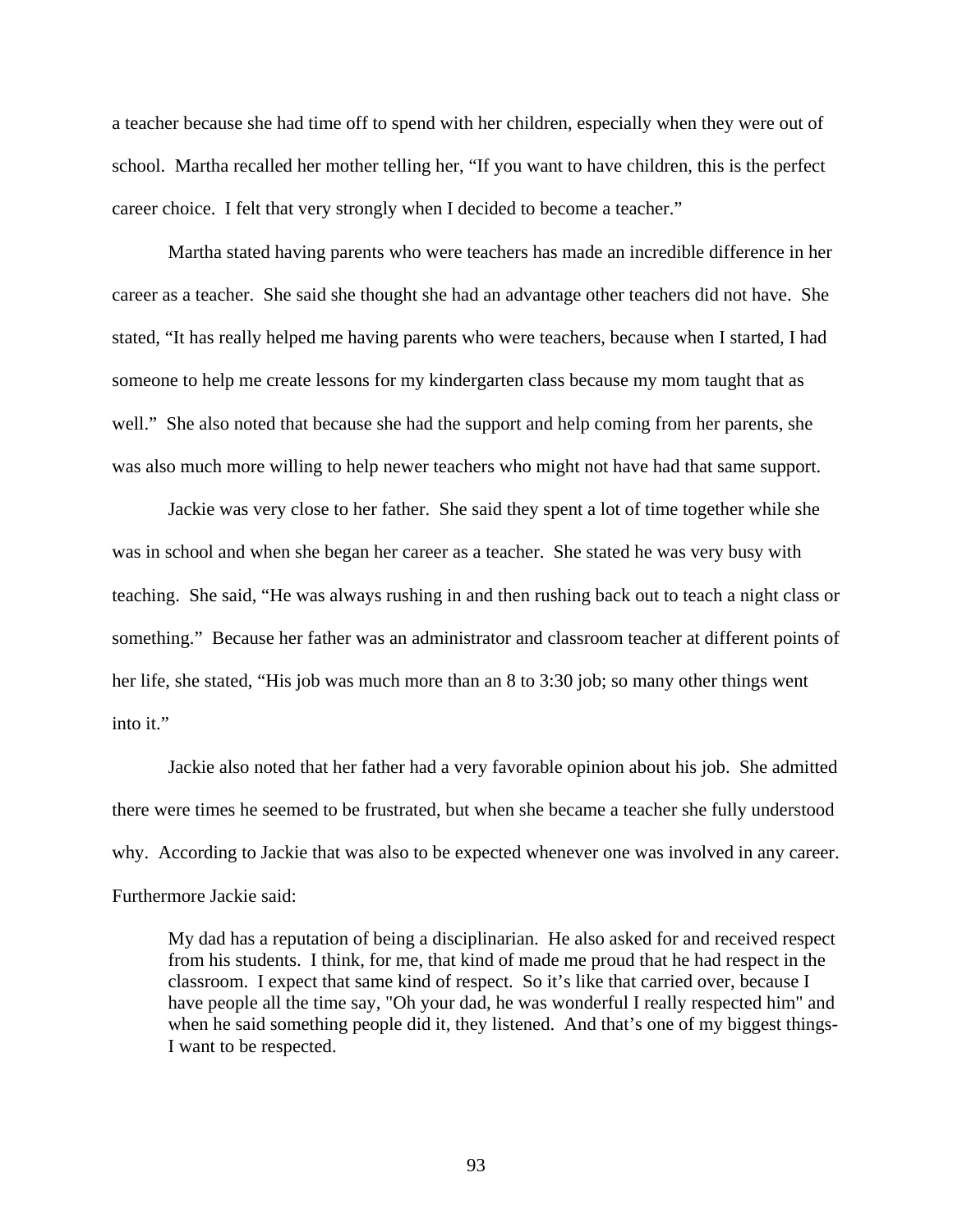Jackie's desire to approach teaching like her father has seemingly made her a better teacher.

 Because Sarah's mother was not a teacher until about the same time she became one, the guidance offered was different but equally effective. Sarah stated this about the help she received, "She helped me out a lot because she completed student teaching in the same grade I was in the year before, so we talked about it a lot and shared ideas and materials."

 Both of Rosalyn's parents were teachers so she said she remembered school being discussed at their house all the time. Because her parents were at the same school, she said she recalled they were always discussing students they shared with one another or events that had happened at school on a particular day. She related:

I guess they were so involved and they talked about school all the time because it made conversation easier. I've noticed my husband, when it's me and mom and dad, that he, you know, feels totally left out of the conversation. But I don't know how that feels because I've always been involved with them and them with me and school. So that's all we talked about. That's all we have ever talked about and it's hard to believe other people have not had that same experience, but I know they haven't.

 All the discussions about school and challenges teachers face have enabled Rosalyn to work through any problems she had because she had such positive role models and clear expectations of what she was supposed to be doing.

 Both of Rosalyn's parents were sponsors of clubs relative to the particular classes they taught. This was a huge time commitment, and, as Rosalyn said, as a result she sees herself really getting involved at school. She stated, "I spent many hours of my childhood with one or both of my parents at school, and now I see my daughter doing the same thing." Rosalyn remarked she always understood that teaching was not a job that ended with the school day, but that it required hard work, dedication, and at times long hours. Rosalyn credited her parents with being one of the major reasons she has been able to remain in the profession long term. She said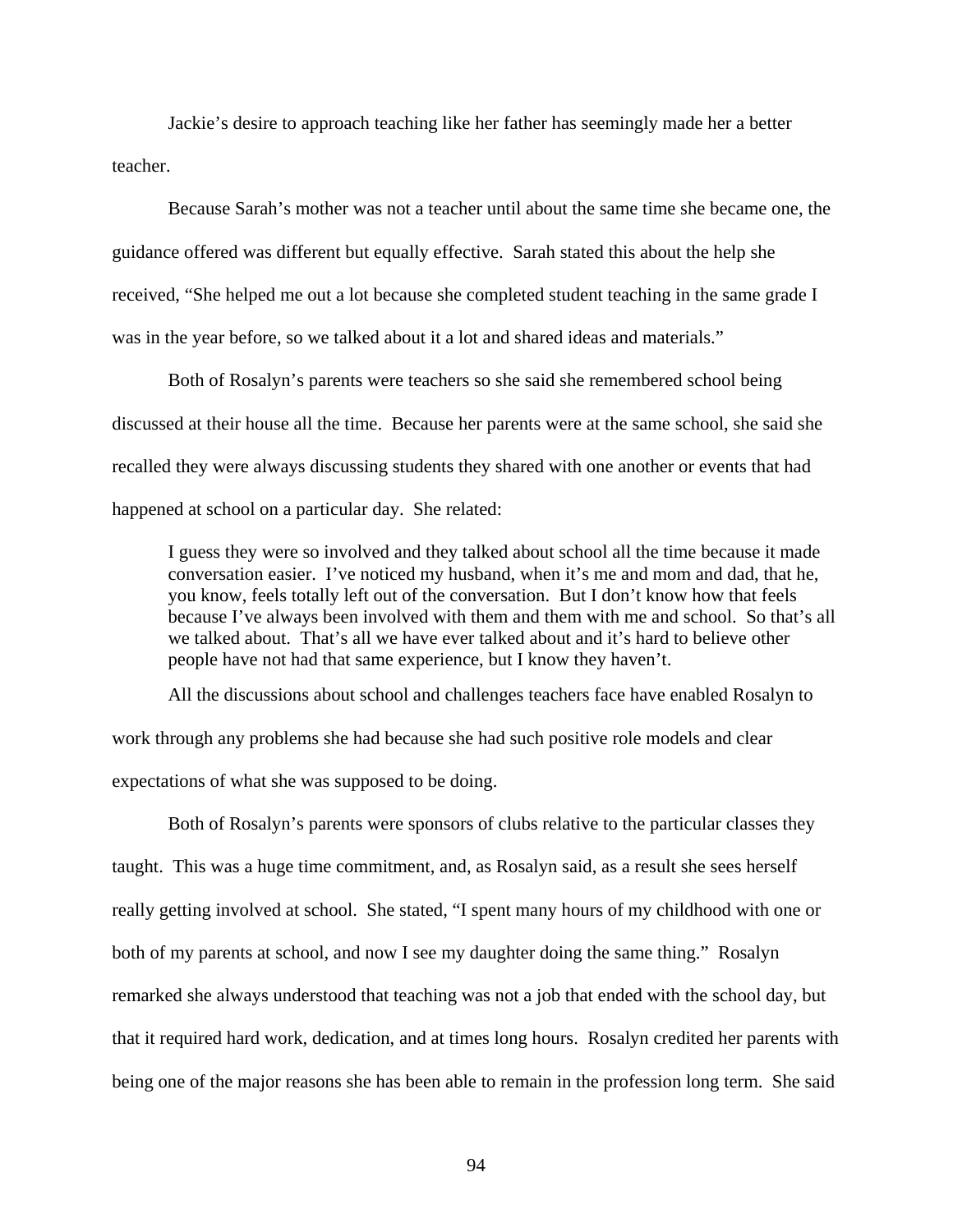she thought the experiences her parents provided have enabled her to remain in the profession as long as she has.

 Abigail said the memories of her mother's job were very positive. She said she recalled her mother spending a lot of time after school getting ready for the next day or trying lessons out on her to see if it was appropriate for her students. Most of all she said she remembered that "even though she was doing all of this work, she seemed to enjoy it, so even though it was work, as a child it seemed like a natural part of anyone's job, especially a teacher's." Her grandfather also influenced her decision to become a teacher. She remembered he would share stories of his own teaching experiences, and it appeared that he had many good years as a teacher, so Abigail wondered, "Why would everyone not want to do this?"

# *Satisfiers*

 Nancy said she was more satisfied with her job than dissatisfied. Satisfiers included time off to spend with her children. She stated she also liked the idea of a steady paycheck. Nancy stated, "When I owned my own business, I only paid myself what I thought I could out of the account, and I might go without pay to keep the business running…I like that I know exactly what will be deposited in my account each month." The students, sporting activities, week-ends off, and the "supposed" hours of the day were even more reasons Nancy said teaching was a good job to have.

 Franklin said teaching children who want to learn was a satisfier. Franklin also said he enjoyed when former students came back and talk with him about their year together. Franklin stated that some of his former students and their parents would mention things they started the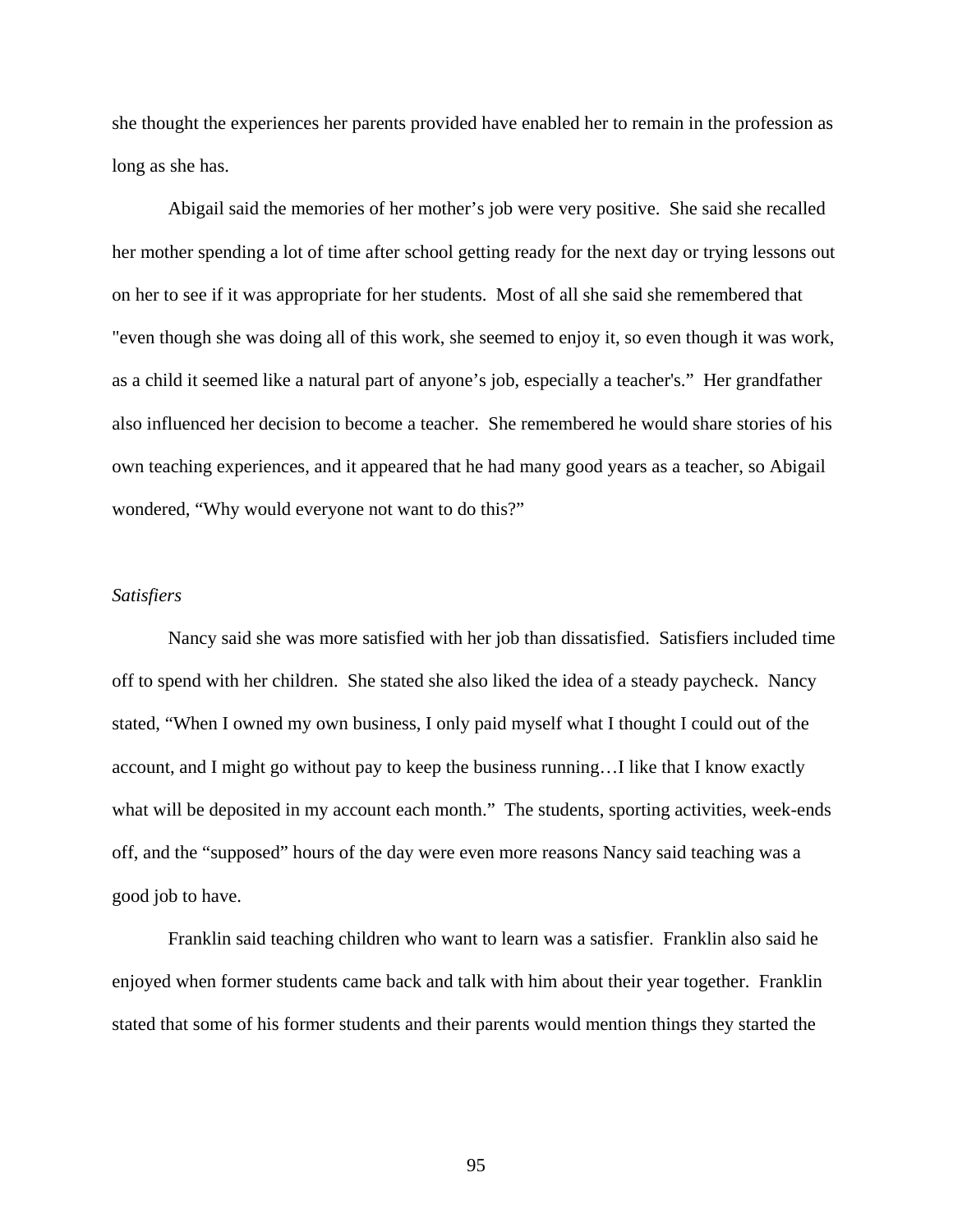year they had him as a teacher that they still keep up with today. "That is very gratifying and satisfying to know I made a difference."

 Unlike Nancy, Betty said she enjoyed the challenges of teaching all the students at a school and especially liked a job that enabled her to travel to three different schools. She enjoyed getting to know so many different students and watching them make progress. Furthermore, she noted, because she teaches a special class, students who may not excel in the academic realm are able to excel in her class and that brought her great joy. Motherhood has also helped her to see many benefits of teaching including the schedule. She stated, "I have the summers to spend with my daughter, that's a good thing. Definitely not why I did it, but it is a perk."

 William cited the need to stay fresh and focused as a satisfier. He further stated the ability to touch many children, especially those who are seemingly neglected in some way was another satisfying factor. Furthermore he stated:

When we went for our interviews to get into the education department, we were told not to answer the question why you want to teach with 'I love kids.' Well, that is really one of the reasons why I want to teach-- I truly love them, being around them, and potentially helping them to become better human beings in the process.

This overall love of children was very evident throughout the conversation.

 Another satisfier for William included the ability to work with other teachers to make the profession better. William was extremely active in a local education association and as a result has been able to meet teachers across the state and nation, and, according to him, "to meet people discover their stories, and then utilize that to help shape public policy in education." Because the teachers were in a more rural setting, William also cited the fact that the school was such an integral part of the community as another satisfier.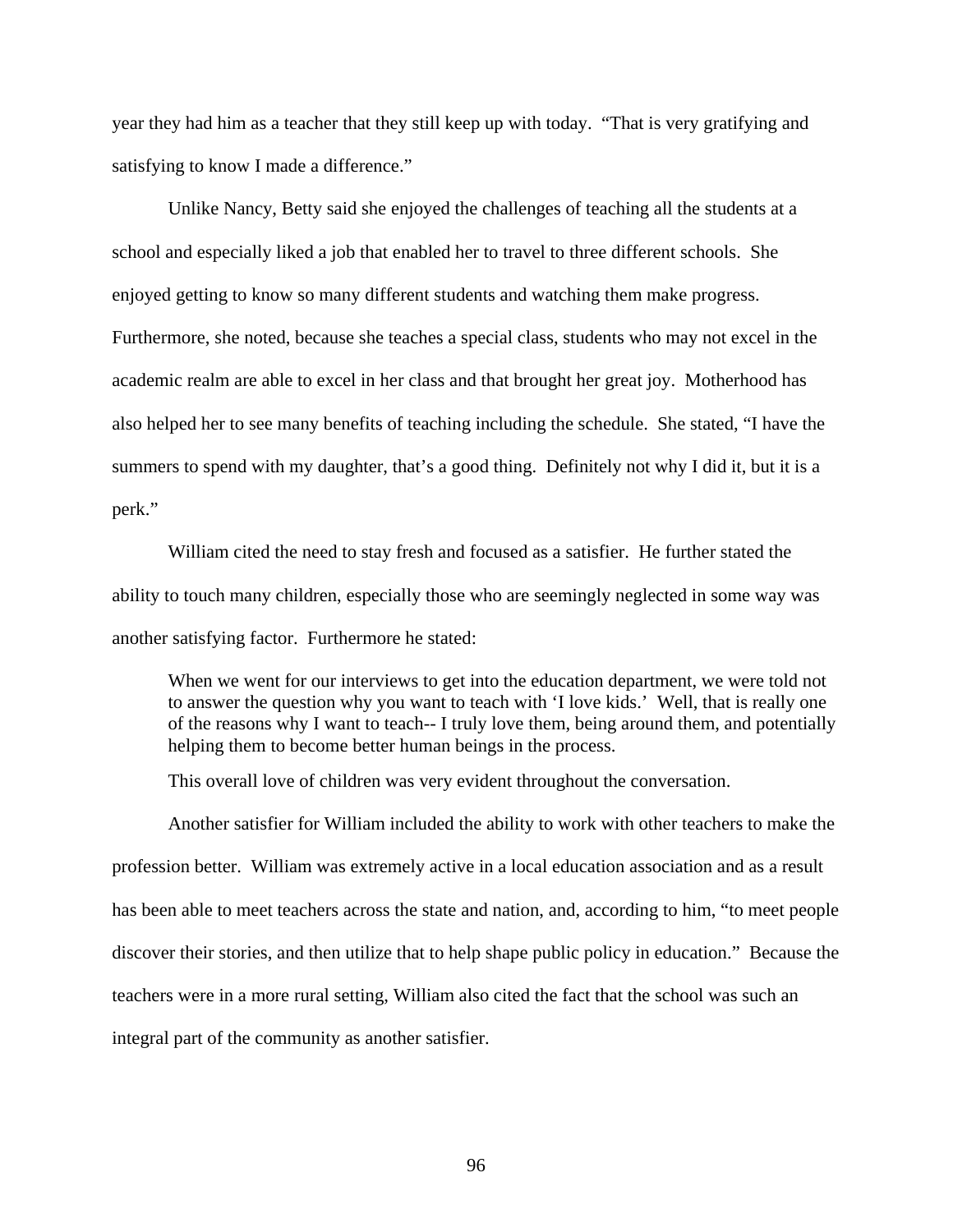Bess said she enjoyed most aspects of teaching. One of the greatest satisfiers for her was students who enjoyed learning new things. The fact she teaches a lower grade made that one of the most rewarding parts of her job. She also stated she liked designing and implementing new lessons and ideas for lessons. She said this was a little more relative to the particular grade level she taught, but it was one of the best parts.

 Hillary said she enjoyed getting to know her students and becoming a part of their lives in a positive way. Furthermore, she said she enjoyed supporting her students in "more than just the day to day in-class activities." She also said she tried to support them when she could outside of the classroom and relished the opportunity to be that kind of person. She also stated she wanted the opportunity to be a positive role model for the students she taught. "Elementary school teachers often spend as much time with the children during the year as their parents do, so we can help shape them." Also, the ability to instill the love for learning was important her. Hillary mentioned:

If they are not getting any encouragement, they need it somewhere, because I see it as a cycle. If you want them to succeed, and you want them to be lifelong learners, you want them to go on to college and have a career, then you, as their teacher or one of their teachers, are going to have set these examples, because they might not be, in a lot of cases they are not getting that at home.

 This provided an opportunity many people in other careers do not get. With a smile on her face, Hillary also mentioned having summers off. She continued by saying when she decides to have children, she thinks the scheduling will be beneficial for her and her children. Hillary also pointed out there was job security in teaching. "There will always be children who need an education. So I don't have to worry about my job going overseas or something."

 Mamie truly seemed to enjoy all aspects of her job. She exclaimed, "I love my job! Everyone should be able to color and paint everyday at work." This enthusiasm for her job was evident as she lit up when asked about it. She said she liked the security that comes with her job.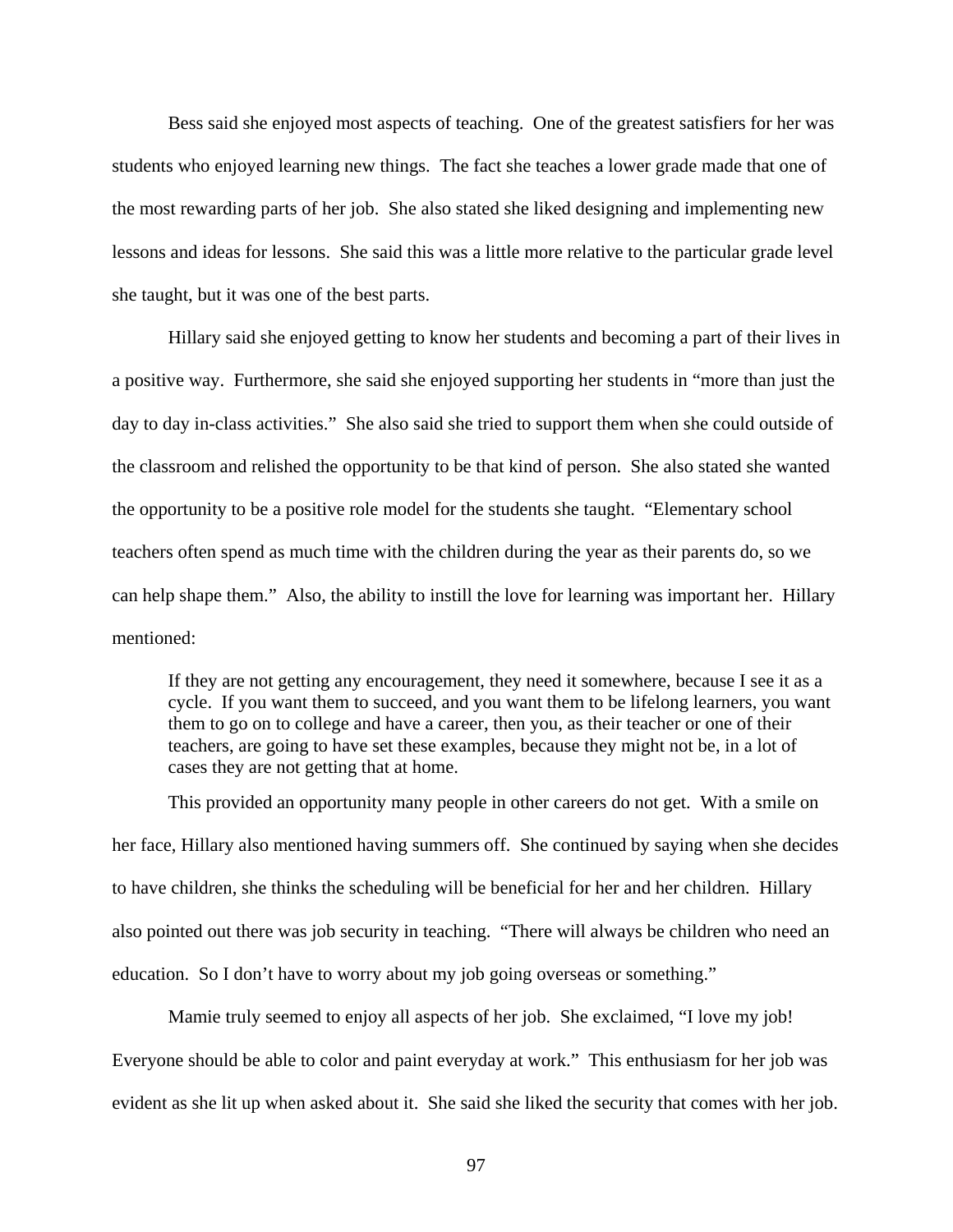She also said she thought that even though she travels between several different schools, the physical demands were low compared to some other jobs. Also as a mother, like many of the other interviewees, she said she liked having the same or similar schedule as her child when she was in school.

 Mary stated that she enjoyed children and their outlook on life. She explained, "I think it's just so fun to come to work everyday." She said she liked talking with the students and seeing how they think things work or should work. She said she also liked the ability to know she has taught them something and in many cases skills and things they will use the rest of their lives. "Overall that is extremely gratifying."

 Eleanor, although extremely satisfied in her job, because of her age and other factors did not see herself as teacher for too many more years. She currently was working in a school writing grants and said she loves doing that. She also pointed out that as a parent, the hours were good and they enabled teachers to spend time with their children. She said she also enjoyed building relationships with her students. These relationships often lasted a lifetime. Furthermore, she said she enjoyed igniting a spark for learning in her students.

 Satisfaction areas for Rachel included the pure joy and excitement students have in class on a regular basis. She noted although this might be more prevalent in lower grades, it was gratifying none the less. She said she also liked the progress that was apparent especially with younger grades. She noted, "By the end of the year, I can always see some progress and that is wonderful. I love that part of teaching especially." She also said she liked making students feel special and worthwhile, "because in many cases this is not something they get to feel at home."

 In Dolly's opinion, there were numerous things that provided satisfaction to her as a teacher. She made a special note, "Just seeing them, and looking at their faces when they learn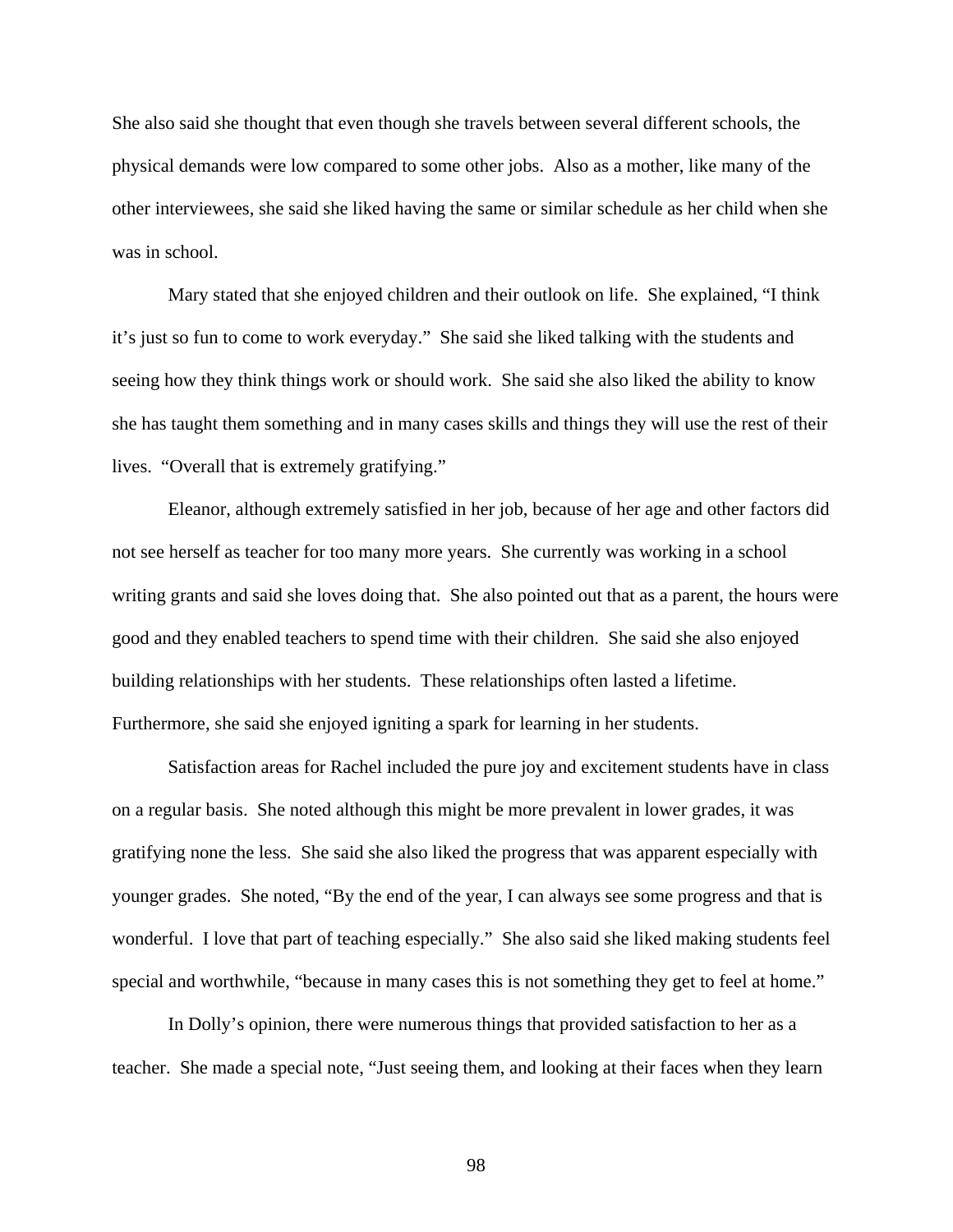things. That is really something special." Even though it was something that was very different from when she went to school, reading being expected in kindergarten, she said she enjoyed watching kids read for the first time. She also said she liked students who, at this early age, were still excited about learning. She had taught in an intermediate grade and remarked that the same excitement was not present there as it was in kindergarten. She also mentioned, even though it is somewhat cliché, that she enjoyed just spending time with kids. She said, "It keeps me young and I enjoy that part of it as well."

 Pat's reasoning as to why she was so satisfied with her current job, even though she has a new title, was that she felt comfortable--not so much in the teaching or counseling aspect, but in the fact that she knew she could contact a number of different individuals to help her draw the right conclusions or find answers to different problems she might encounter. She also said she enjoyed seeing something "click" with the students. She said she also liked to provide kids with hope. She noted that living a rural area with limited economic opportunities was a challenge but providing kids with information that showed them they do not have to accept their current situation, and that there were ways to better themselves has proven to be especially gratifying.

 Barbara said, in her mind, there was no better job than that of a teacher. She noted she especially liked the hugs. She remarked, "I don't remember hugging my teachers, but there are very few days that I come to school that I don't get a hug from someone." This comment caused a big smile to come across her face. Barbara was one of those people who truly have a love of children and teaching them. For that reason, she was completely satisfied in her job.

 Martha was, on the whole, very satisfied. She stated, "It is not perfect, because there is always room for improvement." She noted she loved the changes she was able to see in her students from the time they started school until they left her class. She remarked that the change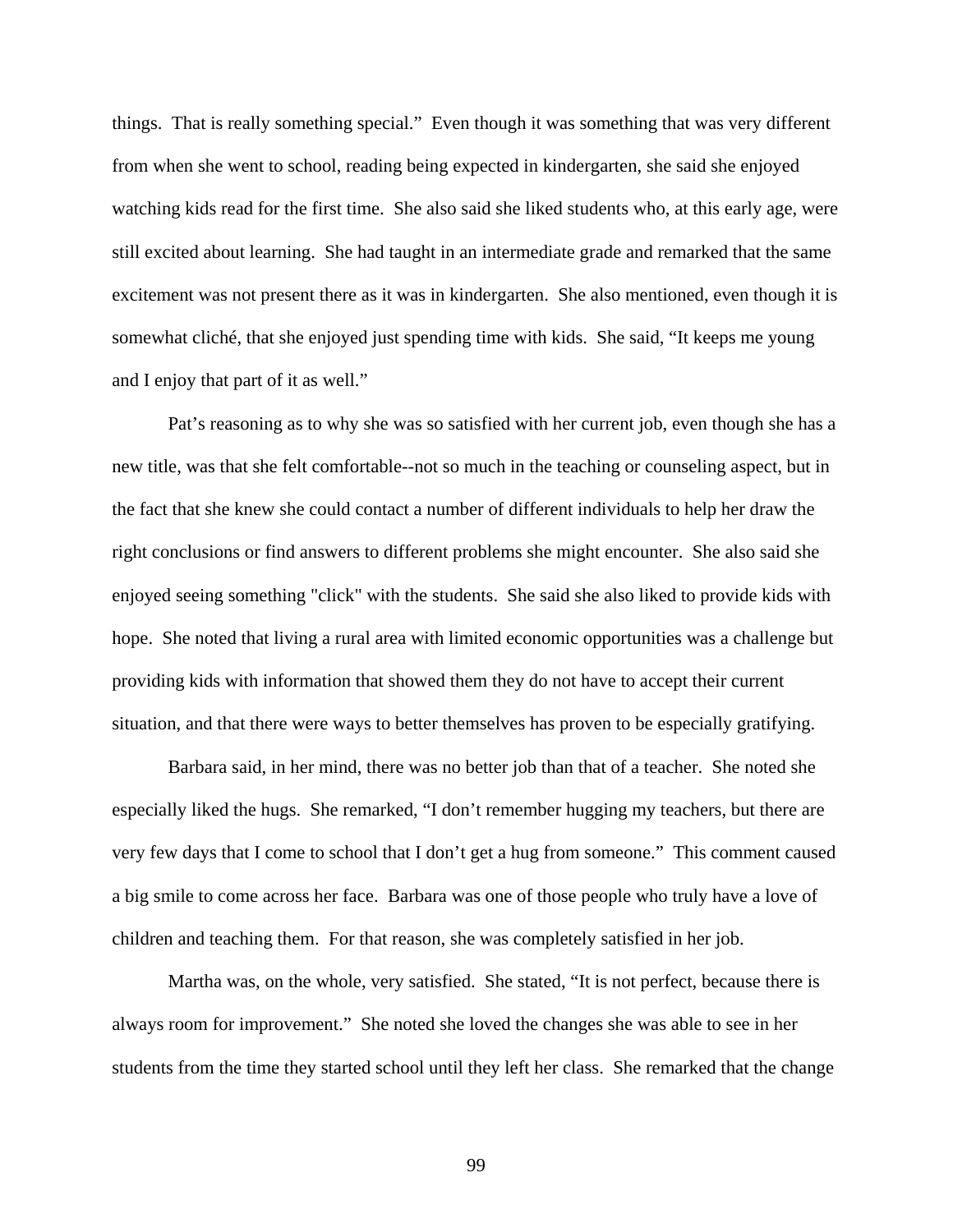students go through was often really amazing. She stated, "They're babies; they grow up so much and mature. They are on their own. In the beginning, we have to do everything for them and when they leave, they can do so much for themselves." She said she also enjoyed having time off to spend with her children at the same time they have time off. She said she liked being able to travel with her family as well. Overall, the change she saw in her students was an area she said made her feel much better about her job.

 The enthusiasm Jackie had for her job was contagious and it was very easy to understand why she loved her job so much. She cited several things as giving her satisfaction. She said she felt as if she was making a difference in the lives of children on a regular basis. This difference, she hoped, would enable some of her students to escape poverty or come back to the community and provide the same things she was providing now to a new group of students. She said she also liked that she was able to keep her heritage alive through her teaching. Because her father and grandfather were teachers, this continued to make them proud, and in that respect, she said she liked that aspect of teaching. She also remarked, "Although it is not a reason to enter the field, the hours and summers off are a nice perk, but it is still a tough job."

 Sarah said she enjoyed her job, especially because everyday was a challenge and different. She stated, "No two days are the same, I like the variety teaching provides." As did so many other teachers interviewed, she said she loved the children and enjoyed spending time with them. Because she taught a lower grade, she said she liked what the kids said and how they were always saying something funny. She also said she liked the flexibility the job gave her; especially, because she has children, that part was really important. Sarah also remarked, "I like that even though I teach kindergarten, every day I learn something, either in preparation for the lesson or from my students, and I love to learn."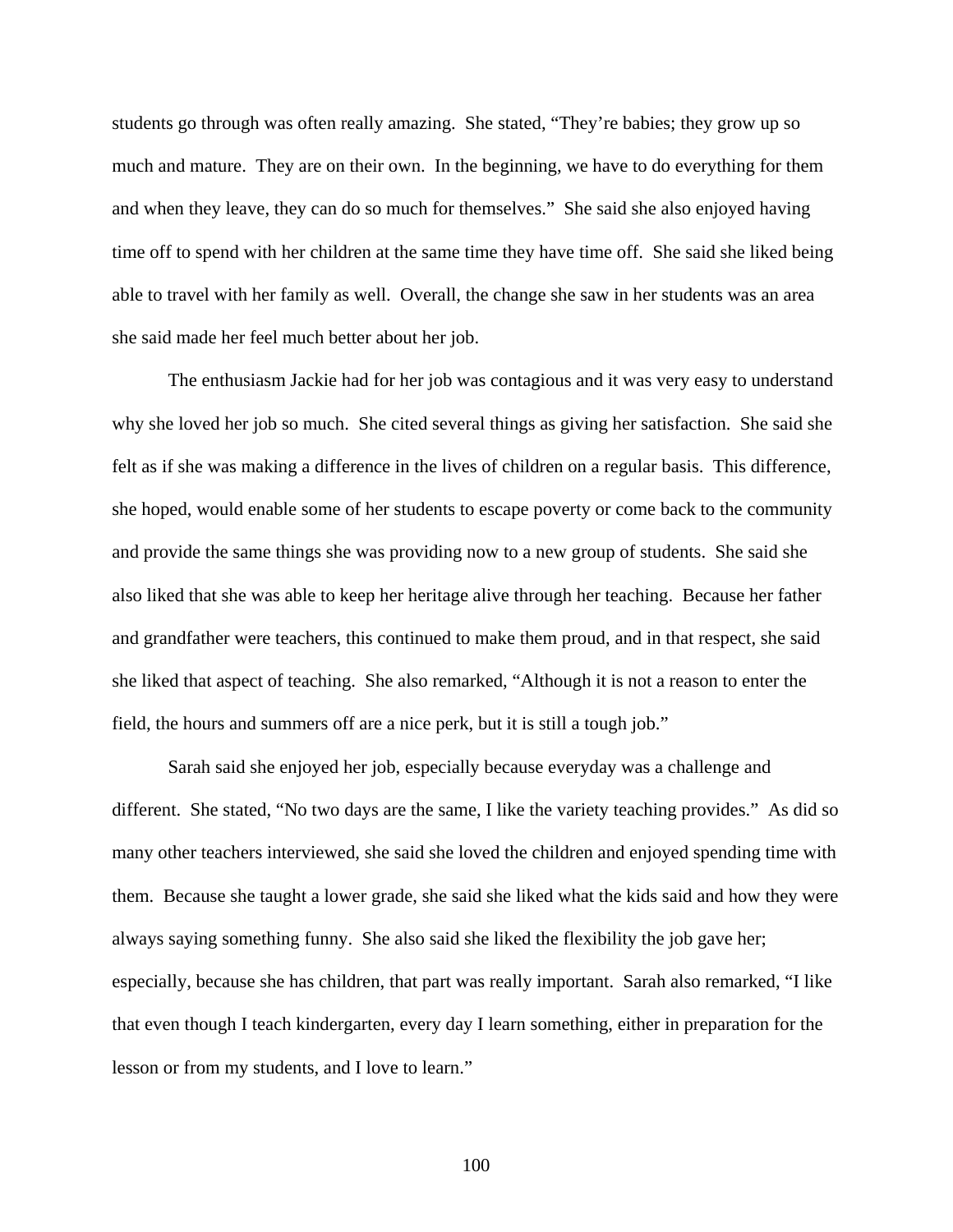Rosalyn looked at her job more as a privilege. She described the rock star status, especially in elementary school, that teachers received and how every time they saw her in school or out in the community it seemed as if she was someone famous. She also said she liked being able to help people in some way. While she said this was not unique to being a counselor, it was probably more prevalent than in other areas.

 Abigail said she saw the look on students' faces when they were excited about learning or having an intense desire to learn as being a great satisfier in education. She also said she liked the ability to share her knowledge with others on a regular basis. She said, "If you have this knowledge and don't share with anyone, what is the point?" She said she also liked seeing students' sense of accomplishment when they have completed an assignment or learned a new concept.

### *Challenges*

Nancy cited problems with her role as a specialty teacher as a personal challenge. "No other teacher in this type of setting has all 500 or 600 kids twice each week for 40 minutes" Nancy discussed how exhausting the job was on a regular basis. There were also always those children who seem to be problematic for everyone.

 Franklin said he saw the amount of paperwork teachers were continually bombarded with as a problem. He told, "Teaching is not the problem today, it's the paperwork…that's the foolishness you have to put up with in order to teach the math or reading." This, coupled with a lack or parental concern, was an ever growing problem, according to Franklin.

 Betty stated several challenges to schools and teachers today. She explained one of the biggest problems as she saw it: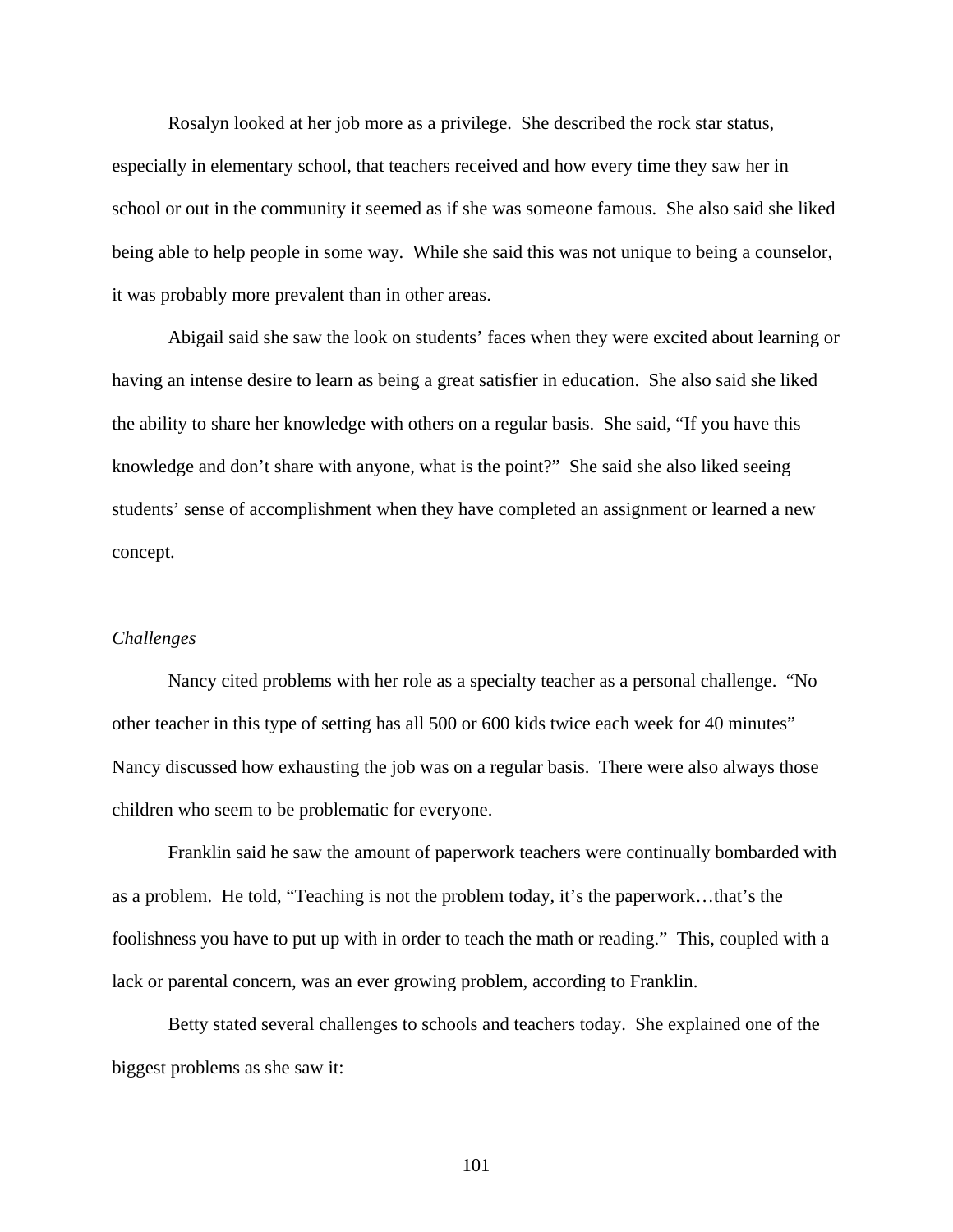I think kids have no responsibility for their actions. If you call them on something, even if it is something minor, they always look to blame someone else. I think this is in large part because they do not have to take responsibility at home.

This problem has been a growing trend in education and Betty said she believed the break

down of the family unit has caused it.

 Like so many other teachers, William said he noticed that parents often had unreal expectations for their children. This particular challenge was especially difficult for teachers.

He remarked:

I hear all the time, I want my children to have it better than when I was a kid. Having it better does not mean having more stuff; it means better morals, a better way of living, a better way of life, and more people loving you. It seems like today everyone has become so materialistic.

 Another facet to this problem was that so many of these parents try to replace time spent with their children with stuff and that was hard for teachers to ignore, justify, or fix.

 Another challenge involved community support of education. William mentioned that society, as a whole, does not embrace the importance of education nationwide or in the small community where he taught. He stated, "I don't think Americans in general support education. I don't think we hold it in high enough esteem. When things aren't going well, education is the way to change things." This lack of support for teachers was a challenge that must be addressed in the near future. According to William, "The entire institution could continue to crumble and lose its effectiveness."

 Like so many other teachers, William said he thought making a living was becoming more difficult. He noted that through his association work, he has met people who have left the profession, and they cited the increasing pressure that is put on teachers without any kind of reward as one of the main reasons for leaving. While he noted this does not always include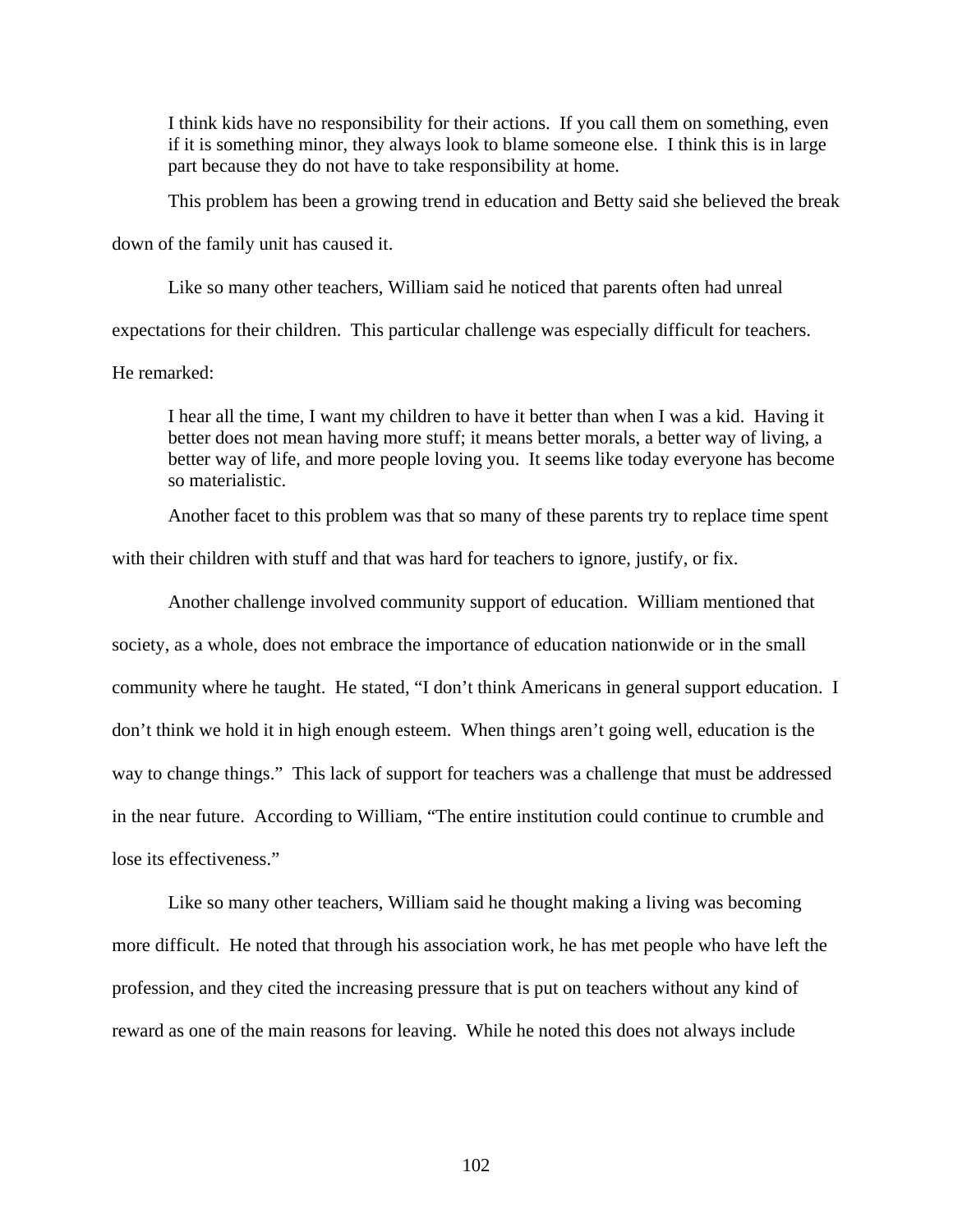monetary gain, teachers must be justly compensated for all their hard work and dedication and not be in the "gutters of society."

 Bess was very quick to point out that teaching was an exhausting job, both physically and mentally. She stated, "This job is exhausting and coupled with the breakdown of the family unit, children are much harder to deal with now in part because there is a lack of discipline at home." This breakdown means that children have been shuffled from one parent to the other or one home to the other. She also mentioned she does not like to sell things or collect money.

 Hilary's challenges might result from being a special teacher today. She said she saw the whole school throughout the week and missed the personal contact and interaction she was able to develop as a classroom teacher. She said salary was a continual challenge for teachers. She noted, "Especially in a rural system, you look at surrounding counties making more money for the same job and it's very disheartening." While the pay issue was a difficult one to deal with, she noted it was getting better, just not where she thought it should be.

 Even though Mamie was generally upbeat about her career as a teacher, she pointed to low pay and overall impression of teachers as an area that could be better. She pointed out:

We have kind of beaten pay to death, but having been in education as long as I have and adding some income to my paycheck through degrees, and career ladder, I think it would be nice if I made a few thousand dollars more a year than I do, I guess I think my education is worth a little bit more than I get paid for it. I think teachers are probably some of the most important professionals for the future of this world and I do not think their income matches their importance.

 Like many other teachers, pay was an issue, but Mamie was quick to point out that while more money would be nice, she was still very satisfied with her job.

 Because Mary was a 1st-year teacher, she was aware there were things about her job that could be overwhelming, but she was the most amazed or dissatisfied by the number of little things. She explained, "All that little extra stuff you have to do. I mean, that totally shocked me.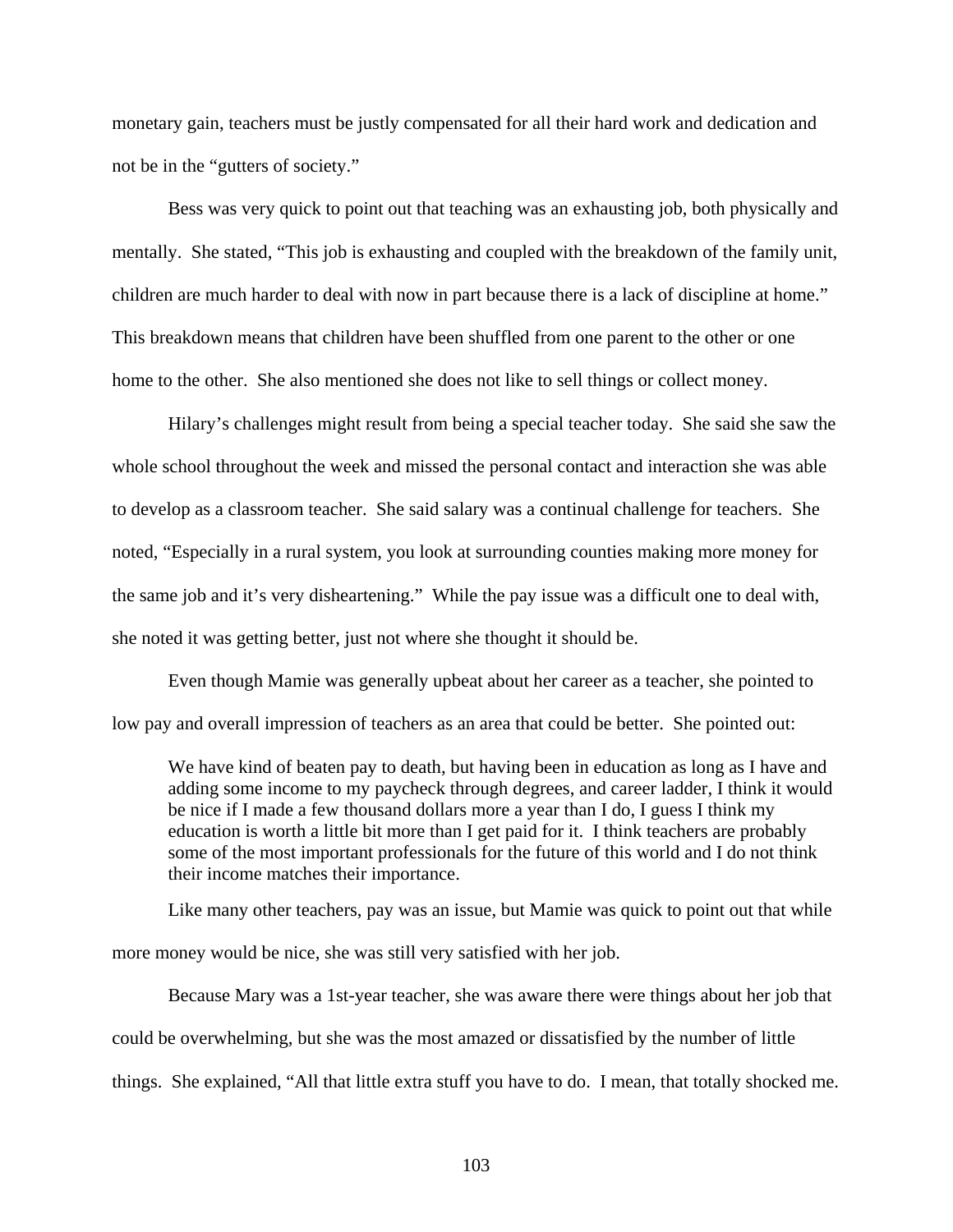My mentoring teacher asked me, have you done this or that and I was like, I thought I was supposed to be teaching." However, Mary did add that part of that impression might be because she was new and feeling overwhelmed. She remarked she did not like lesson planning, but understood, "it's just something you have to do." In addition, another challenge for teachers was that it was difficult to leave your job. Mary remarked, "Unlike so many other jobs, I think about my kids all the time." She said, because she was somewhat tender hearted, that made her job even more stressful. "On top of everything else, many nights I wonder if my kids have enough to eat, or someone at home to help them. I worry a lot." She also said she thought that was why she could make such a positive impact on students and needed to remain in the profession long term.

 Eleanor pointed out that for her dealing with ignorance was a continual problem especially in a rural area. She noted that parents in the area she taught in were not stupid, but ignorant to the source of many problems and unwilling to seek solutions. This was an ever growing theme from the teachers in this interview process.

 Rachel cited that another potential pitfall for the educational system was red tape. She noted in her short career there had been instances where there was so much red tape, the students could have easily gotten lost in the shuffle. She stated, "That is so frustrating; there were situations going on around me I want to fix and was unable to." These red tape situations were an ever growing problem according to Rachel.

 Dolly said her job was nearly perfect. There were so many things about it she enjoyed, but she said she thought parents were becoming increasingly difficult to deal with. She said that much of the time parents had unreal expectations for their children. She also said that it could be difficult when almost everyone got a concept or an idea and there was the one child who did not.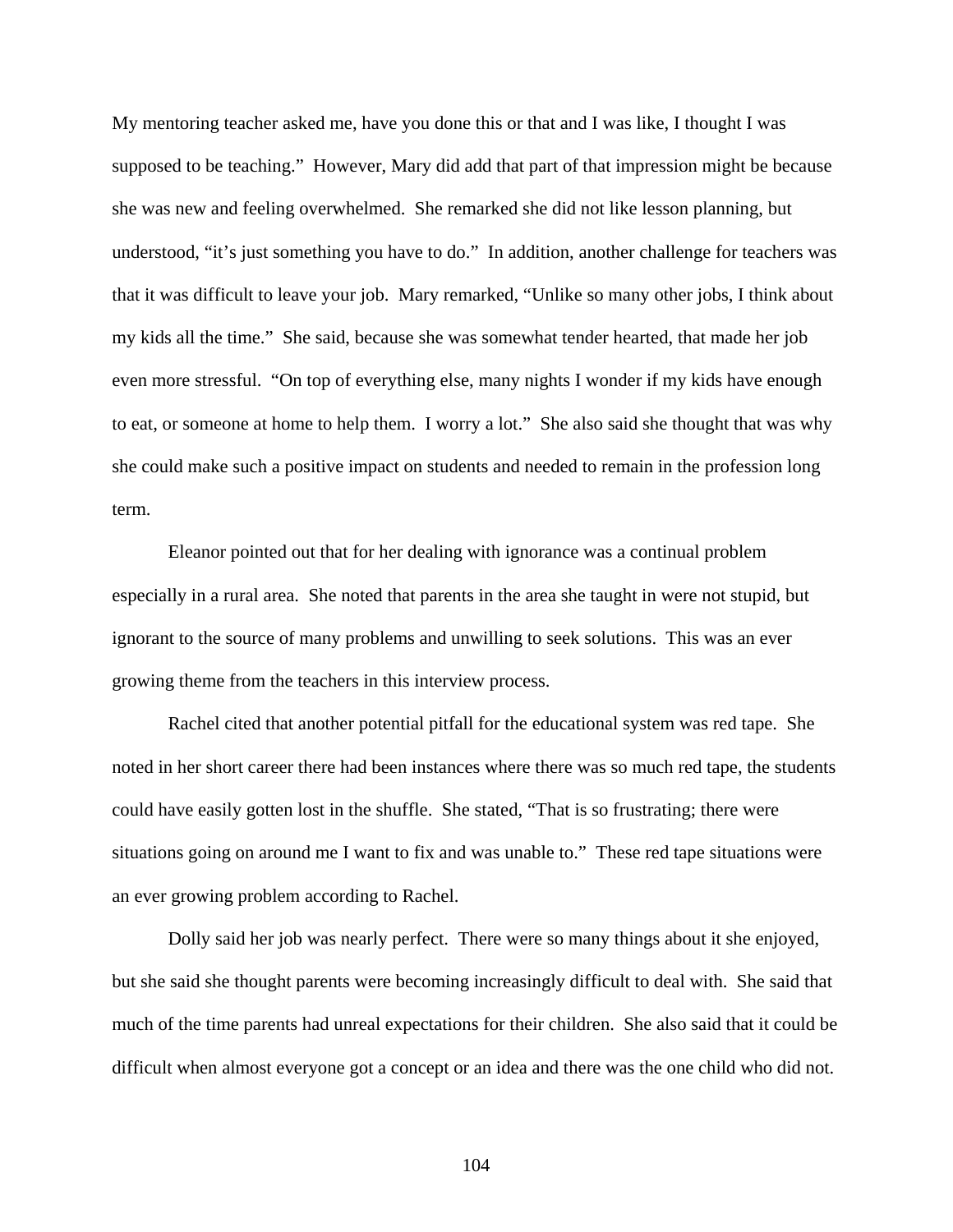This challenges even the veteran teachers to find a way to help that student understand why something works that way. In her words, "It's just hard coming up with all those different strategies to get through to every one of them. It can be frustrating I think."

 Pat cited a couple of very serious challenges she saw at the time or on the horizon for education. She said that the educational system in this country was not perfect, but she did not like educational reforms. Her concern came from those who often shape educational policy, "With the changing of presidents, it's frustrating to see what I feel are people who don't know about education make the hoops and rules for us." She said that too often educational policy becomes a political issue and reforms follow because they sounded good coming from a politician, and they truly did not offer any serious solutions to the problems facing education in the United States. She agreed with other teachers in the study--parents were posing significant problems. "Too often, parents think we are doing something wrong to their children, and, even worse, they think it is intentional. It gets very frustrating dealing with that on a regular basis." Parents, according to Pat, were also less supportive than they could be. She said their attitude often centered on what had the school done wrong toward the child, instead of seeing that perhaps their child had made a mistake. Pat said these problems were more prevalent now that she was in an administrative role.

 As mentioned earlier, Barbara was extremely satisfied with her job, but as she said, "There is always room for improvement in even the best working conditions." She pointed out there was limited planning time in the school day for her as the teacher. Most nights, Barbara stated, she left school well after 5 or 6 in the evening. Planning for six subjects was extremely challenging with such little planning time. While she was willing to put in the extra time the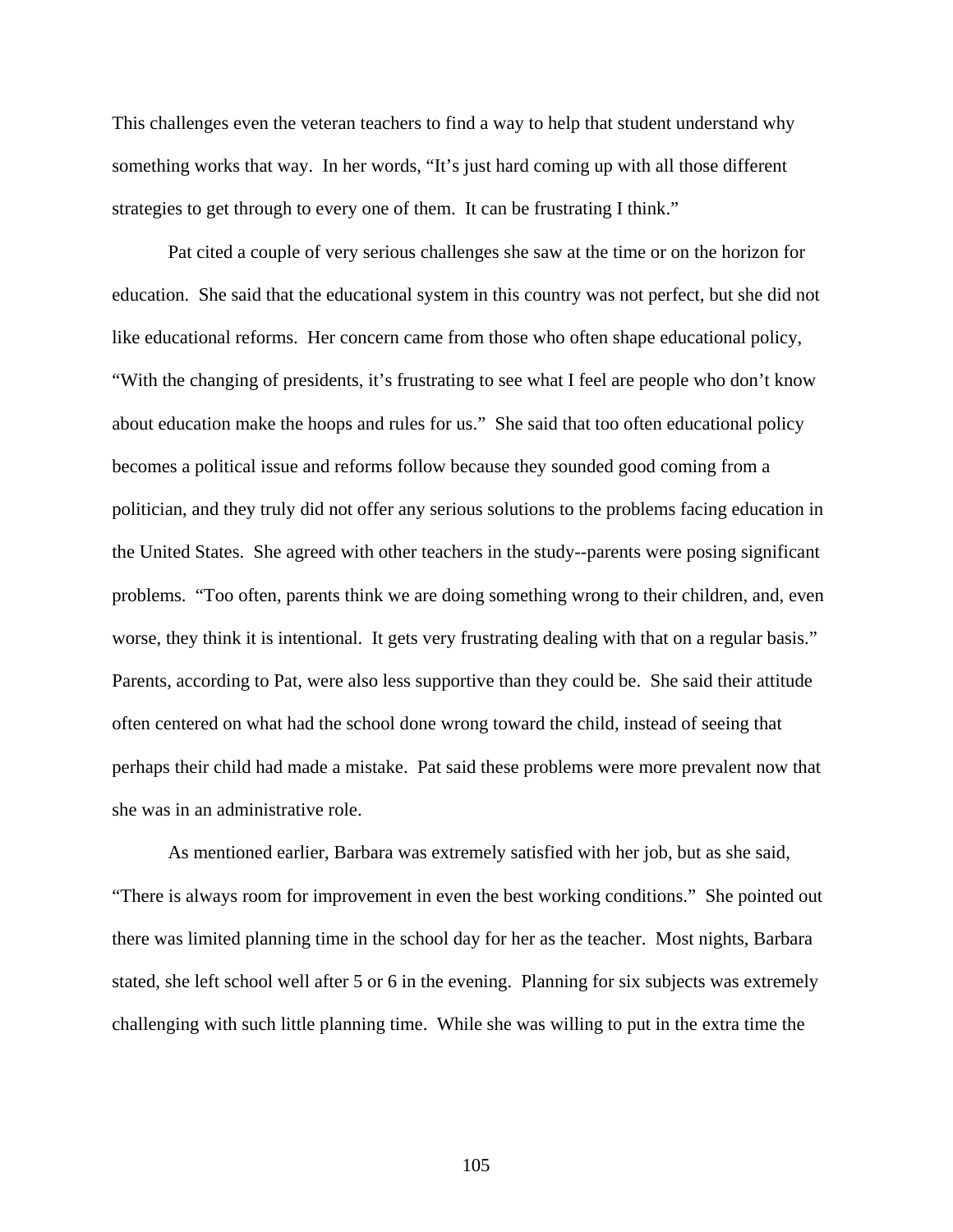preparation takes, she noted, "There has to be a better and fairer way to help teachers with this burden." This was by far her main complaint.

 Martha had few complaints with her job as a whole. She did see money as a problem but not in terms of salaries as much as for supplies. Teachers have been forced to spend a lot of money out of their own pockets, and Martha stated when they do not make a lot of money, that puts an even bigger burden on them. Martha said she would like to see more funding come to education so that teachers do not have to continually be inventive to have basic needs met.

 Jackie pointed out that the stress teachers were under at almost all times was an extremely difficult challenge. She pointed to the fact that for herself failure was not an option, so she became stressed when students did not seem to grasp a concept, especially when she approached that topic in many different ways. She stated, "It's like oh man, what am I going to do? I've got to succeed at this, I've got to make this happen." This challenge was mentioned by some of the others interviewed in this study. She also noted that another challenge with teaching as opposed to other jobs was having "no down time or ability to just get by." She stated the challenge this way, "You have to walk in and be in tip-top shape or the students will call you on it. You are their constant thread so you have to be on it always. I can't think of another job that is like that."

 Sarah was quick to point to parents as a challenge to teaching. She pointed out that parents could be difficult to deal with, but also that teachers often wished parents would realize that teachers were there to work with children, to help them develop, and to become better, stronger students. Although Sarah said she believed she made a decent salary, she noted it could always be better.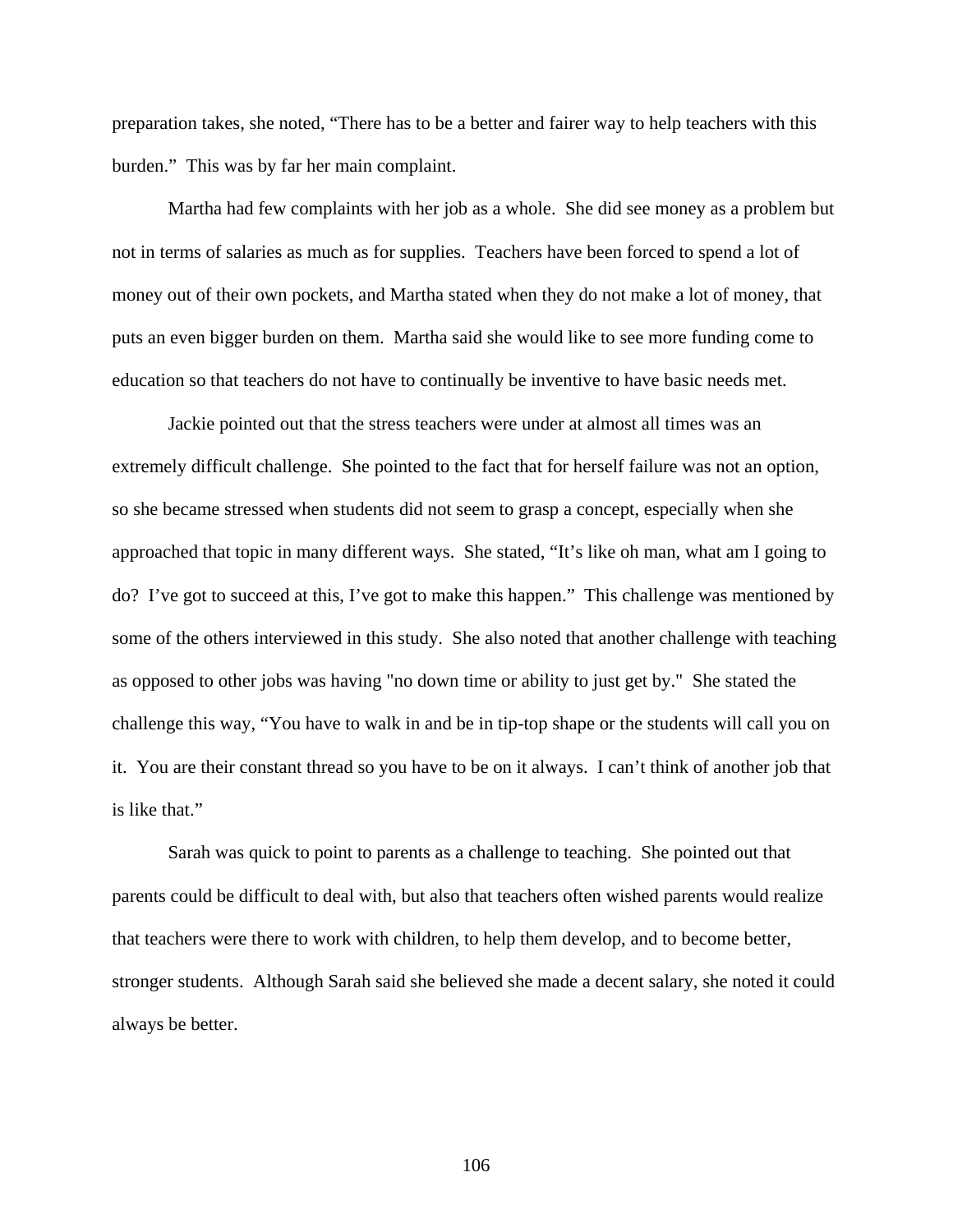As mentioned before, Rosalyn said she really loved her job but saw challenges that she and other teachers face. She said she did not like having to complete duties that put her in an authoritarian role. As a specialty teacher, she said she did not like having to be authoritative with her students.

Abigail made note of only a few things that were growing challenges for educators. She noted that students who did not seem to care were a growing problem in schools today. She said she saw their complacency with education as being detrimental to society as a whole. Also, she said that sometimes other teachers, administrators, and students did not give special teachers or special classes the respect they deserved.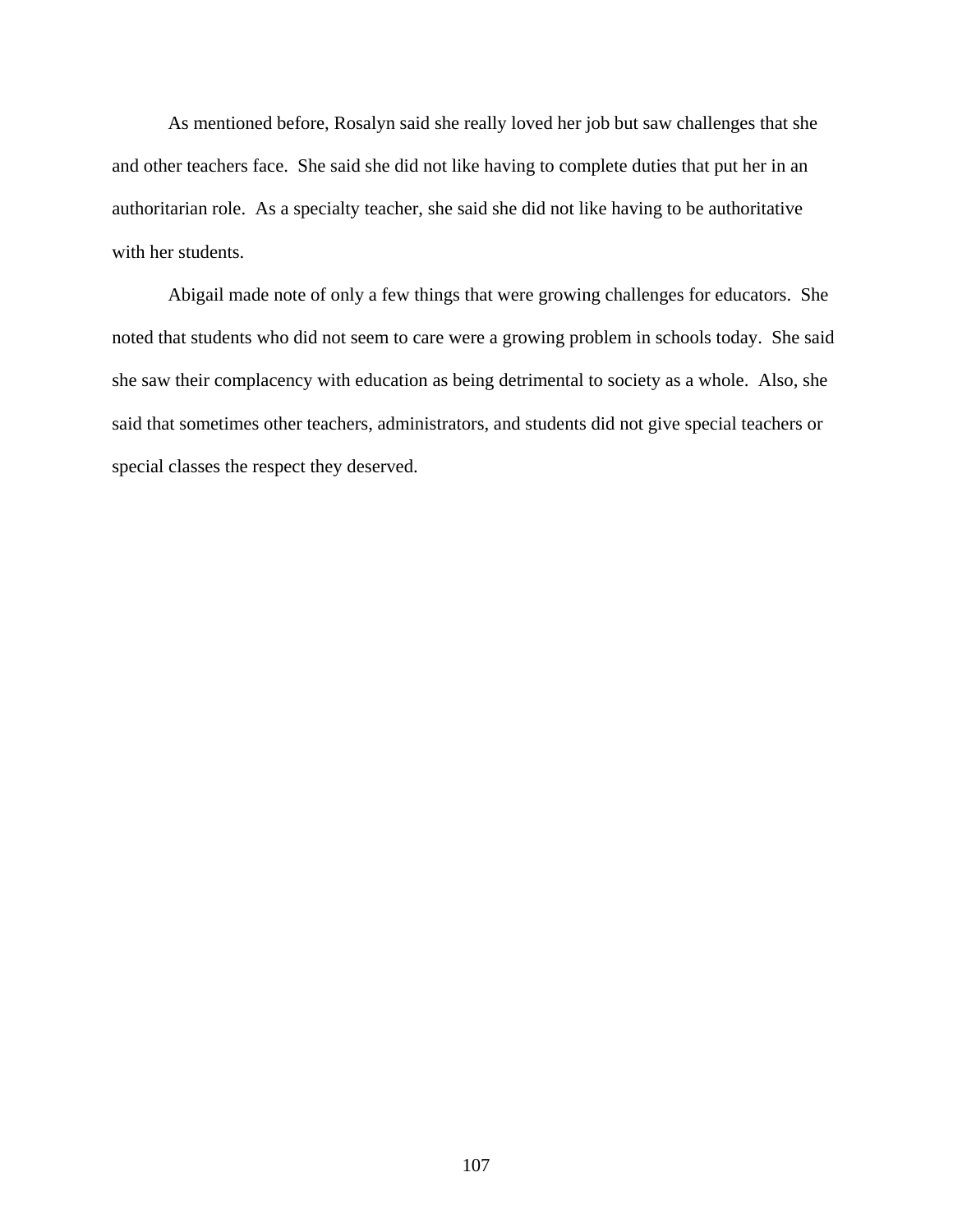#### CHAPTER 5

# FINDINGS, CONCLUSIONS, RECOMMENDATIONS FOR PRACTICE, AND FUTURE **RESEARCH**

#### *Introduction*

Wilcox and Mumford (n. d.) said about family in an episode of the television series  $M^*A^*S^*H$ , "I don't care how poor a man is; if he has family, he is rich" (n. p.). The teachers interviewed for this study definitely attested to that fact. The teachers interviewed for this study had a close relationship with their families and in some way or another, their families made them the people they are today. The purpose of this study was to determine if having a parent, a grandparent, or both a parent and grandparent who were educators was a contributing factor for teachers in not only choosing education but also remaining in the profession long term. The goal was to develop a grounded theory for explaining why second- and third-generation teachers enter the profession and remain there long term. The overall question being answered was: As a second- or third-generation teacher, what impact did your family have on your decision to enter the education profession as a teacher?

 I interviewed 18 teachers whose immediate family members were also educators in an attempt to see what, if any, connection existed based on their decisions to enter and remain in the teaching profession. Based on my review of literature, there has not been a similar study conducted; therefore, I could draw only on my own personal experiences when thinking about the topic. As the data were coded, several different themes emerged as outlined in Chapter 4. Those themes addressed the overall and subsequent research questions for this study.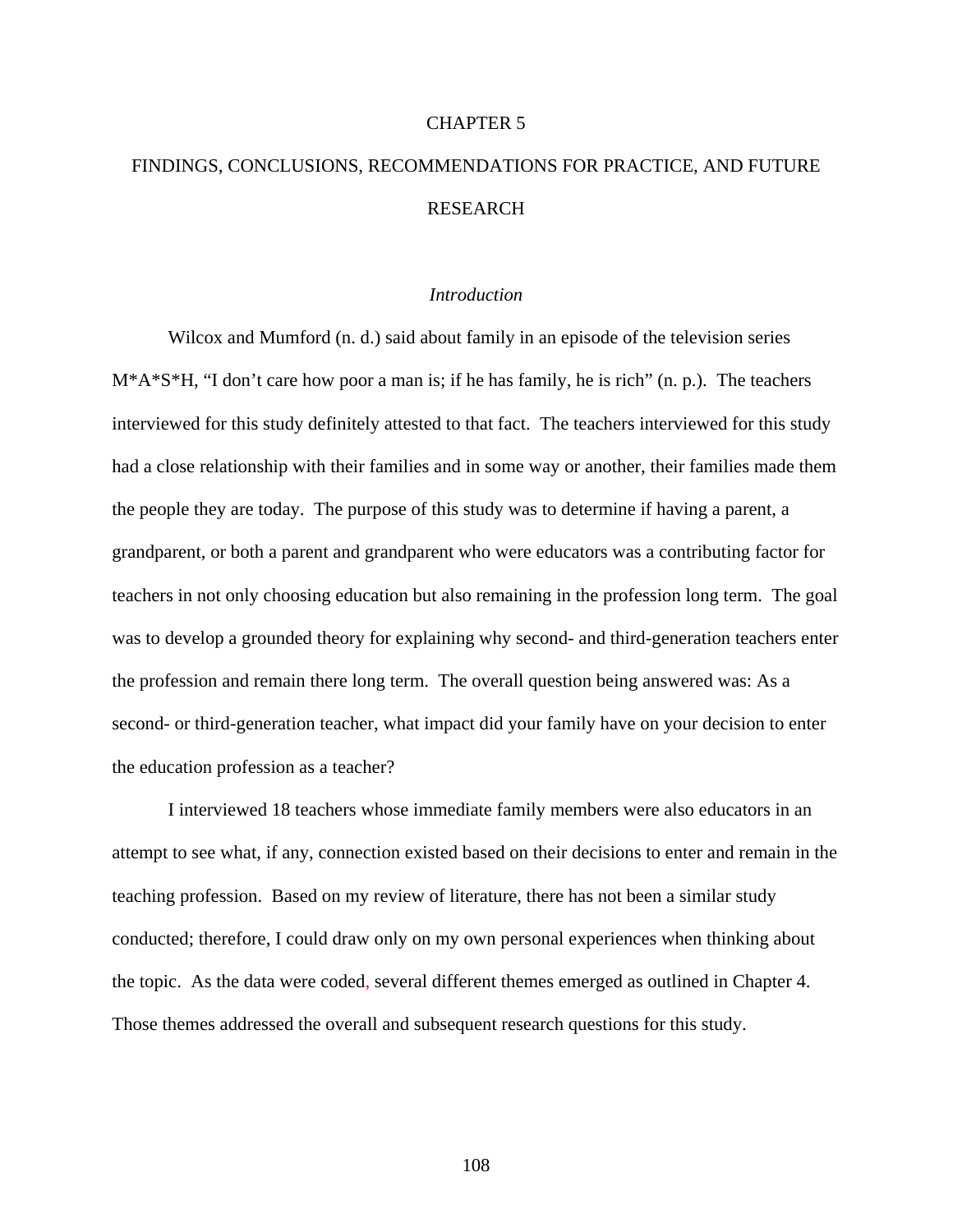#### *Conclusions From the Study*

 There was a wide variation in the responses provided by the 18 teachers interviewed, and initially it would seem as if there was little relationship between the respondents. A close examination of their responses indicated they were much more alike than different regarding their approach to education, love of children, and their overall opinions of teaching. The conclusion section is divided into four categories: (a) the impact of family, (b) childhood experiences, (c) parental guidance and experiences, and (d) other factors. The conclusions categories were developed based on the research questions and subsequent responses of the participants and their alignment with those questions.

#### *The Impact of Family*

*Findings.* This study and analysis of the data showed there was little doubt that in the cases of those people interviewed their families had a major impact on their lives as teachers. The findings showed that those who were interviewed were not pushed into the educational setting or overtly encouraged by their parents or other family members; however, once they selected that particular vocation, their families were almost always pleased with their decision. The selection of teaching as a career did not seem to be as important to the families of those interviewed as was the furthering of their education. In each interview, participants mentioned the importance of getting an education and learning all they could. Actually, this particular value was presented more than the desire for children of educators to become teachers.

 When those who were interviewed became teachers, the support offered to them by their families has been invaluable. In interview after interview, teachers mentioned how beneficial having a parent who had been a teacher was because it gave them a better understanding of what

109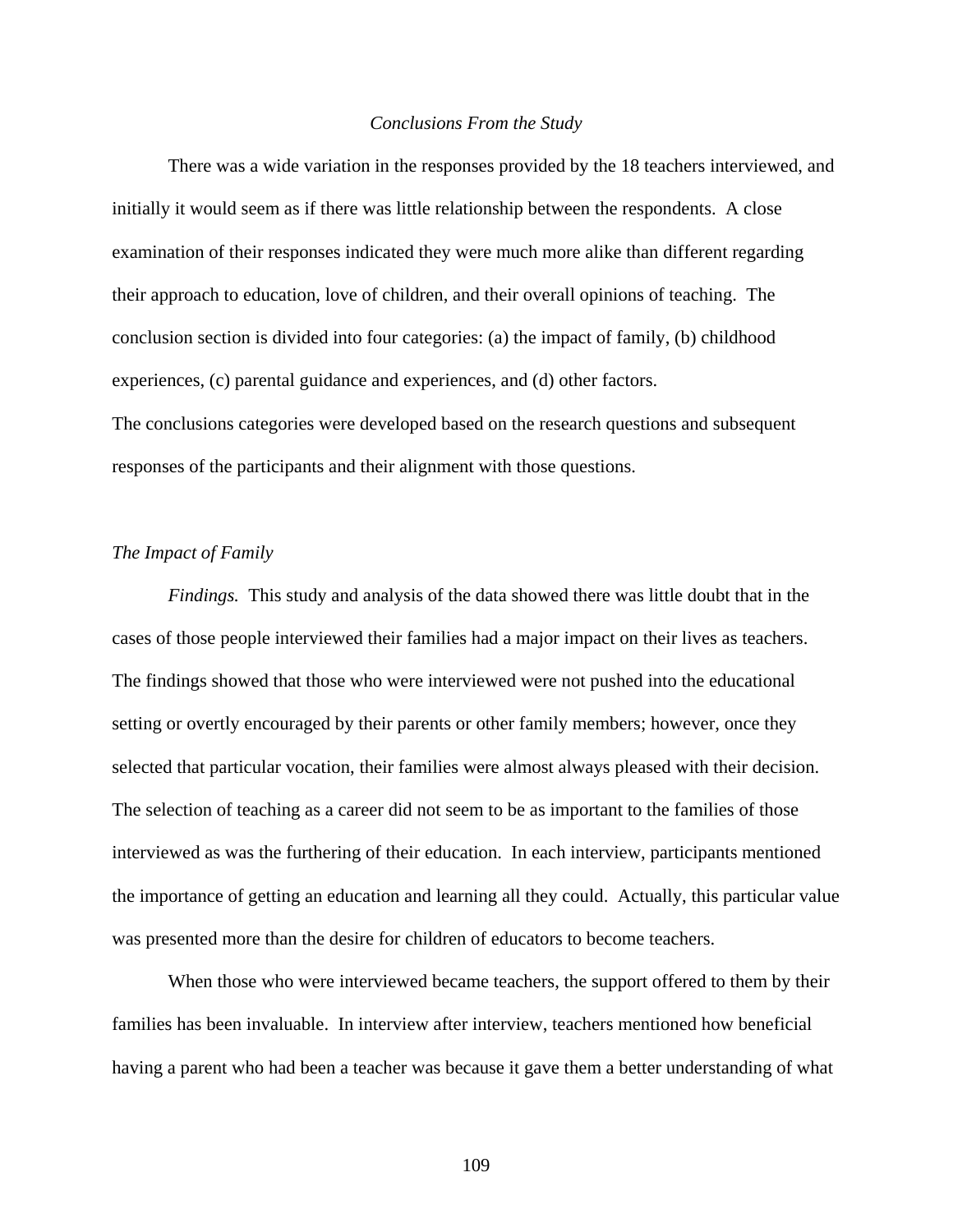was expected in the job, how to better deal with parents, and in general how to overcome adversity related to being a teacher. The fact that they had parents or grandparents in the education profession helped these teachers deal with problems such as burn-out or lack of motivation for their jobs. In short, having other teachers in the family made a difference in how these teachers approached their jobs and in their subsequent success in the profession. They each had someone to go to for comfort and advice.

 Of those interviewed who had children, their families also provided a support system for helping with their children when they were unable to care for them. The schedule of a teacher is somewhat flexible, but in many cases they still needed help caring for their children, especially if the teacher decided to go back to school for more education. In every case, these teachers reported a strong support system in place and said they could count on their families for help whenever they needed it. This might have been because of the more close knit nature of a rural community, but in the cases of the research conducted, it was strongly present.

*Recommendations*. Further research needs to be conducted regarding this topic. In particular, research needs to be conducted in other areas across the country. There might be variation between rural, suburban, and urban areas as to the type of phenomena present in each of the areas. The findings, from this more rural, area seem to indicate a parent's vocation is a strong indicator of children's choice of a profession. In addition, further studies should include how other members of one's family, not just parents, but also brothers and sisters, impact someone's overall job satisfaction.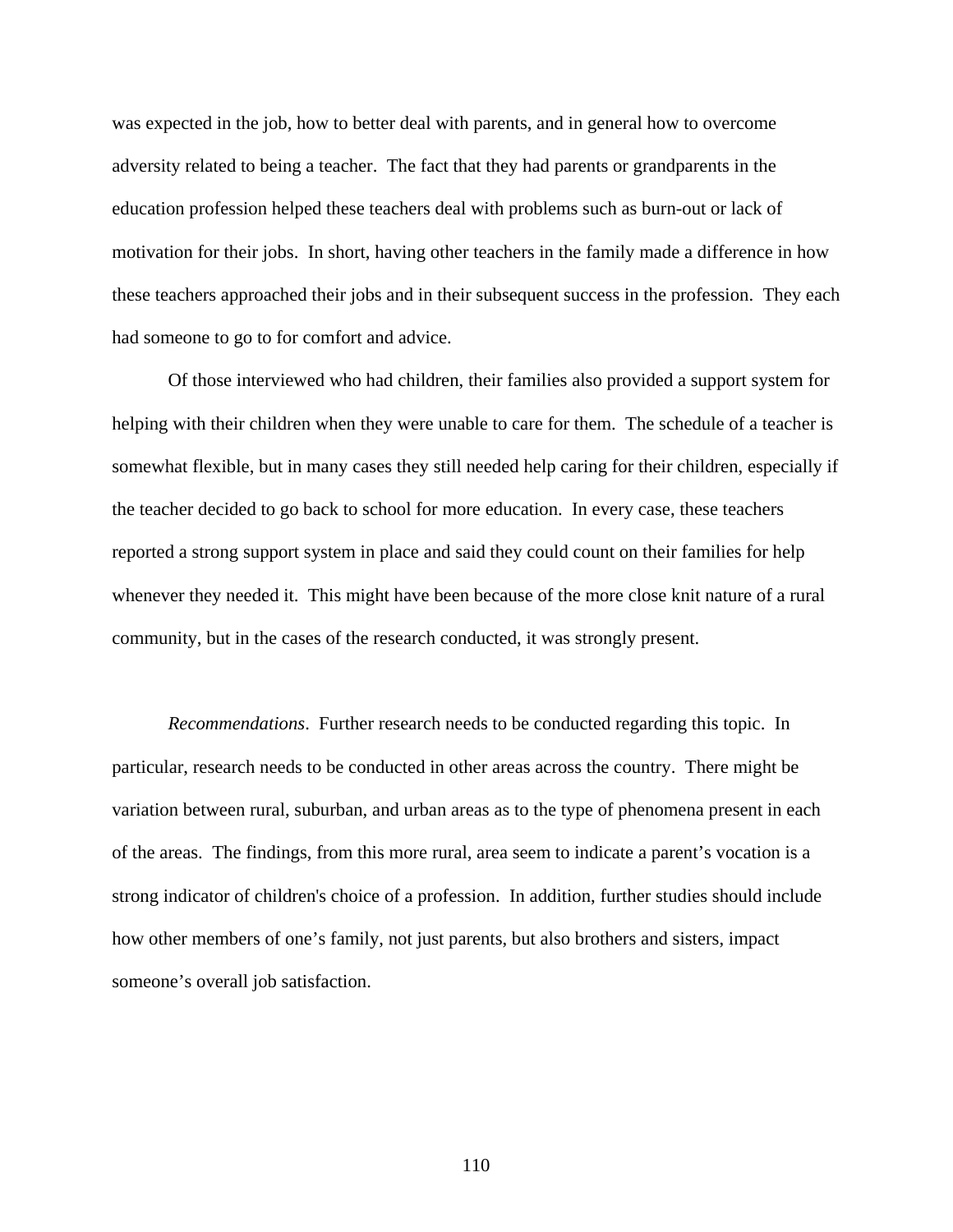#### *Childhood Experiences*

*Findings.* My study's analysis of childhood experiences showed that most teachers who were interviewed had a very positive school experience. Almost all the participants mentioned they liked school at an early age. In many cases they thought about the possibility of becoming a teacher from a young age. This positive experience led many of them to want to become a teacher because of the experiences they had when they were younger. They also wanted to bring the same joy, excitement, and love of learning to their students as many of their earlier teachers had brought to them. Virtually no interviewee had an overall negative experience in school. Not only did each of them recall with great fondness different activities and learning experiences, but also most strived to maintain the same basic characteristics their favorite teacher possessed. Each teacher interviewed seemed to want to provide students the best of his or her experiences.

*Recommendations.* Further research needs to be conducted with teachers currently in the classroom and their experiences with education as a child. This could be a major factor in "burnout," or teachers leaving the profession because they did not have a positive experience with learning as a child. Those teachers interviewed also stated they had some of the characteristics of their favorite teachers. Research should also be conducted to see if the characteristics of the teacher's favorite educators are currently present in their own teaching. In addition, principals might want to begin asking prospective teachers about their own educational experiences in an effort to find those teachers who enjoyed school and might enter the profession eager to instill the same values they were given by some of their favorite teachers.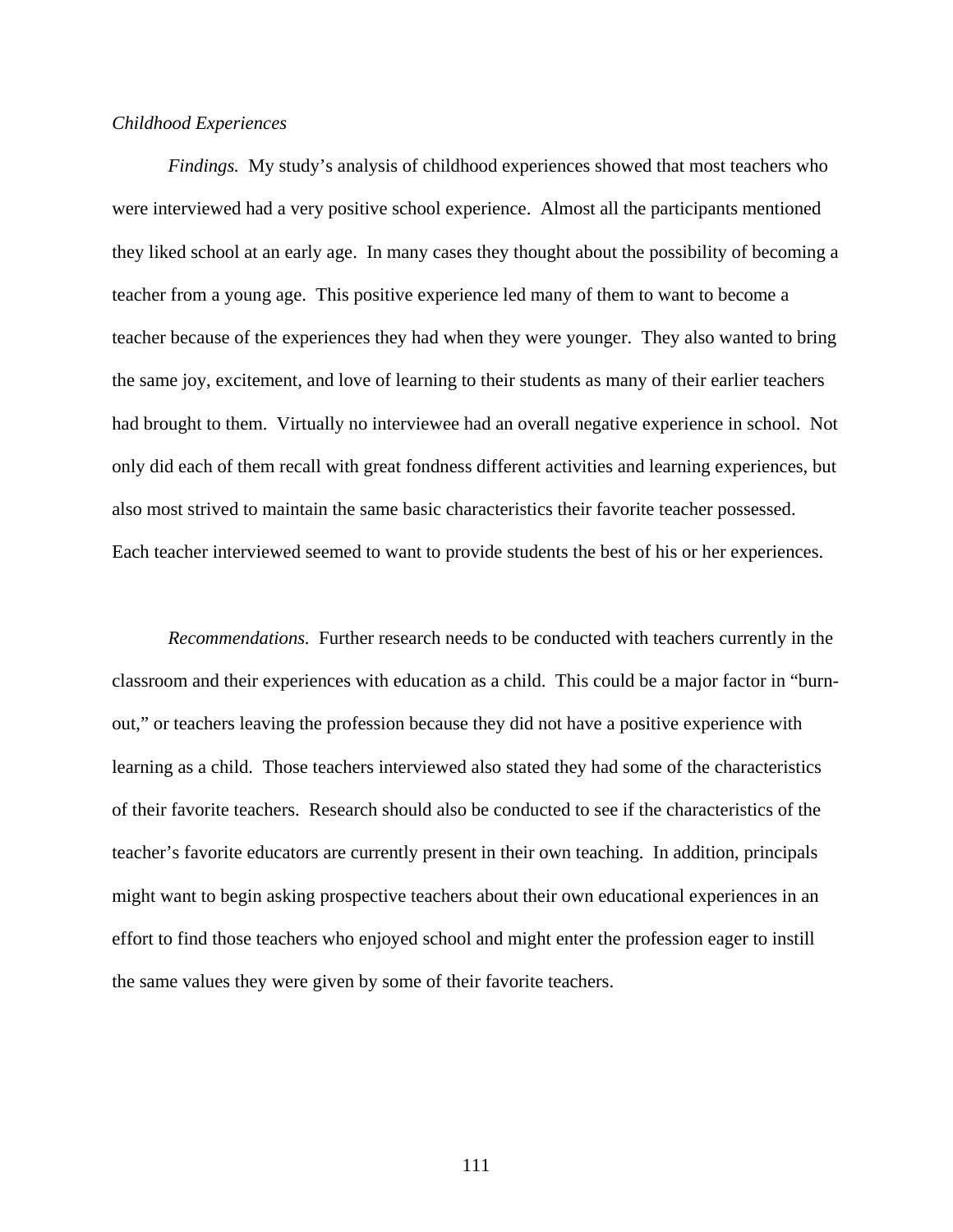#### *Parental Guidance and Experiences*

*Findings.* This study and the analysis of the data showed that when those teachers interviewed entered the profession, the experience of being a child of a teacher or the guidance provided to them from their parents and grandparent proved to be beneficial. In many of the cases of those interviewed, it helped them through a difficult situation, provided a different learning strategy to implement, or helped them develop into stronger, more efficient teachers. All teachers interviewed looked to their parents for guidance at some point in their careers. Most participants remarked that having a parent who was a teacher helped them to be more prepared when they first entered the profession or when they were having difficulties. The guidance from parents or grandparents who were educators and the experience of being the children of teachers enabled those people interviewed to have a more realistic approach to expectations that come with their jobs than did other people they mentioned throughout the course of the interview.

*Recommendations.* Further research should be conducted to determine if the kind of guidance offered to teachers in this region is present in other regions across the United States. Specific attention should be paid to children of teachers in other rural areas, as well as suburban and urban areas. Additional research should be conducted to see what kinds of guidance parents who are teachers give to their children who are teachers that help them overcome obstacles. Additional research could include information on the type of relationship the parents have with their children to see if that has any bearing on the appropriateness of overall advice given to the children.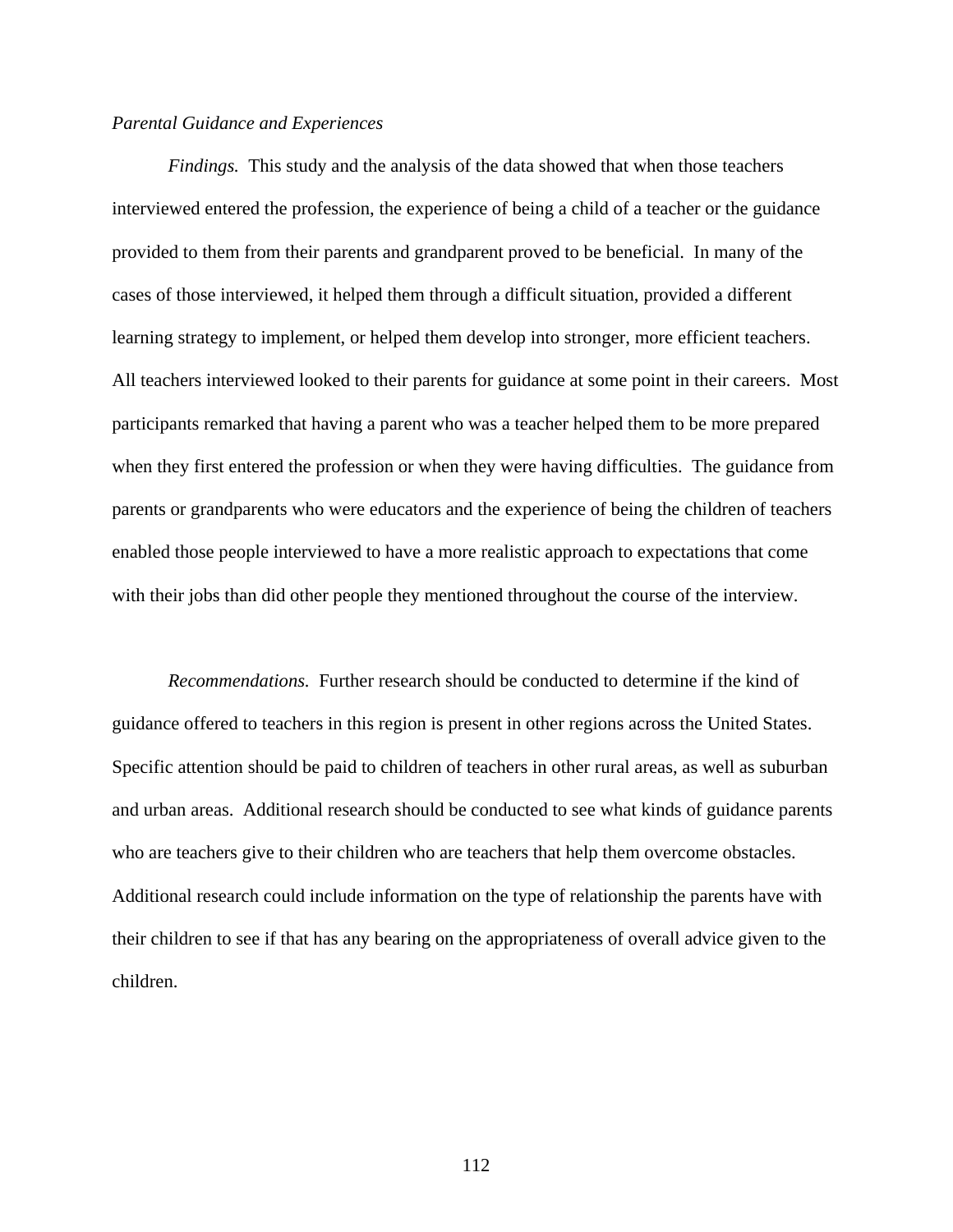#### *Other Factors*

*Findings.* This study and the analysis of the data related to the study showed there were other factors that influenced participants to enter the teaching profession. Most of the participants were women and they either had or expressed a desire to have children. In each case, they said they felt teaching was an excellent choice for a career because they could be on the same schedule as their children. This meant that in many cases they had extended periods of time off to spend with their children. This seemed to make both teaching and parenting very rewarding for them.

Many of the teachers laughed about the hours and amount of work for teachers but stated as parents they liked the extra time to spend with their children, especially in the summer. This gave those teachers interviewed opportunities to travel and spend more time with their families. Several stated this was fortunate for them and their children because many other jobs do not provide this same luxury.

Other motivating factors came from an intense desire to see children learn. Many of the teachers interviewed cited this particular factor. Also, an overall love of children encouraged many teachers to enter the profession. Teachers also acknowledged that despite economic times being unsure, teaching provided a steady income with little concern for the loss of their jobs as long as they were doing what they were supposed to be doing. Lastly, the "love of learning" was cited as a reason to enter the profession. Most of those teachers interviewed said they loved seeing students' faces light up when they learned something new. Teacher commitment to lifelong learning enabled many of the teachers to see that as their role--helping children to become lifelong learners.

113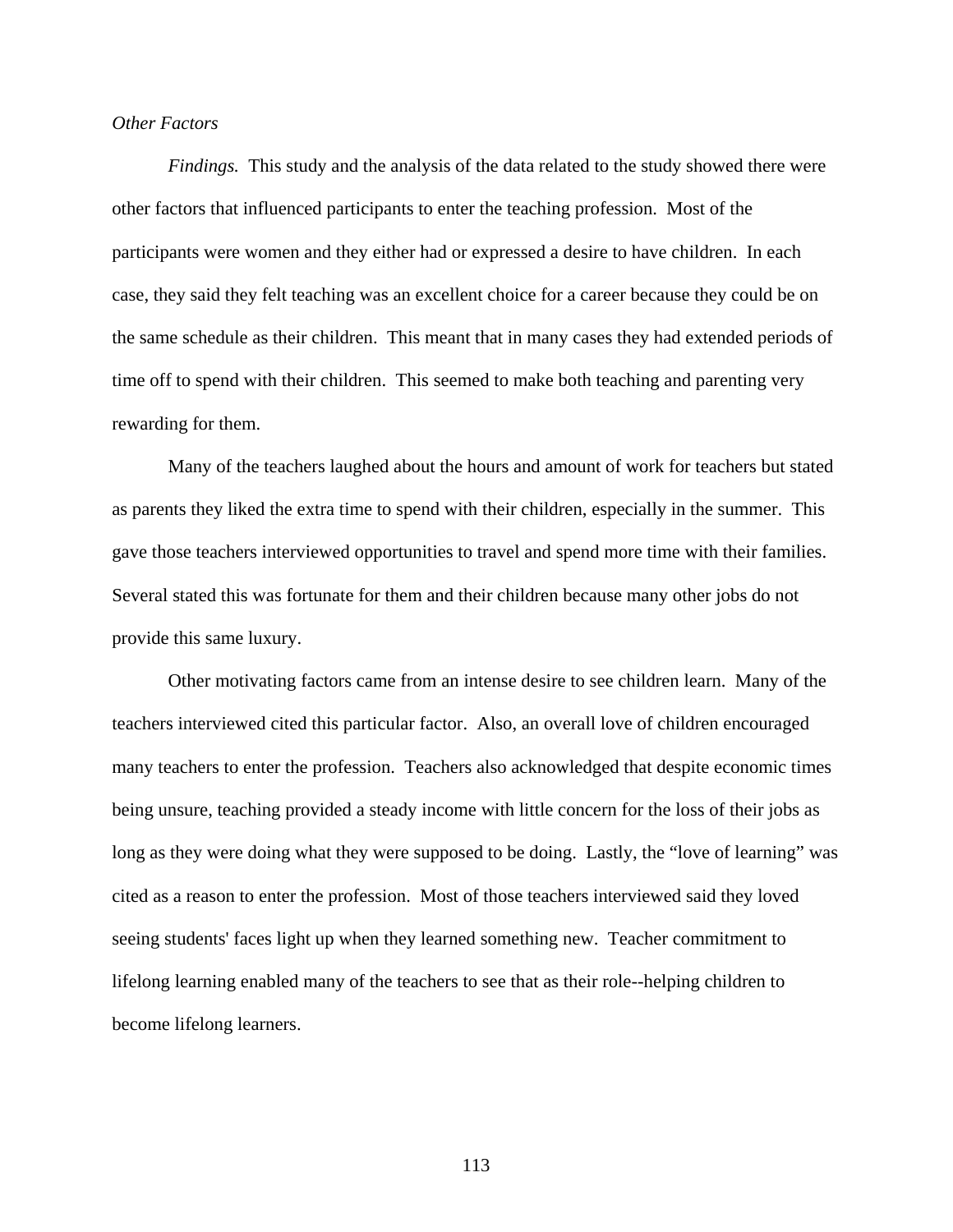*Recommendations.* Although there have been numerous studies on motivation for teachers entering the profession, there should be additional research in this area. More specifically, the research should focus on motivating factors for elementary, intermediate, middle, and high school teachers separately. Although the nature of the rural school system did not adequately provide ample participants from all grade levels, there might be some differences in teachers at the elementary grade level from the others; therefore, this particular study could be warranted.

#### *Conclusion*

This particular study evolved from my first graduate-level course in research methods and my own personal experiences with education. As a child and grandchild of teachers, the choice of becoming a teacher seemed natural, but I did not always see that in my future. I looked around the place I lived to see if any of those teachers whose parents or grandparents were teachers had the same experiences, beliefs, and overall impression of education that I had. I found that not all the teachers interviewed replicated my story exactly although theirs were close. I found that when families are close knit, as is often the case in rural areas, it seems that having parents who were teachers greatly influence their children to choose the same career path. There might be other factors that cause this in rural areas, but families made a difference in this decision.

 As I conducted my final interview on a cold and snowy January night and arrived back at the childhood home of my father, where I now reside, I realized that our parents and grandparents provide an enormous impact on who we are and what we want to be. Our families make us who we are and the results of this study reinforced that to me. Families do have an

114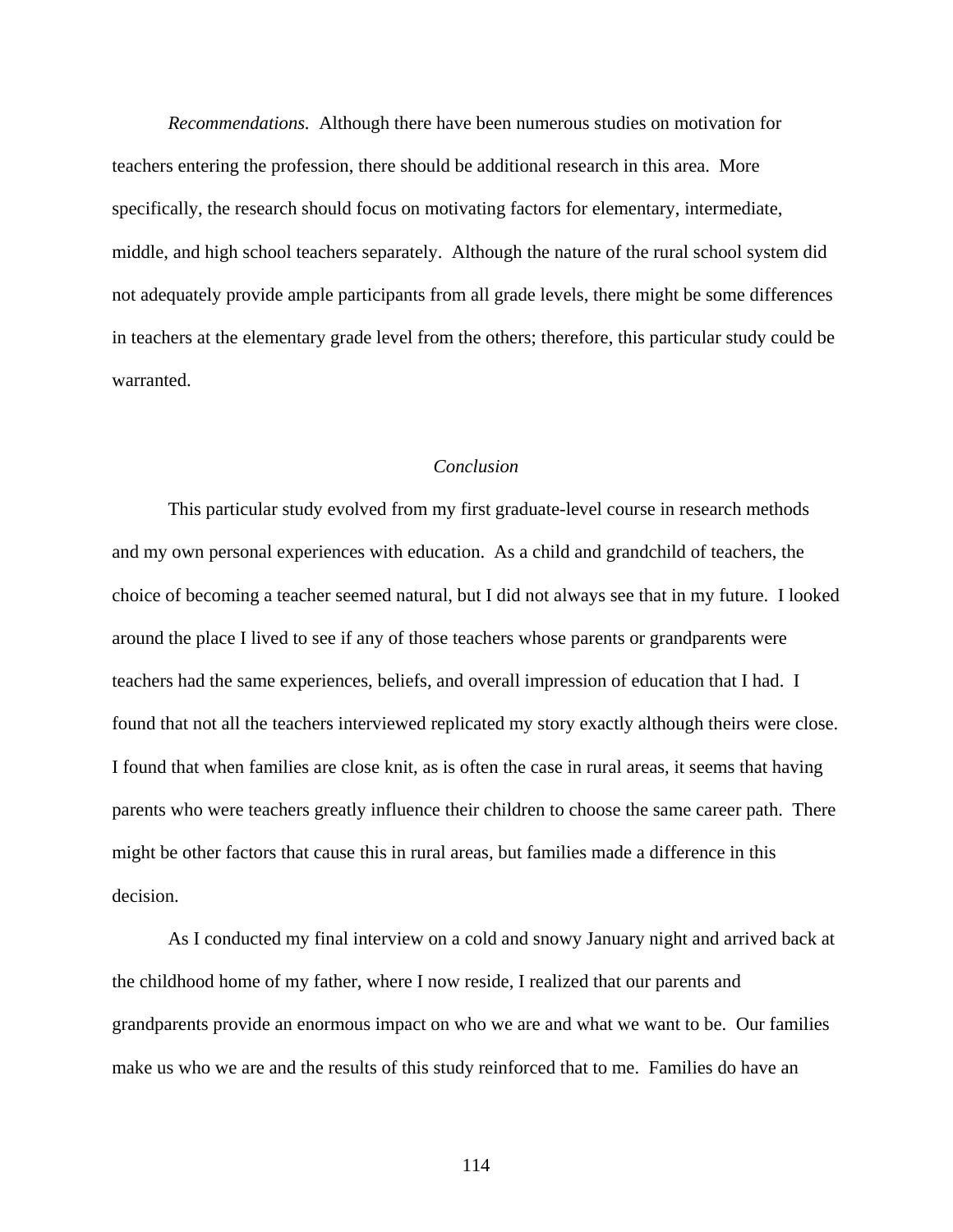enormous impact on our career choices and how well we can adapt when those choices have been made. The interviewee I had spent a portion of the evening with was discussing the great pride and respect she had for her heritage as a teacher. I realized that night I was extremely proud of who I was and I wished other people were so lucky and could have such a great pride and respect for their own family as I had for mine. It was not just being proud, I saw it every day in the numerous people I had met who told me what an impact my grandmother, father, or mother had made in their lives. My hope is that someday my own children and grandchildren will hear the same things said about me.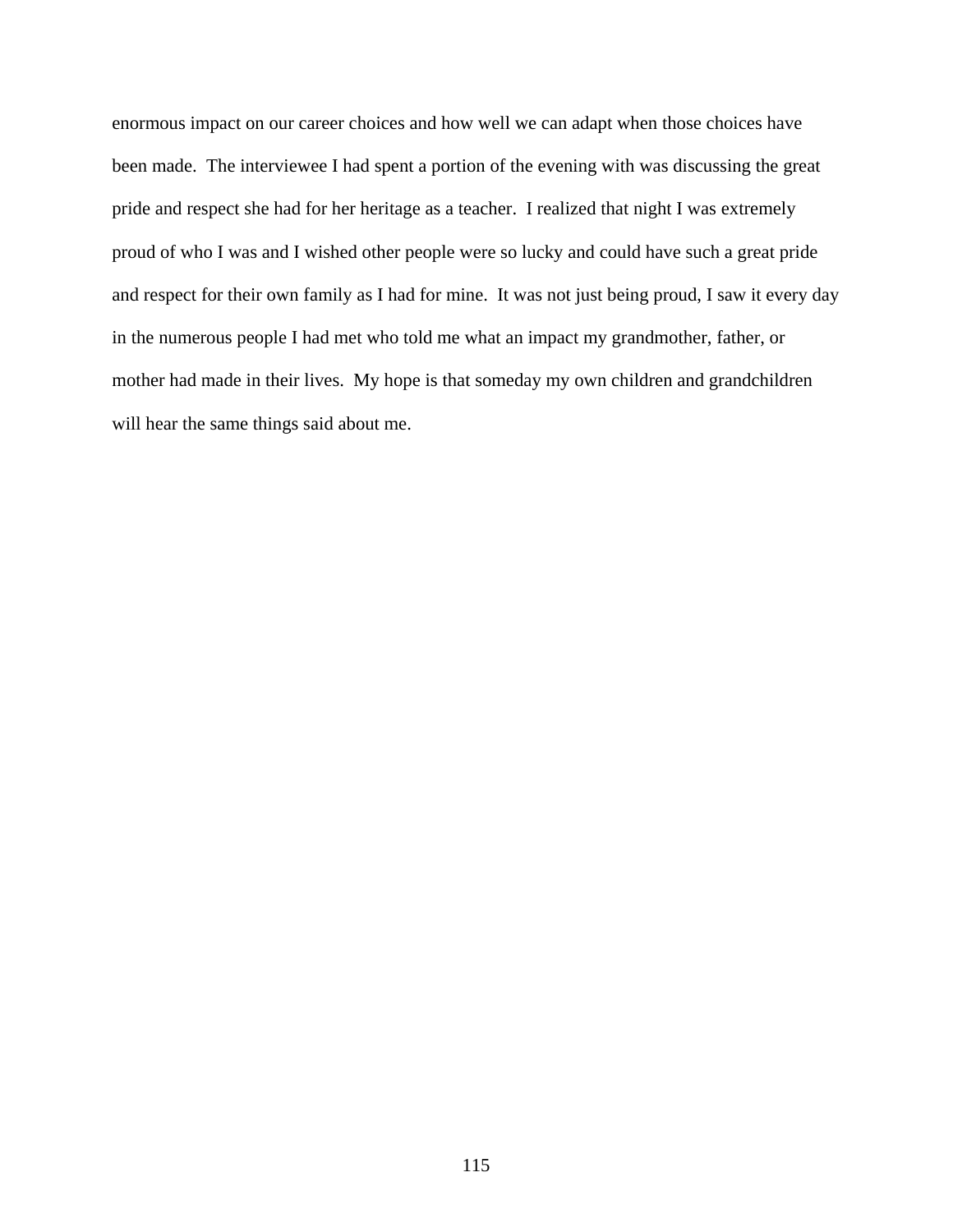#### REFERENCES

- Ackley, B., & Arrwood, E. (1999). The goals of effective preservice teacher education candidates: A longitudinal study. Retrieved April 1, 2009, from http://www.eric.ed.gov.ezproxy.etsu.edu:2048/ERICDocs/data/ericdocs2sql/content\_stor age\_01/0000019b/80/17/8c/2b.pdf
- Allard, A., Bransgrove, E., Cooper, M., Dunan, J., & MacMilan, M. (1995). Teaching is still a good job for a woman: The influence of gender on career and life choices. *South Pacific Journal of Teacher Education, 23*, 185-194.
- Anderson, A. (2001). In the process. *The Clearing House*, 285-286. Retrieved February 16, 2007, from http://vnweb.hwwilsonweb.com.ezproxy.etsu.edu:2048/Hww/results/results\_single\_fullte xt.jhtml;hwwilsonid=N1NWB3P3GZEHRQA3DIKSFGOADUNGIIV0
- Association of Teacher Educators. (1991). *Restructuring the education of teachers*. Reston, VA: ATE.
- Bauman, G. (2002). Motivation for teaching. *The Negro Educational Review,* 43-47.
- Benham, B., & O'Brien, L. (2002). Why are experienced teachers leaving the profession? *Phi Delta Kappa, 84,*24-32.
- Bernard, R. (2002). *Research methods in anthropology: Qualitative and quantitative methods.* Walnut Creek, CA: AltaMira Press.
- Bontempo, B., & Digman, S. (1985). *Entry level profile: Student attitudes toward the teaching profession*. Retrieved April 1, 2009, from http://www.eric.ed.gov.ezproxy.etsu.edu:2048/ERICDocs/data/ericdocs2sql/content\_stor age\_01/0000019b/80/32/15/c9.pdf
- Brunetti, G. J. (2001). Why do they teach? A study of job satisfaction among long-term high school teachers. *Teacher Education Quarterly*, *28, 3,* 49-74.
- Calabrese, R. L. (1987). The principal: An agent for reducing stress. *NASSP Bulletin, 71,* 67.
- *California faces critical shortage of math and science teachers*. (2007). Report to California Council on Science and Technology. Retrieved March 5, 2008, from http://www.ccst.us/news/2007/20070305TCPA.php
- Champagne, A. (1984). *Congressman Sam Rayburn.* New Brunswick, NJ: Rutgers University Press.
- Creswell, J. (2003). *Research design: Qualitative, quantitative, and mixed methods approaches* (2nd ed.). Thousand Oaks, CA: Sage.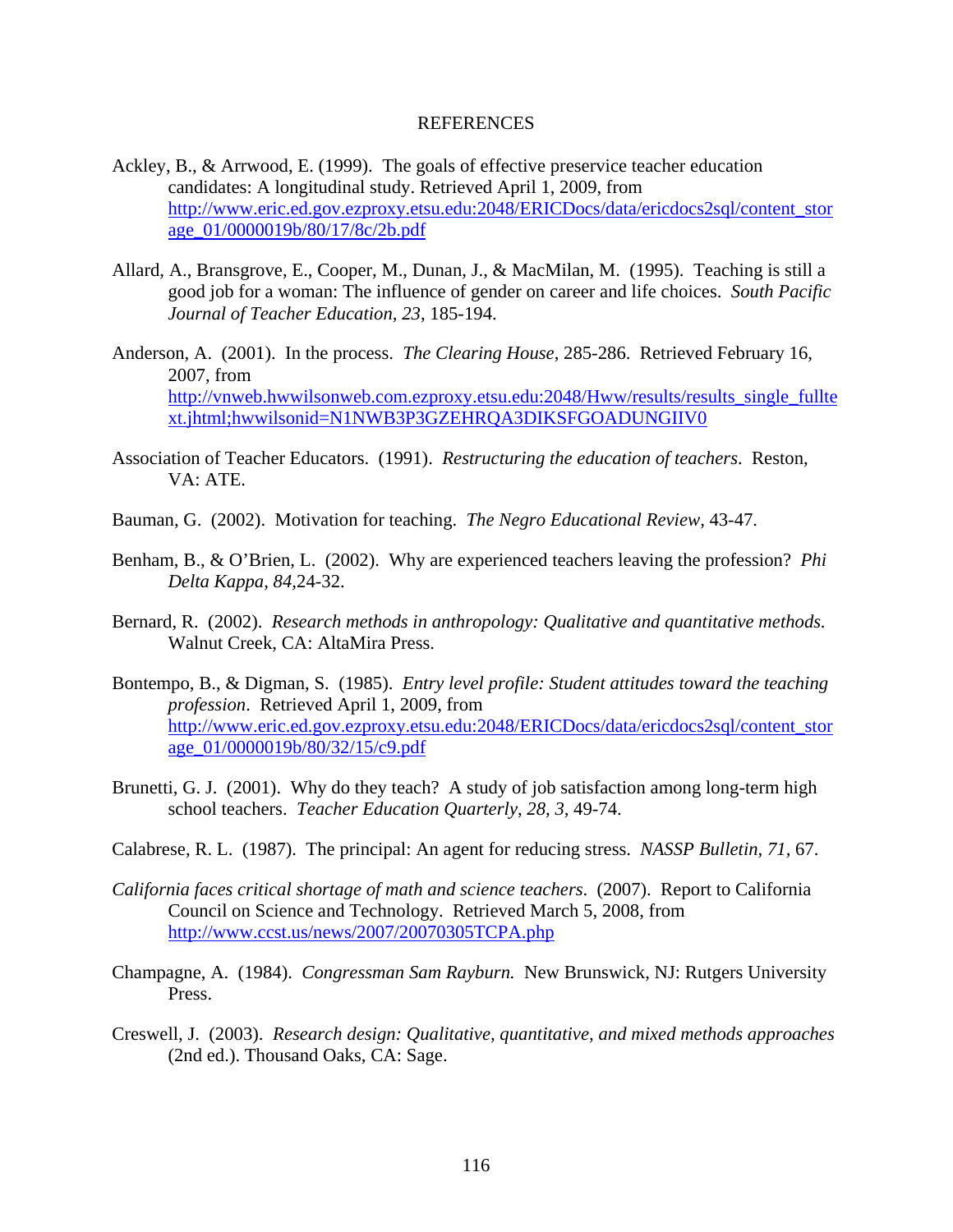- Crowe, G. M., Levine, L., & Nager, N. (1990). No more business as usual: Career changers who become teachers. *American Journal of Education*, *98,* 197-223.
- Darling-Hammond, L. (1987). Schools for tomorrow's teachers. In S. Oltis (Ed.), *Reforming teacher education* (44-48). New York: Teachers College Press.
- Denzin, N. K., & Lincoln, Y. S. (2000). *Handbook of qualitative research* (2<sup>nd</sup> ed.). Thousand Oaks, CA: Sage.
- Denzin, N. K., & Lincoln, Y. S. (2003). *Strategies of qualitative inquiry* (2<sup>nd</sup> ed.). Thousand Oaks, CA: Sage.
- Dilworth, M. E. (1991). *Motivation, rewards, and incentives* (Trends and Issues Paper No. 3). Retrieved April 1, 2009 from http://www.eric.ed.gov.ezproxy.etsu.edu:2048/ERICDocs/data/ericdocs2sql/content\_stor age\_01/0000019b/80/22/de/54.pdf
- Farber, B. A. (1991). *Crisis in education*. San Francisco: Jossey-Bass.
- Fischer, M. (2005). Those who can, do… TEACH! In front of the class. Retrieved November 21, 2007, from http://www.educationworld.com
- Fredricks, J. G. (2001). Why teachers leave. *The Education Digest,4*, 46-48.
- Gordon, J. A. (1993). *Why did you select teaching as a career? Teachers of color tell their stories*. East Lansing, MI: National Center for Research and Teacher Learning.
- Guthrie, J. T., & Wigfield, A. (1999). How motivation fits into a science of reading. *Scientific Studies of Reading, 3,* 199-205.
- Hart, A. W., & Murphy, M. J. (1990). New teachers react to redesigned teacher work. *American Journal of Education, 98,* 224-250.
- Hemderson, N., & Milestein, M. M. (1996). *Resiliency in schools: Making it happen*. Thousand Oaks, CA: Corwin Press.
- Holmes Group. (1986). *Tomorrow's teachers: A report to the Holmes Group*. East Lansing, MI: The Holmes Group Press.
- Iwanicki, E. F. (1983). Toward understanding and alleviating teacher burnout. *Theory and Practice, 22,* 27.
- Jianpeng, S. (1997). Teacher retention and attrition in public schools: Evidence from SASS '91. *Journal of Educational Research,* 81-88.
- Kane, P. R., & Orsini, A. J. (2003). *The colors of excellence: Hiring and keeping teachers of color in independent schools.* New York: Teachers College Press.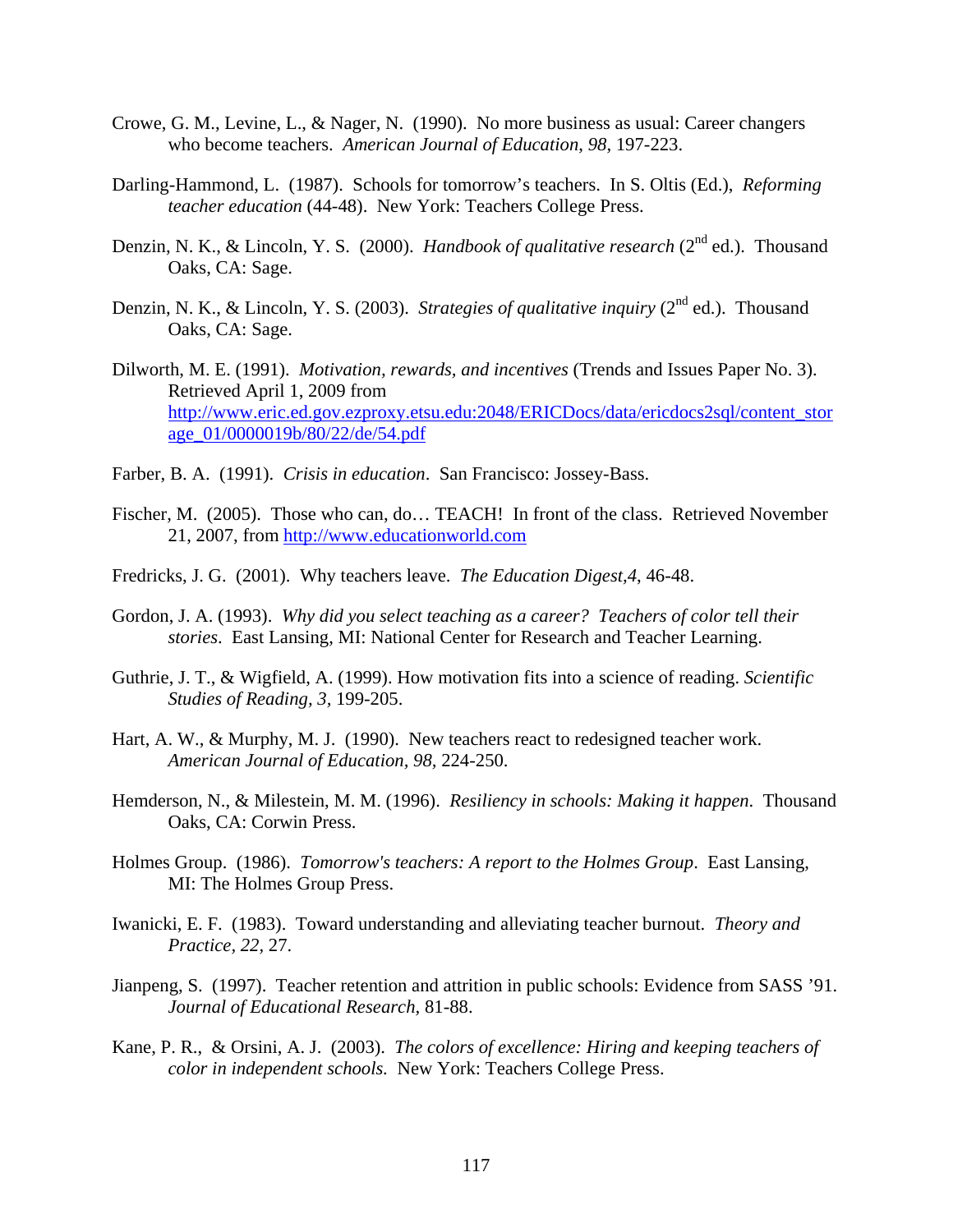- Karge, B. (1993). *Beginning teachers: In danger of attrition.* (Report No. SP 034 633). Atlanta, GA: American Educational Research Association.
- Kelly, J. (1997). *Effects on traditional and professional development school preservice training models on teacher attrition after three years*. Retrieved June 5, 2001, from http://www.eric.ed.gov/ERICDocs/data/ericdocs2sql/content\_storage\_01/0000019b/80/1 6/a0/44.pdf
- Kushner, S. N. (1995). *Preservice teachers' beliefs about the relevance of teacher education coursework and their confidence in performing related skills*. Retrieved April 1, 2009, from http://www.eric.ed.gov.ezproxy.etsu.edu:2048/ERICDocs/data/ericdocs2sql/content\_stor age\_01/0000019b/80/14/81/06.pdf
- Kyriacou, C. (1989). The nature and prevalence of teacher stress. In M. Cole & S. Walker (Eds.), *Teaching and stress* (pp. 27-33). Philadelphia: Open University Press.
- Lambert, L. (2006). Half of teachers quit in 5 years: Working conditions, low salaries cited. *The Washington Post,* p. A7.
- Leo, J. (2005, May). Laura Bush: A second look at the first lady. *Readers Digest* [Online]. Retrieved January 31, 2008, from http://www.rd.com
- Lortie, D. C. (1975). *School teacher.* Chicago: University of Chicago Press.
- Loui, M. C. (2006). Love, passion, and the amateur teacher. *College Teaching*, *Summer,* 285.
- Lyndon Johnson's school days. (1965, May 21). *Time Magazine* [Online]. Retrieved January 31, 2008, from http://www.time.com/time/magazine/article/0,9171,901708-1,00.html
- MacDonald, J. (1999). When mothers become teachers: Effects of mothering experience on prospective teachers. Retrieved April 1, 2009 from http://www.eric.ed.gov.ezproxy.etsu.edu:2048/ERICDocs/data/ericdocs2sql/content\_stor age\_01/0000019b/80/17/8c/1c.pdf
- Marlow, L. (1997). Beginning teachers: Are they still leaving the profession. *The Clearing House,3*, 211-214.
- Marshall, C., & Rossman, G. (2006). *Designing qualitative research* (4th ed.). Thousand Oaks, CA: Sage.
- Marshall, H., & Weinstein, R. (1984). *Classrooms where students perceive high and low amounts of differential teacher treatment.* Paper presented at the annual meeting of the American Educational Research Association, April, New Orleans, LA.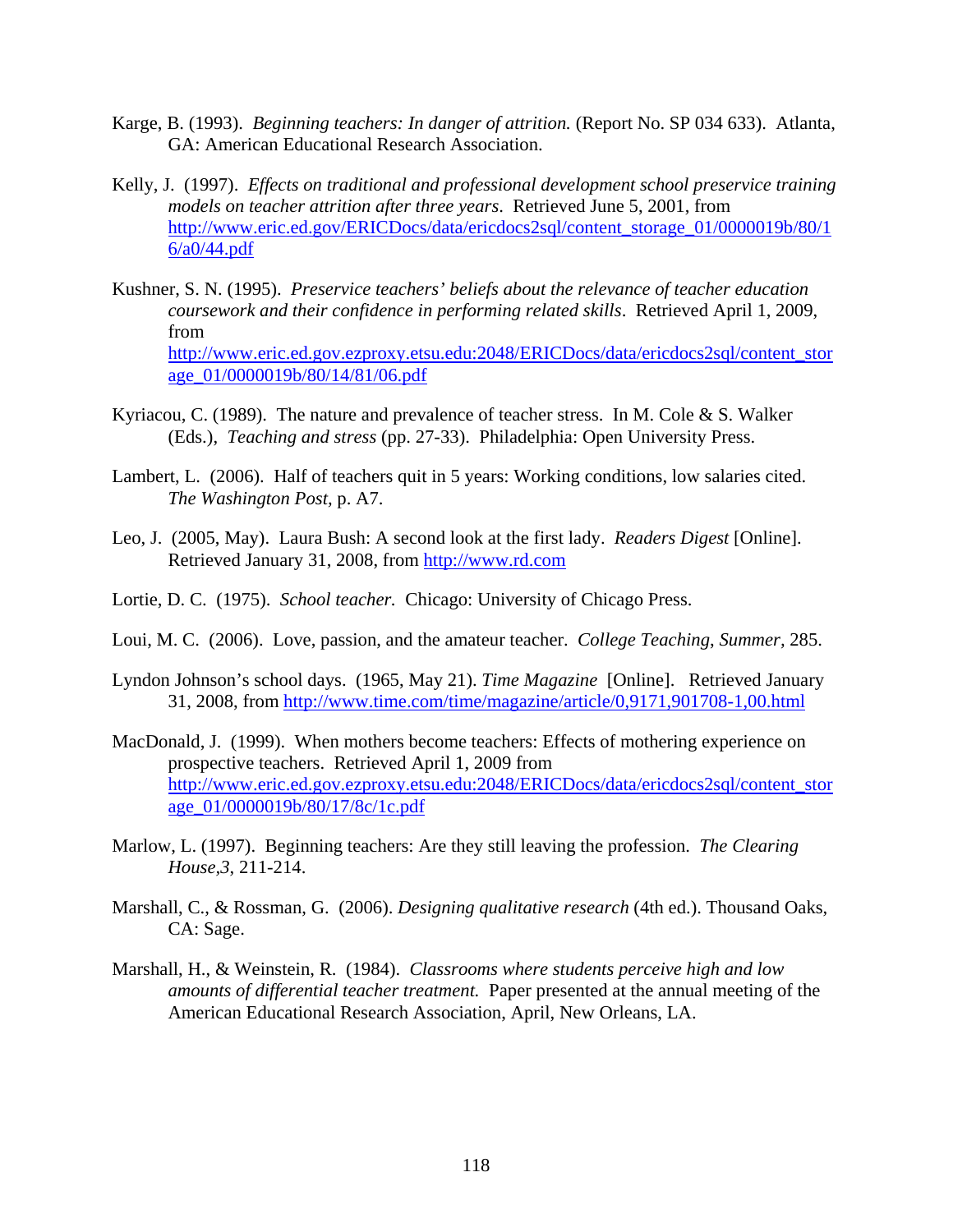- Marso, R., & Pigge, F. (1998). *A longitudinal study of relationships between attitude toward teaching, anxiety about teaching, self-perceived effectiveness, and attrition from teaching.* Retrieved April 1, 2009 from http://www.eric.ed.gov.ezproxy.etsu.edu:2048/ERICDocs/data/ericdocs2sql/content\_stor age\_01/0000019b/80/15/47/0e.pdf
- Marston, S., Brunetti, G., & Courtney, V. (2005). Elementary and high school teachers: Birds of a feather? *Education*, *2,* 469-495.
- Merriam, S. B. (1998). *Qualitative research and case study applications in education.* San Francisco: Jossey-Bass
- National Commission on Excellence in Education. (1983). *A nation at risk: The imperative for educational reform*. Washington, DC: U.S. Department of Education.
- Nero, A. B. (1985). Intrinsic/extrinsic motivational factors and perceived need deficiencies as a function of job level in an urban school district. Unpublished doctoral dissertation, Memphis State University, TN. *Dissertation Abstracts International, 46* (10A), 2880.
- Norton, M. (1999). Teacher retention: Reducing costly teacher turnover. *Contemporary Education*, *70,* 52-55.
- Olszewski, L. (1998, October 6). Help wanted at schools: Severe shortage of trained math and science teachers strains state educational resources. *San Francisco Chronicle* [Online]. Retrieved January 31, 2008 from http://sfgate.com/cgi-in/article.cgi?f=/c/a/1998/10/06/MN57543.DTL
- Parker, T. (2008, January 2). Teacher burnout: Blame the parents. *New York Times* [Online]. Retrieved January 31, 2008 from http://well.blogs.nytimes.com/2008/01/02/teacher-burnout-blame-the-parents/
- Patterson, J., & Patterson, J. (2004). Sharing the lead. *Educational Leadership*, *61,* 74-78.
- Pearson, L. C., & Moomaw W. (2006). Continuing validation of the teaching autonomy scale. *The Journal of Educational Research*, *100,* 44-51.
- Perie, M., & Baker, D. P. (1997). *Job satisfaction among America's teachers: Effects of workplace conditions, background characteristics, and teacher compensation.* Washington, DC: NCES
- Porter, J. W. (1987). Enhancing the status of the teaching profession. In M. Egbert  $\&$ Associates (Eds.), *Strengthening teacher education* (pp. 135-149). San Francisco: Jossey-Bass.
- Rich, Y., & Shiram, Z. (2005). Perceptions of motivation among school counselors and teachers. *Journal of Educational Research*, *78,* 366-375.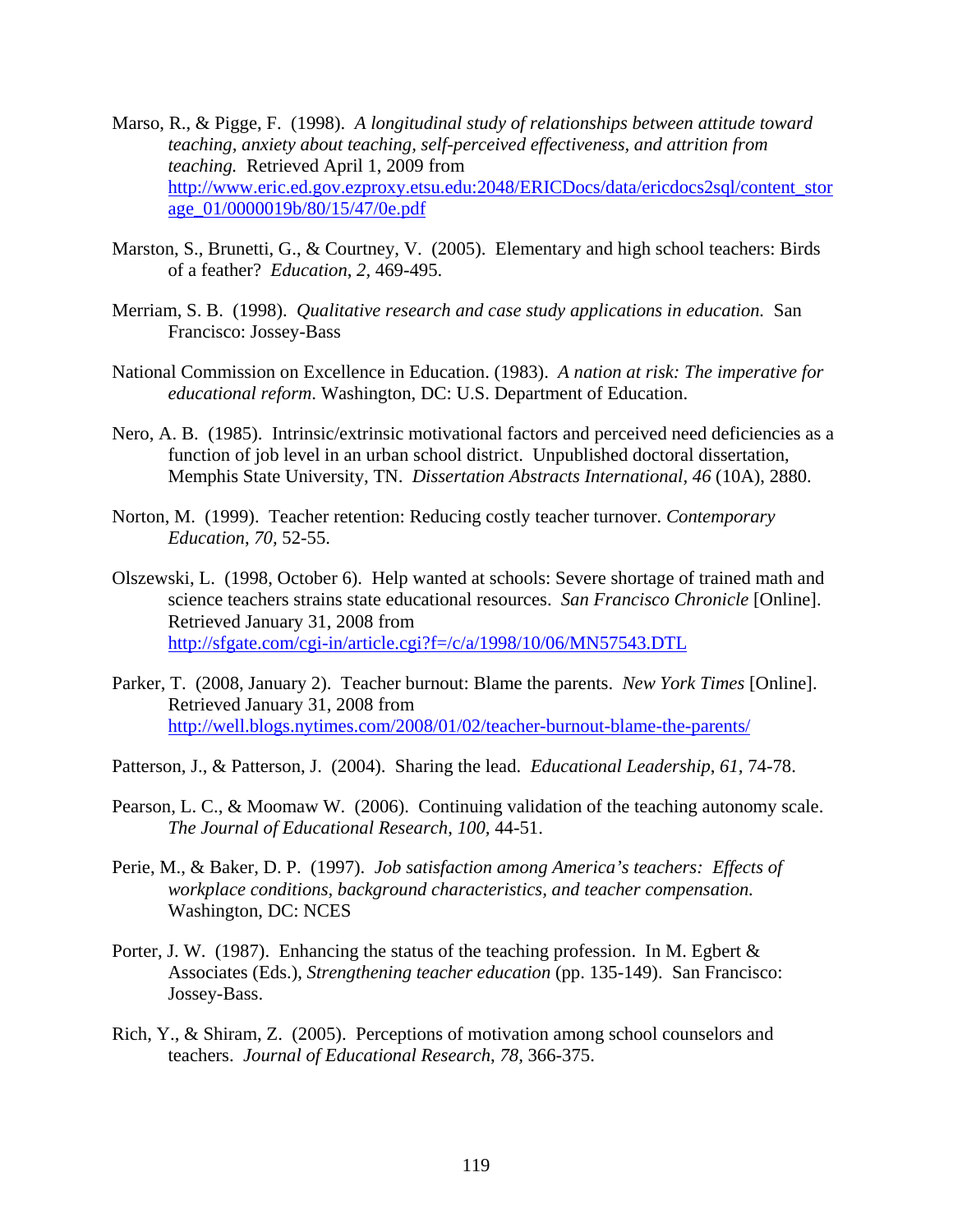- Sarafoglu, M. K. (1997). A study of teachers: Their commitment and motivation to remain in the profession. Doctoral Dissertation Fordham University. *Dissertation Abstracts International, 58-04,* ADG9729608.
- Serow, R. C. (1993). Why teach? Altruism and career choice among nontraditional recruits to teaching. *Journal of Research and Development in Education*, *26,* 197-204.
- Sinclair, C., Dowson, M., & McInerney, D. M. (2006). Motivations to teach: Psychometric perspectives across the first semester of teacher education. *Teachers College Record, 108,* 1132-1154.
- Smith, T. M., & Ingersoll R. (2004). What are the effects of induction and mentoring on beginning teacher turnover? *American Educational Research Journal, 41,* 681–714.
- Smith, T. M., & Rowley, K. J. (2005). Enhancing commitment or tightening control: The function of teacher professional development in an era of accountability. *Educational Policy, 19,* 126–154.
- Smulyan, L. (2004). Choosing to teach: Reflections on gender and social change. *Teachers College Record, 3,* 513-543.
- Snyder, J. F. (1995). *Perceptions of pre-service teachers: The job market, why teaching, and alternatives to teaching.* Retrieved April 1, 2009, from http://www.eric.ed.gov.ezproxy.etsu.edu:2048/ERICDocs/data/ericdocs2sql/content\_stor age\_01/0000019b/80/14/54/ef.pdf
- Strauss, A., & Corbin, J. (1998). *Basics of qualitative research: Techniques and procedures for developing grounded theory*. Thousand Oaks, CA: Sage.
- Swift, D. (1984). *Finding and keeping teachers: Strategies for small schools.* Retrieved January 31, 2008, from http://www.eric.ed.gov.ezproxy.etsu.edu:2048/ERICDocs/data/ericdocs2sql/content\_stor age\_01/0000019b/80/32/20/86.pdf
- Tatto, M. (1998). The influence of education on teachers' beliefs about purposes of education, roles and practice. *Journal of Teacher Education*, *12,* 66-77.
- *Teachers leaving profession at alarming rate*. (2005, August 18). *Associated Press* [Online]. Retrieved January 31, 2008, from http://archive.newsmax.com/archives/articles/2005/8/18/93325.shtml
- Thornton, B. (2005, September). Do future teachers choose wisely: A study of preservice teachers' personality preference profiles. *College Student Journal* [Online]*.* Retrieved January 31, 2008, from http://findarticles.com/p/articles/mi\_m0FCR/is\_3\_39/ai\_n15384396/
- Tye, B., & O'Brien, L. (2002). Why are experienced teachers leaving the profession? *Phi Delta Kappan, 4,* 4-32.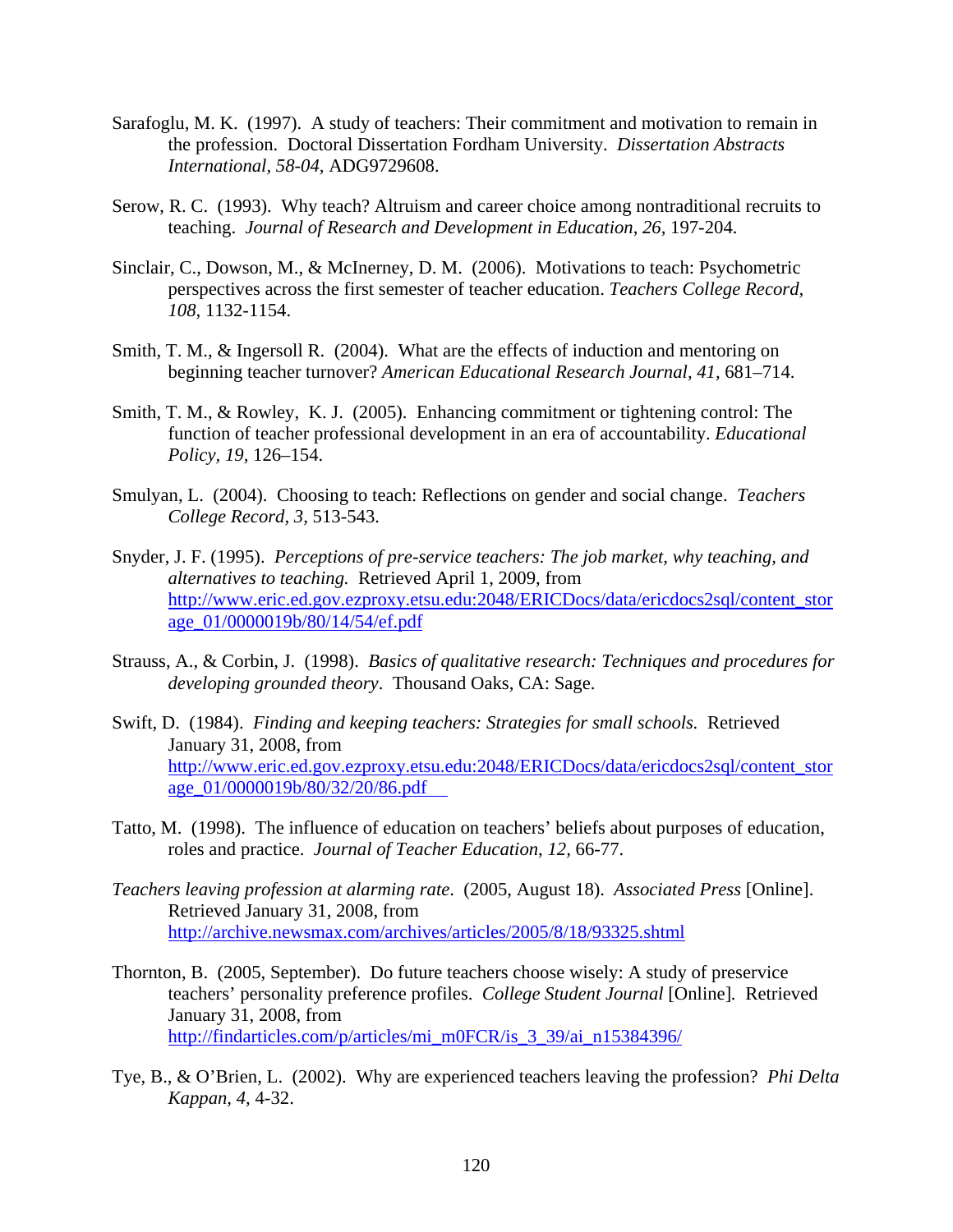- U. S. Department of Education. (2007). *Teacher shortages nationwide listing 1990-91, 2006- 07*. Washington, DC: Office of Post Secondary Education.
- Wadsworth, D. (2001). Why new teachers choose to teach. *Educational Leadership,5*, 24-28.
- Walters, H. (2004). Why teachers leave the profession. *Delta Kappa Gamma Bulletin, Fall,* 58- 60.
- Wedel, C., & Jennings, V. (2006, January/February). Motivating students begins with a motivated teacher. *Agricultural Education Magazine,* 6-7.
- Weiner, L., Swearingen, J., Pagano, A., & Obi, R. (1993). *Choosing teaching as a career: Comparing motivations of Harvard and Urban College students*. East Lansing, MI: National Center for Research on Teacher Learning.
- Whately, A. (1998). Gifted women and teaching: A compatible choice? *Roper Review*, *21,* 117-125.
- Whitaker, T., Whitaker, B., & Lumpa, D. (2000). *Motivating and inspiring teachers : The educational leader's guide for building staff morale.* Raleigh, NC: Bookwrights.
- Whitebeck, D. (2000, Fall). Born to be a teacher: What am I doing in the college of education. *Journal of Research in Childhood Education*, 129-136.
- Why Teach? (2005, November/December). *Teaching PreK-8*, 14-16.
- Why Teachers Teach. (2003, October/November). *Reading Today*, 12-13.
- Wilcox, D., & Mumford, T. (n. d.). *Identity crisis; M\*A\*S\*H.* Retrieved February 24, 2009, from http://www.todays-woman.net/quoteid-1200.html
- Wolin, S. J., & Wolin, S. (1993). *The resilient self: How survivors of troubled families rise above adversity*. New York: Villard.
- Woolcock, N. (2007, December 28). Teachers 'quitting profession in droves.' *Times* [Online]. Retrieved January 31, 2008, from http://www.timesonline.co.uk/tol/life\_and\_style/education/article3101291
- Wright, E. (1999). *Why I teach.* Rocklin, CA: Prima.
- Yeager, A. (2003, Winter). Self-motivation…reaching within. *Delta Kappa Gamma Bulletin*, 11-19.
- Yong, B. C. S. (1995) Teacher trainees motives for entering into a teaching career in Brunei Darussalam. *Teaching and Teacher Education, 11,* 275-280.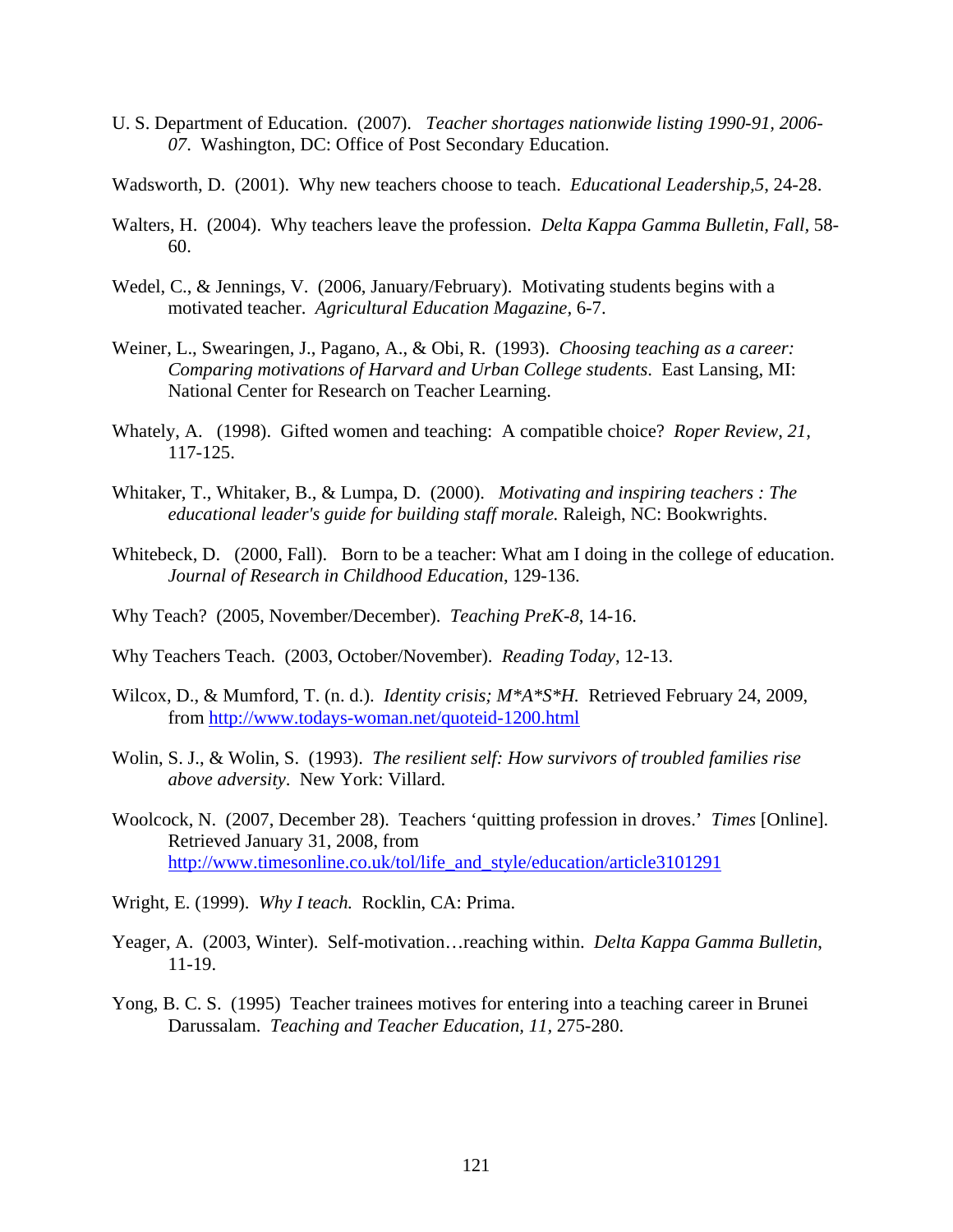#### APPENDICES

### APPENDIX A

#### Letter to Participants

H.Clay Blazer XXX Any Drive Any City, ST XXXXX

Date:

Dear Teacher:

I am a student at East Tennessee State University in Johnson City working on a doctoral degree in Classroom Leadership in the Education Leadership and Policy Analysis department. I am currently writing my dissertation on Familial Influences on Teachers in the Tennessee Valley Area, and I would like to know if you would be interested in being part of the study.

The intent of this study is to examine teacher motivations and familial influences related to entrance into the education field. As a willing participant, I will ask you questions related to your relationship with your parents, motivating factors that led you to teaching, impact of notable teachers you had, overall job satisfaction, and driving forces in your professional life. Persons participating in this study can expect an interview, lasting at least an hour, recorded on an audiorecording device. Participants may withdraw their interview data from the research after the interview if they decide they do not want to participate.

Participants' identity and personal information will be kept strictly confidential in accordance with the East Tennessee State University Institutional Review Board policy. By participating in this study you are giving me permission to quote you. Your name will not be used when quotations are used. You will receive a transcription of your interview prior to the analysis phase of the project to ensure you feel you are being fairly represented. The results will be published in a dissertation document and possibly a qualitative or higher education journal.

Your participation in this study is completely voluntary and you may withdraw your name at any time. If you are interested in participating in this process please contact me at school XXX-XXX-XXXX ext. XXX, at home XXX-XXX-XXXX, or on my cell XXX-XXX-XXXX. You may also email me at clayblazer@hotmail.com.

Sincerely,

H. Clay Blazer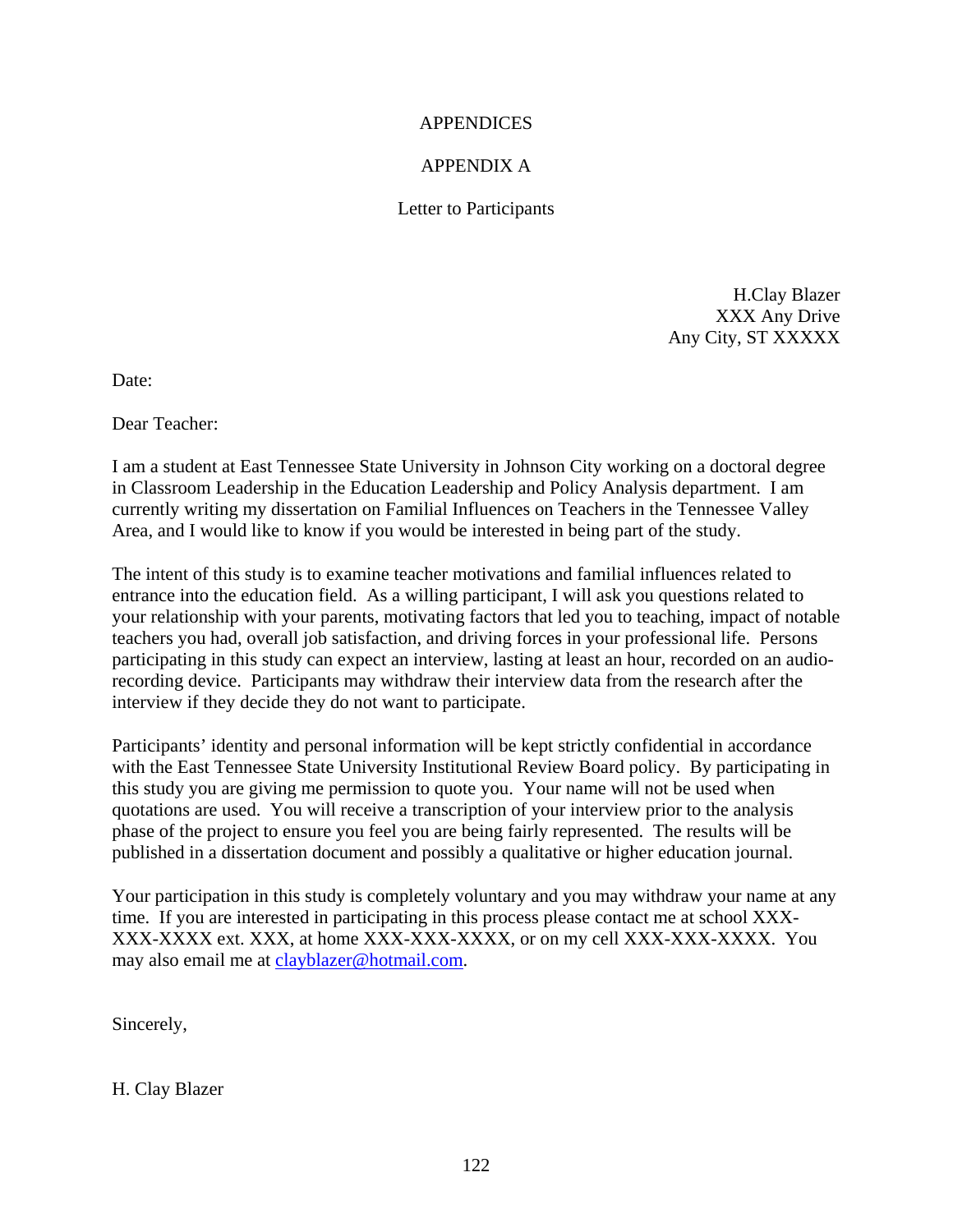#### APPENDIX B

### **Informed Consent Form EAST TENNESSEE STATE UNIVERSITY VETERANS AFFAIRS MEDICAL CENTER INSTITUTIONAL REVIEW BOARD**

This Informed Consent will explain about being a participant in a research study. It is important that you read this material carefully and then decide if you wish to be a volunteer.

PURPOSE: The purpose of this research study is to see if immediate family's vocation as a teacher was a contributing factor to these participants to choose education as career.

DURATION: The participants will be asked to share their information in a face-to-face interview lasting approximately 60 minutes. If the participant chooses to move ahead with the interview, they will be accommodated with a mutually convenient time and place. Any additional information that may be needed or clarified will be done via telephone. The duration of the data collection and analysis phase will be completed from May 2008 through May 2009.

PROCEDURES: The procedures, which will involve you as a research subject, include a faceto-face interview which will be audio recorded. Information gained will be analyzed using NVivo 7 computer software. This program will allow comparison and analysis of questions so that conclusions can be drawn about participant response involving motivators for becoming a teacher.

ALTERNATIVE PROCEDURES/TREATMENTS: The alternative procedures/ treatments available to you if you elect not to participate in this study include not being burdened by the loss of 60 minutes of time it takes to participate in the study.

POSSIBLE RISKS/DISCOMFORTS: Their will be minimal to no risk to participants of this study. The participant may decline to answer any part of any question at any time for any reason. The participant may also terminate the interview at any point in the process if they choose and withdraw from further participation of the study. The participant may withdraw or alter their data once transcribed and read. Interviews will be conducted off campus.

POSSIBLE BENEFITS: Possible benefits of your participation include the potential for this research to open new avenues of research, as well as personal satisfaction of helping further academia by participating.

VOLUNTARY PARTICIPATION: Participation in this research experiment is voluntary. You may refuse to participate. You can quit at any time. If you quit or refuse to participate, the benefits or treatment to which you are otherwise entitled will not be affected. You may quit by calling H. Clay Blazer, whose phone number is XXX-XXX-XXXX. You will be told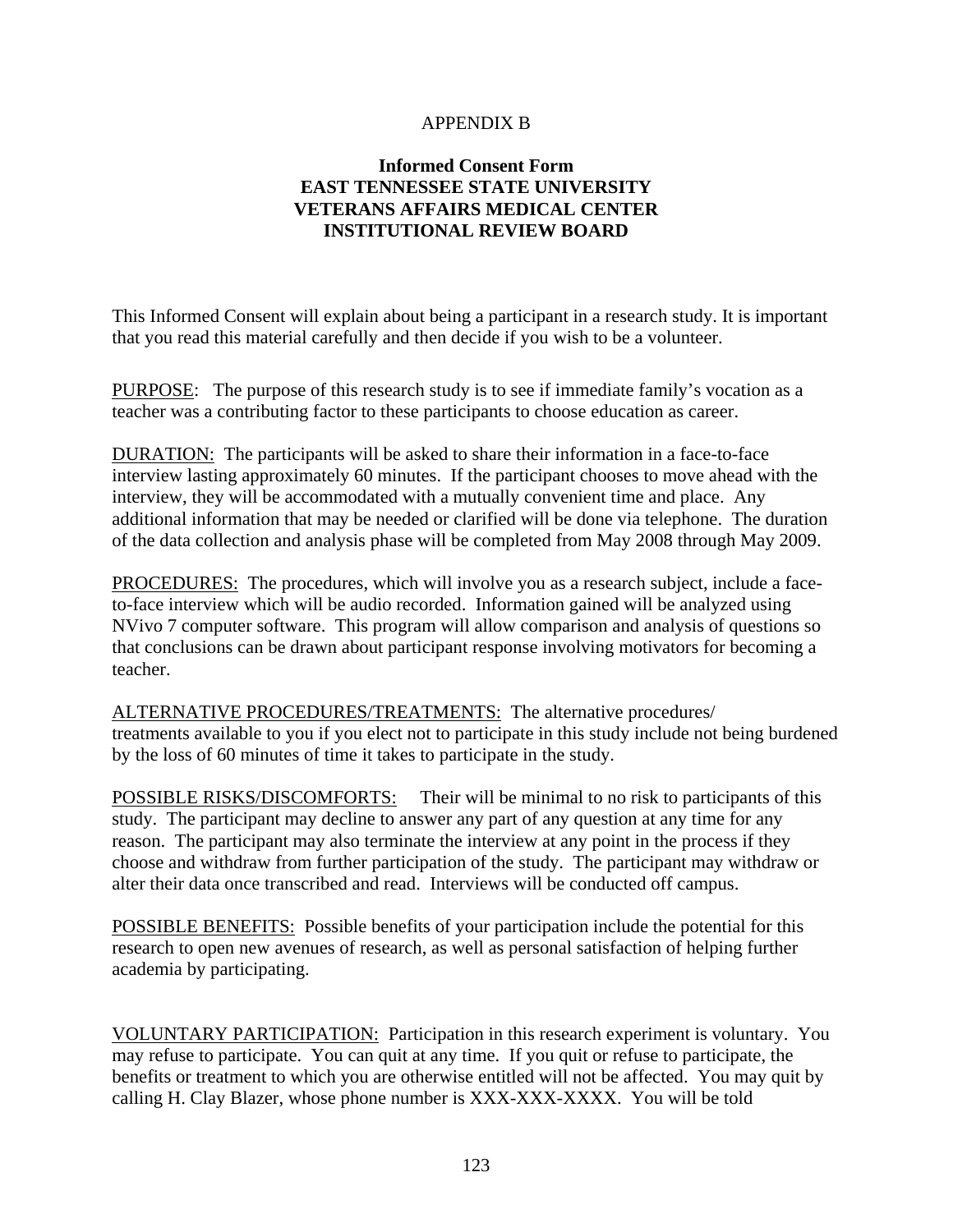immediately if any of the results of the study should reasonably be expected to make you change your mind about staying in the study.

CONTACT FOR QUESTIONS: If you have any questions, problems or research-related medical problems at any time, you may call Clay Blazer at XXX-xxx-xxxx, or Dr. James Lampley at XXX-xxx-xxxx. You may call the Chairman of the Institutional Review Board at 423/439-6054 for any questions you may have about your rights as a research subject. If you have any questions or concerns about the research and want to talk to someone independent of the research team or you can't reach the study staff, you may call an IRB Coordinator at 423/439-6055 or 423/439/6002.

CONFIDENTIALITY: Every attempt will be made to see that your study results are kept confidential. A copy of the records from this study will be stored in (name the location where records will be kept) for at least 5 years after the end of this research. The results of this study may be published and/or presented at meetings without naming you as a subject. Although your rights and privacy will be maintained, the Secretary of the Department of Health and Human Services, ETSU IRB, and personnel particular to this research, Educational Leadership and Policy Analysis have access to the study records. Your records will be kept completely confidential according to current legal requirements. They will not be revealed unless required by law, or as noted above.

| SIGNATURE OF PARTICIPANT    | <b>DATE</b> |
|-----------------------------|-------------|
| PRINTED NAME OF PARTICIPANT | <b>DATE</b> |
| SIGNATURE OF INVESTIGATOR   | <b>DATE</b> |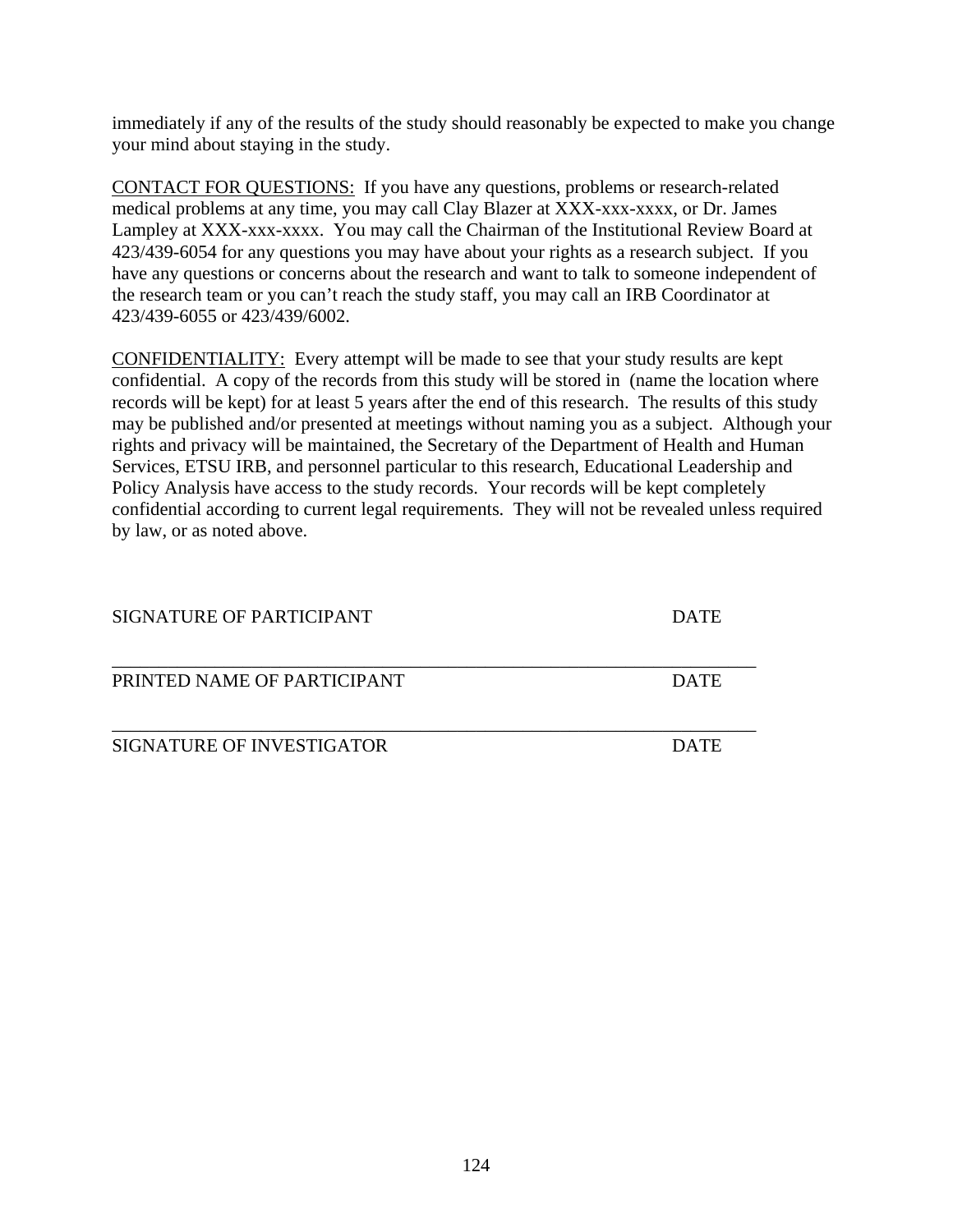### APPENDIX C

### Interview Guide

### Educational Background

- Describe your childhood and early experiences with education.
- How did college influence your desire to become a teacher?

### Influences on Teaching

- Describe the people and your relationship with those who most influenced your decision to become a teacher?
- How has the description and related remembrances compared to your actual experiences as a teacher?

### Family Life

- How do recall your parent's opinion of their job as a teacher?
- What do you remember about your parents job as a teacher?

### Family Impact

- In what ways did your family influence your decision to become a teacher?
- How has your family supported you as a teacher?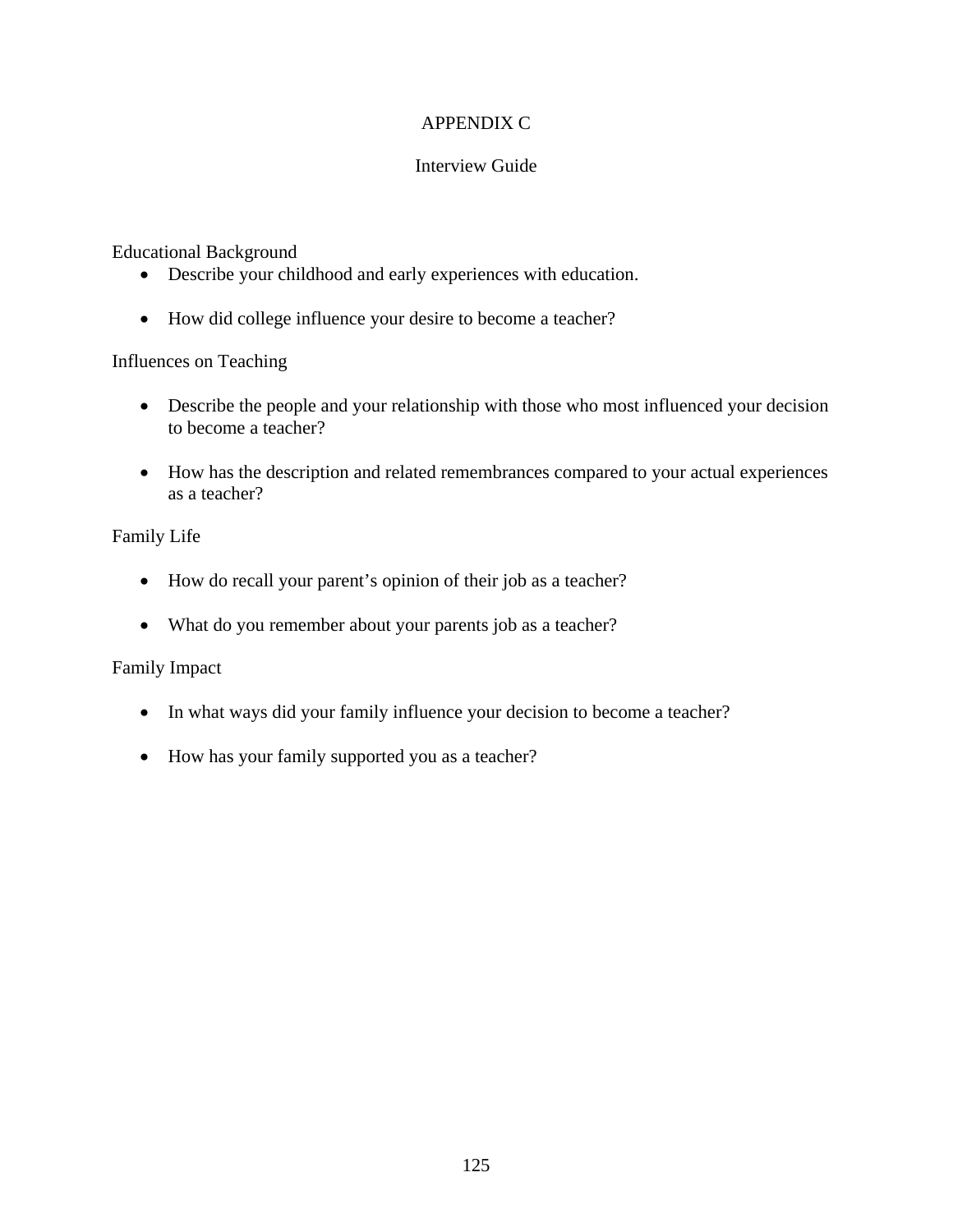### APPENDIX D

Letter to Director of Schools (City)

March 1, 2008

Dear Xx. Xxxxxx.

I am a student at East Tennessee State University in Johnson City working on a doctoral degree in Classroom Leadership in the Education Leadership and Policy Analysis department. I am currently writing my dissertation on Familial Influences on Teachers in the Tennessee Valley Area, and I am interested in potentially interviewing teachers in your school district.

The intent of this study is to examine teacher motivations and familial influences related to entrance into the education field. Participants will be asked questions related to your relationship with your parents, motivating factors that led you to teaching, impact of notable teachers you had, overall job satisfaction, and driving forces in your professional life. Those teachers participating in this study can expect an interview, lasting at least an hour, recorded on an audiorecording device. This may or may not take place at the interviewees school classroom. Many of the teachers in your district will not qualify for the study because their parents, grandparents or both were not teachers.

The study being conducted will not take away instructional time from the students. Nor will the teachers be interviewed during the school day. There is no cost to school system. The intent of the letter is to receive your permission as the director, to contact those teachers who may qualify for this study. At this time I am not certain of which teachers in your system may qualify, but if you have any additional information or know the names of any teachers who are  $2<sup>nd</sup>$  or  $3<sup>rd</sup>$ generation and would be interested in participating in the study please contact me.

In any case, please contact me with either acceptance or rejection of the request to contact teachers in your district at home XXX-xxx-xxxx, cell phone XXX-xxx-xxxx, or by email clayblazer@hotmail.com.

Thank you in advance for your help and consideration.

Sincerely,

H. Clay Blazer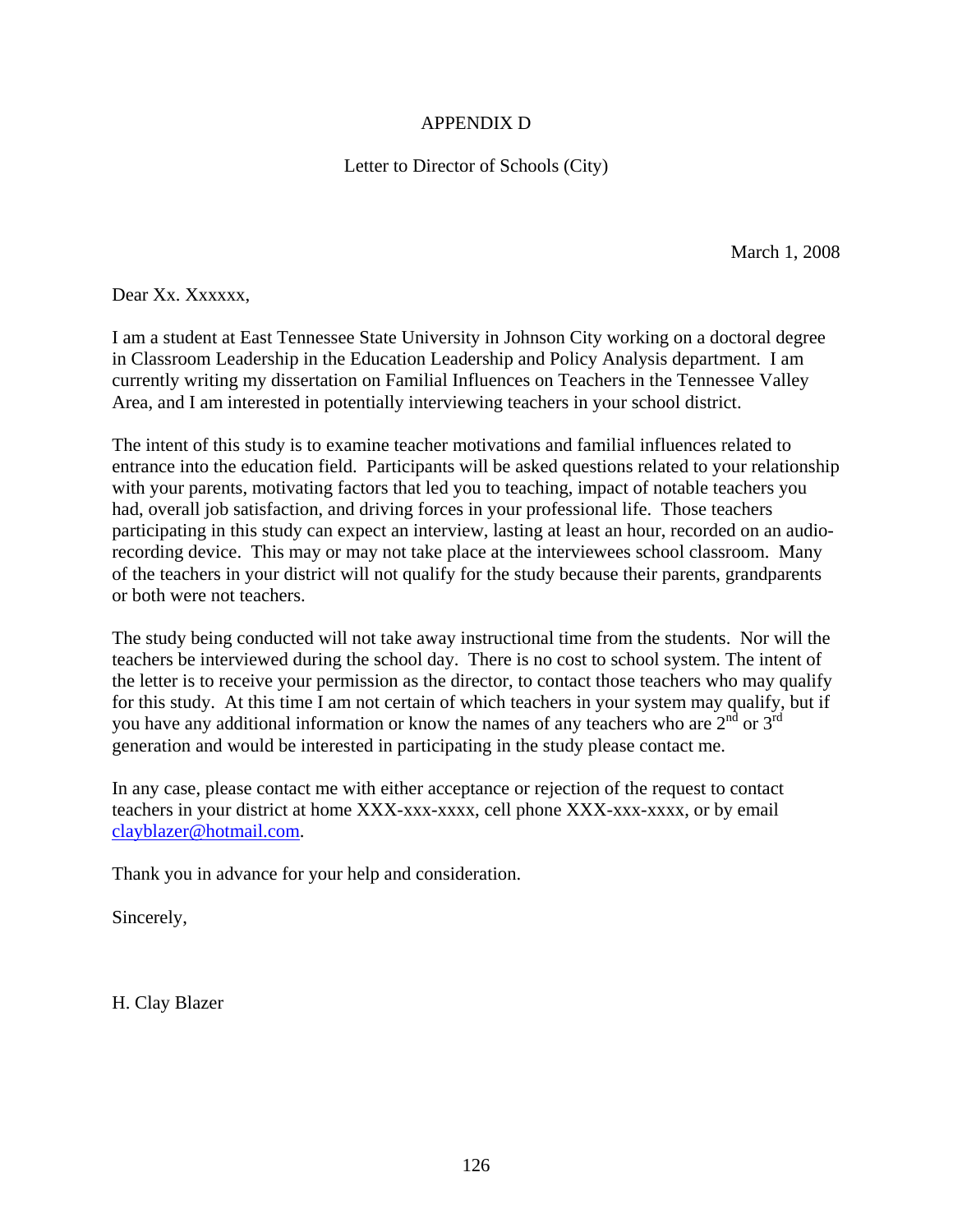### APPENDIX E

Letter to Director of Schools (County)

March 1, 2008

Dear Xx. Xxxxxx.

I am a student at East Tennessee State University in Johnson City working on a doctoral degree in Classroom Leadership in the Education Leadership and Policy Analysis department. I am currently writing my dissertation on Familial Influences on Teachers in the Tennessee Valley Area, and I am interested in potentially interviewing teachers in your school district.

The intent of this study is to examine teacher motivations and familial influences related to entrance into the education field. Participants will be asked questions related to your relationship with your parents, motivating factors that led you to teaching, impact of notable teachers you had, overall job satisfaction, and driving forces in your professional life. Those teachers participating in this study can expect an interview, lasting at least an hour, recorded on an audiorecording device. This may or may not take place at the interviewees school classroom. Many of the teachers in your district will not qualify for the study because their parents, grandparents or both were not teachers.

The study being conducted will not take away instructional time from the students. Nor will the teachers be interviewed during the school day. There is no cost to school system. The intent of the letter is to receive your permission as the director, to contact those teachers who may qualify for this study. At this time I am not certain of which teachers in your system may qualify, but if you have any additional information or know the names of any teachers who are  $2<sup>nd</sup>$  or  $3<sup>rd</sup>$ generation and would be interested in participating in the study please contact me.

In any case, please contact me with either acceptance or rejection of the request to contact teachers in your district at home XXX-xxx-xxxx, cell phone XXX-xxx-xxxx, or by email clayblazer@hotmail.com.

Thank you in advance for your help and consideration.

Sincerely,

H. Clay Blazer